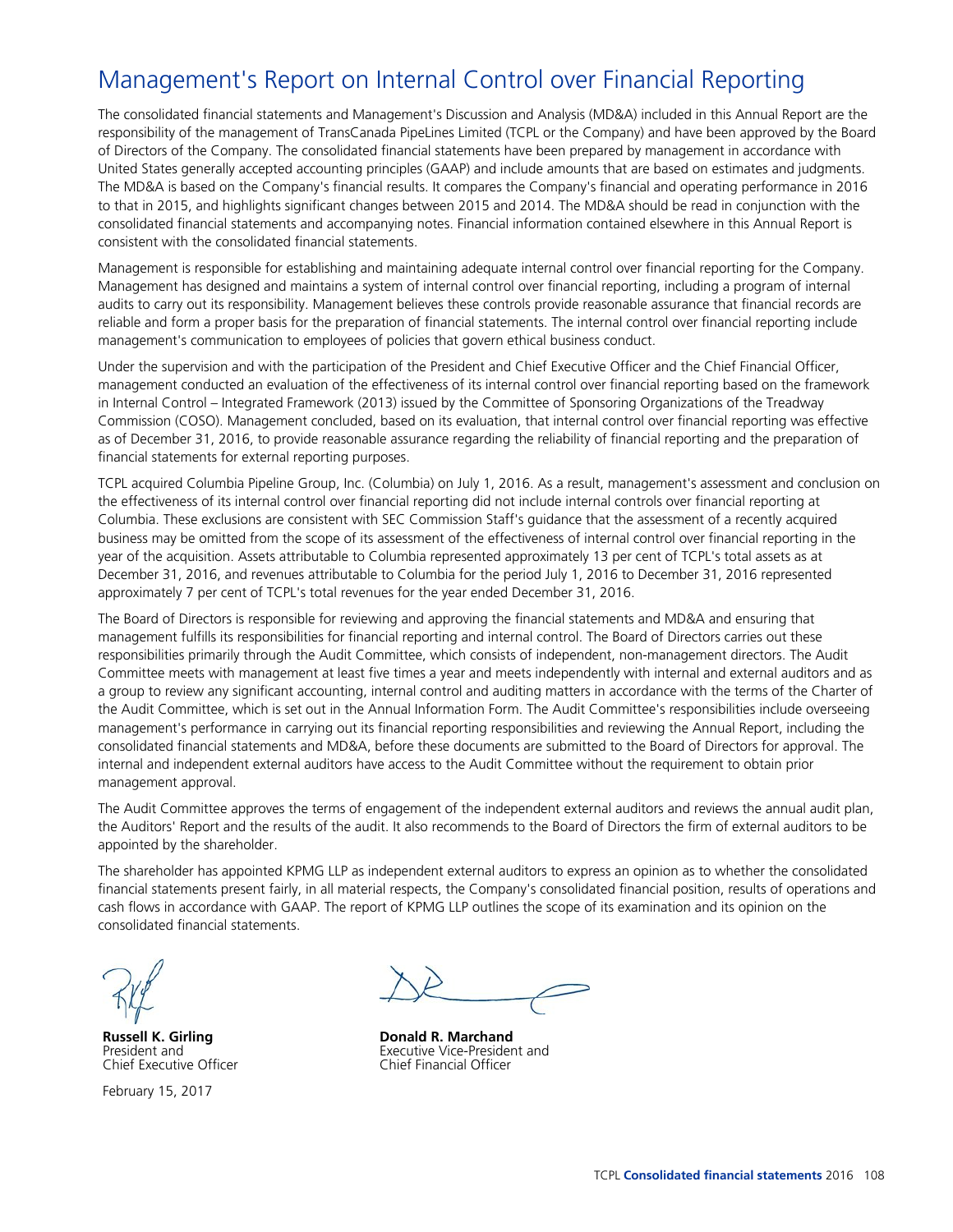## Independent Auditors' Report

#### **To the Shareholder of TransCanada PipeLines Limited**

We have audited the accompanying consolidated financial statements of TransCanada PipeLines Limited, which comprise the Consolidated balance sheets as at December 31, 2016 and December 31, 2015, the Consolidated statements of income, comprehensive income, cash flows and equity for each of the years in the three-year period ended December 31, 2016, and Notes, comprising a summary of significant accounting policies and other explanatory information.

#### **Management's Responsibility for the Consolidated Financial Statements**

Management is responsible for the preparation and fair presentation of these consolidated financial statements in accordance with U.S. generally accepted accounting principles, and for such internal control as management determines is necessary to enable the preparation of consolidated financial statements that are free from material misstatement, whether due to fraud or error.

#### **Auditors' Responsibility**

Our responsibility is to express an opinion on these consolidated financial statements based on our audits. We conducted our audits in accordance with Canadian generally accepted auditing standards. Those standards require that we comply with ethical requirements and plan and perform the audit to obtain reasonable assurance about whether the consolidated financial statements are free from material misstatement.

An audit involves performing procedures to obtain audit evidence about the amounts and disclosures in the consolidated financial statements. The procedures selected depend on our judgment, including the assessment of the risks of material misstatement of the consolidated financial statements, whether due to fraud or error. In making those risk assessments, we consider internal control relevant to the entity's preparation and fair presentation of the consolidated financial statements in order to design audit procedures that are appropriate in the circumstances, but not for the purpose of expressing an opinion on the effectiveness of the entity's internal control. An audit also includes evaluating the appropriateness of accounting policies used and the reasonableness of accounting estimates made by management, as well as evaluating the overall presentation of the consolidated financial statements.

We believe that the audit evidence we have obtained in our audits is sufficient and appropriate to provide a basis for our audit opinion.

#### **Opinion**

In our opinion, the consolidated financial statements present fairly, in all material respects, the consolidated financial position of TransCanada PipeLines Limited as at December 31, 2016 and December 31, 2015, and its consolidated results of operations and its consolidated cash flows for each of the years in the three-year period ended December 31, 2016 in accordance with U.S. generally accepted accounting principles.

KPMG 4P

Chartered Professional Accountants February 15, 2017 Calgary, Canada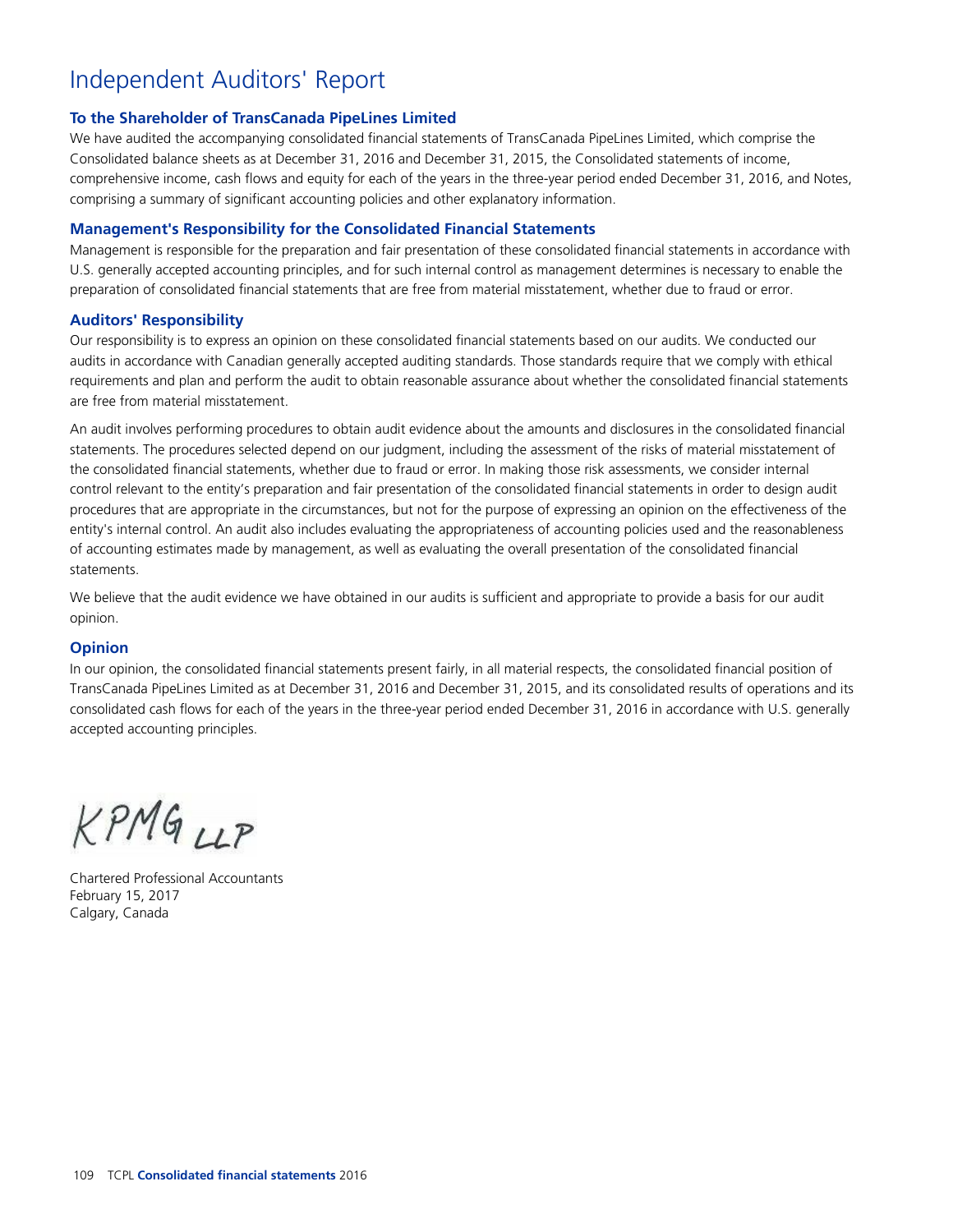# Consolidated statement of income

| year ended December 31                                          |        |          |        |
|-----------------------------------------------------------------|--------|----------|--------|
| (millions of Canadian \$)                                       | 2016   | 2015     | 2014   |
| <b>Revenues</b> (Note 1)                                        |        |          |        |
| Canadian Natural Gas Pipelines                                  | 3,682  | 3,680    | 3,557  |
| U.S. Natural Gas Pipelines                                      | 2,526  | 1,444    | 1,159  |
| Mexico Natural Gas Pipelines                                    | 378    | 259      | 197    |
| Liquids Pipelines                                               | 1,755  | 1,879    | 1,547  |
| Energy                                                          | 4,164  | 4,038    | 3,725  |
|                                                                 | 12,505 | 11,300   | 10,185 |
| <b>Income from Equity Investments (Note 9)</b>                  | 514    | 440      | 522    |
| <b>Operating and Other Expenses</b>                             |        |          |        |
| Plant operating costs and other                                 | 3,819  | 3,250    | 2,973  |
| Commodity purchases resold                                      | 2,172  | 2,237    | 1,836  |
| Property taxes                                                  | 555    | 517      | 473    |
| Depreciation and amortization                                   | 1,939  | 1,765    | 1,611  |
| Goodwill and other asset impairment charges (Note 8, 11 and 12) | 1,388  | 3,745    |        |
|                                                                 | 9,873  | 11,514   | 6,893  |
| (Loss)/Gain on Assets Held for Sale/Sold (Notes 6 and 26)       | (833)  | (125)    | 117    |
| <b>Financial Charges</b>                                        |        |          |        |
| Interest expense (Note 17)                                      | 1,927  | 1,398    | 1,235  |
| Allowance for funds used during construction                    | (419)  | (295)    | (136)  |
| Interest income and other                                       | (117)  | 103      | 8      |
|                                                                 | 1,391  | 1,206    | 1,107  |
| Income/(Loss) before Income Taxes                               | 922    | (1, 105) | 2,824  |
| <b>Income Tax Expense/(Recovery)</b> (Note 16)                  |        |          |        |
| Current                                                         | 157    | 137      | 146    |
| Deferred                                                        | 192    | (102)    | 684    |
|                                                                 | 349    | 35       | 830    |
| Net Income/(Loss)                                               | 573    | (1, 140) | 1,994  |
| Net Income attributable to non-controlling interests (Note 19)  | 252    | 6        | 151    |
| <b>Net Income/(Loss) Attributable to Controlling Interests</b>  | 321    | (1, 146) | 1,843  |
| Preferred share dividends                                       |        |          | 2      |
| <b>Net Income/(Loss) Attributable to Common Shares</b>          | 321    | (1, 146) | 1,841  |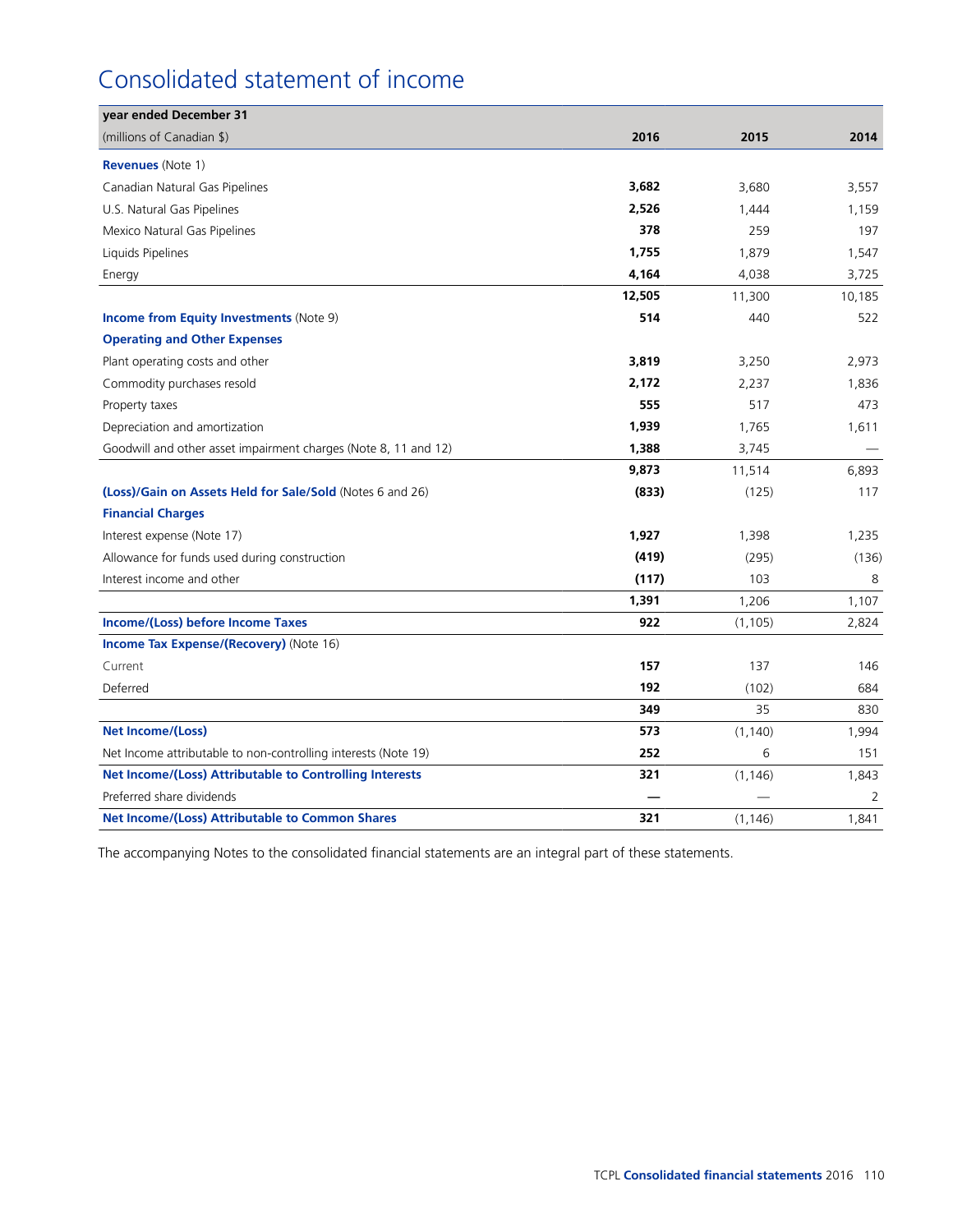# Consolidated statement of comprehensive income

| year ended December 31                                                                                                         |      |          |       |
|--------------------------------------------------------------------------------------------------------------------------------|------|----------|-------|
| (millions of Canadian \$)                                                                                                      | 2016 | 2015     | 2014  |
| <b>Net Income/(Loss)</b>                                                                                                       | 573  | (1, 140) | 1,994 |
| <b>Other Comprehensive (Loss)/Income, Net of Income Taxes</b>                                                                  |      |          |       |
| Foreign currency translation gains on net investment in foreign operations                                                     | 3    | 813      | 517   |
| Change in fair value of net investment hedges                                                                                  | (10) | (372)    | (276) |
| Change in fair value of cash flow hedges                                                                                       | 30   | (57)     | (69)  |
| Reclassification to net income of gains and losses on cash flow hedges                                                         | 42   | 88       | (55)  |
| Unrealized actuarial losses and gains on pension and other post-retirement benefit<br>plans                                    | (26) | 51       | (102) |
| Reclassification to net income of actuarial loss and prior service costs on pension and<br>other post-retirement benefit plans | 16   | 32       | 18    |
| Other comprehensive (loss)/income on equity investments                                                                        | (87) | 47       | (204) |
| Other comprehensive (loss)/income (Note 22)                                                                                    | (32) | 602      | (171) |
| <b>Comprehensive Income/(Loss)</b>                                                                                             | 541  | (538)    | 1,823 |
| Comprehensive income attributable to non-controlling interests                                                                 | 241  | 312      | 281   |
| <b>Comprehensive Income/(Loss) Attributable to Controlling Interests</b>                                                       | 300  | (850)    | 1,542 |
| Preferred share dividends                                                                                                      |      |          | 2     |
| <b>Comprehensive Income/(Loss) Attributable to Common Shares</b>                                                               | 300  | (850)    | 1,540 |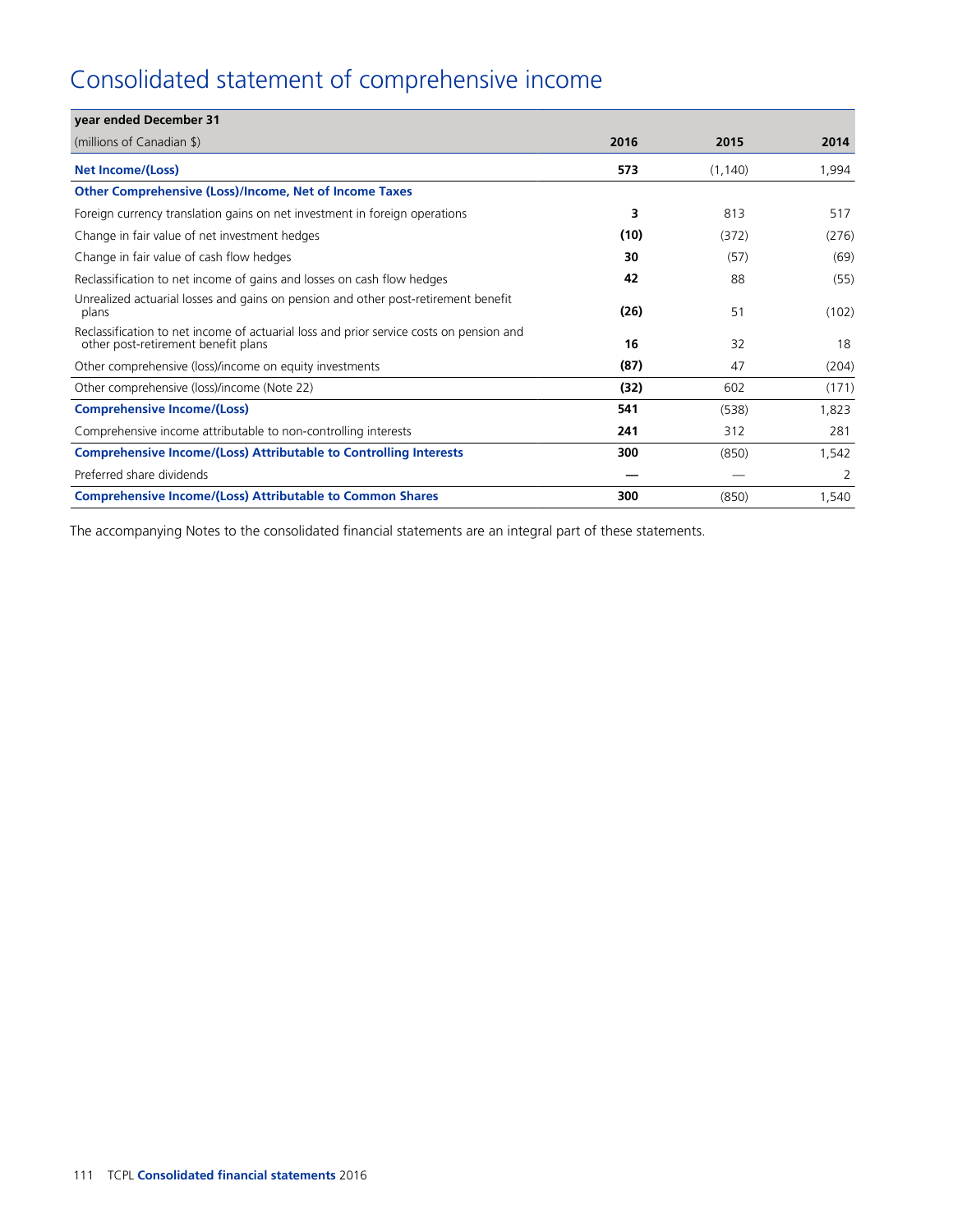# Consolidated statement of cash flows

| year ended December 31                                                          |           |          |          |
|---------------------------------------------------------------------------------|-----------|----------|----------|
| (millions of Canadian \$)                                                       | 2016      | 2015     | 2014     |
| <b>Cash Generated from Operations</b>                                           |           |          |          |
| Net income/(loss)                                                               | 573       | (1, 140) | 1,994    |
| Depreciation and amortization                                                   | 1,939     | 1,765    | 1,611    |
| Goodwill and other asset impairment charges (Notes 8, 11 and 12)                | 1,388     | 3,745    |          |
| Deferred income taxes (Note 16)                                                 | 192       | (102)    | 684      |
| Income from equity investments (Note 9)                                         | (514)     | (440)    | (522)    |
| Distributions received from operating activities of equity investments (Note 9) | 844       | 793      | 726      |
| Employee post-retirement benefits expense, net of funding (Note 23)             | (3)       | 44       | 37       |
| Loss/(gain) on assets held for sale/sold (Notes 6 and 26)                       | 833       | 125      | (117)    |
| Equity allowance for funds used during construction                             | (253)     | (165)    | (95)     |
| Unrealized (gains)/losses on financial instruments                              | (149)     | 58       | 74       |
| Other                                                                           | 55        | 47       | 22       |
| Decrease/(increase) in operating working capital (Note 25)                      | 251       | (307)    | (189)    |
| Net cash provided by operations                                                 | 5,156     | 4,423    | 4,225    |
| <b>Investing Activities</b>                                                     |           |          |          |
| Capital expenditures (Note 4)                                                   | (5,007)   | (3,918)  | (3,489)  |
| Capital projects in development (Note 4)                                        | (295)     | (511)    | (848)    |
| Contributions to equity investments (Note 9)                                    | (765)     | (493)    | (256)    |
| Acquisitions, net of cash acquired (Note 5 and 26)                              | (13,608)  | (236)    | (241)    |
| Proceeds from sale of assets, net of transaction costs (Note 26)                | 6         |          | 196      |
| Other distributions from equity investments (Note 9)                            | 727       | 9        | 12       |
| Deferred amounts and other                                                      | 159       | 272      | 335      |
| Net cash used in investing activities                                           | (18, 783) | (4, 877) | (4, 291) |
| <b>Financing Activities</b>                                                     |           |          |          |
| Notes payable (repaid)/issued, net                                              | (329)     | (1, 382) | 544      |
| Long-term debt issued, net of issue costs                                       | 12,333    | 5,045    | 1,403    |
| Long-term debt repaid                                                           | (7, 153)  | (2, 105) | (1,069)  |
| Junior subordinated notes issued, net of issue costs                            | 1,549     | 917      |          |
| Advances from/(to) affiliates, net                                              | 4,523     | (189)    | (694)    |
| Dividends on common shares                                                      | (1,612)   | (1,446)  | (1, 345) |
| Dividends on preferred shares                                                   |           |          | (4)      |
| Distributions paid to non-controlling interests                                 | (279)     | (224)    | (174)    |
| Common shares issued, net of issue costs                                        | 4,661     |          | 1,115    |
| Partnership units of subsidiary issued, net of issue costs                      | 215       | 55       | 79       |
| Preferred shares of subsidiary redeemed (Note 19)                               |           |          | (200)    |
| Net cash provided by/(used in) financing activities                             | 13,908    | 671      | (345)    |
| <b>Effect of Foreign Exchange Rate Changes on Cash and Cash Equivalents</b>     | (127)     | 112      |          |
| <b>Increase/(Decrease) in Cash and Cash Equivalents</b>                         | 154       | 329      | (411)    |
| <b>Cash and Cash Equivalents</b>                                                |           |          |          |
| Beginning of year                                                               | 813       | 484      | 895      |
| <b>Cash and Cash Equivalents</b>                                                |           |          |          |
| End of year                                                                     | 967       | 813      | 484      |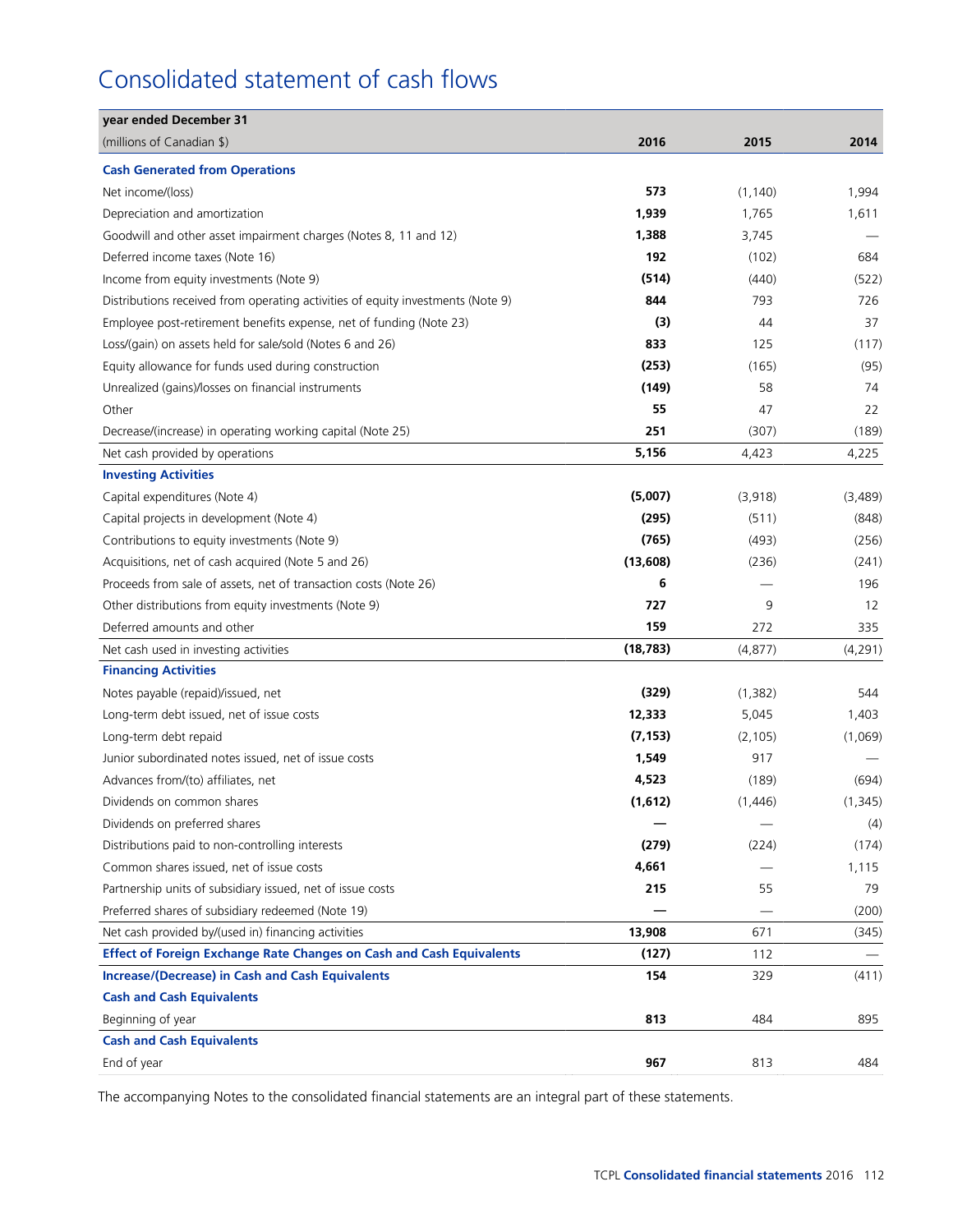## Consolidated balance sheet

| at December 31                                                    |        |        |
|-------------------------------------------------------------------|--------|--------|
| (millions of Canadian \$)                                         | 2016   | 2015   |
| <b>ASSETS</b>                                                     |        |        |
| <b>Current Assets</b>                                             |        |        |
| Cash and cash equivalents                                         | 967    | 813    |
| Accounts receivable (Note 29)                                     | 2,093  | 1,400  |
| Due from affiliates (Note 29)                                     |        | 2,476  |
| Inventories                                                       | 368    | 323    |
| Assets held for sale (Note 6)                                     | 3,717  | 20     |
| Other (Note 7)                                                    | 908    | 1,338  |
|                                                                   | 8,053  | 6,370  |
| <b>Plant, Property and Equipment</b> (Note 8)                     | 54,475 | 44,817 |
| Equity Investments (Note 9)                                       | 6,544  | 6,214  |
| <b>Regulatory Assets (Note 10)</b>                                | 1,322  | 1,184  |
| <b>Goodwill (Note 11)</b>                                         | 13,958 | 4,812  |
| <b>Intangible and Other Assets (Note 12)</b>                      | 2,947  | 3,096  |
| <b>Restricted Investments</b>                                     | 642    | 351    |
|                                                                   | 87,941 | 66,844 |
| <b>LIABILITIES</b>                                                |        |        |
| <b>Current Liabilities</b>                                        |        |        |
| Notes payable (Note 13)                                           | 774    | 1,218  |
| Accounts payable and other (Notes 14 and 29)                      | 3.876  | 2,661  |
| Dividends payable                                                 | 491    | 370    |
| Due to affiliates (Note 29)                                       | 2,358  | 311    |
| Accrued interest                                                  | 595    | 520    |
| Liabilities related to assets held for sale (Note 6)              | 86     | 39     |
| Current portion of long-term debt (Note 17)                       | 1,838  | 2,547  |
|                                                                   | 10,018 | 7,666  |
| <b>Regulatory Liabilities (Note 10)</b>                           | 2,121  | 1,159  |
| <b>Other Long-Term Liabilities (Note 15)</b>                      | 1,183  | 1,260  |
| Deferred Income Tax Liabilities (Note 16)                         | 7,662  | 5,144  |
| Long-Term Debt (Note 17)                                          | 38,312 | 28,909 |
| <b>Junior Subordinated Notes (Note 18)</b>                        | 3,931  | 2,409  |
|                                                                   | 63,227 | 46,547 |
| <b>Common Units Subject to Rescission or Redemption (Note 19)</b> | 1,179  |        |
| <b>EQUITY</b>                                                     |        |        |
| Common shares, no par value (Note 20)                             | 20,981 | 16,320 |
| Issued and outstanding:<br>December 31, 2016 - 859 million shares |        |        |
| December 31, 2015 - 779 million shares                            |        |        |
| Additional paid-in capital                                        | 211    | 210    |
| Retained earnings                                                 | 1,577  | 2,989  |
| Accumulated other comprehensive loss (Note 22)                    | (960)  | (939)  |
| <b>Controlling Interests</b>                                      | 21,809 | 18,580 |
| Non-controlling interests (Note 19)                               | 1,726  | 1,717  |
|                                                                   | 23,535 | 20,297 |
|                                                                   | 87,941 | 66,844 |

**Commitments, Contingencies and Guarantees** (Note 27) **Corporate Restructuring Costs** (Note 28) **Variable Interest Entities** (Note 30) The accompanying Notes to the consolidated financial statements are an integral part of these statements. On behalf of the Board:

**Russell K. Girling** Director

 $\leq$   $\sin$   $\arctan$ 

**Siim A. Vanaselja** Director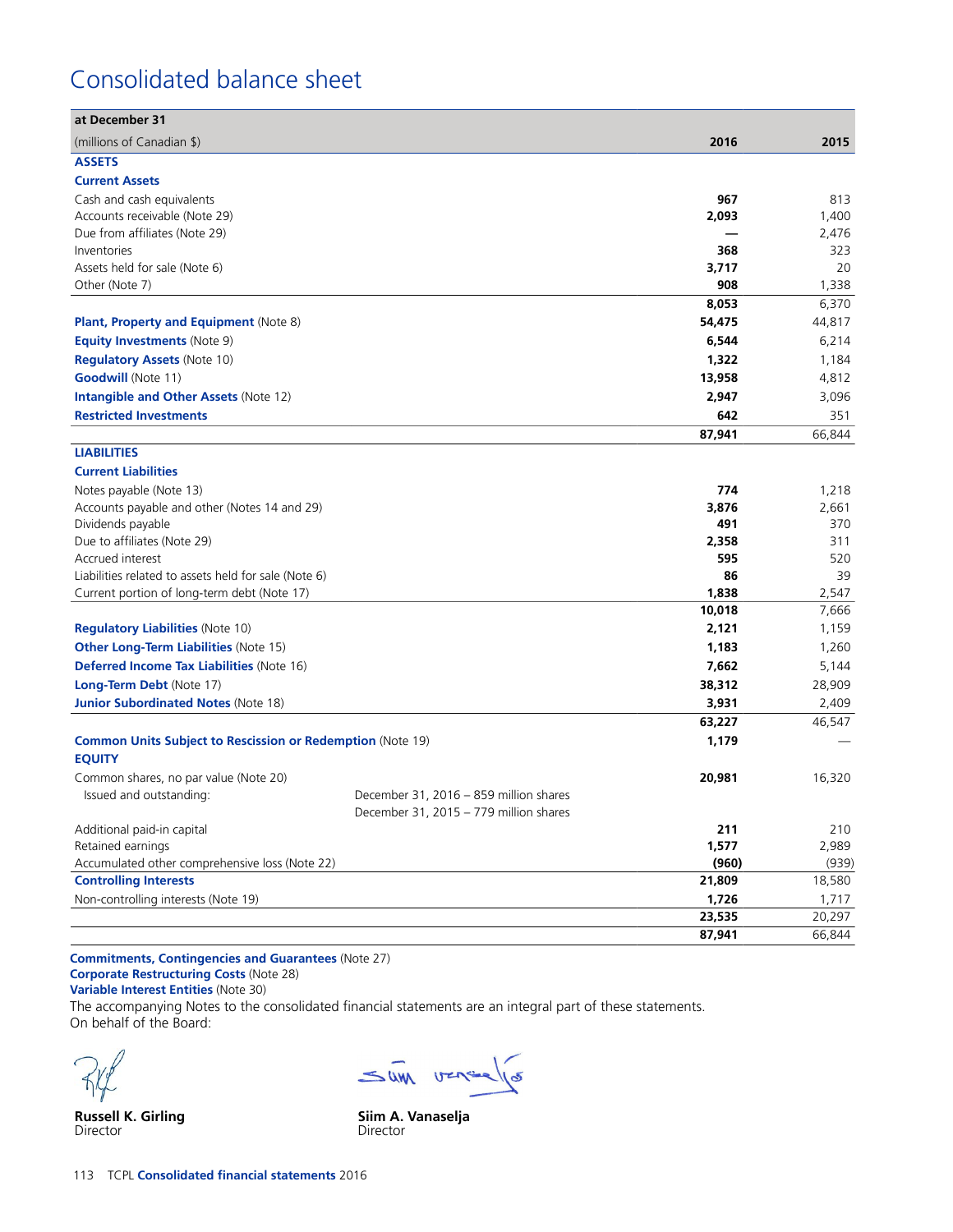# Consolidated statement of equity

| year ended December 31                                                            |          |          |         |
|-----------------------------------------------------------------------------------|----------|----------|---------|
| (millions of Canadian \$)                                                         | 2016     | 2015     | 2014    |
| <b>Common Shares</b>                                                              |          |          |         |
| Balance at beginning of year                                                      | 16,320   | 16,320   | 15,205  |
| Proceeds from shares issued                                                       | 4,661    |          | 1,115   |
| Balance at end of year                                                            | 20,981   | 16,320   | 16,320  |
| <b>Preferred Shares</b>                                                           |          |          |         |
| Balance at beginning of year                                                      |          |          | 194     |
| Redemption of preferred shares                                                    |          |          | (194)   |
| Balance at end of year                                                            |          |          |         |
| <b>Additional Paid-In Capital</b>                                                 |          |          |         |
| Balance at beginning of year                                                      | 210      | 404      | 431     |
| Issuance of stock options                                                         | 15       | 13       | 7       |
| Dilution impact from TC PipeLines, LP units issued                                | 24       | 6        | 9       |
| Redemption of preferred shares                                                    |          |          | (6)     |
| Impact of asset drop downs to TC PipeLines, LP (Note 26)                          | (38)     | (213)    | (37)    |
| Balance at end of year                                                            | 211      | 210      | 404     |
| <b>Retained Earnings</b>                                                          |          |          |         |
| Balance at beginning of year                                                      | 2,989    | 5,606    | 5,125   |
| Net income/(loss) attributable to controlling interests                           | 321      | (1, 146) | 1,843   |
| Common share dividends                                                            | (1,733)  | (1, 471) | (1,360) |
| Preferred share dividends                                                         |          |          | (2)     |
| Balance at end of year                                                            | 1,577    | 2,989    | 5,606   |
| <b>Accumulated Other Comprehensive Loss</b>                                       |          |          |         |
| Balance at beginning of year                                                      | (939)    | (1,235)  | (934)   |
| Other comprehensive (loss)/income attributable to controlling interests (Note 22) | (21)     | 296      | (301)   |
| Balance at end of year                                                            | (960)    | (939)    | (1,235) |
| <b>Equity Attributable to Controlling Interests</b>                               | 21,809   | 18,580   | 21,095  |
| <b>Equity Attributable to Non-Controlling Interests</b>                           |          |          |         |
| Balance at beginning of year                                                      | 1,717    | 1,583    | 1,417   |
| Acquisition of non-controlling interests in Columbia Pipeline Partners LP         | 1,051    |          |         |
| Net income/(loss) attributable to non-controlling interests                       |          |          |         |
| TC PipeLines, LP                                                                  | 215      | (13)     | 136     |
| Portland Natural Gas Transmission System                                          | 20       | 19       | 15      |
| Columbia Pipeline Partners LP                                                     | 17       |          |         |
| Other comprehensive (loss)/income attributable to non-controlling interests       | (11)     | 306      | 130     |
| Issuance of TC PipeLines, LP units                                                |          |          |         |
| Proceeds, net of issue costs                                                      | 215      | 55       | 79      |
| Decrease in TCPL's ownership of TC PipeLines, LP                                  | (40)     | (11)     | (14)    |
| Distributions declared to non-controlling interests                               | (279)    | (222)    | (180)   |
| Reclassification to common units subject to rescission or redemption (Note 19)    | (1, 179) |          |         |
| Balance at end of year                                                            | 1,726    | 1,717    | 1,583   |
| <b>Total Equity</b>                                                               | 23,535   | 20,297   | 22,678  |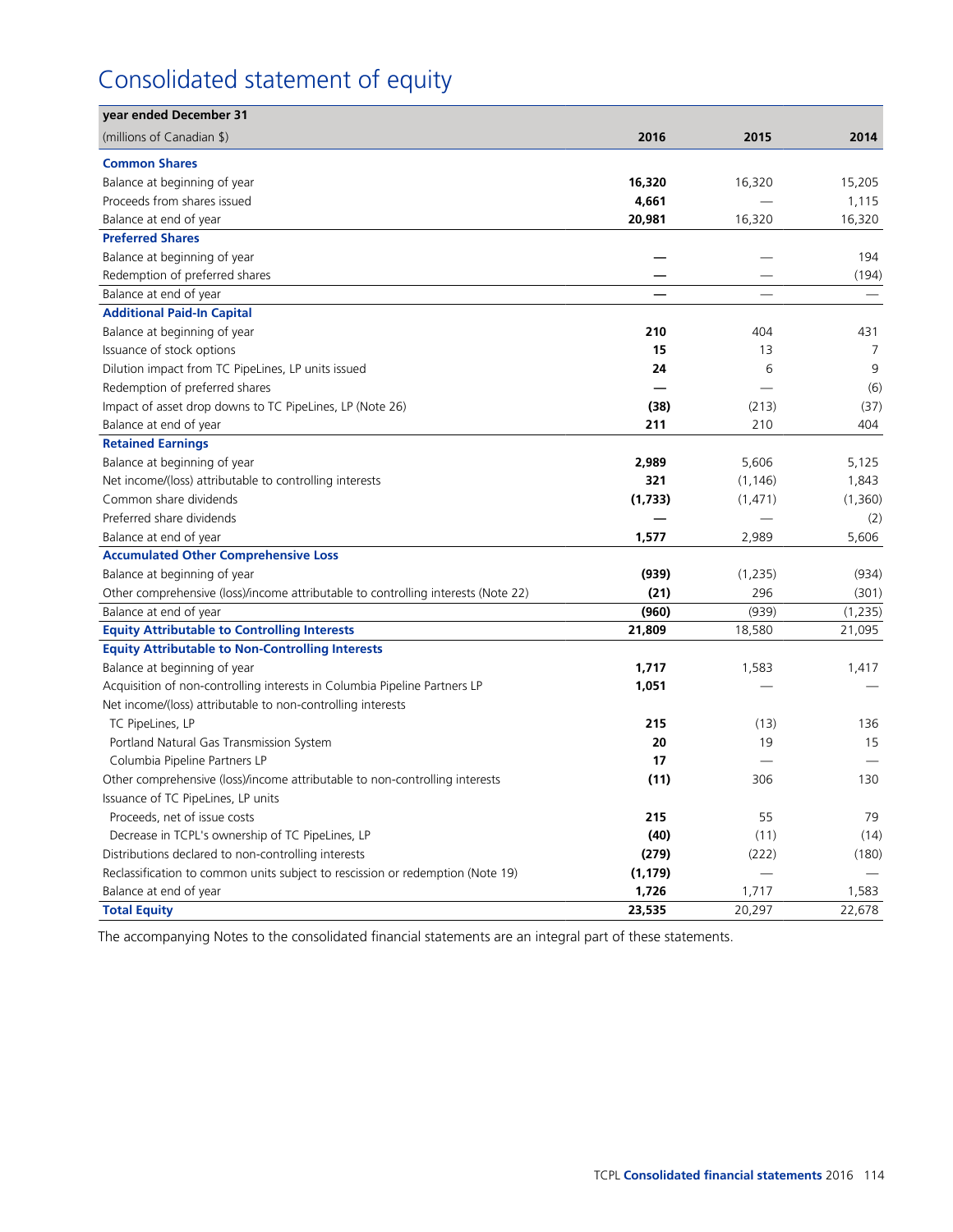# Notes to consolidated financial statements

## **1. DESCRIPTION OF TCPL'S BUSINESS**

TransCanada PipeLines Limited (TCPL or the Company) is a leading North American energy infrastructure company which operates in three core businesses, Natural Gas Pipelines, Liquids Pipelines and Energy, each of which offers different products and services. As a result of the acquisition of Columbia Pipeline Group, Inc. (Columbia) and the pending monetization of the United States (U.S.) Northeast power business, the Company has revised its reporting segments from Natural Gas Pipelines, Liquids Pipelines, Energy and Corporate, to Canadian Natural Gas Pipelines, U.S. Natural Gas Pipelines, Mexico Natural Gas Pipelines, Liquids Pipelines, Energy and Corporate as at December 31, 2016. The Corporate segment is non-operational, consisting of corporate and administrative functions. The revised structure aligns with the information reviewed by the Chief Operating Decision Maker (CODM). Historical financial results for the years ended December 31, 2015 and 2014 have been adjusted to align with this change in the Company's segmented reporting. The Company is a wholly-owned subsidiary of TransCanada Corporation (TransCanada).

#### **Canadian Natural Gas Pipelines**

The Canadian Natural Gas Pipelines segment consists of the Company's investments in 40,111 km (24,923 miles) of regulated natural gas pipelines.

#### **U.S. Natural Gas Pipelines**

The U.S. Natural Gas Pipelines segment consists of the Company's investments in 49,776 km (30,933 miles) of regulated natural gas pipelines, 535 Bcf of regulated natural gas storage facilities, midstream and other assets.

Acquired as part of Columbia on July 1, 2016, the Company owns and operates:

- Columbia Gas an interstate natural gas transportation pipeline and storage system, which has largely operated as a means to transport gas from the Gulf Coast, via Columbia Gulf, from various pipeline interconnects and from production areas in the Appalachian region to markets in the midwest, Atlantic, and northeast regions.
- Columbia Gulf a long-haul interstate natural gas transportation pipeline system that was originally designed to transport supply from the Gulf of Mexico to major supply markets in the U.S. Northeast. The pipeline is now transitioning and expanding to accommodate new supply from the Appalachian basin at its interconnect with Columbia Gas and other pipelines to deliver natural gas across various Gulf Coast markets.
- Millennium a 47.5 per cent ownership interest in Millennium Pipeline, which transports natural gas primarily sourced from the Marcellus shale to markets across southern New York and the lower Hudson Valley, as well as to New York City through its pipeline interconnections.
- Crossroads an interstate natural gas pipeline operating in Indiana and Ohio.
- Midstream this business provides natural gas producer services including gathering, treating, conditioning, processing, compression and liquids handling in the Appalachian Basin, and includes a 47 per cent interest in Pennant Midstream.

#### **Mexico Natural Gas Pipelines**

The Mexico Natural Gas Pipelines segment consists of the Company's investments in 1,617 km (1,005 miles) of regulated natural gas pipelines in Mexico. This segment also includes the Company's 46.5 percent interest in the TransGas pipeline located in Colombia and prior to its sale in November 2014, the Company's interest in Gas Pacifico/INNERGY in South America.

#### **Liquids Pipelines**

The Liquids Pipelines segment consists of the Company's investment in 4,324 km (2,687 miles) of crude oil pipeline systems which connect Alberta and U.S. crude oil supplies to U.S. refining markets in Illinois, Oklahoma and Texas.

#### **Energy**

The Energy segment primarily consists of the Company's investments in 18 power generation plants and 118 Bcf of non-regulated natural gas storage facilities. These include Canadian plants in Alberta, Ontario, Québec and New Brunswick, and U.S. plants in New York, New England, Pennsylvania and Arizona. At December 31, 2016, five power generation plants in New York and New England, Pennsylvania are classified as Assets held for sale. Refer to Note 6, Assets held for sale, for further information.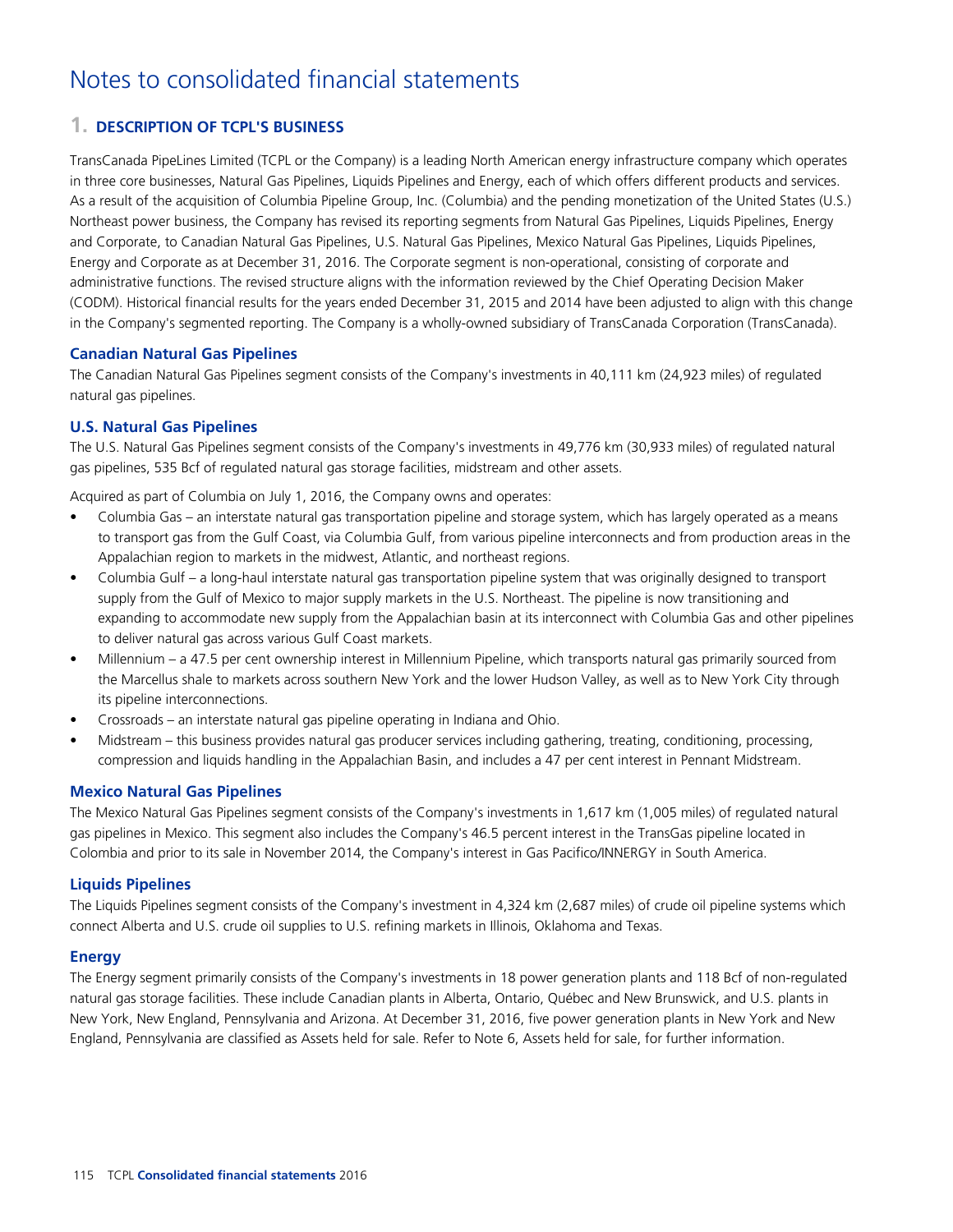## **2. ACCOUNTING POLICIES**

The Company's consolidated financial statements have been prepared by management in accordance with U.S. generally accepted accounting principles (GAAP). Amounts are stated in Canadian dollars unless otherwise indicated.

#### **Basis of Presentation**

These consolidated financial statements include the accounts of TCPL and its subsidiaries. The Company consolidates its interest in entities over which it is able to exercise control. To the extent there are interests owned by other parties, these interests are included in Non-controlling interests. TCPL uses the equity method of accounting for joint ventures in which the Company is able to exercise joint control and for investments in which the Company is able to exercise significant influence. TCPL records its proportionate share of undivided interests in certain assets. Certain prior year amounts have been reclassified to conform to current year presentation.

#### **Use of Estimates and Judgments**

In preparing these consolidated financial statements, TCPL is required to make estimates and assumptions that affect both the amount and timing of recording assets, liabilities, revenues and expenses since the determination of these items may be dependent on future events. The Company uses the most current information available and exercises careful judgment in making these estimates and assumptions. Significant estimates and judgments used in the preparation of the consolidated financial statements include, but are not limited to:

- fair value of assets and liabilities acquired in a business combination (Note 5)
- fair value and depreciation rates of plant, property and equipment (Note 8)
- carrying value of regulatory assets and liabilities (Note 10)
- fair value of goodwill (Note 11)
- fair value of intangible assets (Note 12)
- carrying value of asset retirement obligations (Note 15)
- provisions for income taxes (Note 16)
- assumptions used to measure retirement and other post-retirement obligations (Note 23)
- fair value of financial instruments (Note 24) and
- provision for commitments, contingencies, guarantees (Note 27) and restructuring (Note 28).

Actual results could differ from these estimates.

#### **Regulation**

In Canada, regulated natural gas pipelines and liquids pipelines are subject to the authority of the National Energy Board (NEB). In the U.S., natural gas pipelines, liquids pipelines and regulated natural gas storage assets are subject to the authority of the Federal Energy Regulatory Commission (FERC). In Mexico, natural gas pipelines are subject to the authority of the Energy Regulatory Commission (CRE). The Company's Canadian, U.S. and Mexican natural gas transmission operations are regulated with respect to construction, operations and the determination of tolls. Rate-regulated accounting (RRA) standards may impact the timing of the recognition of certain revenues and expenses in TCPL's rate-regulated businesses which may differ from that otherwise expected in non-rate-regulated businesses to appropriately reflect the economic impact of the regulators' decisions regarding revenues and tolls. TCPL's businesses that apply RRA currently include Canadian, U.S. and Mexican natural gas pipelines, regulated U.S. natural gas storage and certain of its liquids pipelines projects. RRA is not applicable to the Keystone Pipeline System as the regulators' decisions regarding operations and tolls on that system generally do not have an impact on timing of recognition of revenues and expenses.

#### **Revenue Recognition**

#### **Natural Gas Pipelines and Liquids Pipelines**

#### *Transportation*

Revenues from the Company's natural gas and liquids pipelines, with the exception of Canadian natural gas pipelines which are subject to RRA, are generated from contractual arrangements for committed capacity and from the transportation of natural gas or crude oil. Revenues earned from firm contracted capacity arrangements are recognized ratably over the contract period regardless of the amount of natural gas or crude oil that is transported. Transportation revenues for interruptible or volumetric-based services are recognized when physical deliveries of natural gas or crude oil are made.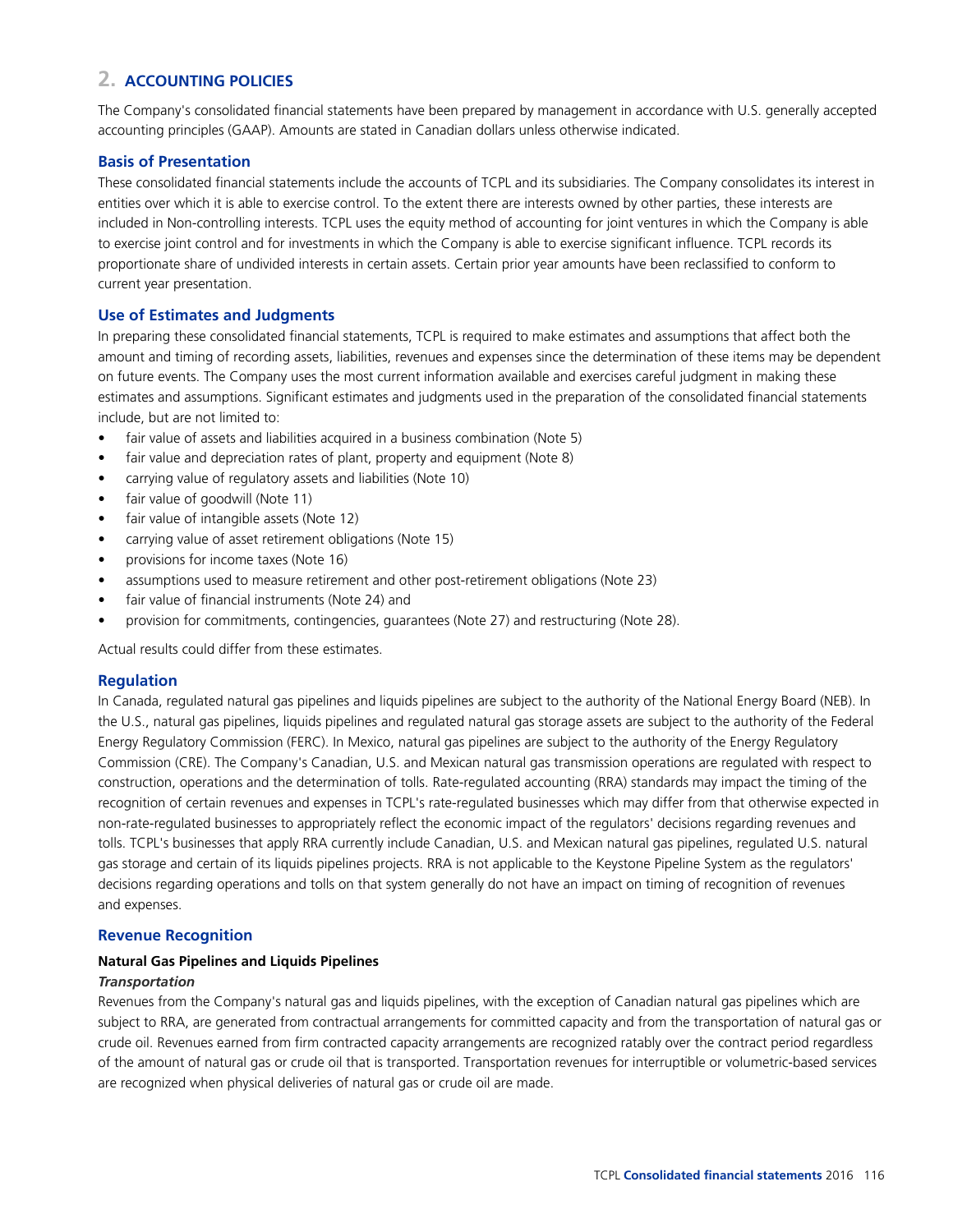Revenues from Canadian natural gas pipelines subject to RRA are recognized in accordance with decisions made by the NEB. The Company's Canadian natural gas pipeline tolls are based on revenue requirements designed to recover the costs of providing natural gas transportation services, which include a return of and return on capital, as approved by the NEB. The Company's Canadian natural gas pipelines generally are not subject to risks related to variances in revenues and most costs. These variances are generally subject to deferral treatment and are recovered or refunded in future rates. The Company's Canadian natural gas pipelines, at times, are subject to incentive mechanisms, as negotiated with shippers and approved by the NEB. These mechanisms can result in the Company recognizing more or less revenue than required to recover the costs that are subject to incentives. Revenues are recognized on firm contracted capacity ratably over the contract period. Revenues from interruptible or volumetricbased services are recorded when physical delivery is made. Revenues recognized prior to an NEB decision on rates for that period reflect the NEB's last approved rate of return on common equity (ROE) assumptions. Adjustments to revenue are recorded when the NEB decision is received.

The Company's U.S. natural gas pipelines are subject to FERC regulations and, as a result, revenues collected may be subject to refund during a rate proceeding. Allowances for these potential refunds are recognized using management's best estimate based on the facts and circumstances of the proceeding. Any allowances that are recognized during the proceeding process are refunded or retained at the time a regulatory decision becomes final.

Revenues from the Company's Mexican natural gas pipelines are primarily collected based on CRE-approved negotiated firm capacity contracts and recognized ratably over the contract period. Other volumes shipped on these pipelines are subject to CRE-approved tariffs.

The Company does not take ownership of the gas that it transports for others.

#### *Regulated Natural Gas Storage*

Revenues from the Company's regulated natural gas storage services are recognized ratably over the contract period for firm committed capacity regardless of the amount of natural gas that is stored, and when gas is injected or withdrawn for interruptible or volumetric-based services. The Company does not take ownership of the gas that it stores for others.

#### *Midstream and Other*

Revenues from the Company's midstream natural gas services, including gathering, treating, conditioning, processing, compression and liquids handling services, are generated from volumetric based contractual arrangements and are recognized ratably over the contract period regardless of the amount of natural gas that is subject to these services. The Company also owns mineral rights in association with certain storage facilities. These mineral rights can be leased or contributed to producers of natural gas in return for a royalty interest. Royalties from mineral interests are recognized when product is produced.

#### **Energy**

#### *Power*

Revenues from the Company's Energy business are primarily derived from the sale of electricity and from the sale of unutilized natural gas fuel, which are recorded at the time of delivery. Revenues also include capacity payments and ancillary services, as well as gains and losses resulting from the use of commodity derivative contracts. The accounting for derivative contracts is described in the Derivative instruments and hedging activities policy in this note.

#### *Non-Regulated Natural Gas Storage*

Revenues earned from providing non-regulated natural gas storage services are recognized in accordance with the terms of the natural gas storage contracts, which is generally over the term of the contract. Revenues earned on the sale of proprietary natural gas are recorded in the month of delivery. Derivative contracts for the purchase or sale of natural gas are recorded at fair value with changes in fair value recorded in Revenues.

#### **Cash and Cash Equivalents**

The Company's Cash and cash equivalents consist of cash and highly liquid short-term investments with original maturities of three months or less and are recorded at cost, which approximates fair value.

#### **Inventories**

Inventories primarily consist of natural gas inventory in storage, crude oil in transit, materials and supplies including spare parts and fuel. Inventories are all carried at the lower of weighted average cost or market.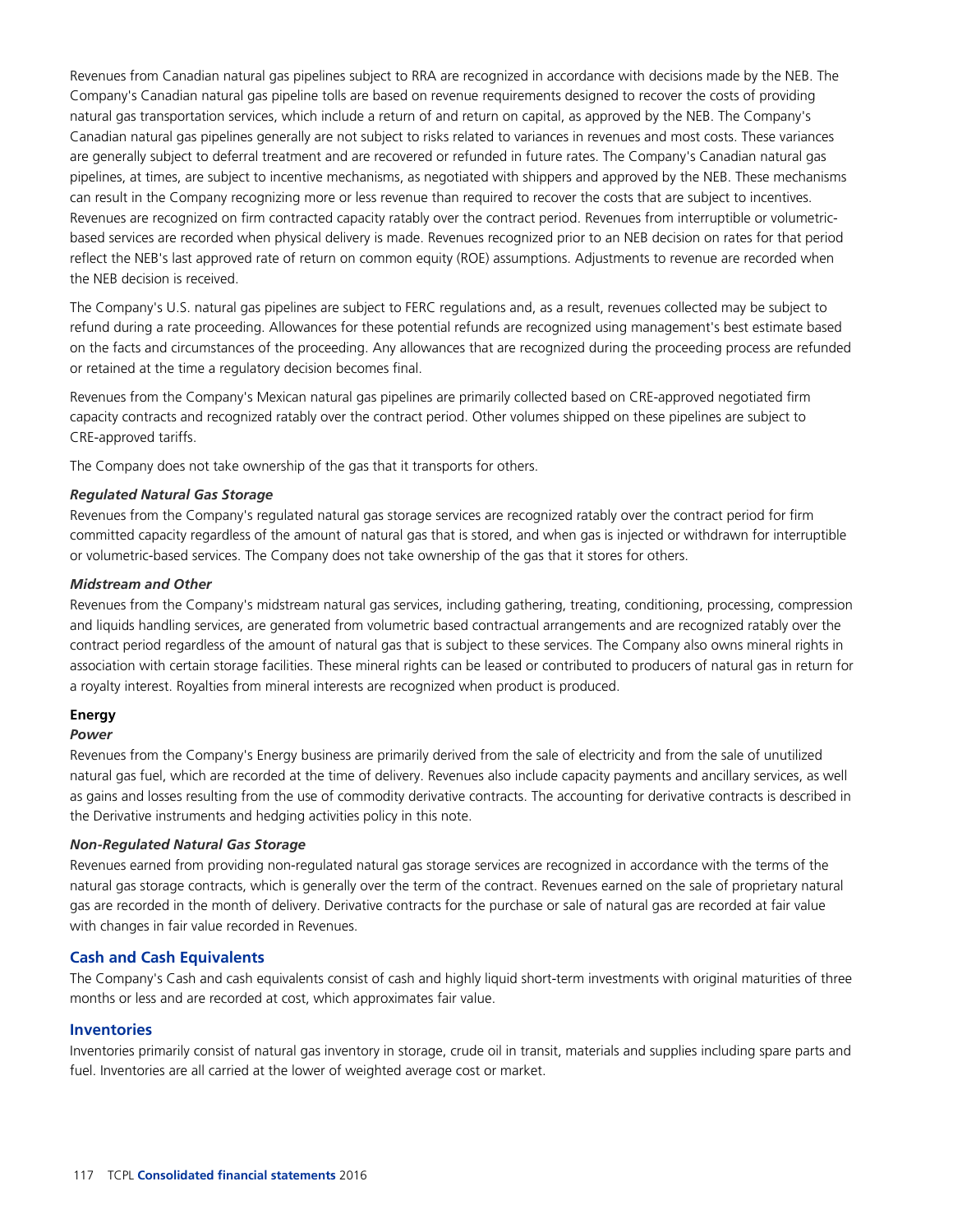#### **Plant, Property and Equipment**

#### **Natural Gas Pipelines**

Plant, property and equipment for natural gas pipelines are carried at cost. Depreciation is calculated on a straight-line basis once the assets are ready for their intended use. Pipeline and compression equipment are depreciated at annual rates ranging from one per cent to six per cent, and metering and other plant equipment are depreciated at various rates reflecting their estimated useful lives. The cost of major overhauls of equipment is capitalized and depreciated over the estimated service lives of the overhauls. The cost of regulated natural gas pipelines includes an allowance for funds used during construction (AFUDC) consisting of a debt component and an equity component based on the rate of return on rate base approved by regulators. AFUDC is reflected as an increase in the cost of the assets in plant, property and equipment and the equity component of AFUDC is a non-cash expenditure with a corresponding credit recognized in Allowance for funds used during construction in the Consolidated statement of income. Interest is capitalized during construction of non-regulated natural gas pipelines.

Natural gas storage base gas, which is valued at cost, represents storage volumes that are maintained to ensure that adequate well pressure exists to deliver current gas inventory. Natural gas storage base gas is not depreciated.

When regulated natural gas pipelines retire plant, property and equipment from service, the original book cost is removed from the gross plant amount and recorded as a reduction to accumulated depreciation. Costs incurred to remove a plant from service, net of any salvage proceeds, are also recorded in accumulated depreciation.

#### *Midstream and Other*

Plant, property and equipment for midstream assets are carried at cost. Depreciation is calculated on a straight-line basis once the assets are ready for their intended use. Gathering and processing facilities are depreciated at annual rates ranging from 1.7 per cent to 2.5 per cent, and other plant and equipment are depreciated at various rates. When these assets are retired from plant, property and equipment, the original book cost and related accumulated depreciation and amortization are derecognized and any gain or loss is recorded in net income.

The Company participates as a working interest partner in the development of Marcellus and Utica acreage. The working interest allows the Company to invest in the drilling activities in addition to a royalty interest in well production. The Company uses the successful efforts method of accounting for natural gas and crude oil resulting from its portion of drilling activities. Capitalized well costs are depleted based on the units of production method.

#### **Liquids Pipelines**

Plant, property and equipment for liquids pipelines are carried at cost. Depreciation is calculated on a straight-line basis once the assets are ready for their intended use. Pipeline and pumping equipment are depreciated at annual rates ranging from two per cent to 2.5 per cent, and other plant and equipment are depreciated at various rates. The cost of these assets includes interest capitalized during construction for non-regulated liquids pipelines and AFUDC for regulated pipelines. When liquids pipelines retire plant, property and equipment from service, the original book cost and related accumulated depreciation and amortization are derecognized and any gain or loss is recorded in net income.

#### **Energy**

Power generation and natural gas storage plant, equipment and structures are recorded at cost and, once the assets are ready for their intended use, depreciated by major component on a straight-line basis over their estimated service lives at average annual rates ranging from two per cent to 20 per cent. Other equipment is depreciated at various rates. The cost of major overhauls of equipment is capitalized and depreciated over the estimated service lives of the overhauls. Interest is capitalized on facilities under construction. When these assets are retired from plant, property and equipment, the original book cost and related accumulated depreciation and amortization are derecognized and any gain or loss is recorded in net income. Natural gas storage base gas, which is valued at original cost, represents storage volumes that are maintained to ensure that adequate well pressure exists to deliver current gas inventory. Natural gas storage base gas is not depreciated.

#### **Corporate**

Corporate plant, property and equipment are recorded at cost and depreciated on a straight-line basis over their estimated useful lives at average annual rates ranging from three per cent to 20 per cent.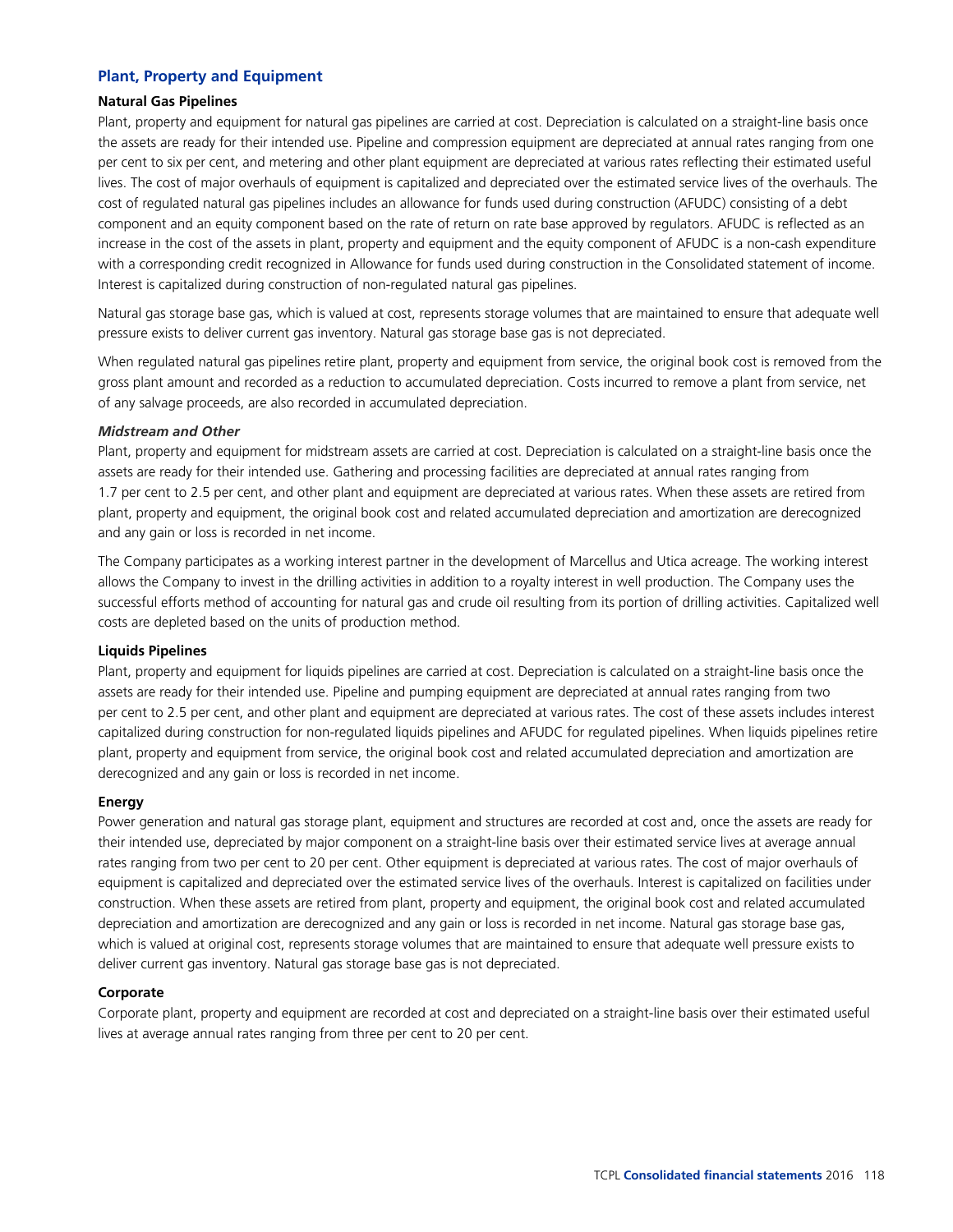## **Capitalized Project Costs**

The Company capitalizes project costs once advancement to a construction stage is probable or costs are otherwise likely to be recoverable. The Company also capitalizes interest for non-regulated projects in development and AFUDC for regulated projects. Capital projects in development are included in Intangible and other assets. These represent larger projects that generally require regulatory or other approvals before physical construction can begin. Once approvals are received, projects are moved to Plant, property and equipment under construction. When the asset is ready for its intended use and available for operations, capitalized project costs are depreciated in accordance with the Company's depreciation policies.

#### **Assets Held For Sale**

The Company classifies assets as held for sale when management approves and commits to a formal plan to actively market a disposal group and expects the sale to close within the next twelve months. Upon classifying an asset as held for sale, the asset is recorded at the lower of its carrying amount or its estimated fair value, reduced for selling costs, and any losses are recognized in Net income. Depreciation expense is no longer recorded once assets are classified as held for sale.

#### **Impairment of Long-Lived Assets**

The Company reviews long-lived assets, such as Plant, property and equipment and Intangible assets for impairment whenever events or changes in circumstances indicate the carrying value may not be recoverable. If the total of the estimated undiscounted future cash flows or the estimated sale price is less than the carrying value of an asset, an impairment loss is recognized for the excess of the carrying value over the estimated fair value of the asset.

#### **Acquisitions and Goodwill**

The Company accounts for business acquisitions using the acquisition method of accounting and, accordingly, the assets and liabilities of the acquired entities are primarily measured at their estimated fair values at the date of acquisition. The excess of the fair value of the consideration transferred over the estimated fair value of the net assets acquired is classified as goodwill. Goodwill is not amortized and is tested for impairment on an annual basis or more frequently if events or changes in circumstances indicate that it might be impaired. The annual review for goodwill impairment is performed at the reporting unit level which is one level below the Company's operating segments. The Company initially assesses qualitative factors to determine whether events or changes in circumstances indicate that goodwill might be impaired. If the Company concludes that it is not more likely than not that the fair value of the reporting unit is greater than its carrying value, the first step of the two-step impairment test is performed by comparing the fair value of the reporting unit to its carrying value, which includes goodwill. If the fair value of the reporting unit is less than its carrying value, an impairment is indicated and a second step is performed to measure the amount of the impairment. In the second step, the implied fair value of goodwill is calculated by deducting the recognized amounts of all tangible and intangible net assets of the reporting unit from the fair value determined in the initial assessment. If the carrying value of goodwill exceeds the calculated implied fair value of goodwill, an impairment charge is recorded in an amount equal to the difference.

#### **Power Purchase Arrangements**

A power purchase arrangement (PPA) is a long-term contract for the purchase or sale of power on a predetermined basis. TCPL has PPAs for the sale of power that are accounted for as operating leases. Prior to their termination, substantially all the PPAs under which TCPL purchased power were also accounted for as operating leases, and initial payments to acquire these PPAs were recognized in Intangible and other assets and amortized on a straight-line basis over the term of the contracts. A portion of these PPAs were subleased to third parties under terms and conditions similar to the PPAs, and were also accounted for as operating leases with the margin earned from the subleases recorded in Revenues. During 2016, the Company terminated these PPAs and recorded an impairment charge. Refer to Note 12, Intangible and other assets, for further information.

#### **Restricted Investments**

The Company has certain investments that are restricted as to their withdrawal and use. These restricted investments are classified as available for sale and are recorded at fair value on the Consolidated balance sheet.

As a result of the NEB's Land Matters Consultation Initiative (LMCI), TCPL is required to collect funds to cover estimated future pipeline abandonment costs for all NEB regulated Canadian pipelines. Funds collected are placed in trusts that hold and invest the funds and are accounted for as restricted investments. LMCI restricted investments may only be used to fund the abandonment of the NEB regulated pipeline facilities; therefore, a corresponding regulatory liability is recorded on the Consolidated balance sheet. The Company also has other restricted investments that have been set aside to fund insurance claim losses to be paid by the Company's wholly-owned captive insurance subsidiary.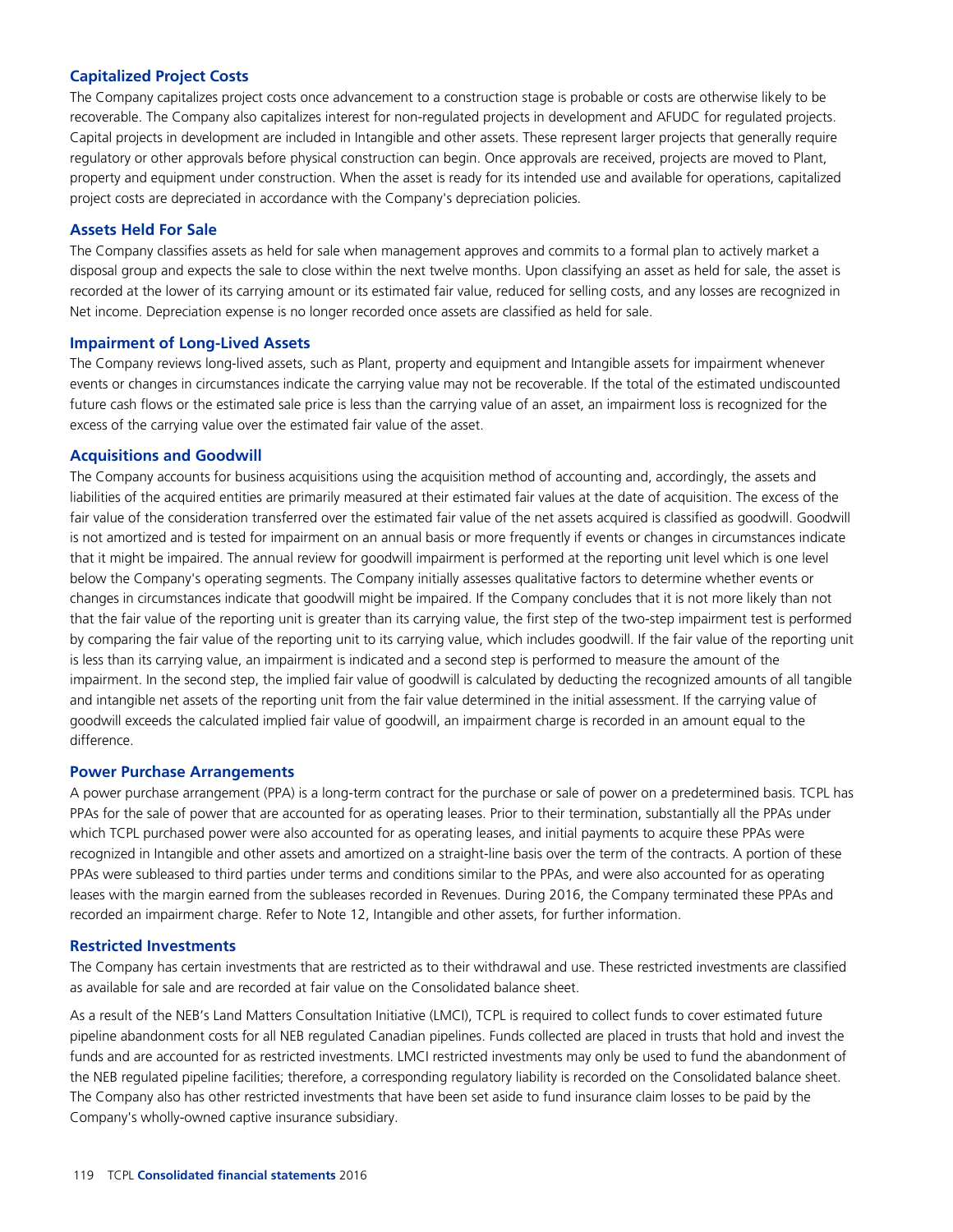#### **Income Taxes**

The Company uses the asset and liability method of accounting for income taxes. This method requires the recognition of deferred income tax assets and liabilities for future tax consequences attributable to differences between the financial statement carrying amounts of existing assets and liabilities and their respective tax bases. Deferred income tax assets and liabilities are measured using enacted tax rates at the balance sheet date that are anticipated to apply to taxable income in the years in which temporary differences are expected to be reversed or settled. Changes to these balances are recognized in net income in the period during which they occur except for changes in balances related to the Canadian regulated natural gas pipelines which are deferred until they are refunded or recovered in tolls, as permitted by the NEB. Deferred income tax assets and liabilities are classified as noncurrent on the Consolidated balance sheet.

Canadian income taxes are not provided on the unremitted earnings of foreign investments that the Company does not intend to repatriate in the foreseeable future.

#### **Asset Retirement Obligations**

The Company recognizes the fair value of a liability for asset retirement obligations (ARO) in the period in which it is incurred, when a legal obligation exists and a reasonable estimate of fair value can be made. The fair value is added to the carrying amount of the associated asset and the liability is accreted through charges to Operating and other expenses.

The Company has recorded ARO related to its non-regulated natural gas storage operations, mineral rights and certain power generation facilities. The scope and timing of asset retirements related to most of the Company's natural gas pipelines, liquids pipelines and hydroelectric power plants is indeterminable. As a result, the Company has not recorded an amount for ARO related to these assets, with the exception of certain abandoned facilities and certain facilities expected to be retired as part of an ongoing modernization program that will improve system integrity and enhance service reliability and flexibility on Columbia Gas.

#### **Environmental Liabilities**

The Company records liabilities on an undiscounted basis for environmental remediation efforts that are likely to occur and where the cost can be reasonably estimated. The estimates, including associated legal costs, are based on available information using existing technology and enacted laws and regulations. The estimates are subject to revision in future periods based on actual costs incurred or new circumstances. Amounts expected to be recovered from other parties, including insurers, are recorded as an asset separate from the associated liability.

Emission allowances or credits purchased for compliance are recorded on the Consolidated balance sheet at historical cost and expensed when they are utilized. Compliance costs are expensed when incurred. Allowances granted to or internally generated by TCPL are not attributed a value for accounting purposes. When required, TCPL accrues emission liabilities on the Consolidated balance sheet upon the generation or sale of power using the best estimate of the amount required to settle the obligation. Allowances and credits not used for compliance are sold and any gain or loss is recorded in Revenues.

#### **Stock Options and Other Compensation Programs**

TransCanada's Stock Option Plan permits options for the purchase of TransCanada common shares to be awarded to certain employees, including officers. Stock options granted are recorded using the fair value method. Under this method, compensation expense is measured at the grant date based on the fair value as calculated using a binomial model and is recognized on a straightline basis over the vesting period with an offset to Additional paid-in capital. TCPL records the compensation expense associated with these stock options.

The Company has medium-term incentive plans, under which payments are made to eligible employees. The expense related to these incentive plans is accounted for on an accrual basis. Under these plans, benefits vest when certain conditions are met, including the employees' continued employment during a specified period and achievement of specified corporate performance targets.

#### **Employee Post-Retirement Benefits**

The Company sponsors defined benefit pension plans (DB Plans), defined contribution plans (DC Plans), a savings plan and other post-retirement benefit plans. Contributions made by the Company to the DC Plans and savings plan are expensed in the period in which contributions are made. The cost of the DB Plans and other post-retirement benefits received by employees is actuarially determined using the projected benefit method pro-rated based on service and management's best estimate of expected plan investment performance, salary escalation, retirement age of employees and expected health care costs.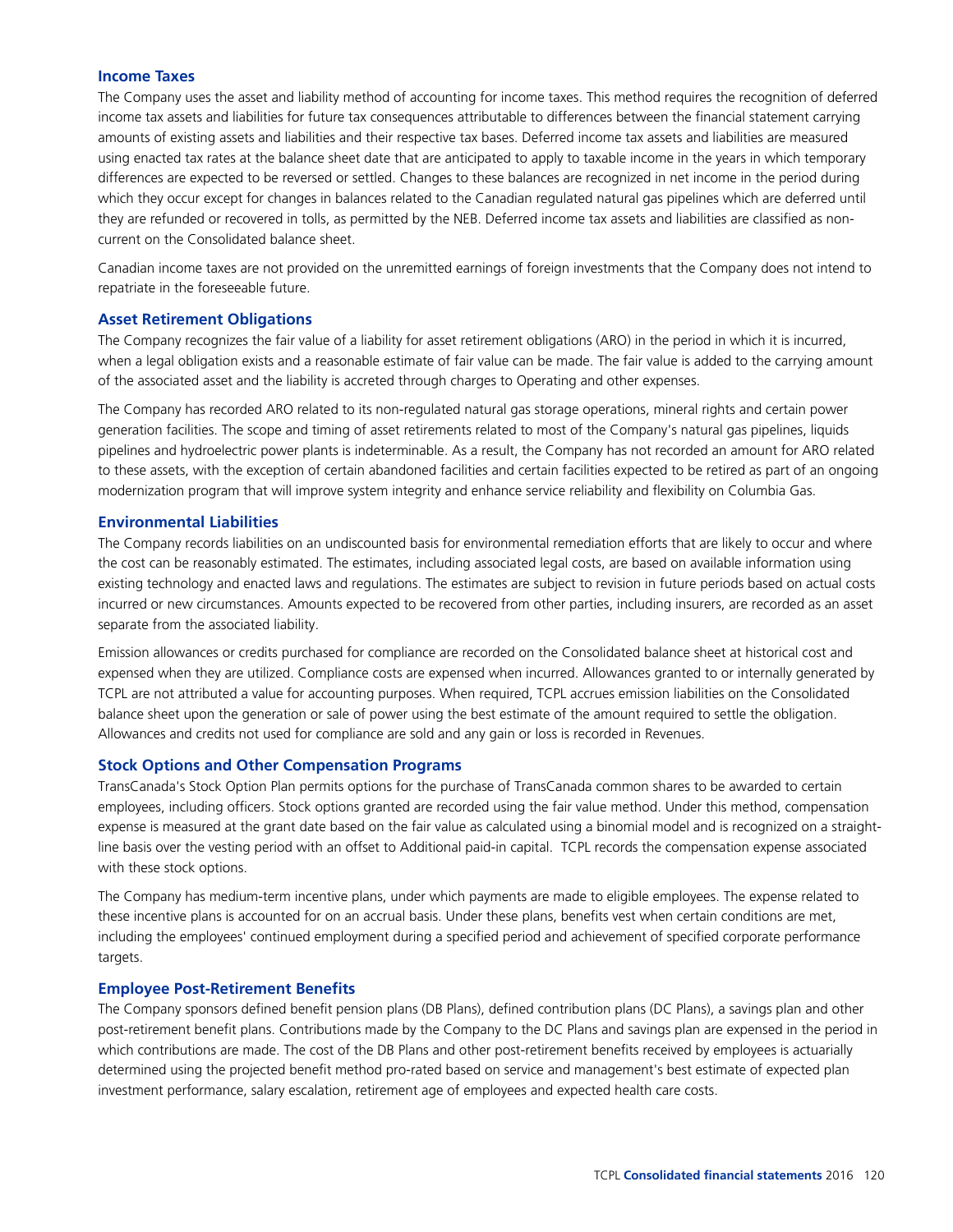The DB Plans' assets are measured at fair value at December 31 of each year. The expected return on the DB Plans' assets is determined using market-related values based on a five-year moving average value for all of the DB Plans' assets. Past service costs are amortized over the expected average remaining service life of the employees. Adjustments arising from plan amendments are amortized on a straight-line basis over the average remaining service life of employees active at the date of amendment. The Company recognizes the overfunded or underfunded status of its DB Plans as an asset or liability, respectively, on its Consolidated balance sheet and recognizes changes in that funded status through Other comprehensive income/(loss) (OCI) in the year in which the change occurs. The excess of net actuarial gains or losses over 10 per cent of the greater of the benefit obligation and the market-related value of the DB Plans' assets, if any, is amortized out of Accumulated other comprehensive income/(loss) (AOCI) and into Net income over the average remaining service life of the active employees. When the restructuring of a benefit plan gives rise to both a curtailment and a settlement, the curtailment is accounted for prior to the settlement.

For certain regulated operations, post-retirement benefit amounts are recoverable through tolls as benefits are funded. The Company records any unrecognized gains or losses or changes in actuarial assumptions related to these post-retirement benefit plans as either regulatory assets or liabilities. The regulatory assets or liabilities are amortized on a straight-line basis over the expected average remaining service life of active employees.

#### **Foreign Currency Transactions and Translation**

Foreign currency transactions are those transactions whose terms are denominated in a currency other than the currency of the primary economic environment in which the Company or reporting subsidiary operates, referred to as the functional currency. Transactions denominated in foreign currencies are translated into the functional currency using the exchange rate prevailing at the date of the transaction. Monetary assets and liabilities denominated in foreign currencies are translated to the functional currency using the rate of exchange in effect at the balance sheet date whereas non-monetary assets and liabilities are translated at the historical rate of exchange in effect on the date of the transaction. Exchange gains and losses resulting from translation of monetary assets and liabilities are recorded in Net income except for exchange gains and losses of the foreign currency debt related to Canadian regulated natural gas pipelines, which are deferred until they are refunded or recovered in tolls, as permitted by the NEB.

Gains and losses arising from translation of foreign operations' functional currencies to the Company's Canadian dollar reporting currency are reflected in OCI until the operations are sold at which time, the gains and losses are reclassified to Net income. Asset and liability accounts are translated at the period-end exchange rates while revenues, expenses, gains and losses are translated at the exchange rates in effect at the time of the transaction. The Company's U.S. dollar-denominated debt and certain derivative hedging instruments have been designated as a hedge of the net investment in foreign subsidiaries and, as a result, the unrealized foreign exchange gains and losses on the U.S. dollar denominated debt are also reflected in OCI.

#### **Derivative Instruments and Hedging Activities**

All derivative instruments are recorded on the Consolidated balance sheet at fair value, unless they qualify for and are designated under a normal purchase and normal sales exemption, or are considered to meet other permitted exemptions.

The Company applies hedge accounting to arrangements that qualify and are designated for hedge accounting treatment, which includes fair value and cash flow hedges, and hedges of foreign currency exposures of net investments in foreign operations. Hedge accounting is discontinued prospectively if the hedging relationship ceases to be effective or the hedging or hedged items cease to exist as a result of maturity, expiry, sale, termination, cancellation or exercise.

In a fair value hedging relationship, the carrying value of the hedged item is adjusted for changes in fair value attributable to the hedged risk and these changes are recognized in Net income. Changes in the fair value of the hedged item, to the extent that the hedging relationship is effective, are offset by changes in the fair value of the hedging item, which are also recorded in Net income. Changes in the fair value of foreign exchange and interest rate fair value hedges are recorded in Interest income and other and Interest expense, respectively. If hedge accounting is discontinued, the carrying value of the hedged item is no longer adjusted and the cumulative fair value adjustments to the carrying value of the hedged item are amortized to Net income over the remaining term of the original hedging relationship.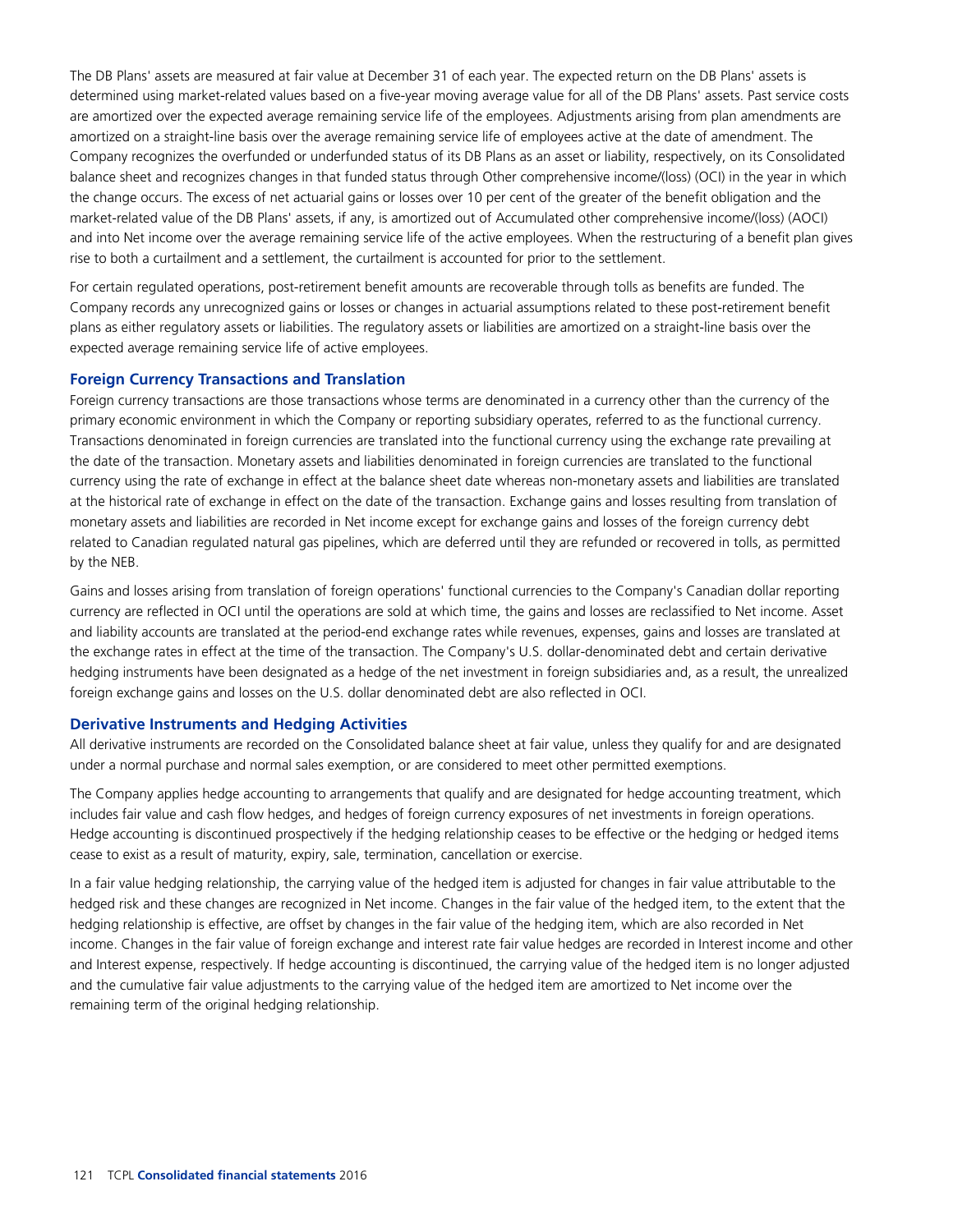In a cash flow hedging relationship, the effective portion of the change in the fair value of the hedging derivative is initially recognized in OCI, while any ineffective portion is recognized in Net income in the same financial statement category as the underlying transaction. When hedge accounting is discontinued, the amounts recognized previously in AOCI are reclassified to Revenues, Interest expense and Interest income and other, as appropriate, during the periods when the variability in cash flows of the hedged item affects Net income or as the original hedged item settles. Gains and losses on derivatives are reclassified immediately to Net income from AOCI when the hedged item is sold or terminated early, or when it becomes probable that the anticipated transaction will not occur.

In hedging the foreign currency exposure of a net investment in a foreign operation, the effective portion of foreign exchange gains and losses on the hedging instruments is recognized in OCI and the ineffective portion is recognized in Net income. The amounts recognized previously in AOCI are reclassified to Net income in the event the Company reduces its net investment in a foreign operation.

In some cases, derivatives do not meet the specific criteria for hedge accounting treatment. In these instances, the changes in fair value are recorded in Net income in the period of change.

The recognition of gains and losses on derivatives for Canadian natural gas regulated pipelines exposures is determined through the regulatory process. Gains and losses arising from changes in the fair value of derivatives accounted for as part of RRA, including those that qualify for hedge accounting treatment, are refunded or recovered through the tolls charged by the Company. As a result, these gains and losses are deferred as Regulatory assets or Regulatory liabilities and are refunded to or collected from the ratepayers, in subsequent years when the derivative settles.

Derivatives embedded in other financial instruments or contracts (host instrument) are recorded as separate derivatives. Embedded derivatives are measured at fair value if their economic characteristics are not clearly and closely related to those of the host instrument, their terms are the same as those of a stand-alone derivative and the total contract is not held for trading or accounted for at fair value. When changes in the fair value of embedded derivatives are measured separately, they are included in Net income.

#### **Long-Term Debt Transaction Costs**

The Company records long-term debt transaction costs as a deduction from the carrying amount of the related debt and amortizes these costs using the effective interest method for all costs except those related to the Canadian natural gas regulated pipelines, which continue to be amortized on a straight-line basis in accordance with the provisions of regulatory tolling mechanisms.

#### **Guarantees**

Upon issuance, the Company records the fair value of certain guarantees entered into by the Company or partially owned entities for which contingent payments may be made. The fair value of these guarantees is estimated by discounting the cash flows that would be incurred by the Company if letters of credit were used in place of the guarantees as appropriate in the circumstances. Guarantees are recorded as an increase to Equity investments, Plant, property and equipment, or a charge to Net income, and a corresponding liability is recorded in Other long-term liabilities. The release from the obligation is recognized either over the term of the guarantee or upon expiration or settlement.

### **3. ACCOUNTING CHANGES**

#### **Changes in Accounting Policies for 2016**

#### **Extraordinary and unusual income statement items**

In January 2015, the Financial Accounting Standards Board (FASB) issued new guidance on extraordinary and unusual income statement items. This update eliminates the concept of extraordinary items from GAAP. This new guidance was effective January 1, 2016, was applied prospectively and did not have an impact on the Company's consolidated financial statements.

#### **Consolidation**

In February 2015, the FASB issued new guidance on consolidation. This guidance requires that entities re-evaluate whether they should consolidate certain legal entities and eliminates the presumption that a general partner should consolidate a limited partnership. This new guidance was effective January 1, 2016, was applied retrospectively and did not result in any change to the Company's consolidation conclusions. Disclosure requirements outlined in the new guidance are included in Note 30, Variable interest entities.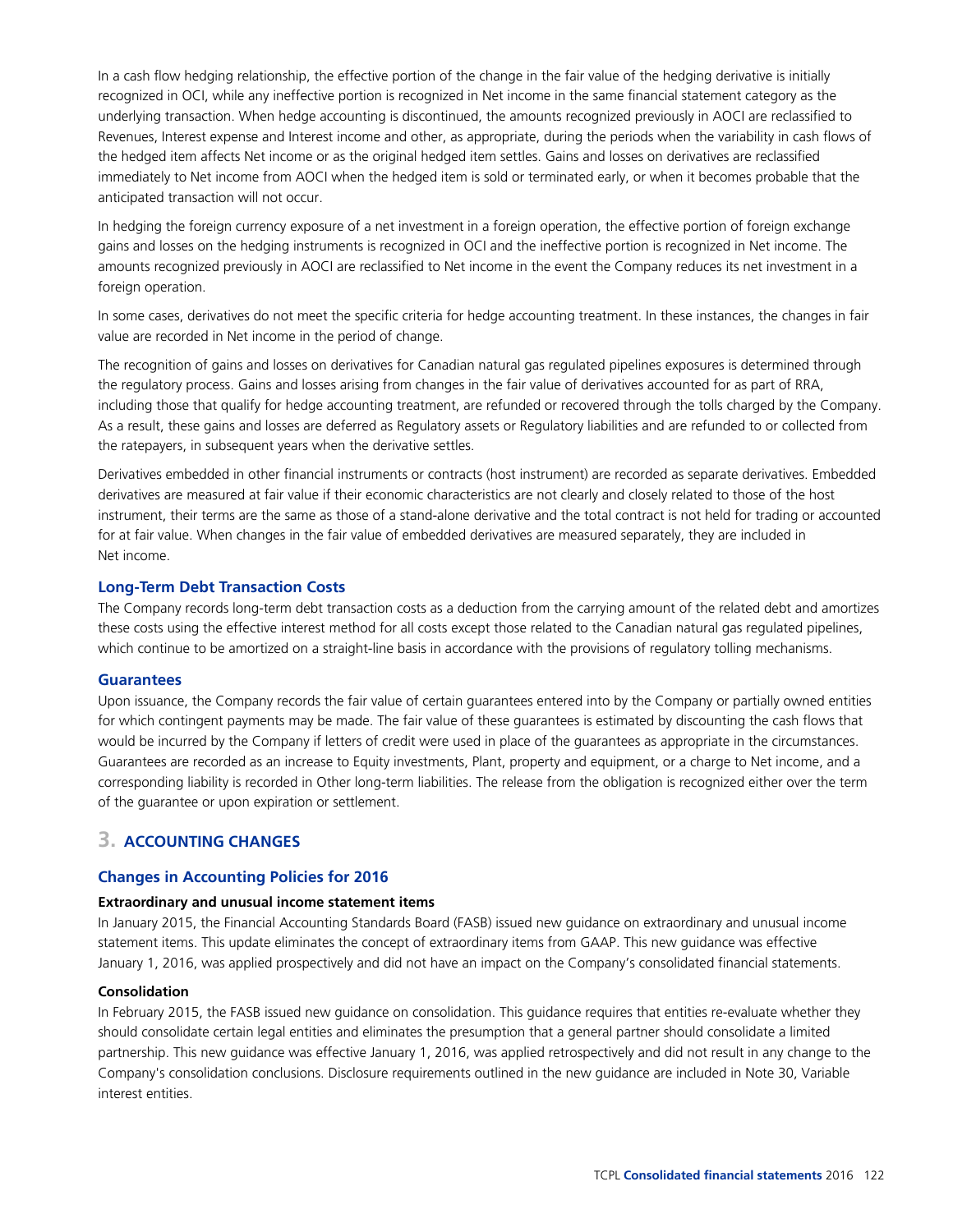#### **Imputation of interest**

In April 2015, the FASB issued new guidance on simplifying the accounting for debt issuance costs. This guidance requires that debt issuance costs be presented on the balance sheet as a direct deduction from the carrying amount of the related debt liability consistent with debt discounts or premiums. This new guidance was effective January 1, 2016, was applied retrospectively and resulted in a reclassification of debt issuance costs previously recorded in Intangible and other assets to an offset of their respective debt liabilities on the Company's Consolidated balance sheet.

#### **Business combinations**

In September 2015, the FASB issued guidance which intends to simplify the accounting measurement period adjustments in business combinations. The amended guidance requires an acquirer to recognize adjustments to the provisional amounts that are identified during the measurement period in the reporting period in which the adjustment amounts are determined. In the period the adjustment was determined, the guidance also requires the acquirer to record the effect on earnings of changes in depreciation, amortization, or other income effects, if any, as a result of the change to the provisional amounts, calculated as if the accounting had been completed at the acquisition date. This new guidance was effective January 1, 2016, was applied prospectively and did not have a material impact on the Company's consolidated financial statements.

#### **Classification of certain cash receipts and cash payments**

In August 2016, the FASB issued new guidance to clarify how entities should classify certain cash receipts and cash payments on the statement of cash flows. This new guidance is effective January 1, 2018, however, since early adoption is permitted, the Company elected to retrospectively apply this guidance effective December 31, 2016. The application of this guidance did not have a material impact on the classification of debt pre-payments or extinguishment costs, contingent consideration payments made after a business combination, proceeds from the settlement of insurance claims and proceeds from the settlement of corporate owned life insurance. The Company has elected to classify distributions received from equity method investments using the nature of distributions approach as it is more representative of the nature of the underlying activities of the investments that generated the distributions. As a result, certain comparative period distributions received from equity method investments have been reclassified from investing activities to cash generated from operations in the Consolidated statement of cash flows.

#### **Future Accounting Changes**

#### **Revenue from contracts with customers**

In 2014, the FASB issued new guidance on revenue from contracts with customers. Current guidance allows for revenue recognition when certain criteria are met. The new guidance requires that an entity recognize revenue in accordance with a fivestep model. This model is used to depict the transfer of promised goods or services to customers in an amount that reflects the total consideration to which it expects to be entitled during the term of the contract in exchange for those goods or services. The Company will adopt the new standard on the effective date of January 1, 2018. There are two methods in which the new standard can be applied: (1) retrospectively to each prior reporting period presented, or (2) retrospectively with the cumulative effect recognized at the date of initial application.

The Company is evaluating both methods of adoption as it works through its analysis. The Company has identified all existing customer contracts that are within the scope of the new guidance and has begun to analyze individual contracts or groups of contracts to identify any significant differences and the impact on revenues as a result of implementing the new standard. As the Company continues its contract analysis, it will also quantify the impact, if any, on prior period revenues. The Company will address any system and process changes necessary to compile the information to meet the disclosure requirements of the new standard. As the Company is currently evaluating the impact of this standard, it has not yet determined the effect on its consolidated financial statements.

#### **Inventory**

In July 2015, the FASB issued new guidance on simplifying the measurement of inventory. The new guidance specifies that an entity should measure inventory within the scope of this update at the lower of cost and net realizable value. Net realizable value is the estimated selling price in the ordinary course of business, less reasonably predictable costs of completion, disposal and transportation. This new guidance is effective January 1, 2017 and will be applied prospectively. The Company does not expect the adoption of this new standard to have a material impact on its consolidated financial statements.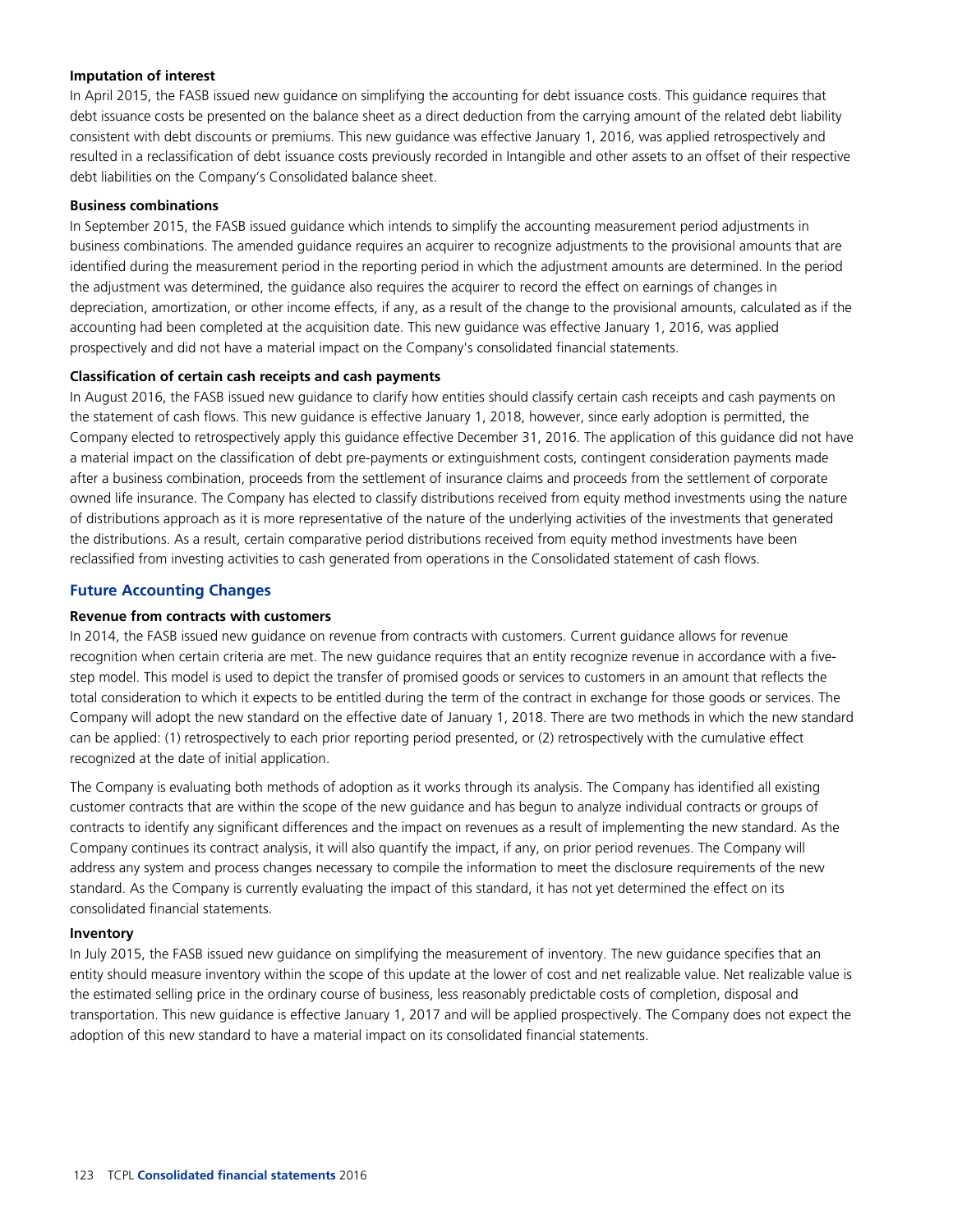#### **Financial instruments**

In January 2016, the FASB issued new guidance on the accounting for equity investments and financial liabilities. The new guidance will change the income statement effect of equity investments and the recognition of changes in fair value of financial liabilities when the fair value option is elected. The new guidance also requires the Company to assess valuation allowances for deferred tax assets related to available for sale debt securities in combination with their other deferred tax assets. This new guidance is effective January 1, 2018. The Company is currently evaluating the impact of the adoption of this guidance and has not yet determined the effect on its consolidated financial statements.

#### **Leases**

In February 2016, the FASB issued new guidance on leases. The new guidance requires lessees to recognize most leases, including operating leases, on the balance sheet as lease assets and lease liabilities. In addition, lessees may be required to reassess assumptions associated with existing leases as well as to provide expanded qualitative and quantitative disclosures. The new standard does not make extensive changes to lessor accounting. The new guidance is effective January 1, 2019, however, the Company is evaluating the option to early adopt. The Company is currently identifying existing lease agreements that may have an impact on the Company's consolidated financial statements as a result of adopting this new guidance.

#### **Derivatives and hedging**

In March 2016, the FASB issued new guidance that clarifies the requirements for assessing whether contingent call or put options that can accelerate the payment of principal on debt instruments are clearly and closely related to their debt hosts. The new guidance requires only an assessment of the four-step decision sequence outlined in GAAP to determine whether the economic characteristics and risks of call or put options are clearly and closely related to the economic characteristics and risks. This new guidance is effective January 1, 2017 and the Company does not expect the adoption of this new guidance to have a material impact on its consolidated financial statements.

#### **Equity method investments**

In March 2016, the FASB issued new guidance that simplifies the transition to equity method accounting. In these situations, when an increase in ownership interest in an investment qualifies it for equity method accounting, the new guidance eliminates the requirement to retroactively apply the equity method of accounting. This new guidance is effective January 1, 2017 and will be applied prospectively. The Company does not expect the adoption of this new guidance to have a material impact on its consolidated financial statements.

#### **Employee share-based payments**

In March 2016, the FASB issued new guidance that simplifies several aspects of the accounting for employee share-based payment transactions, including the income tax consequences, classification of awards as either equity or liabilities, and classification on the statement of cash flows. The new guidance also permits entities to make an accounting policy election either to continue to estimate the total number of awards for which the requisite service period will not be rendered or to account for forfeitures when they occur. This new guidance is effective January 1, 2017 and the Company does not expect the adoption of this new guidance to have a material impact on its consolidated financial statements.

#### **Measurement of credit losses on financial instruments**

In June 2016, the FASB issued new guidance that significantly changes how entities measure credit losses for most financial assets and certain other instruments that are not measured at fair value through net income. The new guidance amends the impairment model of financial instruments basing it on expected losses rather than incurred losses. These expected credit losses will be recognized as an allowance rather than a direct write down of the amortized cost basis. The new guidance is effective January 1, 2020 and will be applied using a modified retrospective approach. The Company is currently evaluating the impact of the adoption of this guidance and has not yet determined the effect on its consolidated financial statements.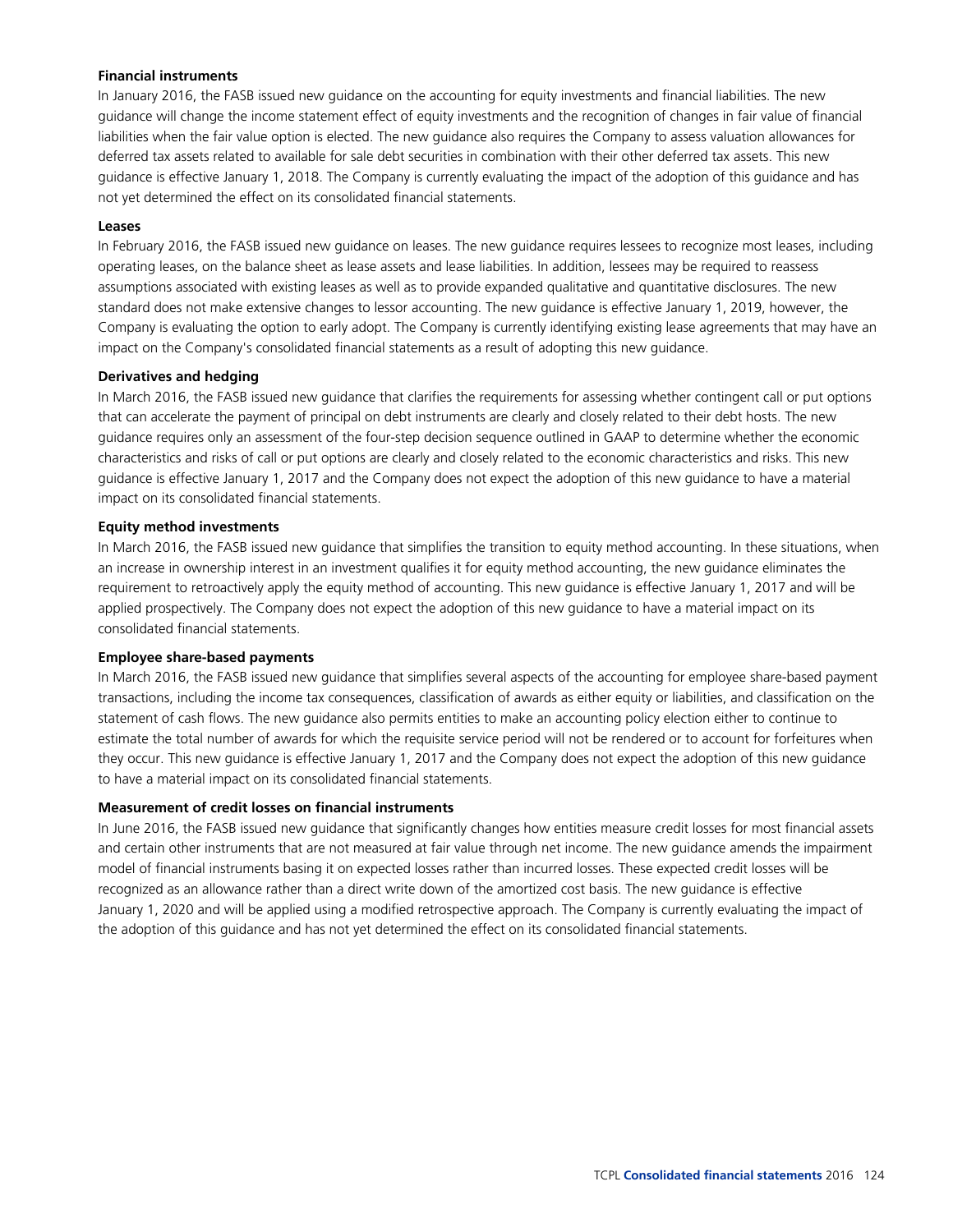#### **Consolidation**

In October 2016, the FASB issued new guidance on consolidation relating to interests held through related parties that are under common control. The new guidance amends the consolidation requirements such that if a decision maker is required to evaluate whether it is the primary beneficiary of a variable interest entity (VIE), it will need to consider only its proportionate indirect interest in the VIE held through a common control party. The new guidance is effective January 1, 2017 and the Company does not expect the adoption of this new guidance to have a material impact on its consolidated financial statements.

#### **Income taxes**

In October 2016, the FASB issued new guidance on income tax effects of intra-entity transfers of assets other than inventory. The new guidance requires the recognition of deferred and current income taxes for an intra-entity asset transfer when the transfer occurs. The new guidance is effective January 1, 2018 and will be applied on a modified retrospective basis. Early adoption is permitted. The Company is currently evaluating the impact of the adoption of this guidance and has not yet determined the effect on its consolidated financial statements.

#### **Restricted cash**

In November 2016, the FASB issued new guidance on restricted cash and cash equivalents on the statement of cash flows. The new guidance requires that the statement of cash flows explain the change during the period in the total cash and cash equivalents, and amounts generally described as restricted cash or restricted cash equivalents. The amounts of restricted cash and cash equivalents will be included in Cash and cash equivalents when reconciling the beginning of year and end of year total amounts on the statement of cash flows. This new guidance is effective January 1, 2018 and will be applied retrospectively. Early adoption is permitted. The Company is currently evaluating the impact of the adoption of this guidance and has not yet determined the effect on its consolidated financial statements.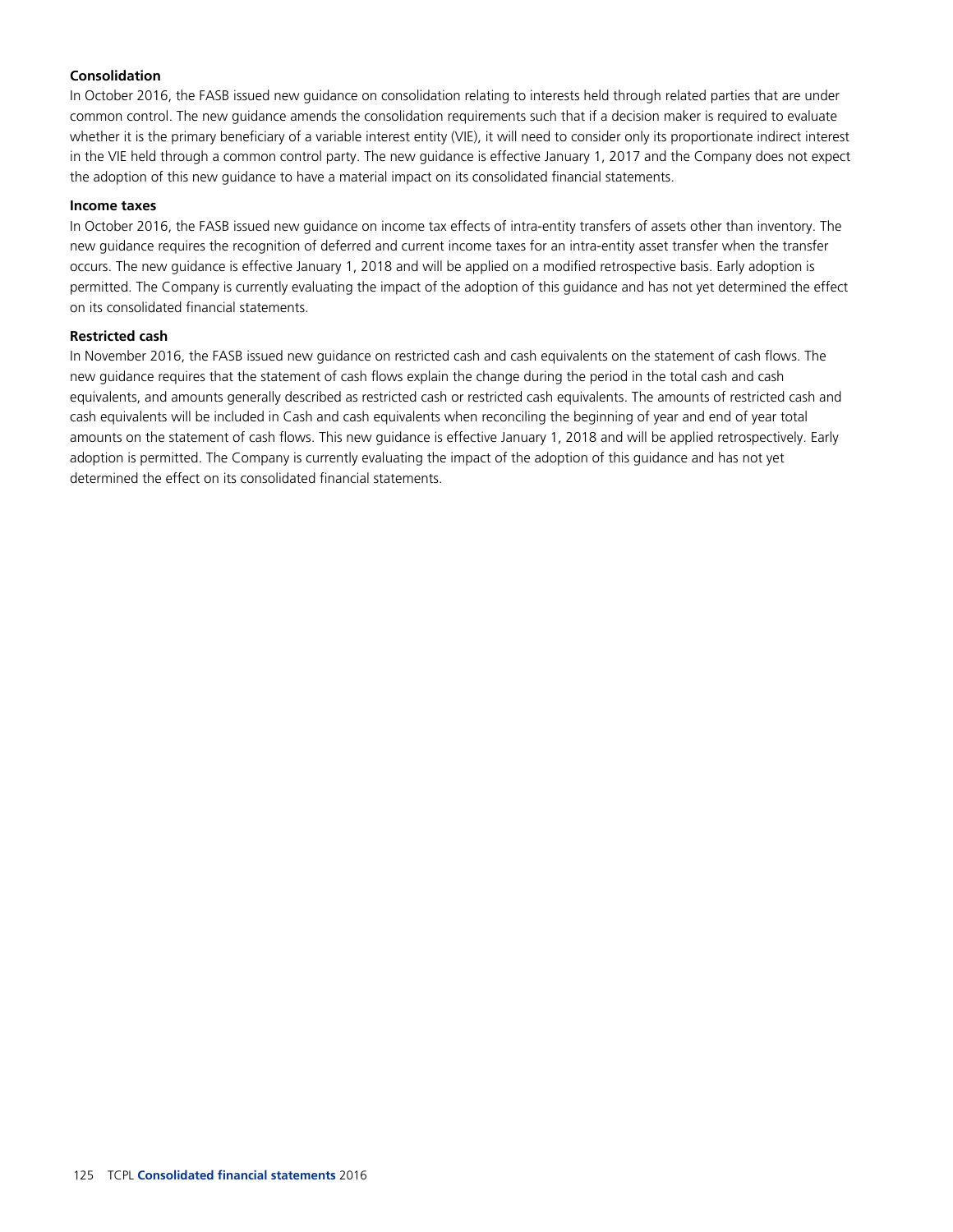## **4. SEGMENTED INFORMATION**

As a result of the acquisition of Columbia and the pending monetization of the U.S. Northeast power business, the Company has changed its reporting segments. TCPL has six reportable segments, namely, Canadian Natural Gas Pipelines, U.S. Natural Gas Pipelines, Mexico Natural Gas Pipelines, Liquids Pipelines, Energy and Corporate. The Corporate segment is non-operational, consisting of corporate and administrative functions. This provides information that is aligned with the CODM's review of business performance and how decisions about business segments are made. Historical financial results for the years ended December 31, 2015 and 2014 have been adjusted to align with this change in the Company's segmented reporting.

| year ended December 31, 2016                                             | Canadian<br><b>Natural Gas</b> | <b>U.S. Natural</b><br>Gas | <b>Mexico</b><br><b>Natural Gas</b> | <b>Liquids</b>   |               |           |              |
|--------------------------------------------------------------------------|--------------------------------|----------------------------|-------------------------------------|------------------|---------------|-----------|--------------|
| (millions of Canadian \$)                                                | <b>Pipelines</b>               | <b>Pipelines</b>           | <b>Pipelines</b>                    | <b>Pipelines</b> | <b>Energy</b> | Corporate | <b>Total</b> |
| Revenues                                                                 | 3,682                          | 2,526                      | 378                                 | 1,755            | 4,164         |           | 12,505       |
| Income from equity investments                                           | 12                             | 214                        | (3)                                 | (1)              | 292           |           | 514          |
| Plant operating costs and other                                          | (1, 181)                       | (1,000)                    | (42)                                | (554)            | (834)         | (208)     | (3,819)      |
| Commodity purchases resold                                               |                                |                            |                                     |                  | (2, 172)      |           | (2, 172)     |
| Property taxes                                                           | (267)                          | (120)                      |                                     | (88)             | (80)          |           | (555)        |
| Depreciation and amortization                                            | (873)                          | (397)                      | (43)                                | (285)            | (293)         | (48)      | (1,939)      |
| Goodwill and other asset impairment charges                              |                                |                            |                                     |                  | (1,388)       |           | (1,388)      |
| Loss on assets held for sale/sold                                        |                                | (4)                        |                                     |                  | (829)         | —         | (833)        |
| <b>Segmented earnings/(losses)</b>                                       | 1,373                          | 1,219                      | 290                                 | 827              | (1, 140)      | (256)     | 2,313        |
| Interest expense                                                         |                                |                            |                                     |                  |               |           | (1, 927)     |
| Allowance for funds used during construction                             |                                |                            |                                     |                  |               |           | 419          |
| Interest income and other                                                |                                |                            |                                     |                  |               |           | 117          |
| Income before income taxes                                               |                                |                            |                                     |                  |               |           | 922          |
| Income tax expense                                                       |                                |                            |                                     |                  |               |           | (349)        |
| <b>Net income</b>                                                        |                                |                            |                                     |                  |               |           | 573          |
| Net income attributable to non-controlling<br>interests                  |                                |                            |                                     |                  |               |           | (252)        |
| Net income attributable to controlling<br>interests and to common shares |                                |                            |                                     |                  |               |           | 321          |
| <b>Capital spending</b>                                                  |                                |                            |                                     |                  |               |           |              |
| Capital expenditures                                                     | 1,372                          | 1,517                      | 944                                 | 668              | 473           | 33        | 5,007        |
| Capital projects in development                                          | 153                            |                            |                                     | 142              |               |           | 295          |
|                                                                          | 1,525                          | 1,517                      | 944                                 | 810              | 473           | 33        | 5,302        |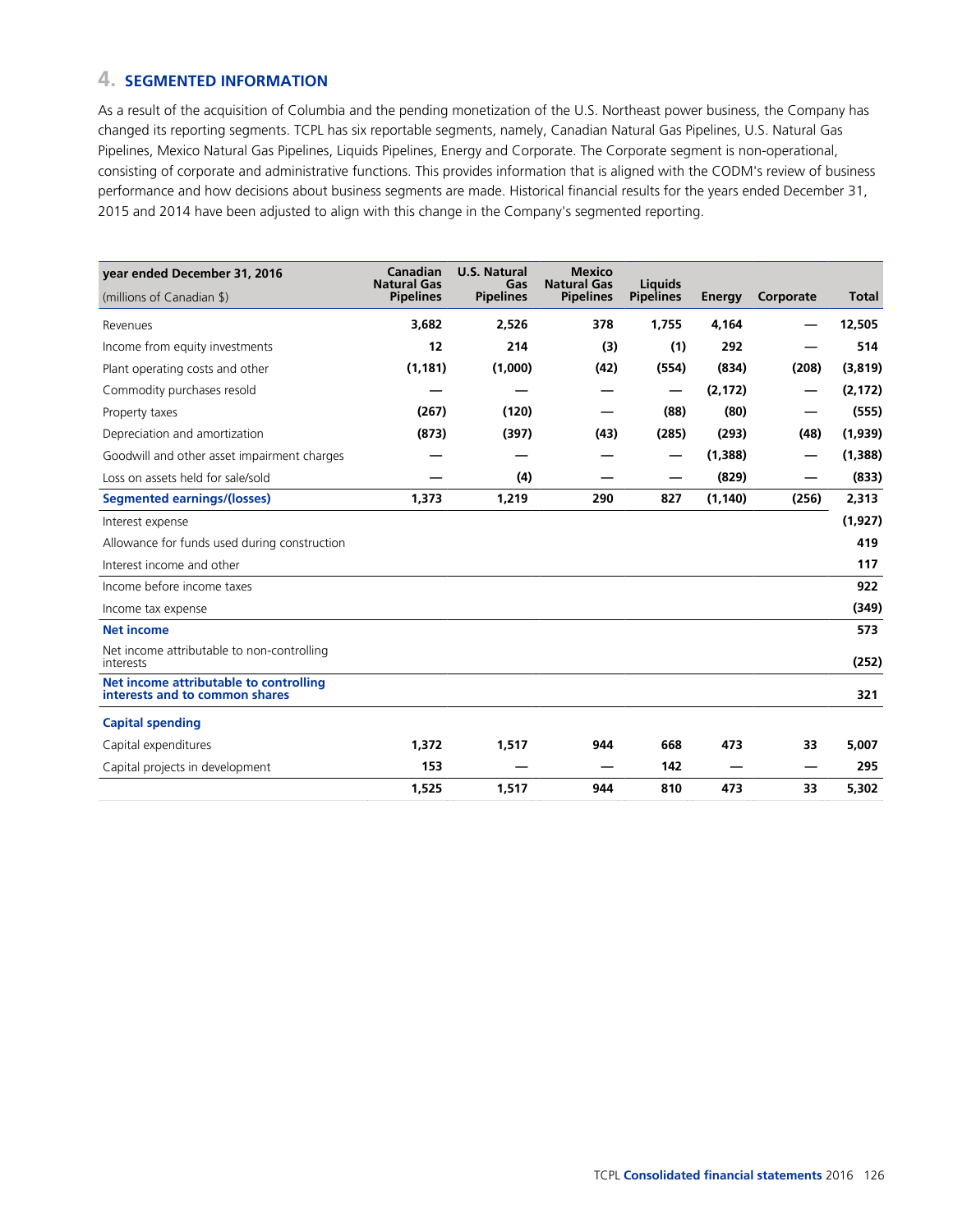| year ended December 31, 2015                                           | Canadian                               | <b>U.S. Natural</b>     | <b>Mexico</b>                          | <b>Liquids</b>   |               |                                 |              |
|------------------------------------------------------------------------|----------------------------------------|-------------------------|----------------------------------------|------------------|---------------|---------------------------------|--------------|
| (millions of Canadian \$)                                              | <b>Natural Gas</b><br><b>Pipelines</b> | Gas<br><b>Pipelines</b> | <b>Natural Gas</b><br><b>Pipelines</b> | <b>Pipelines</b> | <b>Energy</b> | Corporate                       | <b>Total</b> |
| Revenues                                                               | 3,680                                  | 1,444                   | 259                                    | 1,879            | 4,038         |                                 | 11,300       |
| Income from equity investments                                         | 12                                     | 162                     | 5                                      |                  | 261           |                                 | 440          |
| Plant operating costs and other                                        | (1, 162)                               | (555)                   | (49)                                   | (491)            | (786)         | (207)                           | (3,250)      |
| Commodity purchases resold                                             |                                        |                         |                                        |                  | (2, 237)      | $\overline{\phantom{0}}$        | (2, 237)     |
| Property taxes                                                         | (272)                                  | (77)                    |                                        | (79)             | (89)          | $\hspace{0.05cm}$               | (517)        |
| Depreciation and amortization                                          | (845)                                  | (243)                   | (44)                                   | (266)            | (336)         | (31)                            | (1,765)      |
| Asset impairment charges                                               |                                        |                         | $\overline{\phantom{0}}$               | (3,686)          | (59)          | $\hspace{0.1mm}-\hspace{0.1mm}$ | (3,745)      |
| Loss on assets held for sale/sold                                      |                                        | (125)                   |                                        |                  |               | $\overbrace{\phantom{1232211}}$ | (125)        |
| <b>Segmented earnings/(losses)</b>                                     | 1,413                                  | 606                     | 171                                    | (2,643)          | 792           | (238)                           | 101          |
| Interest expense                                                       |                                        |                         |                                        |                  |               |                                 | (1,398)      |
| Allowance for funds used during construction                           |                                        |                         |                                        |                  |               |                                 | 295          |
| Interest income and other                                              |                                        |                         |                                        |                  |               |                                 | (103)        |
| Loss before income taxes                                               |                                        |                         |                                        |                  |               |                                 | (1, 105)     |
| Income tax expense                                                     |                                        |                         |                                        |                  |               |                                 | (35)         |
| <b>Net loss</b>                                                        |                                        |                         |                                        |                  |               |                                 | (1, 140)     |
| Net income attributable to non-controlling<br>interests                |                                        |                         |                                        |                  |               |                                 | (6)          |
| Net loss attributable to controlling interests<br>and to common shares |                                        |                         |                                        |                  |               |                                 | (1, 146)     |
| <b>Capital spending</b>                                                |                                        |                         |                                        |                  |               |                                 |              |
| Capital expenditures                                                   | 1,366                                  | 534                     | 566                                    | 1,012            | 376           | 64                              | 3,918        |
| Capital projects in development                                        | 230                                    | 3                       |                                        | 278              |               |                                 | 511          |
|                                                                        | 1.596                                  | 537                     | 566                                    | 1.290            | 376           | 64                              | 4,429        |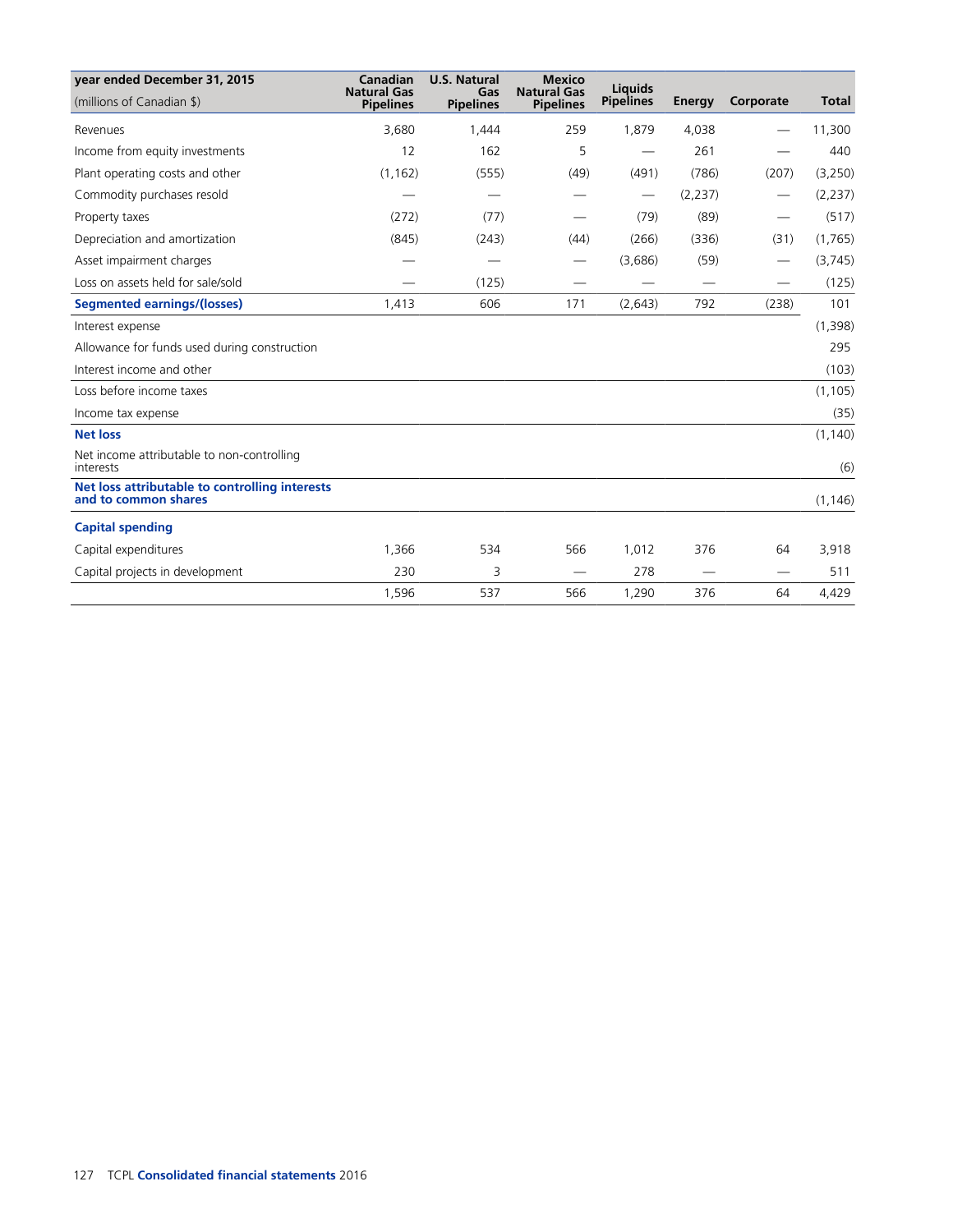| year ended December 31, 2014                               | Canadian                               | <b>U.S. Natural</b>     | <b>Mexico</b>                          |                                    |         |                   |              |
|------------------------------------------------------------|----------------------------------------|-------------------------|----------------------------------------|------------------------------------|---------|-------------------|--------------|
| (millions of Canadian \$)                                  | <b>Natural Gas</b><br><b>Pipelines</b> | Gas<br><b>Pipelines</b> | <b>Natural Gas</b><br><b>Pipelines</b> | <b>Liquids</b><br><b>Pipelines</b> | Energy  | Corporate         | <b>Total</b> |
| Revenues                                                   | 3,557                                  | 1,159                   | 197                                    | 1,547                              | 3,725   |                   | 10,185       |
| Income from equity investments                             | 12                                     | 143                     | 8                                      |                                    | 359     |                   | 522          |
| Plant operating costs and other                            | (1,028)                                | (467)                   | (41)                                   | (439)                              | (934)   | (64)              | (2, 973)     |
| Commodity purchases resold                                 |                                        | —                       |                                        |                                    | (1,836) | $\qquad \qquad -$ | (1,836)      |
| Property taxes                                             | (266)                                  | (68)                    | $\qquad \qquad$                        | (62)                               | (77)    | $\hspace{0.05cm}$ | (473)        |
| Depreciation and amortization                              | (821)                                  | (211)                   | (31)                                   | (216)                              | (309)   | (23)              | (1,611)      |
| Gain on assets held for sale/sold                          |                                        |                         | 9                                      | $\overbrace{\phantom{12332}}$      | 108     | $\hspace{0.05cm}$ | 117          |
| <b>Segmented earnings/(losses)</b>                         | 1,454                                  | 556                     | 142                                    | 830                                | 1,036   | (87)              | 3,931        |
| Interest expense                                           |                                        |                         |                                        |                                    |         |                   | (1,235)      |
| Allowance for funds used during construction               |                                        |                         |                                        |                                    |         |                   | 136          |
| Interest income and other                                  |                                        |                         |                                        |                                    |         |                   | (8)          |
| Income before income taxes                                 |                                        |                         |                                        |                                    |         |                   | 2,824        |
| Income tax expense                                         |                                        |                         |                                        |                                    |         |                   | (830)        |
| <b>Net income</b>                                          |                                        |                         |                                        |                                    |         |                   | 1,994        |
| Net income attributable to non-controlling<br>interests    |                                        |                         |                                        |                                    |         |                   | (151)        |
| Net income attributable to controlling<br><b>interests</b> |                                        |                         |                                        |                                    |         |                   | 1,843        |
| Preferred share dividends                                  |                                        |                         |                                        |                                    |         |                   | (2)          |
| Net income attributable to common shares                   |                                        |                         |                                        |                                    |         |                   | 1,841        |
| <b>Capital spending</b>                                    |                                        |                         |                                        |                                    |         |                   |              |
| Capital expenditures                                       | 814                                    | 237                     | 717                                    | 1,469                              | 206     | 46                | 3,489        |
| Capital projects in development                            | 327                                    | 40                      | $\mathbf{1}$                           | 480                                |         |                   | 848          |
|                                                            | 1.141                                  | 277                     | 718                                    | 1.949                              | 206     | 46                | 4,337        |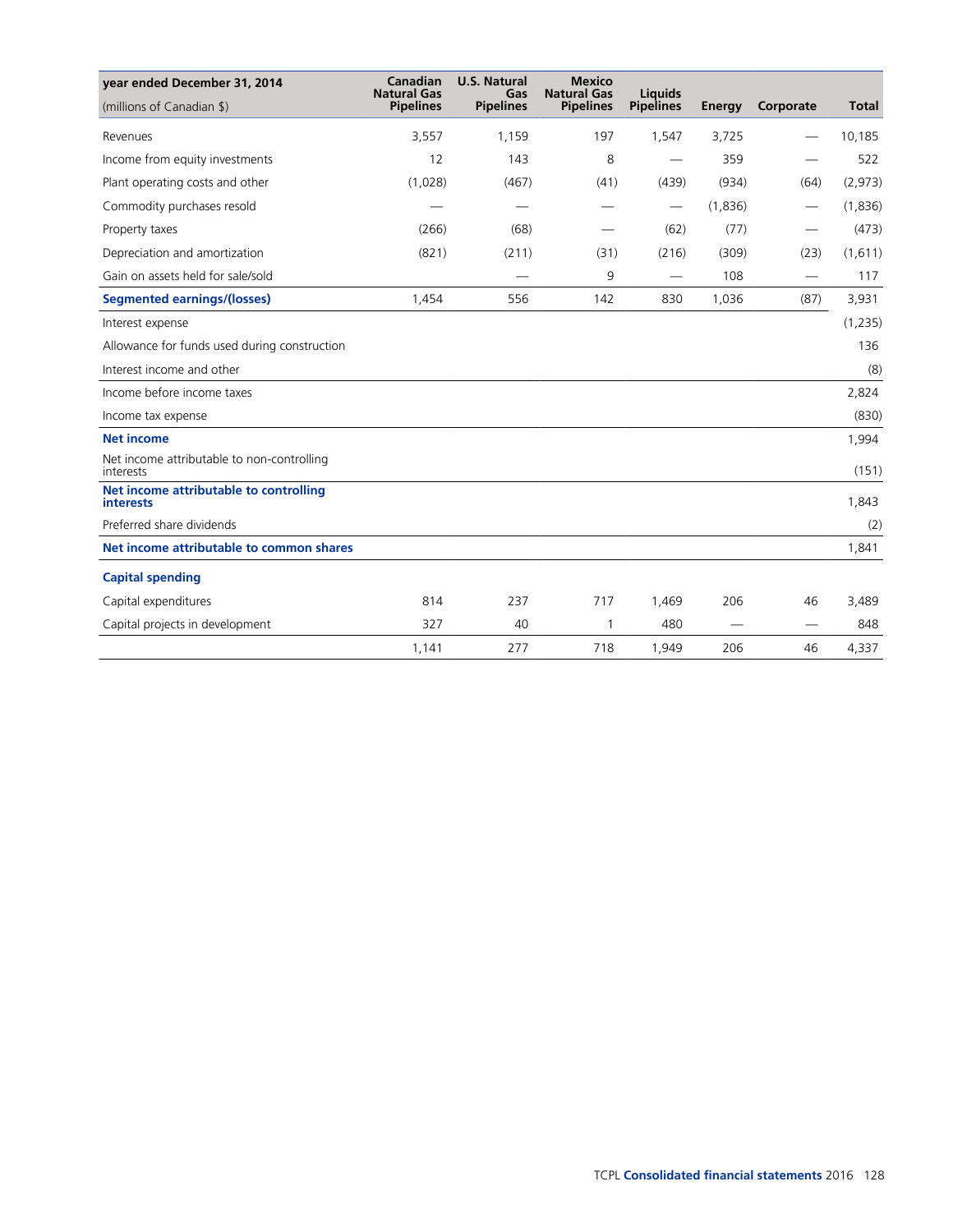| at December 31                 |        |        |
|--------------------------------|--------|--------|
| (millions of Canadian \$)      | 2016   | 2015   |
| <b>Total Assets</b>            |        |        |
| Canadian Natural Gas Pipelines | 15,816 | 15,038 |
| U.S. Natural Gas Pipelines     | 34,422 | 12,207 |
| Mexico Natural Gas Pipelines   | 5,013  | 3,787  |
| Liquids Pipelines              | 16,896 | 16,046 |
| Energy                         | 13,169 | 15,614 |
| Corporate                      | 2,625  | 4,152  |
|                                | 87,941 | 66.844 |

## **Geographic Information**

| year ended December 31               |        |        |        |
|--------------------------------------|--------|--------|--------|
| (millions of Canadian \$)            | 2016   | 2015   | 2014   |
| <b>Revenues</b>                      |        |        |        |
| Canada – domestic                    | 3,655  | 3,877  | 3,956  |
| Canada – export                      | 1,177  | 1,292  | 1,314  |
| <b>United States</b>                 | 7,295  | 5,872  | 4,718  |
| Mexico                               | 378    | 259    | 197    |
|                                      | 12,505 | 11,300 | 10,185 |
| at December 31                       |        |        |        |
| (millions of Canadian \$)            |        | 2016   | 2015   |
| <b>Plant, Property and Equipment</b> |        |        |        |

| __<br>.       |        |        |
|---------------|--------|--------|
| Canada        | 20,531 | 19,287 |
| United States | 29,414 | 21,899 |
| Mexico        | 4,530  | 3,631  |
|               | 54,475 | 44,817 |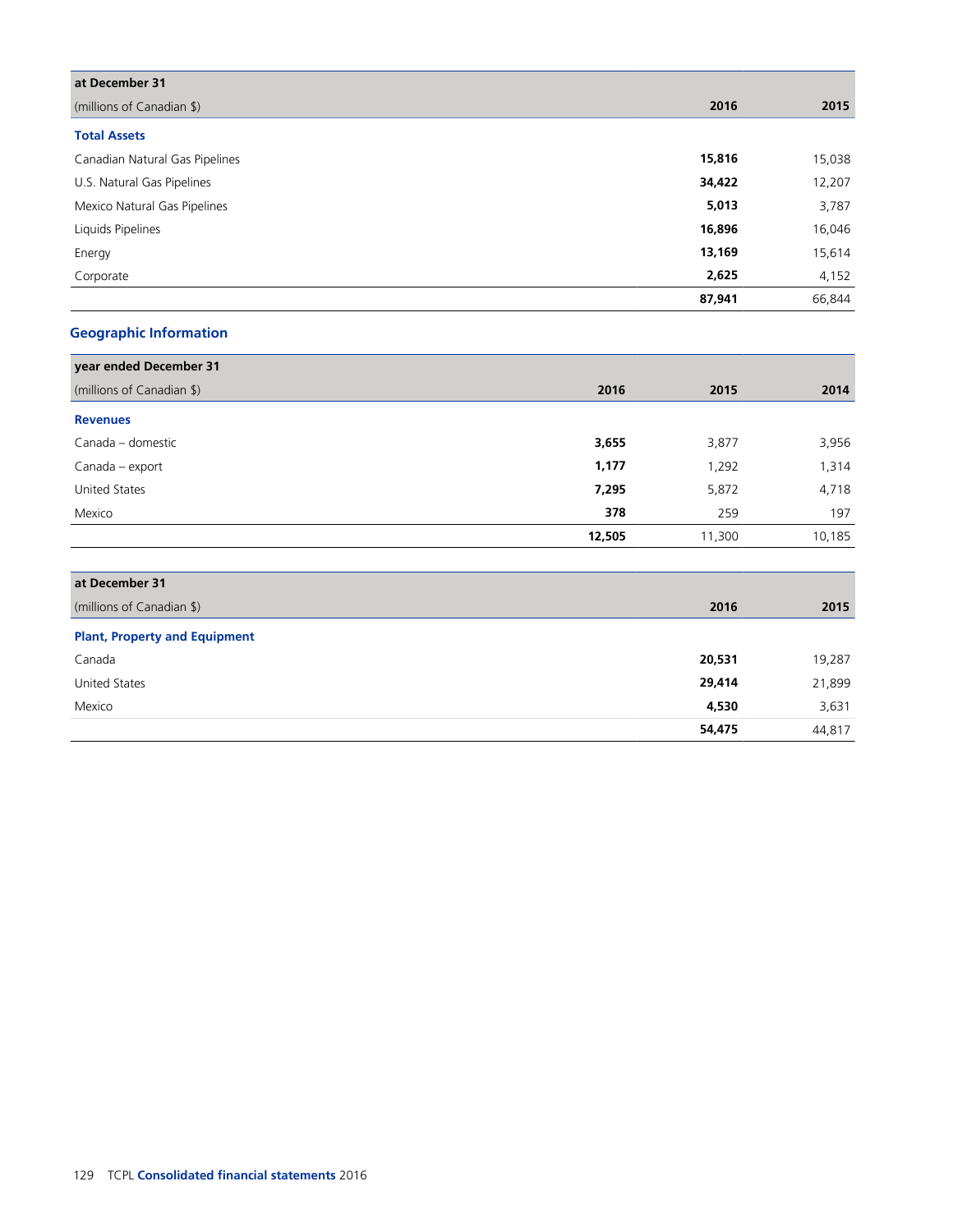## **5. ACQUISITION OF COLUMBIA**

On July 1, 2016, TCPL acquired 100 per cent ownership of Columbia for a purchase price of US\$10.3 billion in cash, based on US \$25.50 per share for all of Columbia's outstanding common shares as well as all outstanding restricted and performance stock units. The acquisition was financed through the issuance of TCPL common shares to TransCanada and an intercompany loan due to TransCanada in connection with proceeds received from the sale of TransCanada subscription receipts. The sale of the subscription receipts was completed on April 1, 2016 through a public offering, and gross proceeds of approximately \$4.4 billion were transferred to TCPL prior to the closing of the acquisition. In addition, TCPL drew on acquisition bridge facilities in the aggregate amount of US\$6.9 billion. Refer to Note 20, Common shares and Note 29, Related party transactions for additional information on the common shares issued to TransCanada and on the intercompany loan due to TransCanada. Refer to Note 17, Long-term debt for additional information on the acquisition bridge facilities.

Columbia operates a portfolio of approximately 24,500 km (15,200 miles) of regulated natural gas pipelines, 285 Bcf of natural gas storage facilities and midstream and other assets in various regions in the U.S. TCPL acquired Columbia to expand the Company's natural gas business in the U.S. market, positioning the Company for additional long-term growth opportunities.

The goodwill of \$10.1 billion (US\$7.7 billion) arising from the acquisition principally reflects the opportunities to expand the Company's U.S. Natural Gas Pipelines segment and to gain a stronger competitive position in the North American natural gas business. The goodwill resulting from the acquisition is not deductible for income tax purposes.

The acquisition has been accounted for as a business combination using the acquisition method where the acquired tangible and intangible assets and assumed liabilities are recorded at their estimated fair values at the date of acquisition. The purchase price equation reflects management's estimate of the fair value of Columbia's assets and liabilities as at July 1, 2016.

|                                          |         | <b>July 1, 2016</b>   |
|------------------------------------------|---------|-----------------------|
| (millions of $$$ )                       | U.S.    | Canadian <sup>1</sup> |
| <b>Purchase Price Consideration</b>      | 10,294  | 13,392                |
| <b>Fair Value of Net Assets Acquired</b> |         |                       |
| Current assets                           | 658     | 856                   |
| Plant, property and equipment            | 7,560   | 9,835                 |
| Equity investments                       | 441     | 574                   |
| Regulatory assets                        | 190     | 248                   |
| Intangibles and other assets             | 135     | 175                   |
| Current liabilities                      | (597)   | (777)                 |
| Regulatory liabilities                   | (294)   | (383)                 |
| Other long-term liabilities              | (144)   | (187)                 |
| Deferred income tax liabilities          | (1,613) | (2,098)               |
| Long-term debt                           | (2,981) | (3,878)               |
| Non-controlling interests                | (808)   | (1,051)               |
| <b>Fair Value of Net Assets Acquired</b> | 2,547   | 3,314                 |
| <b>Goodwill</b> (Note 11)                | 7,747   | 10,078                |

1 At July 1, 2016 exchange rate of \$1.30.

The fair values of current assets including cash and cash equivalents, accounts receivable, and inventories and the fair values of current liabilities including notes payable and accrued interest approximate their carrying values due to the short-term nature of these items. Certain acquisition-related working capital items resulted in an adjustment to accounts payable.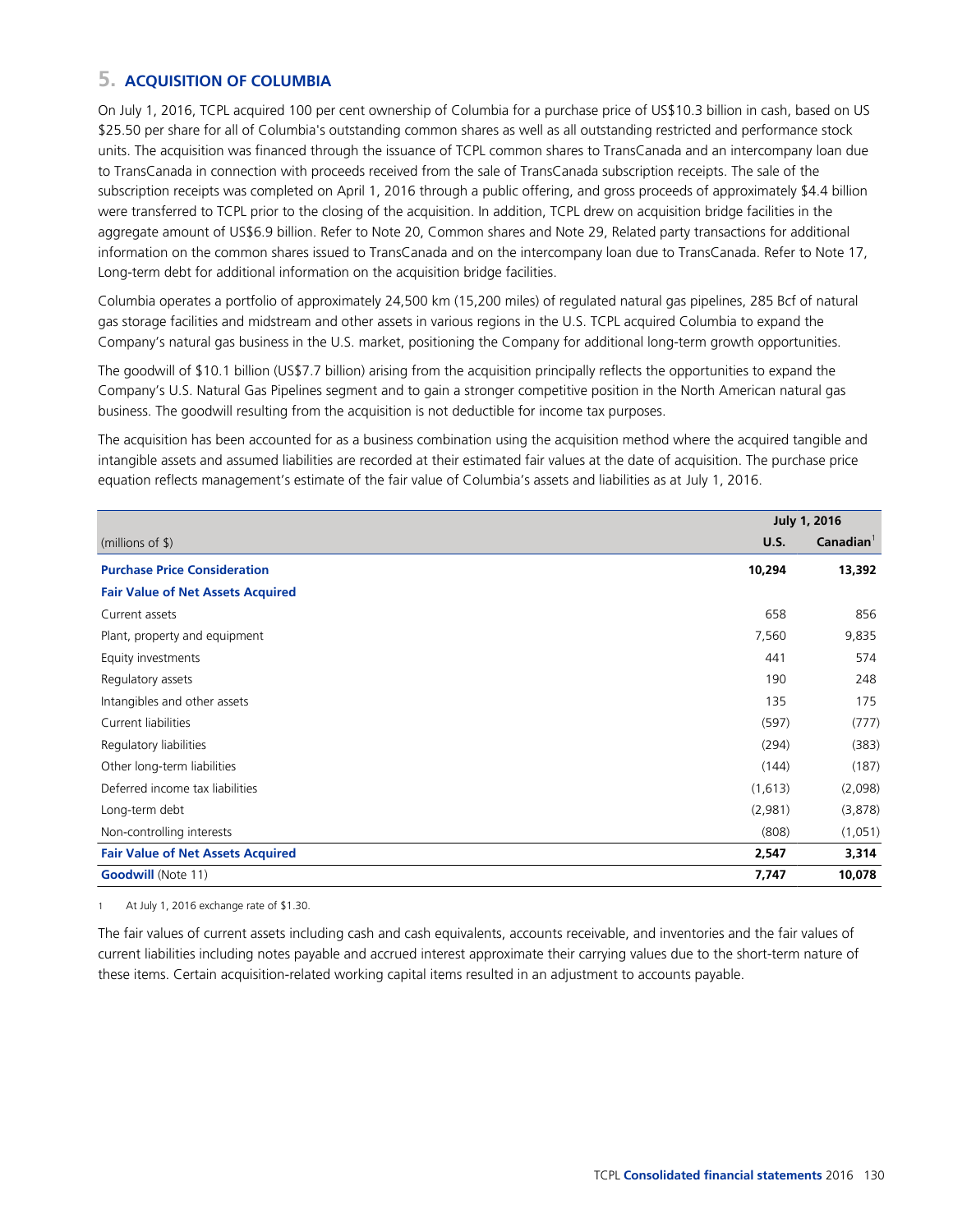Columbia's natural gas pipelines are subject to FERC regulations and, as a result, their rate bases are expected to be recovered with a reasonable rate of return over the life of the assets. These assets, as well as related regulatory assets and liabilities, have fair values equal to their carrying values. The fair value of mineral rights included in Columbia's plant, property and equipment was determined using a discounted cash flow approach which resulted in a fair value increase of \$241 million (US\$185 million). The fair value of base gas included in Columbia's plant, property and equipment was determined by using a quoted market price multiplied by the volume of gas in place which resulted in a fair value increase of \$840 million (US\$646 million). The fair value of base gas is based on preliminary information obtained and is subject to change as the Company completes its work on the volume acquired. An adjustment to the fair value of base gas would impact the purchase price equation.

The fair value of Columbia's long-term debt was estimated using an income approach based on observable market rates for similar debt instruments from external data service providers. This resulted in a fair value increase of \$300 million (US\$231 million).

The following table summarizes the acquisition date fair value of Columbia's debt acquired by TCPL.

| (millions of $$$ )                  | <b>Maturity Date</b> | <b>Type</b>                       | <b>Fair Value</b> | <b>Interest Rate</b> |
|-------------------------------------|----------------------|-----------------------------------|-------------------|----------------------|
| <b>COLUMBIA PIPELINE GROUP INC.</b> |                      |                                   |                   |                      |
|                                     | June 2018            | Senior Unsecured Notes (US\$500)  | US\$506           | 2.45%                |
|                                     | June 2020            | Senior Unsecured Notes (US\$750)  | US\$779           | 3.30%                |
|                                     | June 2025            | Senior Unsecured Notes (US\$1000) | US\$1,092         | 4.50%                |
|                                     | June 2045            | Senior Unsecured Notes (US\$500)  | US\$604           | 5.80%                |
|                                     |                      |                                   | US\$2,981         |                      |

The fair values of Columbia's DB plan and other post-retirement benefit plans were based on an actuarial valuation report as of the acquisition date. The fair value representing the funded status of the plans on the acquisition date resulted in an increase of \$15 million (US\$12 million) and \$5 million (US\$4 million) to Regulatory assets and Other long-term liabilities, respectively, and a decrease of \$14 million (US\$11 million) and \$2 million (US\$2 million) to Intangible and other assets and Regulatory liabilities, respectively.

Temporary differences created as a result of the fair value changes described above resulted in deferred income tax assets and liabilities that were recorded at the Company's U.S. effective tax rate of 39 per cent.

The fair value of Columbia's non-controlling interest was based on the approximately 53.8 million Columbia Pipeline Partners LP (CPPL) common units outstanding to the public as of June 30, 2016, and valued at the June 30, 2016 closing price of US\$15.00 per common unit.

Acquisition expenses of approximately \$36 million are included in Plant operating costs and other in the Consolidated statement of income.

Upon completing the acquisition, the Company began consolidating Columbia. Columbia's significant accounting policies are consistent with TCPL's and continue to be applied. Columbia contributed \$929 million to the Company's Revenues and \$132 million to the Company's Net income from the acquisition date to December 31, 2016.

The following supplemental pro forma consolidated financial information of the Company for the years ended December 31, 2016 and 2015 includes the results of operations for Columbia as if the acquisition had been completed on January 1, 2015.

| year ended December 31                                                       |        |        |
|------------------------------------------------------------------------------|--------|--------|
| (millions of Canadian \$)                                                    | 2016   | 2015   |
| Revenues                                                                     | 13,404 | 13,007 |
| Net Income/(Loss)                                                            | 715    | (820)  |
| Net Income/(Loss) Attributable to Controlling Interests and to Common Shares | 431    | (877)  |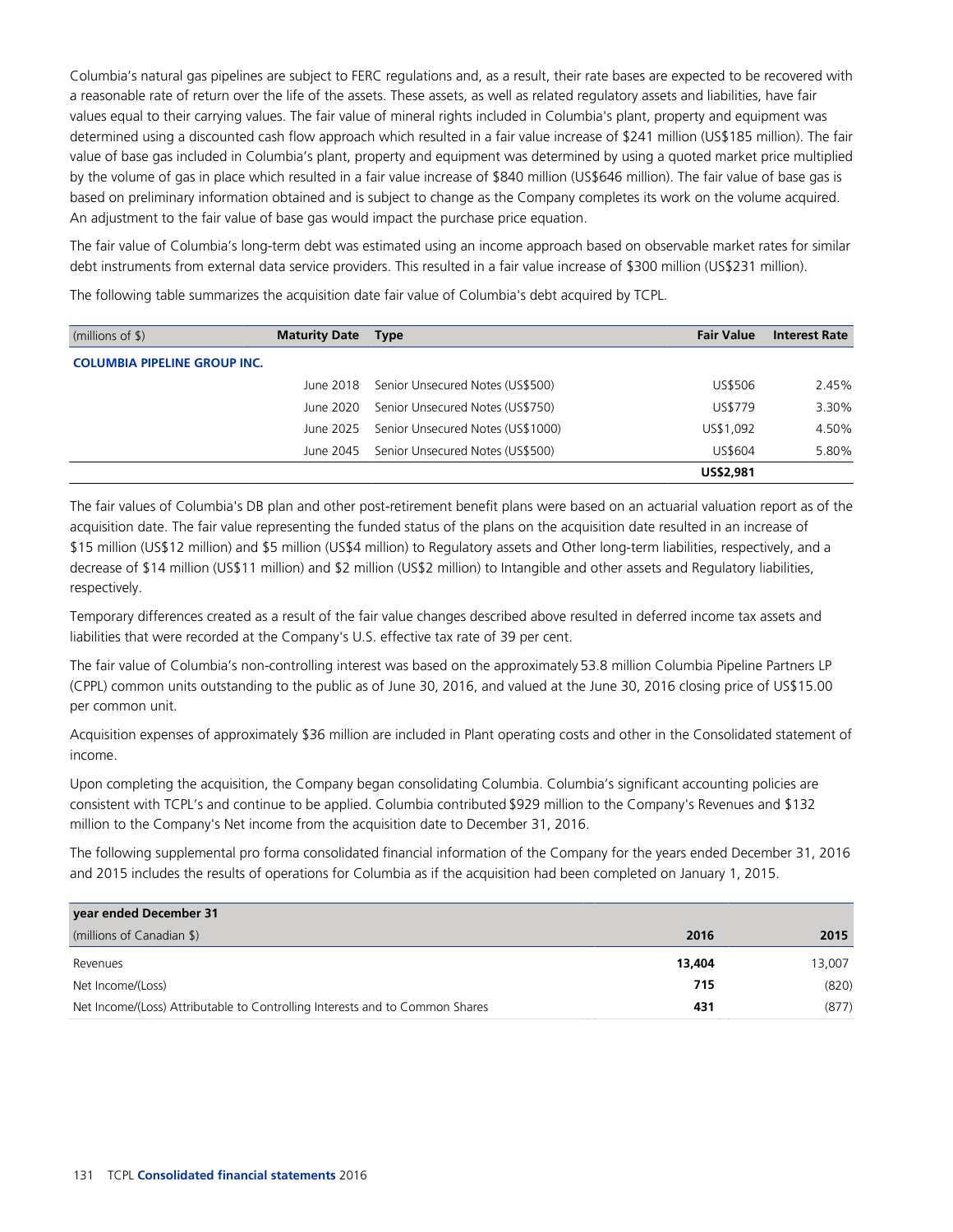## **6. ASSETS HELD FOR SALE**

#### **U.S. Northeast Power Assets**

The Company's planned monetization of its U.S. Northeast power business, for the purposes of permanently financing the Columbia acquisition, includes the sale of Ravenswood, Ironwood, Kibby Wind, Ocean State Power, TC Hydro and the marketing business, TransCanada Power Marketing (TCPM).

On November 1, 2016, the Company entered into agreements to sell all of these assets except TCPM.

The sale of Ravenswood, Ironwood, Kibby Wind and Ocean State Power to a third party for proceeds of approximately US\$2.2 billion is expected to close in the first half of 2017. As a result, a loss of approximately \$829 million (\$863 million after tax) was recorded in 2016 and was included in (Loss)/gain on assets held for sale/sold in the Consolidated statement of income and included the impact of an estimated \$70 million of foreign currency translation gains to be reclassified from AOCI to Net income on close. At December 31, 2016, the related assets and liabilities were classified as held for sale in the Energy segment and were recorded at their fair values less costs to sell based on the proceeds expected on the close of this sale.

The sale of TC Hydro to another third party for proceeds of approximately US\$1.1 billion is also expected to close in the first half of 2017, and is expected to result in an estimated gain of \$710 million (\$440 million after tax) including the impact of an estimated \$5 million of foreign currency translation gains. This gain will be recognized upon closing of the sale transaction. At December 31, 2016, the related assets and liabilities were classified as held for sale in the Energy segment.

As of December 31, 2016, TCPM did not meet the criteria to be classified as held for sale.

The following table details the assets and liabilities held for sale at December 31, 2016.

| (millions of \$)                                  | U.S.  | Canadian <sup>'</sup> |
|---------------------------------------------------|-------|-----------------------|
| <b>Assets held for sale</b>                       |       |                       |
| Accounts receivable                               | 13    | 18                    |
| Inventories                                       | 56    | 75                    |
| Other current assets                              | 90    | 121                   |
| Plant, property and equipment                     | 2,229 | 2,993 <sup>2</sup>    |
| Intangible and other assets                       | 328   | 440                   |
| Foreign currency translation gains                |       | $70^{-3}$             |
| <b>Total assets held for sale</b>                 | 2,716 | 3,717                 |
| Liabilities related to assets held for sale       |       |                       |
| Accounts payable and other                        | 32    | 43                    |
| Other long-term liabilities                       | 32    | 43                    |
| Total liabilities related to assets held for sale | 64    | 86                    |
|                                                   |       |                       |

1 At December 31, 2016 exchange rate of \$1.34.

2 Includes \$17 million (US\$13 million) for a gas plant held for sale in the U.S. Natural Gas Pipelines segment.

3 Foreign currency translation gains related to the investments in Ravenswood, Ironwood, Kibby Wind and Ocean State Power will be reclassified from AOCI to Net Income on close of the sale.

### **TC Offshore LLC**

On March 1, 2016, the Company closed the sale of TC Offshore LLC. This resulted in an additional loss on disposal of \$4 million pre-tax which is included in (Loss)/gain on assets held for sale/sold in the Consolidated statement of income.

On December 18, 2015, the Company entered into an agreement to sell TC Offshore LLC to a third party. At December 31, 2015, the related assets and liabilities were classified as held for sale in the U.S. Natural Gas Pipelines segment and were recorded at their fair values less costs to sell. This resulted in a loss of \$125 million pre-tax in 2015 which was included in (Loss)/gain on assets held for sale/sold in the Consolidated statement of income. The estimated fair value of these assets was based on the proceeds expected on the close of this sale.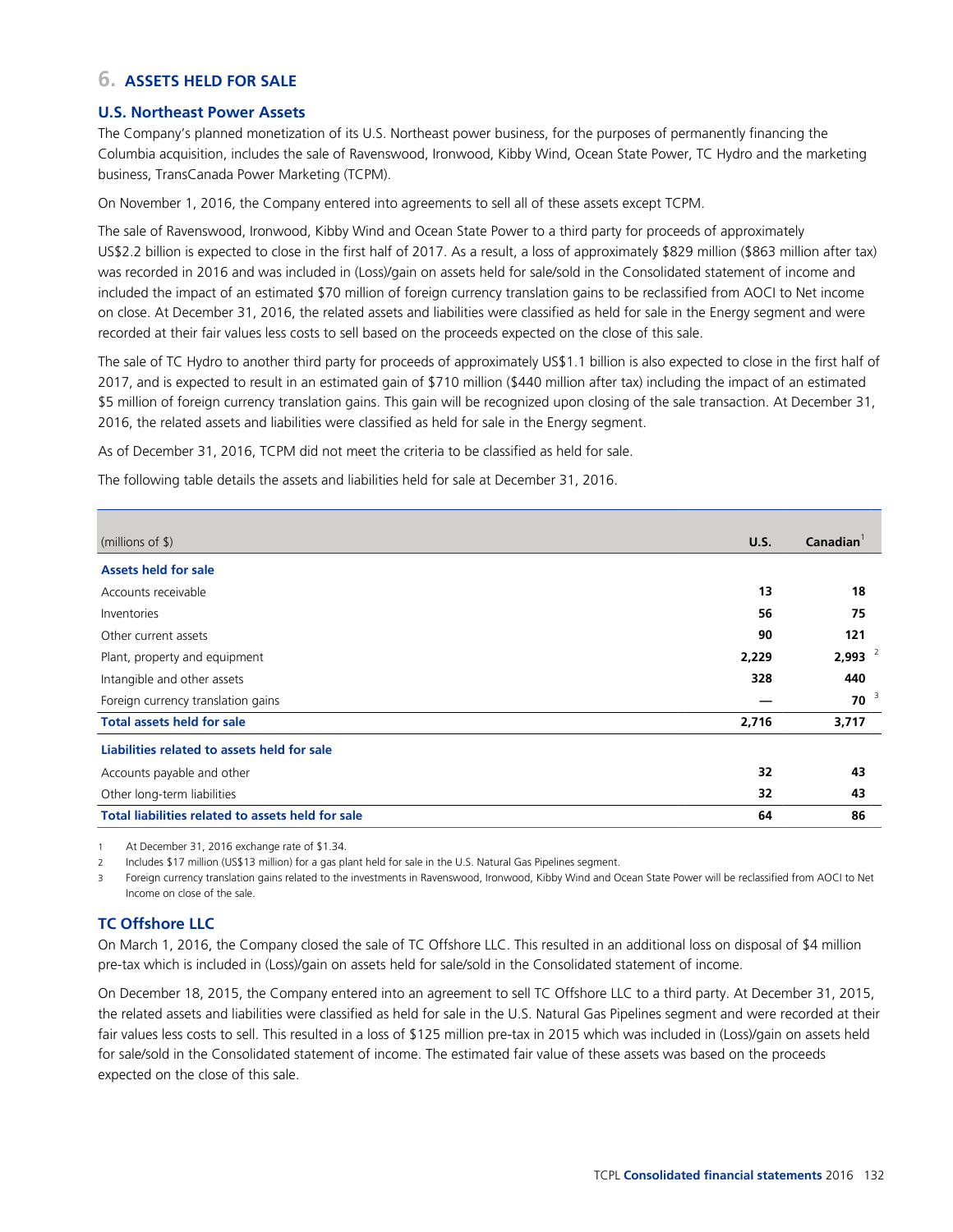## **7. OTHER CURRENT ASSETS**

| at December 31                               |      |      |
|----------------------------------------------|------|------|
| (millions of Canadian \$)                    | 2016 | 2015 |
| Fair value of derivative contracts (Note 24) | 376  | 442  |
| Cash provided as collateral                  | 313  | 590  |
| Prepaid expenses                             | 131  | 132  |
| Regulatory assets (Note 10)                  | 33   | 85   |
| Other <sup>1</sup>                           | 55   | 89   |
|                                              | 908  | ,338 |

1 Includes current portion of note receivable from the seller of Ravenswood of \$55 million (US\$40 million) at December 31, 2015. As of November 1, 2016, all Ravenswood assets including the current portion of the note receivable have been reclassified to Assets held for sale (Note 6).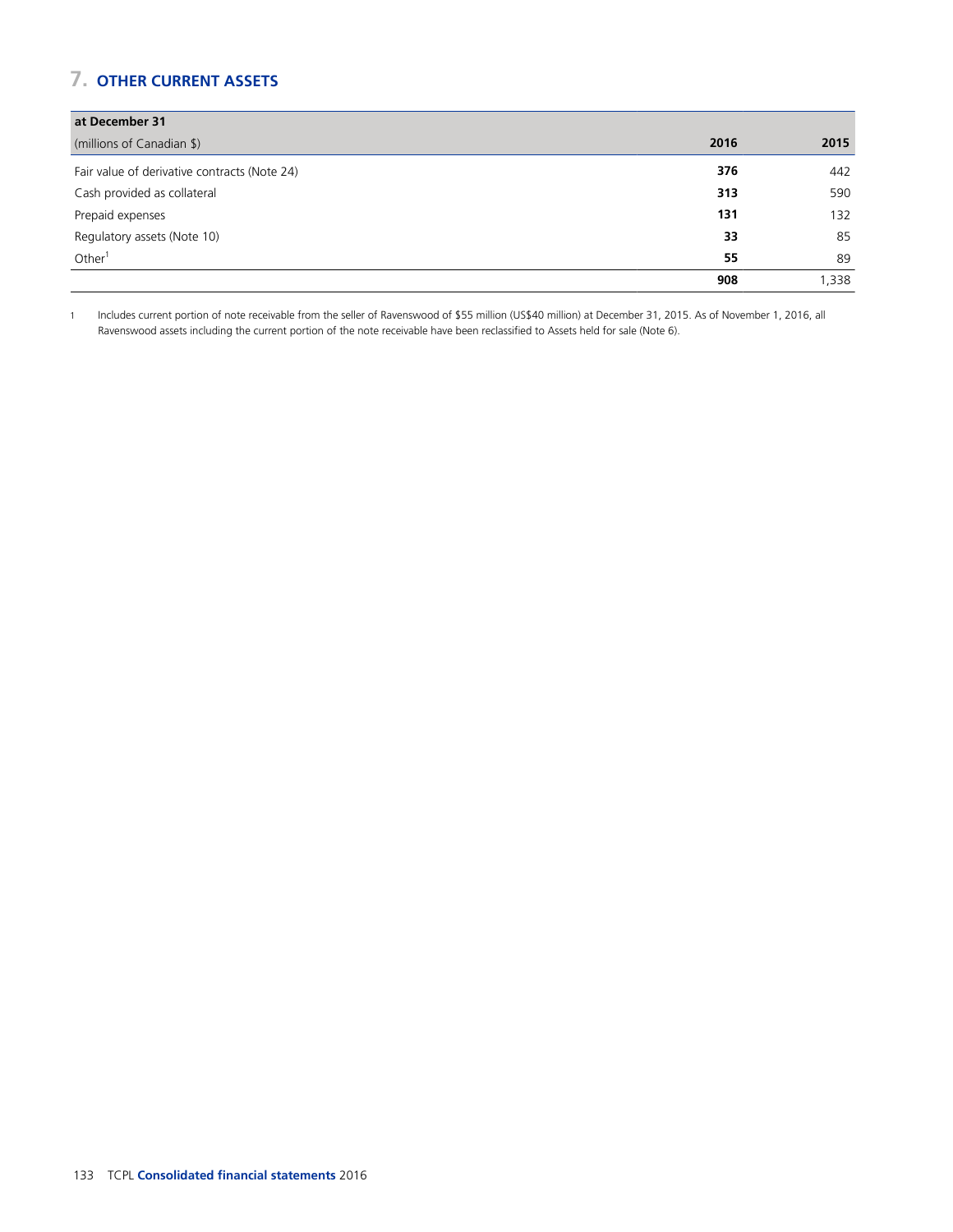## **8. PLANT, PROPERTY AND EQUIPMENT**

|                                             |        | 2016                                      |                                    | 2015   |                                           |                                    |
|---------------------------------------------|--------|-------------------------------------------|------------------------------------|--------|-------------------------------------------|------------------------------------|
| at December 31<br>(millions of Canadian \$) | Cost   | <b>Accumulated</b><br><b>Depreciation</b> | <b>Net</b><br><b>Book</b><br>Value | Cost   | <b>Accumulated</b><br><b>Depreciation</b> | <b>Net</b><br><b>Book</b><br>Value |
| <b>Canadian Natural Gas Pipelines</b>       |        |                                           |                                    |        |                                           |                                    |
| NGTL System                                 |        |                                           |                                    |        |                                           |                                    |
| Pipeline                                    | 8,814  | 3,951                                     | 4,863                              | 8,456  | 3,820                                     | 4,636                              |
| Compression                                 | 2,447  | 1,499                                     | 948                                | 2,188  | 1,404                                     | 784                                |
| Metering and other                          | 1,124  | 519                                       | 605                                | 1,096  | 489                                       | 607                                |
|                                             | 12,385 | 5,969                                     | 6,416                              | 11,740 | 5,713                                     | 6,027                              |
| Under construction                          | 1,151  |                                           | 1,151                              | 969    |                                           | 969                                |
|                                             | 13,536 | 5,969                                     | 7,567                              | 12,709 | 5,713                                     | 6,996                              |
| Canadian Mainline                           |        |                                           |                                    |        |                                           |                                    |
| Pipeline                                    | 9,502  | 6,221                                     | 3,281                              | 9,164  | 5,966                                     | 3,198                              |
| Compression                                 | 3,537  | 2,361                                     | 1,176                              | 3,433  | 2,220                                     | 1,213                              |
| Metering and other                          | 605    | 198                                       | 407                                | 499    | 192                                       | 307                                |
|                                             | 13,644 | 8,780                                     | 4,864                              | 13,096 | 8,378                                     | 4,718                              |
| Under construction                          | 219    | —                                         | 219                                | 257    |                                           | 257                                |
|                                             | 13,863 | 8,780                                     | 5,083                              | 13,353 | 8,378                                     | 4,975                              |
| Other Canadian Natural Gas Pipelines        |        |                                           |                                    |        |                                           |                                    |
| Other <sup>1</sup>                          | 1,728  | 1,273                                     | 455                                | 1,705  | 1,213                                     | 492                                |
| Under construction                          | 112    |                                           | 112                                | 63     |                                           | 63                                 |
|                                             | 1,840  | 1,273                                     | 567                                | 1,768  | 1,213                                     | 555                                |
|                                             | 29,239 | 16,022                                    | 13,217                             | 27,830 | 15,304                                    | 12,526                             |
| <b>U.S. Natural Gas Pipelines</b>           |        |                                           |                                    |        |                                           |                                    |
| Columbia Gas <sup>2</sup>                   |        |                                           |                                    |        |                                           |                                    |
| Pipeline                                    | 3,072  | 13                                        | 3,059                              |        |                                           |                                    |
| Compression                                 | 1,864  | 7                                         | 1,857                              |        |                                           |                                    |
| Metering and other                          | 2,542  | 34                                        | 2,508                              |        |                                           |                                    |
|                                             | 7,478  | 54                                        | 7,424                              |        |                                           |                                    |
| Under construction                          | 1,127  |                                           | 1,127                              |        |                                           |                                    |
|                                             | 8,605  | 54                                        | 8,551                              |        |                                           |                                    |
| ANR                                         |        |                                           |                                    |        |                                           |                                    |
| Pipeline                                    | 1,468  | 349                                       | 1,119                              | 1,449  | 350                                       | 1,099                              |
| Compression                                 | 1,494  | 260                                       | 1,234                              | 1,101  | 187                                       | 914                                |
| Metering and other                          | 988    | 254                                       | 734                                | 977    | 252                                       | 725                                |
|                                             | 3,950  | 863                                       | 3,087                              | 3,527  | 789                                       | 2,738                              |
| Under construction                          | 232    |                                           | 232                                | 304    |                                           | 304                                |
|                                             | 4,182  | 863                                       | 3,319                              | 3,831  | 789                                       | 3,042                              |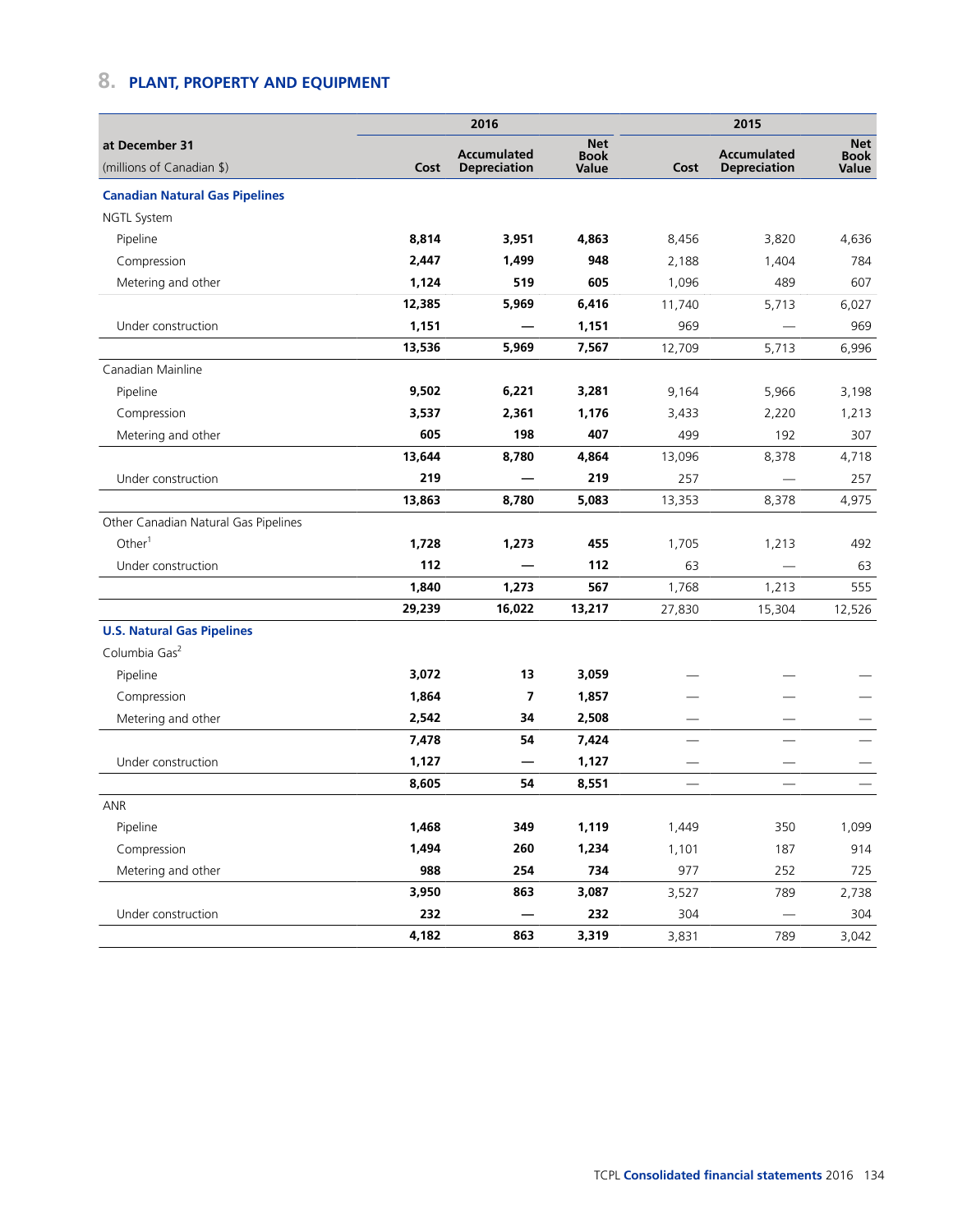|                                             |        | 2016                                      |                                    |        | 2015                                      |                                    |  |
|---------------------------------------------|--------|-------------------------------------------|------------------------------------|--------|-------------------------------------------|------------------------------------|--|
| at December 31<br>(millions of Canadian \$) | Cost   | <b>Accumulated</b><br><b>Depreciation</b> | <b>Net</b><br><b>Book</b><br>Value | Cost   | <b>Accumulated</b><br><b>Depreciation</b> | <b>Net</b><br><b>Book</b><br>Value |  |
| Other U.S. Natural Gas Pipelines            |        |                                           |                                    |        |                                           |                                    |  |
| GTN                                         | 2,221  | 810                                       | 1,411                              | 2,278  | 765                                       | 1,513                              |  |
| Great Lakes                                 | 2,106  | 1,155                                     | 951                                | 2,157  | 1,155                                     | 1,002                              |  |
| Midstream <sup>2,3</sup>                    | 1,072  | 23                                        | 1,049                              |        |                                           |                                    |  |
| Columbia Gulf <sup>2</sup>                  | 880    | 5                                         | 875                                |        | $\overline{\phantom{0}}$                  | $\overbrace{\phantom{123321}}$     |  |
| Other $2,4$                                 | 2,120  | 567                                       | 1,553                              | 2,124  | 521                                       | 1,603                              |  |
|                                             | 8,399  | 2,560                                     | 5,839                              | 6,559  | 2,441                                     | 4,118                              |  |
| Under construction                          | 346    |                                           | 346                                | 8      |                                           | 8                                  |  |
|                                             | 8,745  | 2,560                                     | 6,185                              | 6,567  | 2,441                                     | 4,126                              |  |
|                                             | 21,532 | 3,477                                     | 18,055                             | 10,398 | 3,230                                     | 7,168                              |  |
| <b>Mexico Natural Gas Pipelines</b>         |        |                                           |                                    |        |                                           |                                    |  |
| Pipeline                                    | 2,734  | 180                                       | 2,554                              | 1,296  | 162                                       | 1,134                              |  |
| Compression                                 | 422    | 19                                        | 403                                | 183    | 14                                        | 169                                |  |
| Metering and other                          | 502    | 40                                        | 462                                | 388    | 27                                        | 361                                |  |
|                                             | 3,658  | 239                                       | 3,419                              | 1,867  | 203                                       | 1,664                              |  |
| Under construction                          | 1,108  |                                           | 1,108                              | 1,959  |                                           | 1,959                              |  |
|                                             | 4,766  | 239                                       | 4,527                              | 3,826  | 203                                       | 3,623                              |  |
| <b>Liquids Pipelines</b>                    |        |                                           |                                    |        |                                           |                                    |  |
| Keystone Pipeline System                    |        |                                           |                                    |        |                                           |                                    |  |
| Pipeline                                    | 10,572 | 901                                       | 9,671                              | 9,288  | 718                                       | 8,570                              |  |
| Pumping equipment                           | 928    | 121                                       | 807                                | 1,092  | 108                                       | 984                                |  |
| Tanks and other                             | 2,521  | 286                                       | 2,235                              | 3,034  | 228                                       | 2,806                              |  |
|                                             | 14,021 | 1,308                                     | 12,713                             | 13,414 | 1,054                                     | 12,360                             |  |
| Under construction                          | 1,434  | —                                         | 1,434                              | 1,826  |                                           | 1,826                              |  |
|                                             | 15,455 | 1,308                                     | 14,147                             | 15,240 | 1,054                                     | 14,186                             |  |
| Energy <sup>5</sup>                         |        |                                           |                                    |        |                                           |                                    |  |
| Natural Gas - Ravenswood                    |        |                                           |                                    | 2,607  | 654                                       | 1,953                              |  |
| Natural Gas - Other <sup>6,7</sup>          | 2,696  | 696                                       | 2,000                              | 3,361  | 1,164                                     | 2,197                              |  |
| Hydro, Wind and Solar                       | 1,180  | 245                                       | 935                                | 2,417  | 476                                       | 1,941                              |  |
| Natural Gas Storage and Other               | 731    | 146                                       | 585                                | 740    | 132                                       | 608                                |  |
|                                             | 4,607  | 1,087                                     | 3,520                              | 9,125  | 2,426                                     | 6,699                              |  |
| Under construction                          | 729    |                                           | 729                                | 430    |                                           | 430                                |  |
|                                             | 5,336  | 1,087                                     | 4,249                              | 9,555  | 2,426                                     | 7,129                              |  |
| <b>Corporate</b>                            | 410    | 130                                       | 280                                | 267    | 82                                        | 185                                |  |
|                                             | 76,738 | 22,263                                    | 54,475                             | 67,116 | 22,299                                    | 44,817                             |  |

1 Includes Foothills and Venture LP.

2 Acquired as part of Columbia on July 1, 2016. Refer to Note 5, Acquisition of Columbia for further information.

3 Includes Midstream and mineral rights at December 31, 2016.

4 Includes Bison, Portland Natural Gas Transmission System, North Baja, Tuscarora, and Crossroads.

5 U.S. Northeast power assets except TCPM are excluded from the Energy net book value at December 31, 2016 as they have been classified as Assets held for sale. Refer to Note 6, Assets held for sale for further information.

6 Includes facilities with long-term PPAs that are accounted for as operating leases. The cost and accumulated depreciation of these facilities was \$1,319 million and \$335 million, respectively, at December 31, 2016 (2015 – \$1,341 million and \$302 million, respectively). Revenues of \$212 million were recognized in 2016 (2015 – \$235 million; 2014 – \$223 million) through the sale of electricity under the related PPAs.

7 Includes Halton Hills, Coolidge, Bécancour, Mackay River and other natural gas-fired facilities.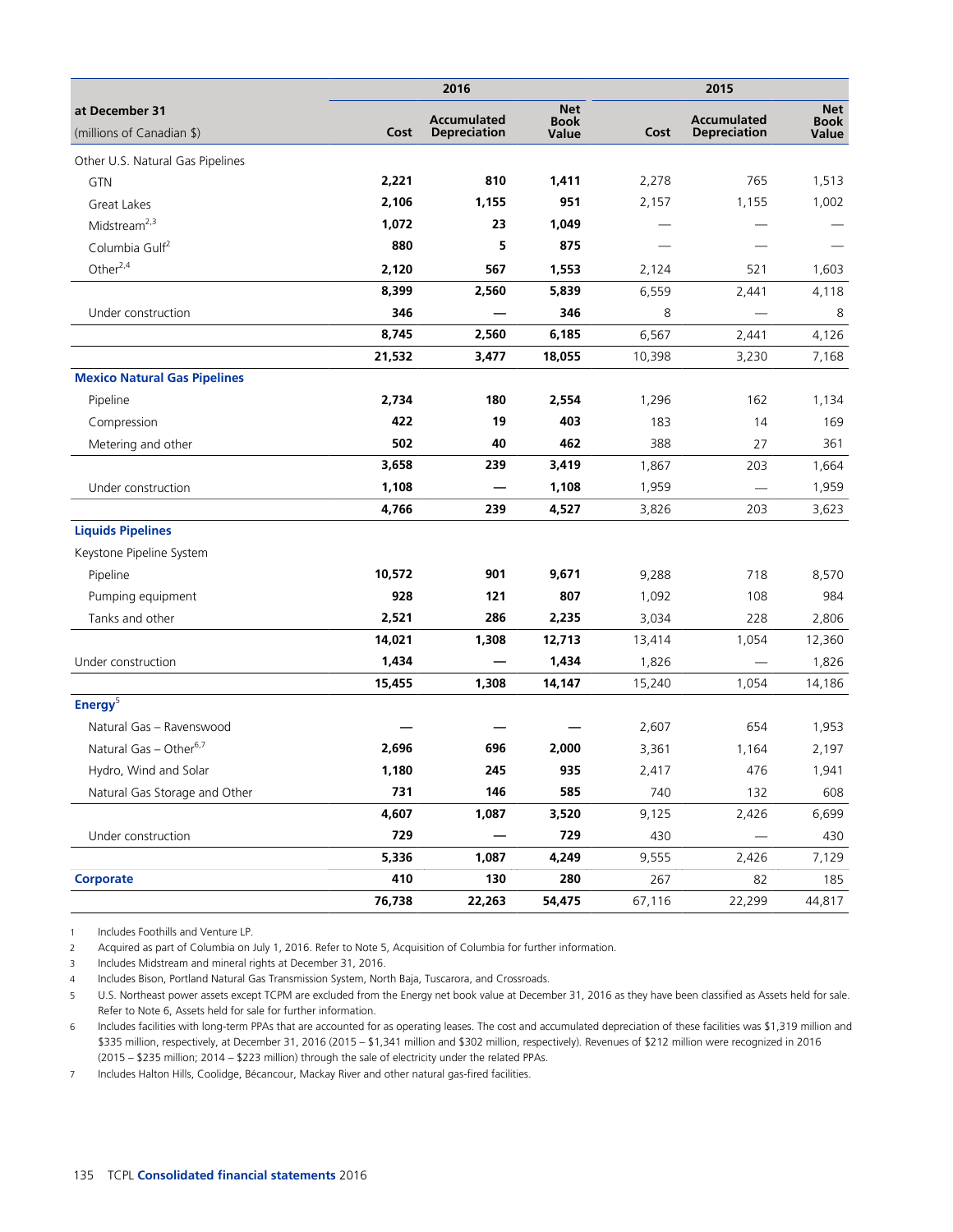#### **Keystone XL**

At December 31, 2016, the Company reviewed its remaining investment in Keystone XL and related projects with a carrying value of \$526 million (2015 – \$621 million) and found no events or changes in circumstance indicating that the carrying value may not be recoverable.

At December 31, 2015, the Company evaluated its investment in Keystone XL and related projects, including the Keystone Hardisty Terminal (KHT), for impairment in connection with the November 6, 2015 denial of the U.S. Presidential permit. As a result of the analysis, the Company recognized a non-cash impairment charge in its Liquids Pipelines segment of \$3,686 million (\$2,891 million after tax) based on the excess of the carrying value over the estimated fair value of \$621 million of these assets. The impairment charge included \$77 million (\$56 million after tax) for certain cancellation fees that will be incurred in the future if the project is ultimately abandoned.

At December 31, 2015, included in the estimated fair value of \$621 million was \$463 million related to plant and equipment. The fair value of these assets was based on the price that would be received on sale of the plant and equipment in its condition at December 31, 2015. Key assumptions used in the determination of selling price included an estimated two year disposal period and the then current weak energy market conditions. The valuation considered a variety of potential selling prices that were based on the various markets that could be used in order to dispose of these assets.

At December 31, 2015, \$158 million related to terminal assets, including KHT, was included in the fair value of \$621 million. The fair value was determined using a discounted cash flow approach. The expected cash flows were discounted using a risk-adjusted discount rate to determine the fair value.

The valuation techniques above required the use of unobservable inputs. As a result, the fair value was classified within Level III of the fair value hierarchy at December 31, 2015 . Refer to Note 24, Risk management and financial instruments for further information on the fair value hierarchy.

#### **Energy Turbine Impairment**

Following the evaluation of specific capital project opportunities in 2015, it was determined that the carrying value of certain Energy turbine equipment was not fully recoverable. These turbines had been previously purchased for a power development project that did not proceed. As a result, at December 31, 2015, the Company recognized a non-cash impairment charge of \$59 million (\$43 million after tax) in the Energy segment. This impairment charge was based on the excess of the carrying value over the estimated fair value of the turbines, which was determined based on a comparison to similar assets available for sale in the market.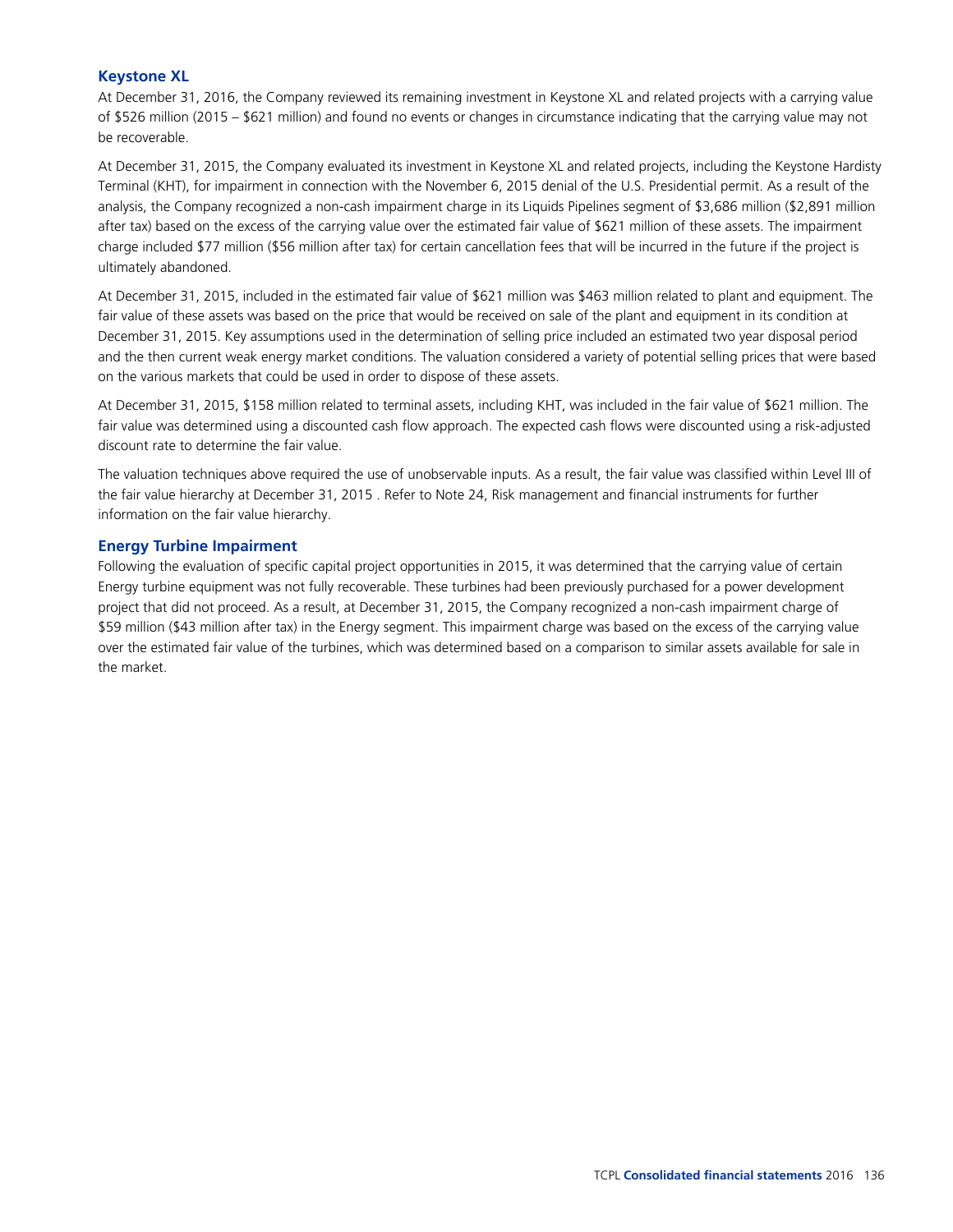## **9. EQUITY INVESTMENTS**

|                                       |                          |      | Income/(Loss) from Equity<br><b>Investments</b> |              | <b>Equity</b><br><b>Investments</b> |       |
|---------------------------------------|--------------------------|------|-------------------------------------------------|--------------|-------------------------------------|-------|
|                                       | Ownership<br>Interest at |      | year ended December 31                          |              | at December 31                      |       |
| (millions of Canadian \$)             | <b>December 31, 2016</b> | 2016 | 2015                                            | 2014         | 2016                                | 2015  |
| <b>Canadian Natural Gas Pipelines</b> |                          |      |                                                 |              |                                     |       |
| <b>TQM</b>                            | 50.0%                    | 12   | 12                                              | 12           | 71                                  | 72    |
| <b>U.S. Natural Gas Pipelines</b>     |                          |      |                                                 |              |                                     |       |
| Northern Border <sup>1</sup>          | 50.0%                    | 92   | 85                                              | 76           | 597                                 | 664   |
| Iroquois <sup>2</sup>                 | 50.0%                    | 54   | 51                                              | 43           | 309                                 | 238   |
| Millennium <sup>3</sup>               | 47.5%                    | 33   |                                                 |              | 295                                 |       |
| Pennant Midstream <sup>3</sup>        | 47.0%                    | 6    |                                                 |              | 246                                 |       |
| Other                                 | Various                  | 29   | 26                                              | 24           | 93                                  | 31    |
| <b>Mexico Natural Gas Pipelines</b>   |                          |      |                                                 |              |                                     |       |
| Sur de Texas <sup>4</sup>             | 60.0%                    | (3)  |                                                 |              | 255                                 |       |
| Other <sup>5</sup>                    | Various                  |      | 5                                               | 8            | 28                                  | 42    |
| <b>Liquids Pipelines</b>              |                          |      |                                                 |              |                                     |       |
| <b>Grand Rapids</b>                   | 50.0%                    | (1)  |                                                 |              | 876                                 | 542   |
| Other                                 | Various                  |      |                                                 |              | 39                                  | 16    |
| <b>Energy</b>                         |                          |      |                                                 |              |                                     |       |
| Bruce Power <sup>6,7</sup>            | 48.5%                    | 293  | 249                                             | 314          | 3,356                               | 4,200 |
| Portlands Energy                      | 50.0%                    | 33   | 30                                              | 36           | 313                                 | 321   |
| ASTC Power Partnership                | 50.0%                    | (37) | (23)                                            | 8            |                                     | 21    |
| Other                                 | Various                  | 3    | 5                                               | $\mathbf{1}$ | 66                                  | 67    |
|                                       |                          | 514  | 440                                             | 522          | 6,544                               | 6,214 |

1 At December 31, 2016, the difference between the carrying value of the investment and the underlying equity in the net assets of Northern Border Pipeline Company is US\$116 million (2015 – US\$117 million) due to the fair value assessment of assets at the time of acquisition.

2 After the acquisition of an additional 4.87 per cent interest on March 31, 2016 and 0.65 per cent interest on May 1, 2016, TCPL has an ownership interest of 50.0 per cent in Iroquois. Prior to these acquisitions, TCPL had an ownership interest of 44.5 per cent. Refer to Note 26, Other acquisitions and dispositions for further information.

3 Acquired as part of Columbia. Reflects equity earnings from the date of acquisition to December 31, 2016.

4 TCPL has an ownership interest of 60.0 per cent in Sur de Texas, which is a jointly controlled entity resulting in equity accounting.

5 Includes TCPL's share of equity income from TransGas pipeline and Gas Pacifico/INNERGY. In November 2014, the Company sold its interest in Gas Pacifico/ INNERGY.

6 As a result of TCPL's increased ownership in Bruce Power L.P. (Bruce B) and the merger of Bruce Power A L.P. (Bruce A) and Bruce B to form Bruce Power in December 2015, TCPL has an ownership interest in Bruce Power of 48.5 per cent. Prior to the acquisition and merger, TCPL applied equity accounting to its 48.9 per cent ownership interest in Bruce A and 31.6 per cent ownership interest in Bruce B. TCPL continues to apply equity accounting to Bruce Power. Refer to Note 26, Other acquisitions and dispositions for further information.

7 At December 31, 2016, the difference between the carrying value of the investment and the underlying equity in the net assets of Bruce Power is \$942 million (2015 – \$973 million) due to the fair value assessment of assets at the time of acquisitions.

On March 7, 2016, TCPL issued notice to the Balancing Pool of the decision to terminate its Sundance B PPA held through ASTC Power Partnership. In accordance with a provision in the PPA, a buyer is permitted to terminate the arrangement if a change in law occurs that makes the arrangement unprofitable or more unprofitable. As a result of changes in law surrounding the Alberta Specified Gas Emitters Regulation, the Company expected increasing costs related to carbon emissions to continue throughout the remaining term of the PPA resulting in increasing unprofitability. As a result, at March 31, 2016, the company recognized a noncash impairment charge of \$29 million (\$21 million after tax) in its Energy segment income from equity investments which represented the carrying value of the equity investment in ASTC Partnership. The PPA termination was settled in December 2016.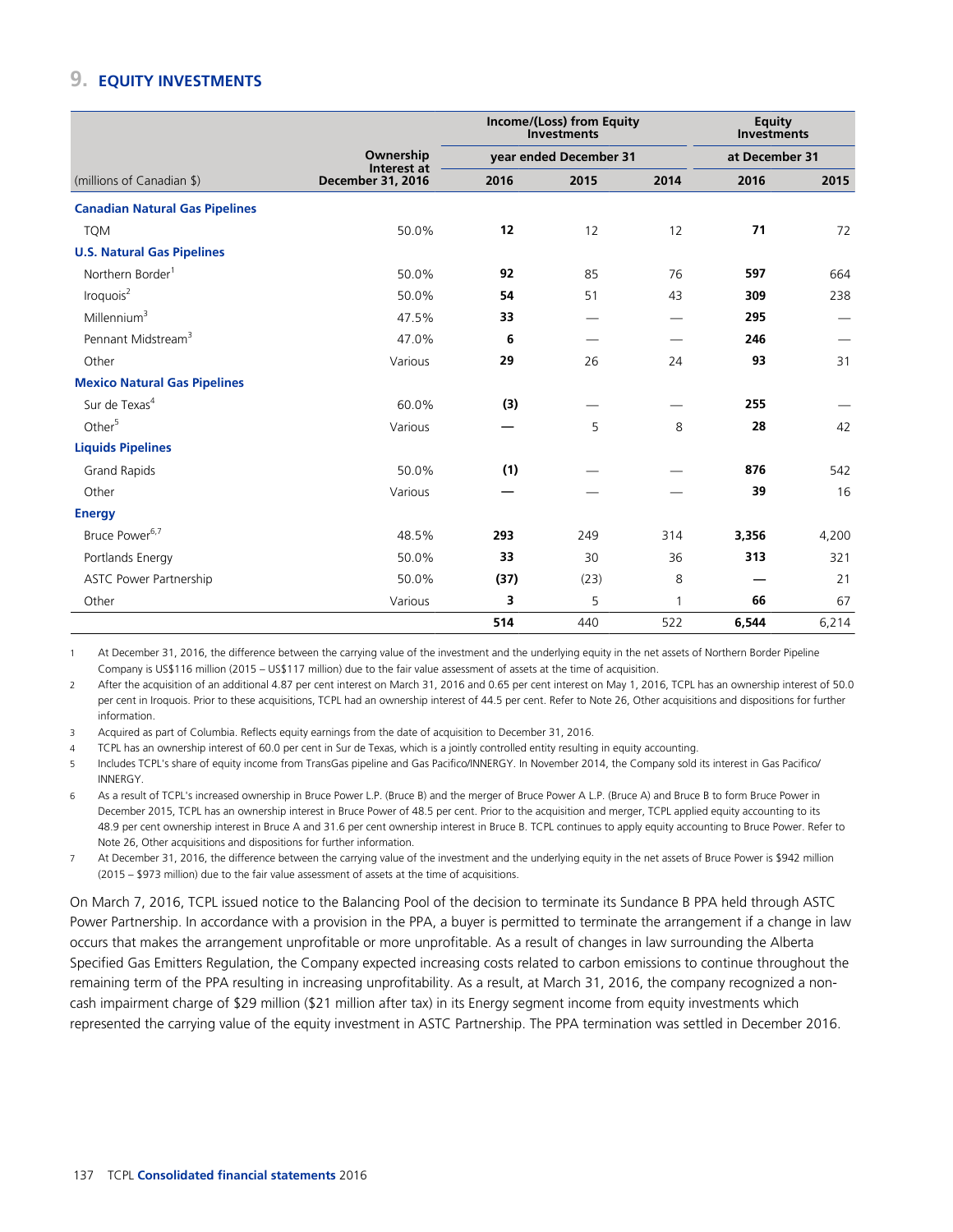Distributions received from equity investments for the year ended December 31, 2016 were \$1,571 million (2015 – \$802 million; 2014 – \$738 million) of which \$727 million (2015 – \$9 million; 2014 – \$12 million) were returns of capital and are included in Investing activities in the Consolidated statement of cash flows. The returns of capital were mainly for distributions received from Bruce Power in 2016 from its financing program. Undistributed earnings from equity investments were \$198 million and \$551 million at December 31, 2015 and December 31, 2014 respectively.

Contributions made to equity investments for the year ended December 31, 2016 were \$765 million (2015 – \$493 million; 2014 – \$256 million) and are included in Investing activities in the Consolidated statement of cash flows.

#### **Summarized Financial Information of Equity Investments**

| year ended December 31          |          |          |          |
|---------------------------------|----------|----------|----------|
| (millions of Canadian \$)       | 2016     | 2015     | 2014     |
| <b>Income</b>                   |          |          |          |
| Revenues                        | 4,336    | 4,337    | 4,814    |
| Operating and other expenses    | (3, 143) | (3, 254) | (3,489)  |
| Net income                      | 1,080    | 1,046    | 1,264    |
| Net income attributable to TCPL | 514      | 440      | 522      |
|                                 |          |          |          |
| at December 31                  |          |          |          |
| (millions of Canadian \$)       |          | 2016     | 2015     |
| <b>Balance Sheet</b>            |          |          |          |
| Current assets                  |          | 1,669    | 1,530    |
| Non-current assets              |          | 15,853   | 13,190   |
| Current liabilities             |          | (1, 120) | (1,370)  |
| Non-current liabilities         |          | (5,867)  | (3, 116) |

## **10. RATE-REGULATED BUSINESSES**

TCPL's businesses that apply RRA currently include Canadian, U.S. and Mexican natural gas pipelines, regulated U.S. natural gas storage and certain Canadian liquids pipelines. Rate-regulated businesses account for and report assets and liabilities consistent with the economic impact of the way in which regulators establish rates, provided the rates established are designed to recover the costs of providing the regulated service and the competitive environment makes it probable that such rates can be charged and collected. Certain expenses and credits subject to utility regulation or rate determination normally reflected in the income statement are deferred on the balance sheet and are recognized in the income statement as the related amounts are included in service rates and recovered from or refunded to customers.

#### **Canadian Regulated Operations**

TCPL's Canadian natural gas pipelines are regulated by the NEB under the National Energy Board Act. The NEB regulates the construction and operation of facilities, and the terms and conditions of services, including rates, for the Company's Canadian regulated natural gas transmission systems.

TCPL's Canadian natural gas transmission services are supplied under natural gas transportation tariffs that provide for cost recovery, including return of and return on capital as approved by the NEB. Rates charged for these services are typically set through a process that involves filing an application with the regulator wherein forecasted operating costs, including a return of and on capital, determine the revenue requirement for the upcoming year or multiple years. To the extent that actual costs and revenues are more or less than the forecasted costs and revenues, the regulators generally allow the difference to be deferred to a future period and recovered or refunded in rates at that time. Differences between actual and forecasted costs that the regulator does not allow to be deferred are included in the determination of net income in the year they occur. The Company's significant Canadian natural gas pipelines are described below.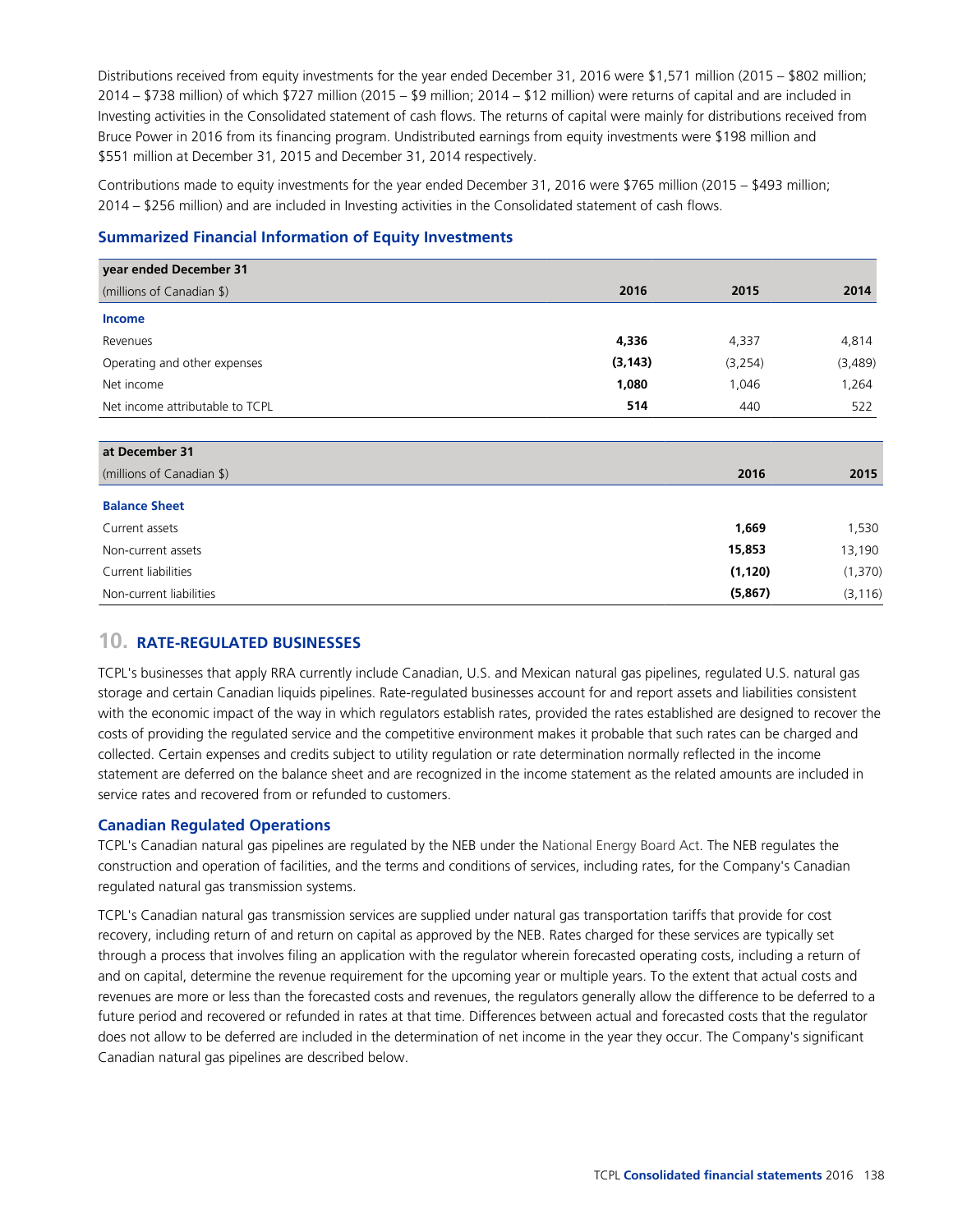#### **NGTL System**

In April 2016, the NEB approved the NGTL System's 2016-2017 Revenue Requirement Settlement. The terms of the two-year settlement include an ROE of 10.1 per cent on 40 per cent deemed equity, a continuation of the 2015 depreciation rates, a mechanism for sharing variances above and below a fixed annual operating, maintenance and administration (OM&A) cost amount and flow-through treatment of all other costs.

The NGTL System's 2015 results reflect the terms of the 2015 Revenue Requirement Settlement. This one year settlement included a 10.1 per cent ROE on deemed common equity of 40 per cent, a continuation of the 2014 depreciation rates, a mechanism for sharing variances above and below a fixed annual OM&A cost amount that was based on an escalation of 2014 actual costs and flow-through treatment of all other costs.

The NGTL System's 2014 results reflect the terms of the 2013-2014 Revenue Requirement Settlement Application. This settlement included fixed annual OM&A costs and a 10.1 per cent ROE on a deemed common equity of 40 per cent and a continuation of 2013 depreciation rates. Any variance between fixed OM&A costs in the settlement and actual costs accrued to TCPL.

#### **Canadian Mainline**

The Canadian Mainline currently operates under the terms of the 2015-2030 Tolls Application approved in 2014 (the NEB 2014 Decision). The terms of the settlement include an ROE of 10.1 per cent on deemed common equity of 40 per cent, an incentive mechanism that has both upside and downside risk and a \$20 million after-tax annual TCPL contribution to reduce the revenue requirement. Toll stabilization is achieved through the continued use of deferral accounts, namely the long-term adjustment account (LTAA) and the bridging amortization account, to capture the surplus or the shortfall between the Company's revenues and cost of service for each year over the six-year fixed toll term of the NEB 2014 Decision. A toll review filing will be required for the 2018 to 2020 period.

The Canadian Mainline's 2014 results reflect the terms of the NEB 2013 Decision. The decision established an ROE of 11.5 per cent on deemed common equity of 40 per cent and included mechanisms to achieve fixed tolls through use of the LTAA as well as establishment of a Tolls Stabilization Account (TSA) to capture the surplus or the shortfall between revenues and cost of service for each year over the five-year term of the decision. In addition, the NEB 2013 Decision provided an opportunity to generate incentive earnings by increasing revenues and reducing costs.

#### **U.S. Regulated Operations**

TCPL's U.S. natural gas pipelines operate under the provisions of the Natural Gas Act of 1938, the Natural Gas Policy Act of 1978 (NGA) and the Energy Policy Act of 2005, and are subject to the jurisdiction of the FERC. The NGA grants the FERC authority over the construction and operation of pipelines and related facilities, including the regulation of tariffs which incorporates maximum and minimum rates for services and allows U.S. natural gas pipelines to discount or negotiate rates on a non-discriminatory basis. The Company's significant regulated U.S. natural gas pipelines, based on effective ownership and total operated pipe length, are described below.

#### **Columbia Gas**

Columbia Gas' natural gas transportation and storage services are provided under a tariff at rates subject to FERC approval. In 2013, the FERC approved a modernization settlement which provides for cost recovery and return on investment of up to US\$1.5 billion over a five-year period to modernize the Columbia Gas system to improve system integrity and enhance service reliability and flexibility. In March 2016, an extension of this settlement was approved by the FERC, which will allow for the cost recovery and return on additional expanded scope investment of US\$1.1 billion over a three-year period through 2020.

#### **Columbia Gulf**

Columbia Gulf's natural gas transportation services are provided under a tariff at rates subject to FERC approval. In September 2016, the FERC issued an order approving an uncontested settlement following a FERC-initiated rate proceeding pursuant to section 5 of the NGA, which required a reduction in Columbia Gulf's daily maximum recourse rate and addressed treatment of post-retirement benefits other than pensions, pension expense, and regulatory expenses. The FERC order also requires Columbia Gulf to file a general rate case under section 4 of the NGA by January 31, 2020, for rates to take effect by August 1, 2020.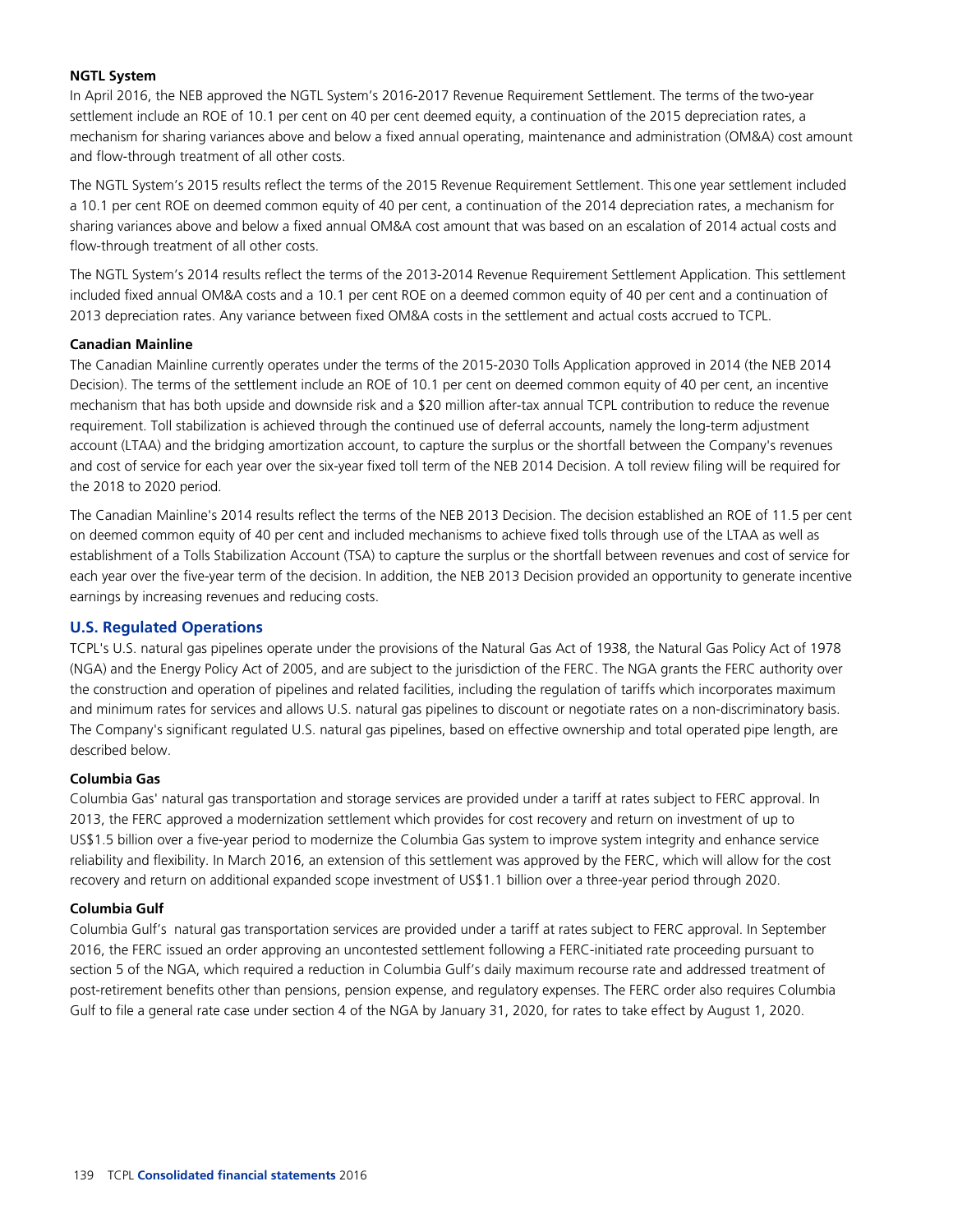#### **ANR Pipeline Company**

ANR Pipeline Company previously operated under rates established pursuant to a settlement approved by the FERC that was effective for all periods presented, beginning in 1997 through July 31, 2016. Effective August 1, 2016, ANR Pipeline Company began operating under new rates pursuant to a FERC-approved rate settlement in September 2016. Under terms of the September 2016 settlement, neither ANR Pipeline Company nor the settling parties can file to change or modify the new settlement rates to become effective earlier than August 1, 2019. However, ANR Pipeline Company is required to file for new rates to be effective no later than August 1, 2022.

#### **Great Lakes**

Great Lakes operates under rates established pursuant to a settlement approved by the FERC in November 2013. Under the settlement, Great Lakes is required to file for new rates to be effective no later than January 1, 2018.

#### **Mexico Regulated Operations**

TCPL's Mexican operations are regulated by the CRE and operate in accordance with CRE-approved tariffs. The rates in effect on TCPL's Mexican gas pipelines were established based on CRE-approved contracts that provide for the recovery of costs of providing services.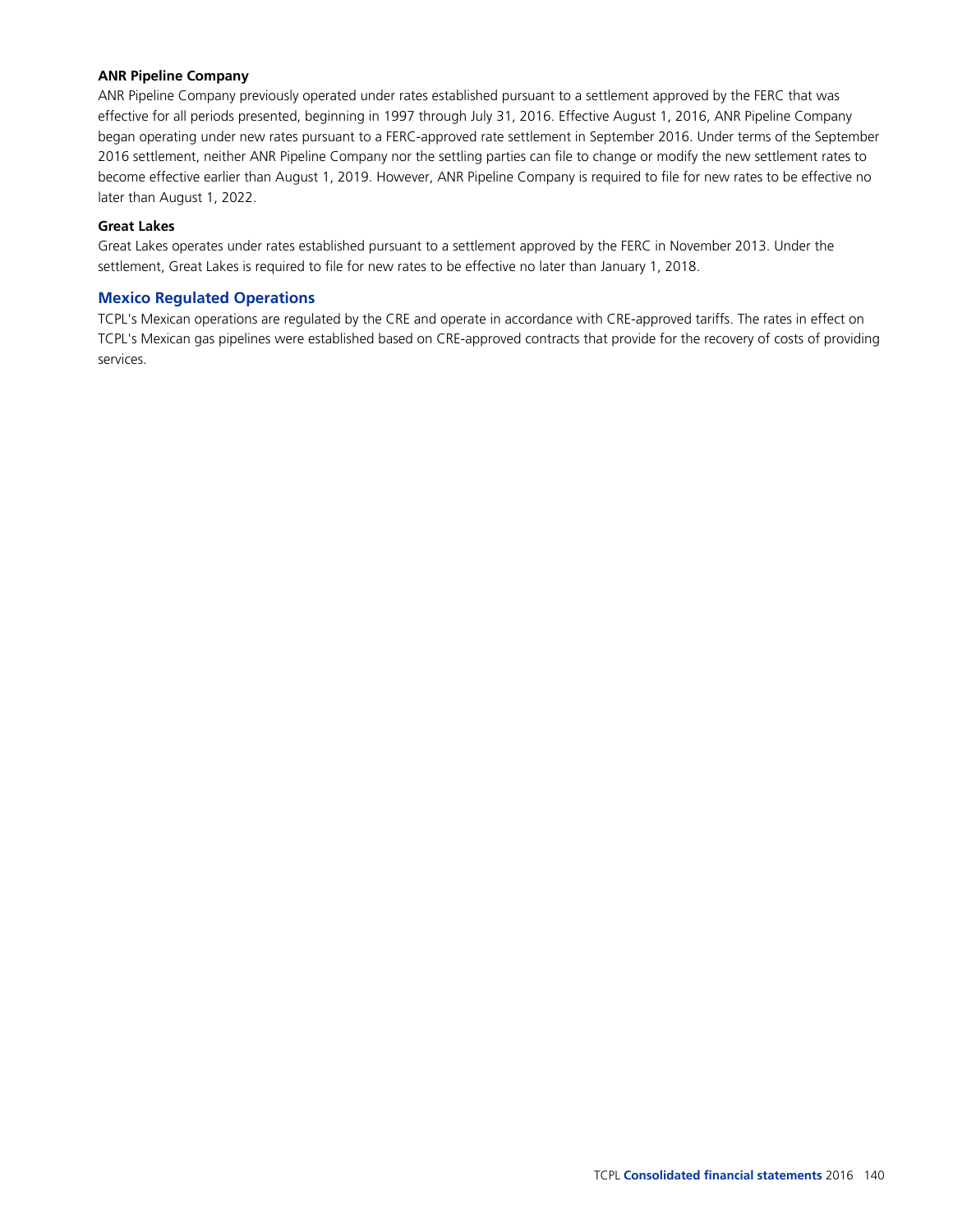### **Regulatory Assets and Liabilities**

| at December 31                                                                      |       |       | Remaining<br>Recovery/              |
|-------------------------------------------------------------------------------------|-------|-------|-------------------------------------|
| (millions of Canadian \$)                                                           | 2016  | 2015  | <b>Settlement</b><br>Period (years) |
| <b>Regulatory Assets</b>                                                            |       |       |                                     |
| Deferred income taxes <sup>1</sup>                                                  | 861   | 894   | n/a                                 |
| Operating and debt-service regulatory assets <sup>2</sup>                           | 1     | 47    | -1                                  |
| Pensions and other post retirement benefits <sup>3</sup>                            | 382   | 210   | n/a                                 |
| Foreign exchange on long-term debt <sup>1,4</sup>                                   | 37    | 54    | $1 - 13$                            |
| Other                                                                               | 74    | 64    | n/a                                 |
|                                                                                     | 1,355 | 1,269 |                                     |
| Less: Current portion included in Other current assets (Note 7)                     | 33    | 85    |                                     |
|                                                                                     | 1,322 | 1,184 |                                     |
| <b>Regulatory Liabilities</b>                                                       |       |       |                                     |
| Operating and debt-service regulatory liabilities <sup>2</sup>                      | 47    | 32    | -1                                  |
| Pensions and other post retirement benefits <sup>3</sup>                            | 180   |       | n/a                                 |
| ANR related post-employment and retirement benefits other than pension <sup>5</sup> | 141   | 147   | n/a                                 |
| Long term adjustment account <sup>6</sup>                                           | 659   | 231   | 45                                  |
| Pipeline abandonment costs                                                          | 541   | 285   | n/a                                 |
| Bridging amortization account <sup>6</sup>                                          | 451   | 456   | 14                                  |
| Cost of removal <sup>7</sup>                                                        | 226   | 36    | n/a                                 |
| Other                                                                               | 54    | 16    | n/a                                 |
|                                                                                     | 2,299 | 1,203 |                                     |
| Less: Current portion included in Accounts payable and other (Note 14)              | 178   | 44    |                                     |
|                                                                                     | 2,121 | 1,159 |                                     |

1 These regulatory assets are underpinned by non-cash transactions or are recovered without an allowance for return as approved by the regulator. Accordingly, these regulatory assets are not included in rate base and do not yield a return on investment during the recovery period.

2 Operating and debt-service regulatory assets and liabilities represent the accumulation of cost and revenue variances approved by the regulatory authority for inclusion in determining tolls for the following calendar year.

3 These balances represent the regulatory offset to pension plan and other post-retirement obligations to the extent the amounts are expected to be collected from customers in future rates. The balances are excluded from the rate base and do not earn a return on investment.

4 Foreign exchange on long-term debt of the NGTL System represents the variance resulting from revaluing foreign currency-denominated debt instruments to the current foreign exchange rate from the historical foreign exchange rate at the time of issue. Foreign exchange gains and losses realized when foreign debt matures or is redeemed early are expected to be recovered or refunded through the determination of future tolls.

5 This balance represents what ANR estimated that it would be required to refund to its customers for post-retirement and post-employment benefit amounts collected through its FERC-approved rates that have not been used to pay benefits to its employees since a 1997 rate settlement. Pursuant to a FERC-approved September 2016 rate settlement, \$106 million of the regulatory liability balance that accumulated between January 2007 and July 2016 will be resolved through a refund of \$53 million to its customers and ANR amortizing \$53 million over a three year period that began August 1, 2016. A remaining \$41 million balance accumulated prior to 2007 is subject to resolution through future regulatory proceedings, and accordingly a settlement period cannot be determined at this time.

6 These regulatory accounts are used to capture Canadian Mainline revenue and cost variances and stabilize tolls during the 2015-2030 settlement term.

7 This balance represents anticipated costs of removal that have been, and continue to be, included in depreciation rates and collected in the service rates of certain rate-regulated subsidiaries for future costs to be incurred.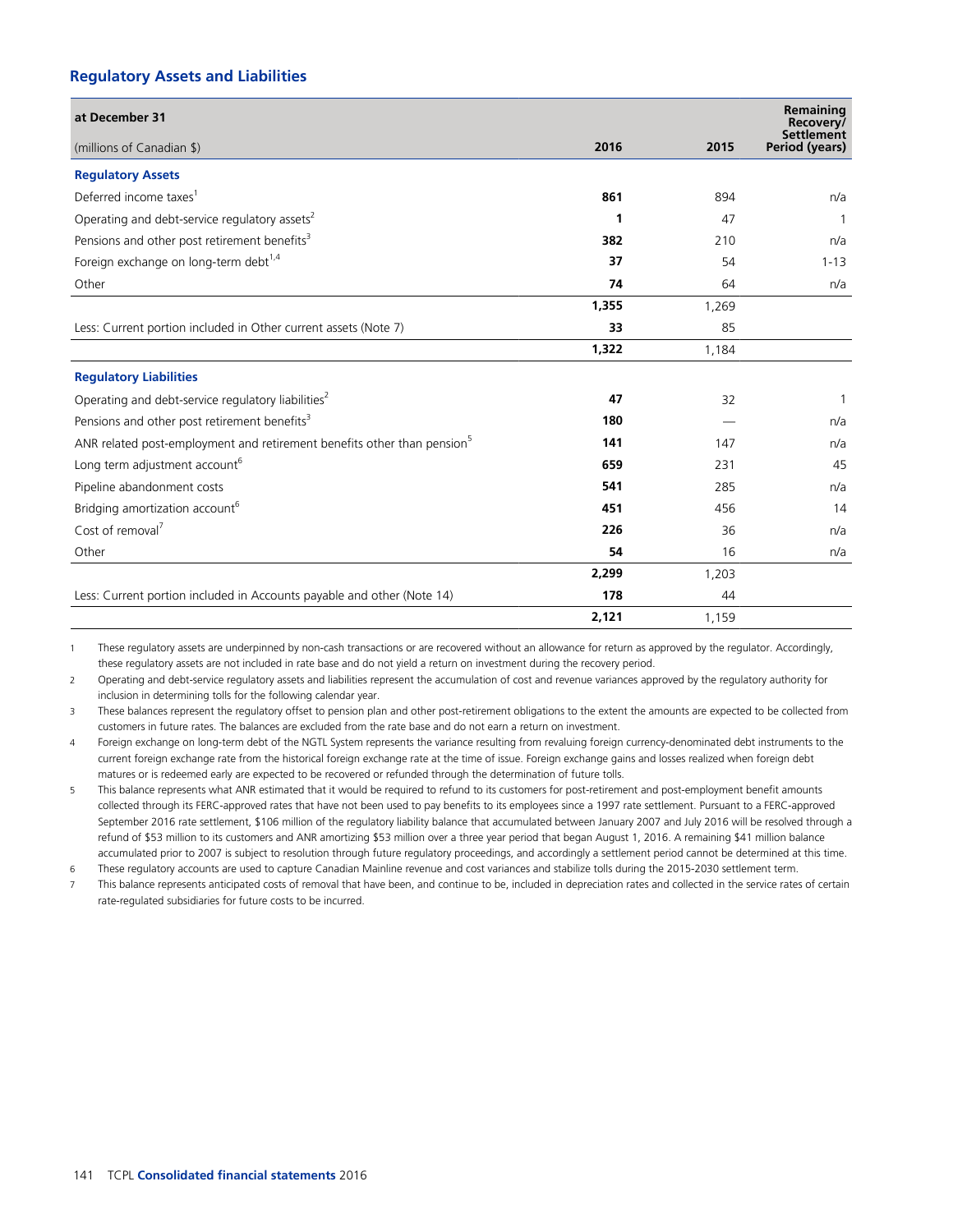## **11. GOODWILL**

The Company has recorded the following Goodwill on its acquisitions in the U.S.:

| (millions of Canadian \$)           | <b>U.S. Natural</b><br><b>Gas Pipelines</b> | Energy  | <b>Total</b> |
|-------------------------------------|---------------------------------------------|---------|--------------|
| Balance at January 1, 2015          | 3,074                                       | 960     | 4,034        |
| Foreign exchange rate changes       | 593                                         | 185     | 778          |
| Balance at December 31, 2015        | 3,667                                       | 1,145   | 4,812        |
| Acquisition of Columbia (Note 5)    | 10,078                                      |         | 10,078       |
| Impairment charge                   |                                             | (1,085) | (1,085)      |
| Foreign exchange rate changes       | 213                                         | (60)    | 153          |
| <b>Balance at December 31, 2016</b> | 13,958                                      |         | 13,958       |

As a result of information received during the process to monetize the Company's U.S. Northeast power business in the third quarter 2016, it was determined that the fair value of Ravenswood did not exceed its carrying value, including goodwill. The fair value of the reporting unit was determined using a combination of methods including a discounted cash flow approach and a range of expected consideration from a potential sale. The expected cash flows were discounted using a risk-adjusted discount rate to determine the fair value. As a result, the Company recorded a goodwill impairment charge on the full carrying value of Ravenswood goodwill of \$1,085 million (\$656 million after tax) within the Energy segment. The impairment charge was recorded prior to reclassification to Assets held for sale. Refer to Note 6, Assets held for sale for further detail.

At December 31, 2016, TCPL's Goodwill included US\$573 million (2015 – US\$573 million) related to the Great Lakes natural gas transportation business. During 2015, TCPL's share of this goodwill (net of non-controlling interests) increased by US\$143 million, to US\$386 million, as a result of a 2015 impairment charge of US\$199 million recorded by TC PipeLines, LP on its equity method goodwill related to Great Lakes. On a consolidated basis, TCPL's carrying value of its investment in Great Lakes was proportionately lower compared to the 46.45 per cent owned through TC PipeLines, LP. As a result, the estimated fair value of Great Lakes exceeded TCPL's consolidated carrying value of the investment and no impairment was recorded in 2015.

At December 31, 2016, the estimated fair value of Great Lakes exceeded its carrying value by less than 10 per cent. The fair value of this reporting unit was measured using a discounted cash flow analysis in its most recent valuation. Assumptions used in the analysis regarding Great Lakes' ability to realize long-term value in the North American energy market included the impact of changing natural gas flows in its market region as well as a change in the Company's view of other strategic alternatives to increase utilization of Great Lakes. Although evolving market conditions and other factors relevant to Great Lakes' long term financial performance have remained relatively stable, there is a risk that reductions in future cash flow forecasts or adverse changes in other key assumptions could result in a future impairment of a portion of the goodwill balance relating to Great Lakes.

At December 31, 2016, the estimated fair value of ANR exceeded its carrying value by less than 10 per cent. The fair value of this reporting unit was measured using a discounted cash flow analysis. Assumptions regarding ANR's ability to realize long-term value depend upon trends in value for its storage services, continued growth in its asset base and favourable outcomes of future rate proceedings. The Company reduced long-term forecast cash flows from the reporting unit as compared to those utilized in previous impairment tests thereby reflecting the continued changes in the business environment. There is a risk that continued reductions in future cash flow forecasts and adverse changes in other key assumptions could result in a future impairment of a portion of the goodwill balance relating to ANR. The goodwill balance related to ANR at December 31, 2016 was US\$1.9 billion (2015 – US\$1.9 billion).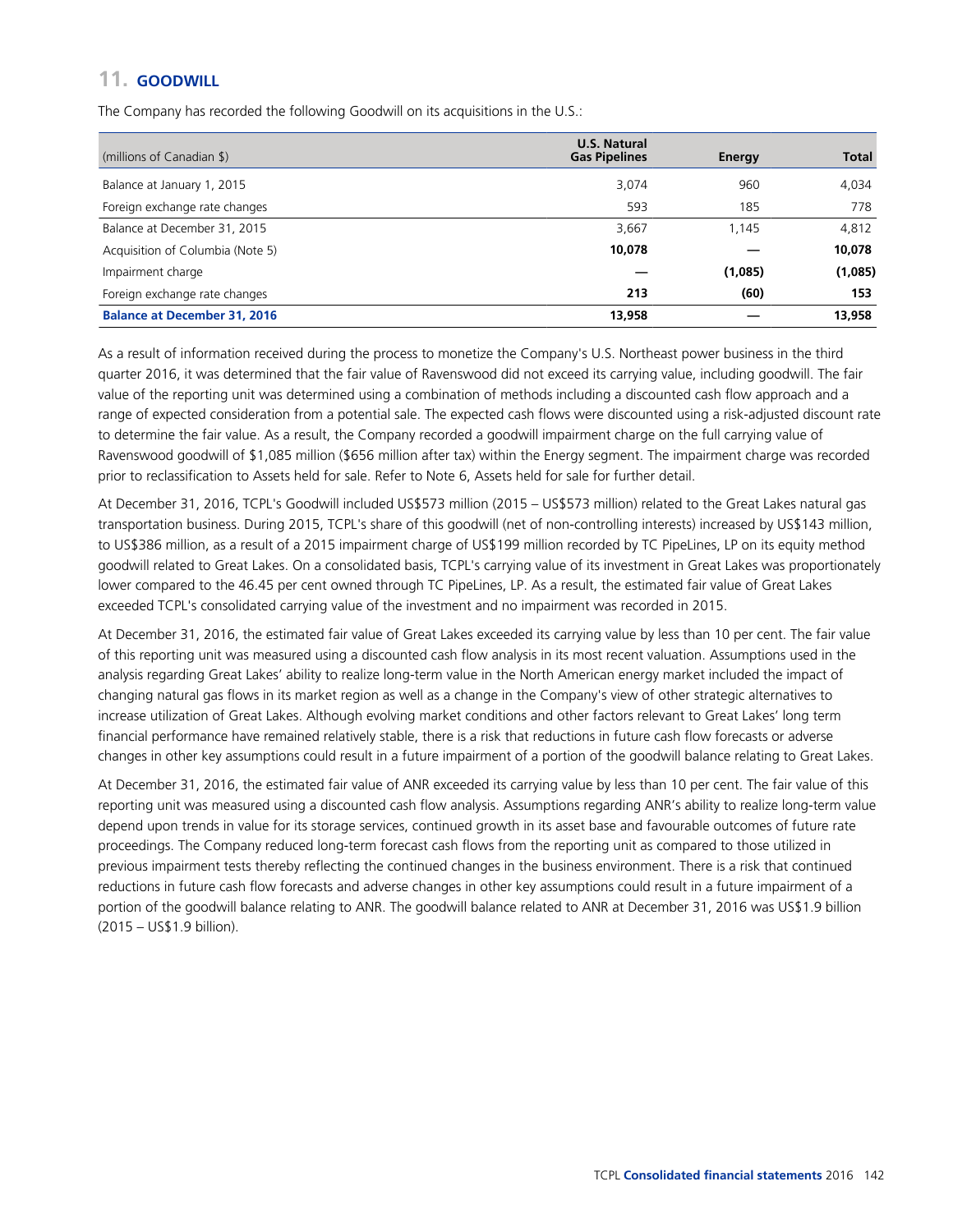## **12. INTANGIBLE AND OTHER ASSETS**

| at December 31                               |       |       |
|----------------------------------------------|-------|-------|
| (millions of Canadian \$)                    | 2016  | 2015  |
| Capital projects in development              | 2,094 | 1,814 |
| Deferred income tax assets (Note 16)         | 313   | 9     |
| Employee post-retirement benefits (Note 23)  | 189   | 18    |
| Fair value of derivative contracts (Note 24) | 133   | 168   |
| PPAs                                         |       | 220   |
| Prepaid rent <sup>1</sup>                    |       | 230   |
| Loans and advances <sup>1</sup>              |       | 159   |
| Other                                        | 218   | 478   |
|                                              | 2,947 | 3,096 |

1 TCPL held a note receivable from the seller of Ravenswood of \$165 million (US\$123 million) and \$214 million (US\$154 million) as at December 31, 2016 and at December 31, 2015, respectively, which bears interest at 6.75 per cent and matures in 2040. As of November 1, 2016, all Ravenswood assets including prepaid rent and the note receivable have been reclassified to Assets held for sale (Note 6). The current portion included in Other current assets was \$55 million (US\$40 million) at December 31, 2015.

The following amounts related to PPAs are included in Intangible and other assets:

|                                             |      | 2016                               |                          |      | 2015                               |                          |
|---------------------------------------------|------|------------------------------------|--------------------------|------|------------------------------------|--------------------------|
| at December 31<br>(millions of Canadian \$) | Cost | Accumulated<br><b>Amortization</b> | <b>Net Book</b><br>Value | Cost | Accumulated<br><b>Amortization</b> | <b>Net Book</b><br>Value |
|                                             |      |                                    |                          |      |                                    |                          |
| Sheerness                                   |      |                                    |                          | 585  | 390                                | 195                      |
| Sundance A                                  |      |                                    |                          | 225  | 200                                | 25                       |
|                                             |      |                                    |                          | 810  | 590                                | 220                      |

On March 7, 2016, TCPL issued notice to the Balancing Pool of the decision to terminate its Sheerness and Sundance A PPAs. In accordance with a provision in the PPAs, a buyer is permitted to terminate the arrangement if a change in law occurs that makes the arrangement unprofitable or more unprofitable. As a result of recent changes in law surrounding the Alberta Specified Gas Emitters Regulation, the Company expected increasing costs related to carbon emissions to continue throughout the remaining terms of the PPAs resulting in increasing unprofitability. As such, in 2016, the Company recognized a non-cash impairment charge of \$211 million (\$155 million after tax) in its Energy segment, which represented the carrying value of the PPAs. Upon final settlement of the PPA terminations in December 2016, TCPL transferred to the Balancing Pool a package of environmental credits that were being held to offset the PPA emissions costs and recorded a non-cash charge of \$92 million (\$68 million after tax) related to the carrying value of these environmental credits.

Amortization expense of \$9 million was recognized in the Consolidated statement of income for the year ended December 31, 2016 (2015 and 2014 – \$52 million), prior to the termination of the arrangements.

## **13. NOTES PAYABLE**

|                                                   | 2016<br>2015                  |                                                                            |                               |                                                                            |
|---------------------------------------------------|-------------------------------|----------------------------------------------------------------------------|-------------------------------|----------------------------------------------------------------------------|
| (millions of Canadian \$, unless otherwise noted) | Outstanding at<br>December 31 | Weighted<br>Average<br><b>Interest Rate</b><br>per Annum<br>at December 31 | Outstanding at<br>December 31 | Weighted<br>Average<br><b>Interest Rate</b><br>per Annum<br>at December 31 |
| Canadian                                          | 509                           | $0.9\%$                                                                    | 697                           | 0.8%                                                                       |
| U.S. (2016 - US\$197; 2015 - US\$376)             | 265                           | 0.5%                                                                       | 521                           | 1.1%                                                                       |
|                                                   | 774                           |                                                                            | .218                          |                                                                            |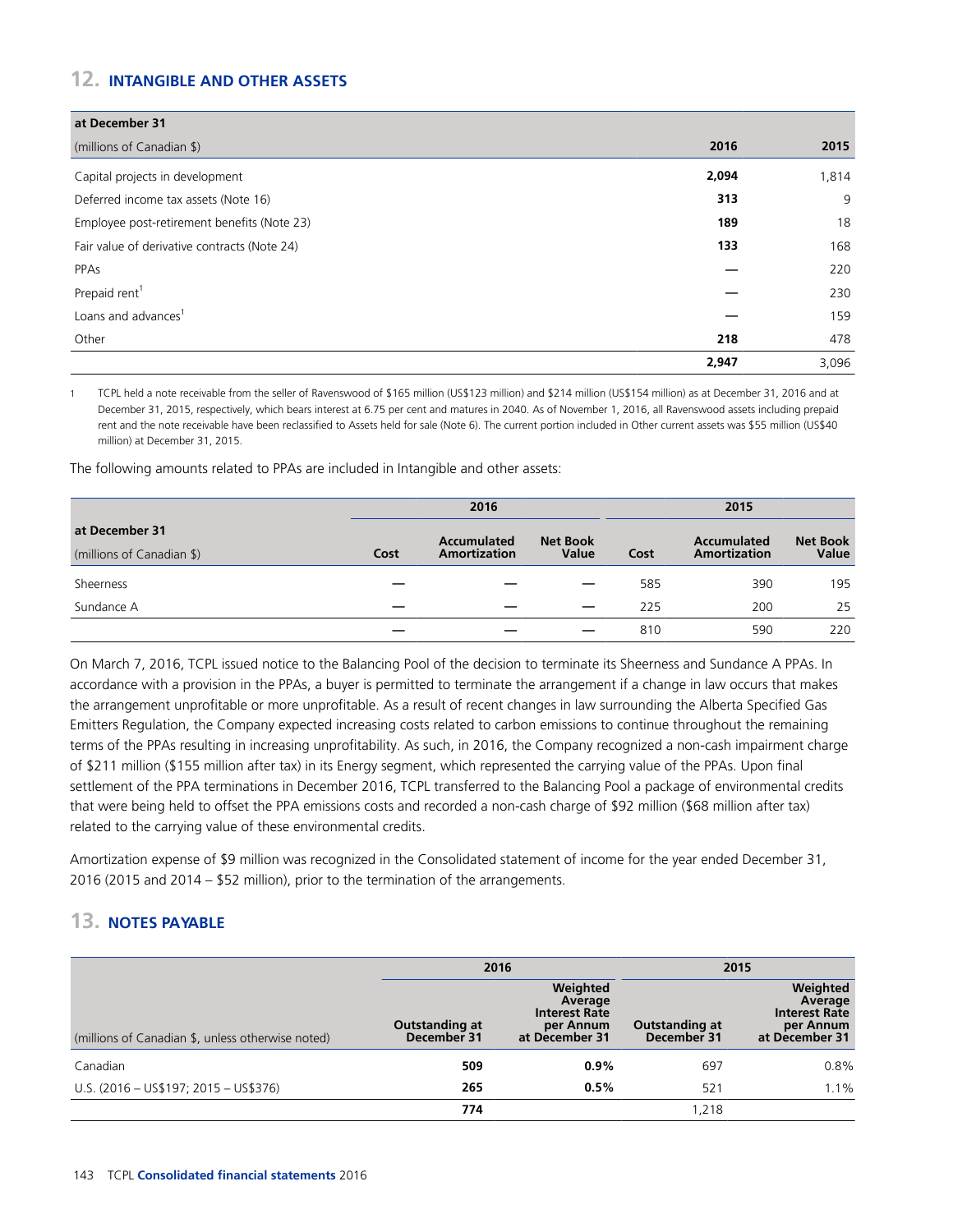At December 31, 2016, Notes payable consists of commercial paper issued by the Company, TransCanada American Investments Ltd. (TAIL) and TransCanada PipeLines USA Limited (TCPL USA).

In December 2016, Columbia entered into a new US\$1.0 billion credit facility. At December 31, 2016, total committed revolving and demand credit facilities were \$11.1 billion (2015 – \$8.9 billion). When drawn, interest on these lines of credit is charged at prime rates of Canadian and U.S. banks, and at other negotiated financial bases. These unsecured credit facilities included the following:

|                      |                                  |                      |                                                                                                                                                                                         |                  |                | year ended December 31    |                |
|----------------------|----------------------------------|----------------------|-----------------------------------------------------------------------------------------------------------------------------------------------------------------------------------------|------------------|----------------|---------------------------|----------------|
|                      |                                  |                      |                                                                                                                                                                                         |                  |                | (millions of Canadian \$) |                |
| at December 31, 2016 |                                  |                      |                                                                                                                                                                                         |                  | 2016           | 2015                      | 2014           |
| <b>Amount</b>        | <b>Unused</b><br><b>Capacity</b> | <b>Borrower</b>      | <b>Description</b>                                                                                                                                                                      | <b>Matures</b>   |                | <b>Cost to maintain</b>   |                |
| \$3 billion          | \$3 billion                      | <b>TCPL</b>          | Committed, syndicated, revolving,<br>extendible credit facility that supports<br>TCPL's Canadian commercial paper<br>program and general corporate purposes                             | December<br>2021 | 6              | 6                         | 6              |
| US\$2 billion        | US\$2 billion                    | <b>TCPL</b>          | Committed, syndicated, revolving,<br>extendible credit facility that supports<br>TCPL's U.S. commercial paper program                                                                   | December<br>2017 | 1              |                           |                |
| US\$1 billion        | US\$0.9 billion                  | <b>TCPL USA</b>      | Committed, syndicated, revolving,<br>extendible credit facility that is used for<br>TCPL USA general corporate purposes,<br>guaranteed by TCPL                                          | December<br>2017 | 1              | 3                         | $\overline{2}$ |
| US\$1 billion        | US\$1 billion                    | Columbia             | Committed, syndicated, revolving,<br>extendible credit facility that is issued for<br>Columbia's general corporate purposes<br>and provides additional liquidity,<br>guaranteed by TCPL | December<br>2017 |                |                           |                |
| US\$0.5 billion      | US\$0.5 billion                  | <b>TAIL</b>          | Committed, syndicated, revolving,<br>extendible credit facility that supports<br>TAIL's commercial paper program,<br>quaranteed by TCPL                                                 | December<br>2017 | $\overline{2}$ | 2                         | 1              |
| \$2.1 billion        | \$0.7 billion                    | <b>TCPL/TCPL USA</b> | Supports the issuance of letters of credit<br>and provides additional liquidity                                                                                                         | Demand           |                |                           |                |

At December 31, 2016, the Company's operated affiliates had an additional \$0.6 billion (2015 – \$0.6 billion) of undrawn capacity on committed credit facilities.

## **14. ACCOUNTS PAYABLE AND OTHER**

| at December 31                               |       |       |
|----------------------------------------------|-------|-------|
| (millions of Canadian \$)                    | 2016  | 2015  |
| Trade payables                               | 2,443 | 1,506 |
| Fair value of derivative contracts (Note 24) | 607   | 926   |
| Unredeemed shares of Columbia                | 317   |       |
| Regulatory liabilities (Note 10)             | 178   | 44    |
| Other                                        | 331   | 185   |
|                                              | 3,876 | 2,661 |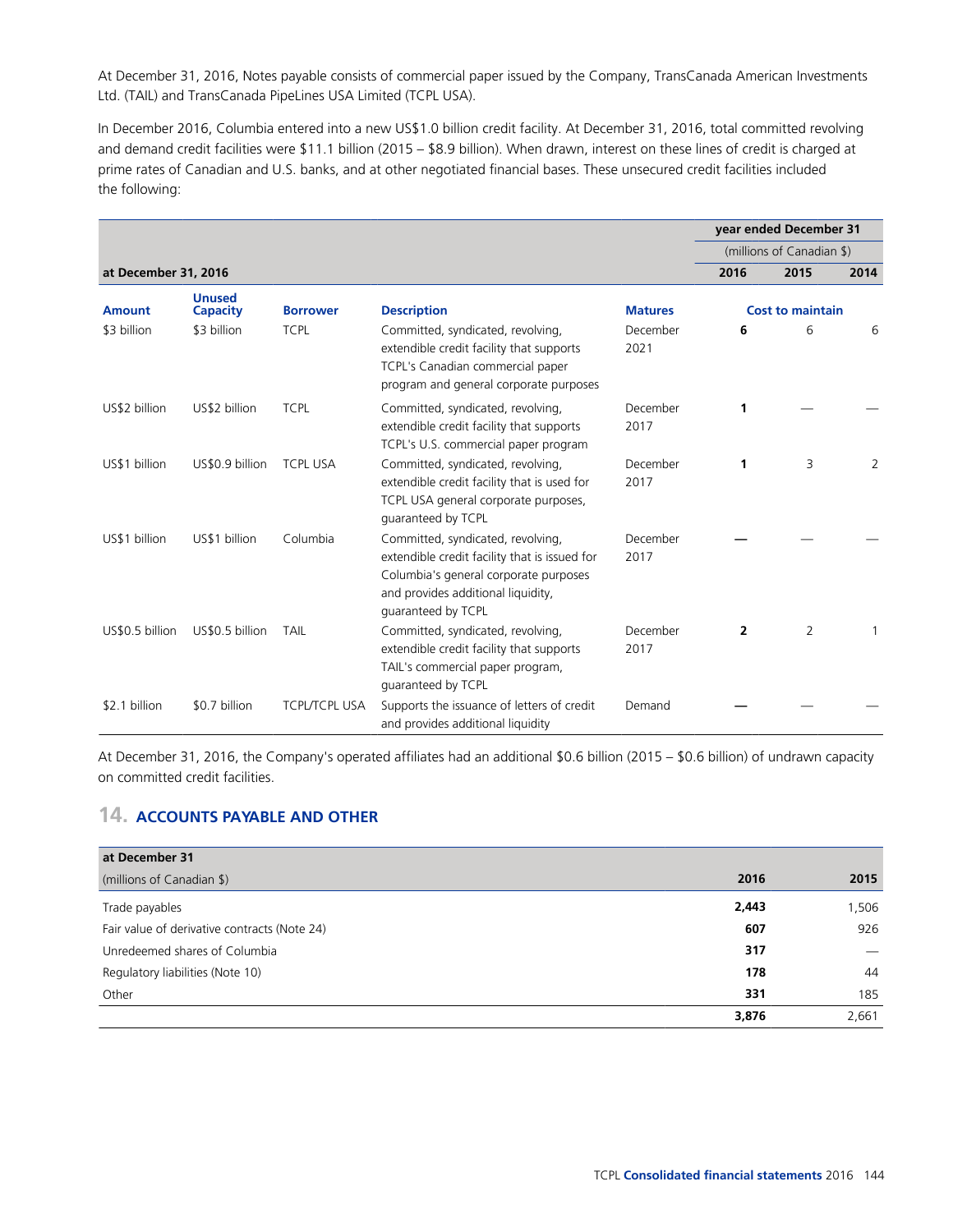## **15. OTHER LONG-TERM LIABILITIES**

| at December 31                               |       |      |
|----------------------------------------------|-------|------|
| (millions of Canadian \$)                    | 2016  | 2015 |
| Fair value of derivative contracts (Note 24) | 330   | 625  |
| Employee post-retirement benefits (Note 23)  | 448   | 380  |
| Asset retirement obligations                 | 108   | 109  |
| Guarantees (Note 27)                         | 82    | 26   |
| Other                                        | 215   | 120  |
|                                              | 1.183 | .260 |

## **16. INCOME TAXES**

## **Provision for Income Taxes**

| year ended December 31    |      |       |      |
|---------------------------|------|-------|------|
| (millions of Canadian \$) | 2016 | 2015  | 2014 |
| <b>Current</b>            |      |       |      |
| Canada                    | 117  | 45    | 104  |
| Foreign                   | 40   | 92    | 42   |
|                           | 157  | 137   | 146  |
| <b>Deferred</b>           |      |       |      |
| Canada                    | 97   | 33    | 307  |
| Foreign                   | 95   | (135) | 377  |
|                           | 192  | (102) | 684  |
| <b>Income Tax Expense</b> | 349  | 35    | 830  |

## **Geographic Components of Income**

| year ended December 31            |      |         |       |
|-----------------------------------|------|---------|-------|
| (millions of Canadian \$)         | 2016 | 2015    | 2014  |
| Canada                            | 304  | (623)   | 1,146 |
| Foreign                           | 618  | (482)   | 1,678 |
| Income/(Loss) before Income Taxes | 922  | (1.105) | 2,824 |

## **Reconciliation of Income Tax Expense**

| year ended December 31                                       |       |          |       |
|--------------------------------------------------------------|-------|----------|-------|
| (millions of Canadian \$)                                    | 2016  | 2015     | 2014  |
| Income/(Loss) before income taxes                            | 922   | (1, 105) | 2,824 |
| Federal and provincial statutory tax rate                    | 27%   | 26%      | 25%   |
| Expected income tax expense/(recovery)                       | 249   | (287)    | 706   |
| Income tax differential related to regulated operations      | 81    | 159      | 129   |
| Foreign tax rate differentials                               | (196) | 14       | 25    |
| Income from equity investments and non-controlling interests | (68)  | (56)     | (38)  |
| Asset impairment charges <sup>1</sup>                        | 242   | 170      |       |
| Non-deductible amounts                                       | 18    |          |       |
| Tax rate and legislative changes                             |       | 34       |       |
| Other                                                        | 23    |          | 8     |
| <b>Actual Income Tax Expense</b>                             | 349   | 35       | 830   |

1 Net of \$112 million (2015 - \$311 million) attributed to higher foreign tax rates.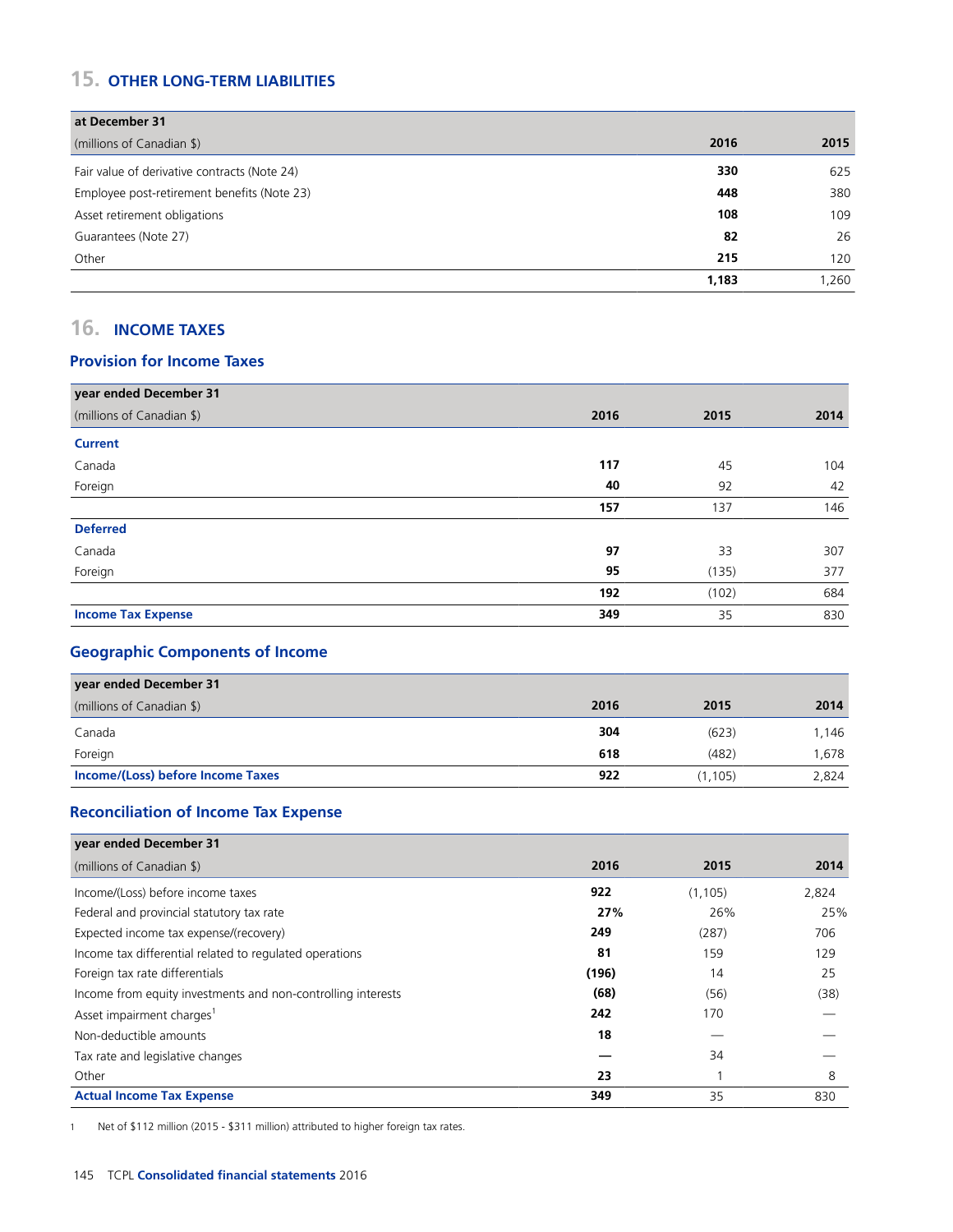## **Deferred Income Tax Assets and Liabilities**

| at December 31                                                                     |        |       |
|------------------------------------------------------------------------------------|--------|-------|
| (millions of Canadian \$)                                                          | 2016   | 2015  |
| <b>Deferred Income Tax Assets</b>                                                  |        |       |
| Tax loss and credit carryforwards                                                  | 2.049  | 1,325 |
| Difference in accounting and tax bases of impaired assets and assets held for sale | 1,168  | 916   |
| Regulatory and other deferred amounts                                              | 277    | 231   |
| Unrealized foreign exchange losses on long-term debt                               | 446    | 589   |
| Financial instruments                                                              | 34     | 111   |
| Other                                                                              | 287    | 132   |
|                                                                                    | 4,261  | 3,304 |
| Less: valuation allowance <sup>1</sup>                                             | 1,336  | 1,060 |
|                                                                                    | 2,925  | 2,244 |
| <b>Deferred Income Tax Liabilities</b>                                             |        |       |
| Difference in accounting and tax bases of plant, property and equipment and PPAs   | 9,015  | 6,441 |
| Equity investments                                                                 | 905    | 656   |
| Taxes on future revenue requirement                                                | 198    | 227   |
| Other                                                                              | 156    | 55    |
|                                                                                    | 10,274 | 7,379 |
| <b>Net Deferred Income Tax Liabilities</b>                                         | 7,349  | 5,135 |

In 2016, an increase to the valuation allowance of \$276 million was recorded as the Company believes that it is more likely than not that the tax benefits related to the unrealized foreign exchange losses on long-term debt, unrealized losses on certain impaired assets, certain operating losses and capital losses will not be realized in the future.

The above deferred tax amounts have been classified in the Consolidated balance sheet as follows:

| at December 31                             |       |       |
|--------------------------------------------|-------|-------|
| (millions of Canadian \$)                  | 2016  | 2015  |
| <b>Deferred Income Tax Assets</b>          |       |       |
| Intangible and other assets (Note 12)      | 313   | 9     |
| <b>Deferred Income Tax Liabilities</b>     |       |       |
| Deferred income tax liabilities            | 7.662 | 5.144 |
| <b>Net Deferred Income Tax Liabilities</b> | 7.349 | 5,135 |

At December 31, 2016, the Company has recognized the benefit of unused non-capital loss carryforwards of \$1,736 million (2015 – \$1,276 million) for federal and provincial purposes in Canada, which expire from 2029 to 2036. In addition, the Company has not recognized the benefit of capital loss carry forwards of \$654 million (2015 – \$75 million) for federal and provincial purposes in Canada. The Company also has Ontario minimum tax credits of \$68 million (2015 – \$57 million), which expire from 2027 to 2036.

At December 31, 2016, the Company has recognized the benefit of unused net operating loss carryforwards of US\$2,545 million (2015 – US\$1,617 million) for federal purposes in the U.S., which expire from 2028 to 2036. The Company has not recognized the benefit of unused net operating loss carryforwards of US\$58 million (2015 - nil) for federal purposes in the U.S. The Company also has alternative minimum tax credits of US\$37 million (2015 – US\$41 million).

At December 31, 2016, the Company has recognized the benefit of unused net operating loss carryforwards of US\$54 million (2015 – US\$70 million) in Mexico, which expire from 2024 to 2025.

#### **Unremitted Earnings of Foreign Investments**

Income taxes have not been provided on the unremitted earnings of foreign investments that the Company does not intend to repatriate in the foreseeable future. Deferred income tax liabilities would have increased at December 31, 2016 by approximately \$481 million (2015 – \$308 million) if there had been a provision for these taxes.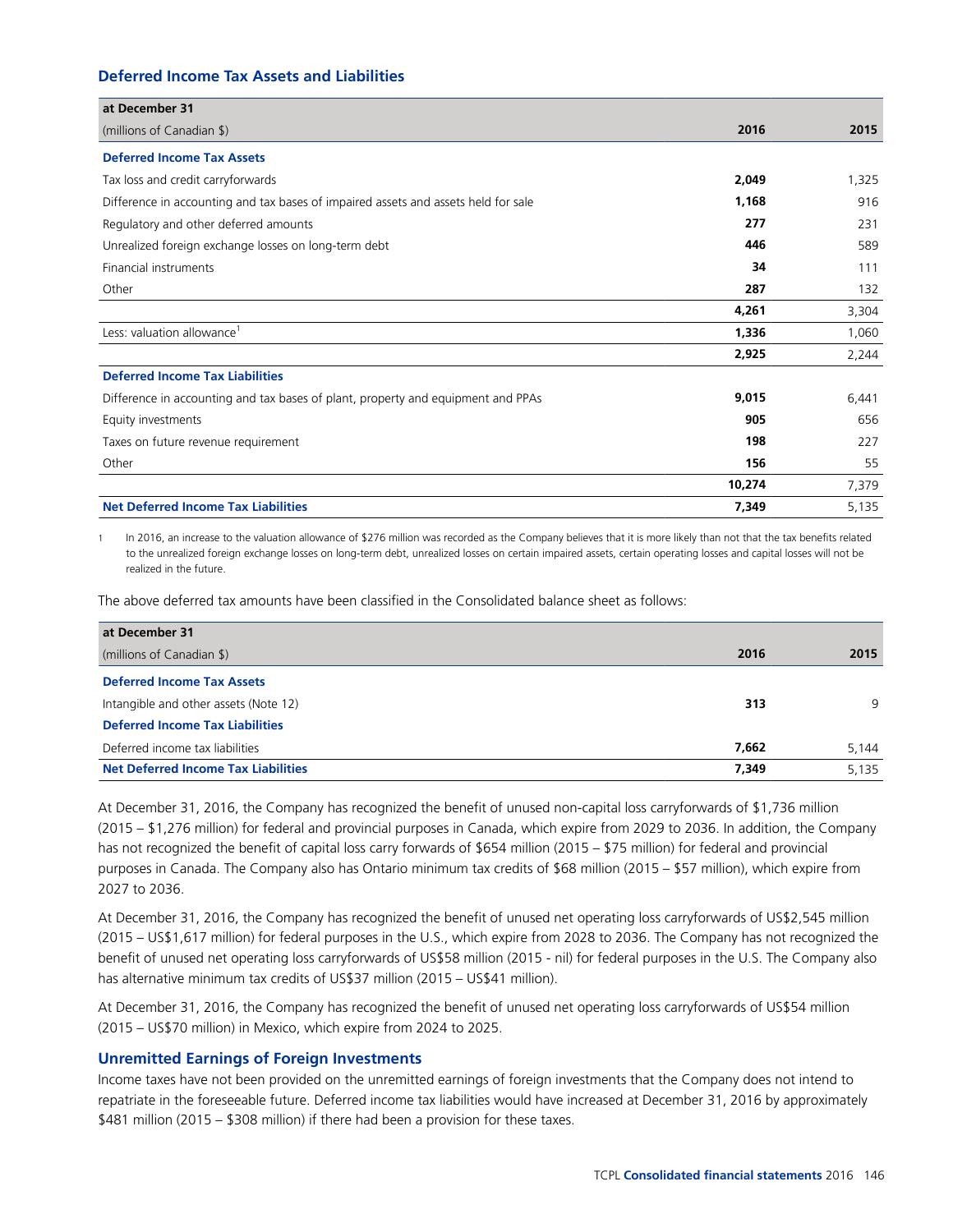#### **Income Tax Payments**

Income tax payments of \$105 million, net of refunds, were made in 2016 (2015 – payments, net of refunds, of \$164 million; 2014 – payments, net of refunds, of \$109 million).

#### **Reconciliation of Unrecognized Tax Benefit**

Below is the reconciliation of the annual changes in the total unrecognized tax benefit:

| at December 31                                    |      |      |      |
|---------------------------------------------------|------|------|------|
| (millions of Canadian \$)                         | 2016 | 2015 | 2014 |
| Unrecognized tax benefit at beginning of year     | 13   | 13   | 19   |
| Gross increases - tax positions in prior years    |      |      |      |
| Gross decreases $-$ tax positions in prior years  |      | (2)  | (8)  |
| Gross increases $-$ tax positions in current year |      |      |      |
| Settlement                                        | (1)  |      |      |
| Lapse of statutes of limitations                  | (2)  | (1)  | (1)  |
| Unrecognized Tax Benefit at End of Year           | 15   | 13   | 13   |

Subject to the results of audit examinations by taxing authorities and other legislative amendments, TCPL does not anticipate further adjustments to the unrecognized tax benefits during the next 12 months that would have a material impact on its financial statements.

TCPL and its subsidiaries are subject to either Canadian federal and provincial income tax, U.S. federal, state and local income tax or the relevant income tax in other international jurisdictions. The Company has substantially concluded all Canadian federal and provincial income tax matters for the years through 2008. Substantially all material U.S. federal, state and local income tax matters have been concluded for years through 2011.

TCPL's practice is to recognize interest and penalties related to income tax uncertainties in income tax expense. Income tax expense for the year ended December 31, 2016 reflects nil of interest expense and nil for penalties (2015 – \$1 million reversal of interest expense and nil for penalties; 2014 – nil of interest expense and nil for penalties). At December 31, 2016, the Company had \$4 million accrued for interest expense and nil accrued for penalties (December 31, 2015 – \$4 million accrued for interest expense and nil accrued for penalties).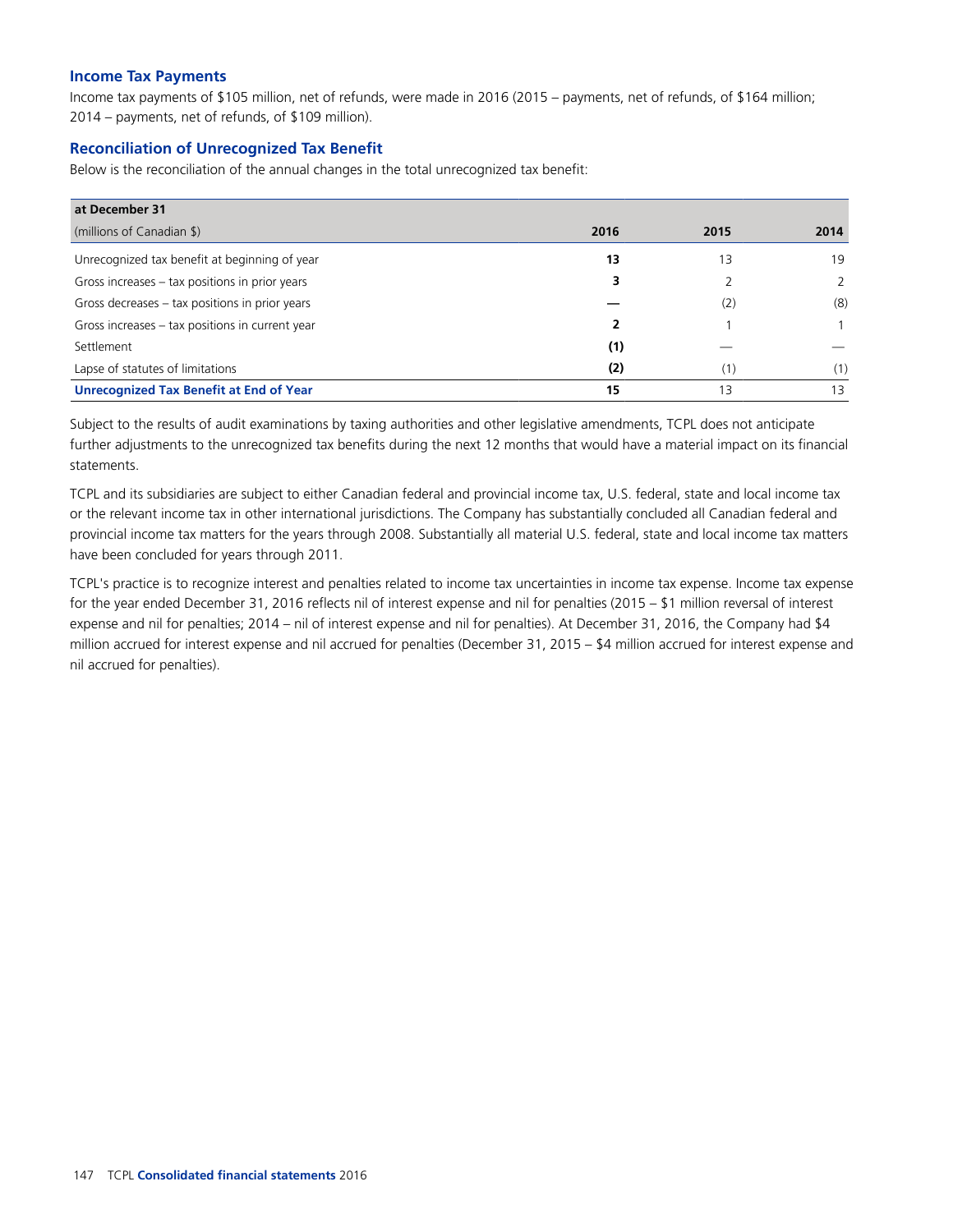## **17. LONG-TERM DEBT**

|                                                                                 |                                 | 2016                                 |                               | 2015                                 |                                      |
|---------------------------------------------------------------------------------|---------------------------------|--------------------------------------|-------------------------------|--------------------------------------|--------------------------------------|
| <b>Outstanding amounts</b><br>(millions of Canadian \$, unless otherwise noted) | <b>Maturity</b><br><b>Dates</b> | <b>Outstanding at</b><br>December 31 | Interest<br>Rate <sup>1</sup> | <b>Outstanding at</b><br>December 31 | <b>Interest</b><br>Rate <sup>1</sup> |
| <b>TRANSCANADA PIPELINES LIMITED</b>                                            |                                 |                                      |                               |                                      |                                      |
| Debentures                                                                      |                                 |                                      |                               |                                      |                                      |
| Canadian                                                                        | 2017 to 2020                    | 599                                  | 10.7%                         | 599                                  | 10.7%                                |
| U.S. (2016 and 2015 - US\$400)                                                  | 2021                            | 536                                  | 9.9%                          | 553                                  | 9.9%                                 |
| Medium Term Notes                                                               |                                 |                                      |                               |                                      |                                      |
| Canadian                                                                        | 2017 to 2046                    | 5,787                                | 4.6%                          | 5,175                                | 5.3%                                 |
| Senior Unsecured Notes                                                          |                                 |                                      |                               |                                      |                                      |
| U.S. (2016 - US\$14,517; 2015 - US\$14,641)                                     | 2017 to 2045                    | 19,521                               | 5.1%                          | 20,245                               | 4.8%                                 |
| Acquisition Bridge Facility (2016 - US\$2,006) <sup>2</sup>                     | 2018                            | 2,693                                | 1.9%                          |                                      |                                      |
|                                                                                 |                                 | 29,136                               |                               | 26,572                               |                                      |
| <b>NOVA GAS TRANSMISSION LTD.</b>                                               |                                 |                                      |                               |                                      |                                      |
| Debentures and Notes                                                            |                                 |                                      |                               |                                      |                                      |
| Canadian                                                                        | 2024                            | 100                                  | 9.9%                          | 324                                  | 11.5%                                |
| U.S. (2016 and 2015 - US\$200)                                                  | 2023                            | 268                                  | 7.9%                          | 276                                  | 7.9%                                 |
| Medium Term Notes                                                               |                                 |                                      |                               |                                      |                                      |
| Canadian                                                                        | 2025 to 2030                    | 503                                  | 7.4%                          | 503                                  | 7.4%                                 |
| U.S. (2016 and 2015 - US\$33)                                                   | 2026                            | 43                                   | 7.5%                          | 44                                   | 7.5%                                 |
|                                                                                 |                                 | 914                                  |                               | 1,147                                |                                      |
| <b>TRANSCANADA PIPELINE USA LTD.</b>                                            |                                 |                                      |                               |                                      |                                      |
| Acquisition Bridge Facility (2016 - US\$1,695) <sup>2</sup>                     | 2018                            | 2,276                                | 1.9%                          |                                      |                                      |
| <b>COLUMBIA PIPELINE GROUP, INC.</b>                                            |                                 |                                      |                               |                                      |                                      |
| Senior Unsecured Notes                                                          |                                 |                                      |                               |                                      |                                      |
| U.S. $(2016 - US$2,968)^3$                                                      | 2018 to 2045                    | 3,985                                | 3.7%                          |                                      |                                      |
| <b>TC PIPELINES, LP</b>                                                         |                                 |                                      |                               |                                      |                                      |
| Unsecured Loan Facility                                                         |                                 |                                      |                               |                                      |                                      |
| U.S. (2016 - US\$158; 2015 - US\$200)                                           | 2021                            | 213                                  | 1.9%                          | 277                                  | 1.6%                                 |
| Unsecured Term Loan                                                             |                                 |                                      |                               |                                      |                                      |
| U.S. (2016 and 2015 - US\$670)                                                  | 2018                            | 899                                  | 1.9%                          | 927                                  | 1.6%                                 |
| Senior Unsecured Notes                                                          |                                 |                                      |                               |                                      |                                      |
| U.S. (2016 and 2015 - US\$694)                                                  | 2021 to 2025                    | 932                                  | 4.7%                          | 957                                  | 4.7%                                 |
|                                                                                 |                                 | 2,044                                |                               | 2,161                                |                                      |
| <b>ANR PIPELINE COMPANY</b>                                                     |                                 |                                      |                               |                                      |                                      |
| Senior Unsecured Notes                                                          |                                 |                                      |                               |                                      |                                      |
| U.S. (2016 - US\$671; 2015 - US\$432)                                           | 2021 to 2026                    | 901                                  | 7.2%                          | 597                                  | 8.9%                                 |
| <b>GAS TRANSMISSION NORTHWEST LLC</b>                                           |                                 |                                      |                               |                                      |                                      |
| Unsecured Term Loan                                                             |                                 |                                      |                               |                                      |                                      |
| U.S. (2016 - US\$65; 2015 - US\$75)                                             | 2019                            | 87                                   | 1.6%                          | 104                                  | 1.4%                                 |
| Senior Unsecured Notes                                                          |                                 |                                      |                               |                                      |                                      |
| U.S. (2016 and 2015 - US\$250)                                                  | 2020 to 2035                    | 335                                  | 5.6%                          | 346                                  | 5.6%                                 |
|                                                                                 |                                 | 422                                  |                               | 450                                  |                                      |
| <b>GREAT LAKES GAS TRANSMISSION LIMITED PARTNERSHIP</b>                         |                                 |                                      |                               |                                      |                                      |
| Senior Unsecured Notes                                                          |                                 |                                      |                               |                                      |                                      |
| U.S. (2016 - US\$278; 2015 - US\$297)                                           | 2018 to 2030                    | 373                                  | 7.7%                          | 411                                  | 7.8%                                 |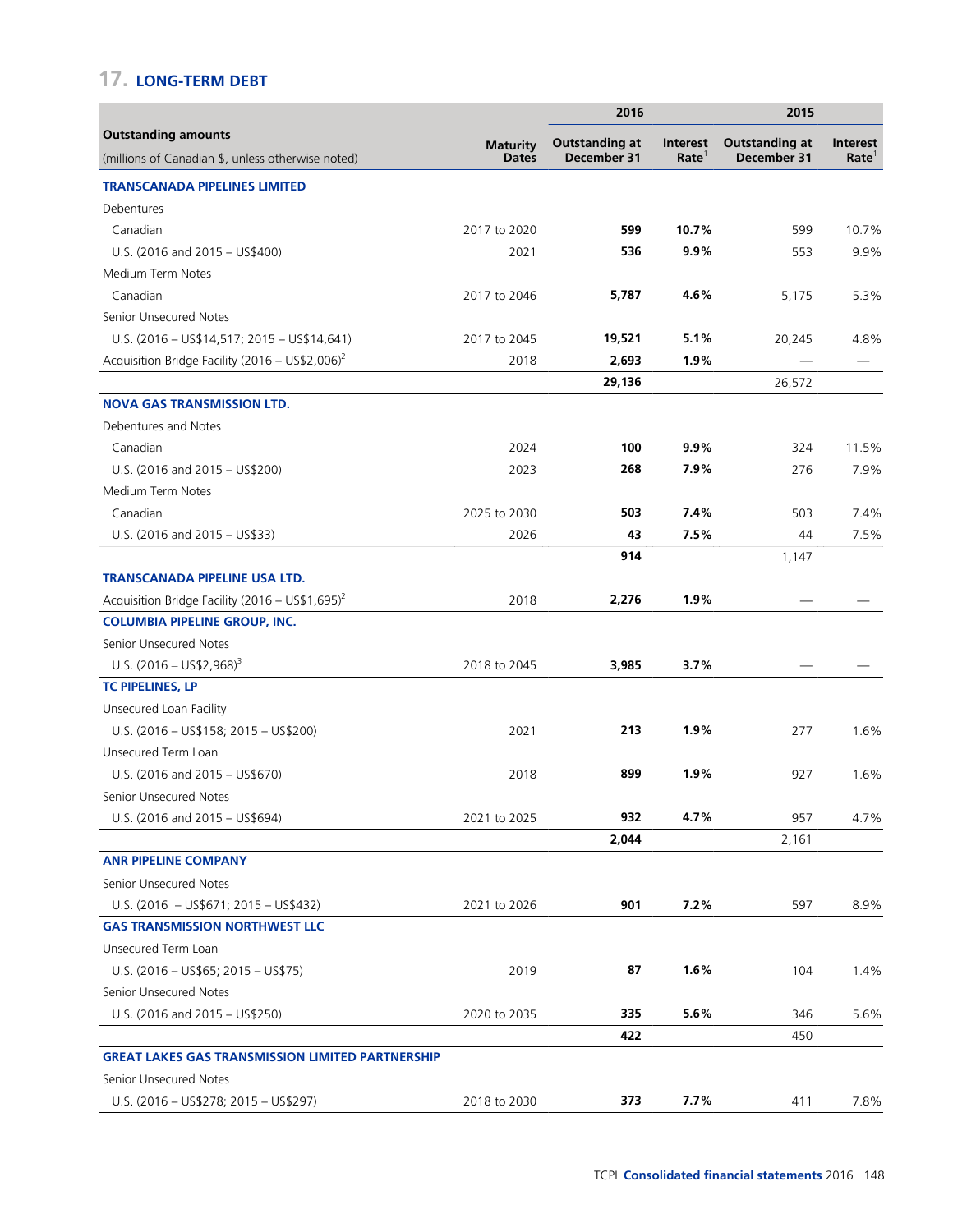|                                                                                 |                                 | 2016                          |                   | 2015                          |                                      |
|---------------------------------------------------------------------------------|---------------------------------|-------------------------------|-------------------|-------------------------------|--------------------------------------|
| <b>Outstanding amounts</b><br>(millions of Canadian \$, unless otherwise noted) | <b>Maturity</b><br><b>Dates</b> | Outstanding at<br>December 31 | Interest<br>Rate1 | Outstanding at<br>December 31 | <b>Interest</b><br>Rate <sup>1</sup> |
| <b>PORTLAND NATURAL GAS TRANSMISSION SYSTEM</b>                                 |                                 |                               |                   |                               |                                      |
| Senior Secured Notes <sup>4</sup>                                               |                                 |                               |                   |                               |                                      |
| U.S. $(2016 - US$52; 2015 - US$69)$                                             | 2018                            | 70                            | $6.0\%$           | 96                            | 6.1%                                 |
| <b>TUSCARORA GAS TRANSMISSION COMPANY</b>                                       |                                 |                               |                   |                               |                                      |
| Unsecured Term Loan                                                             |                                 |                               |                   |                               |                                      |
| U.S. $(2016 - US$10)$                                                           | 2019                            | 13                            | 1.9%              |                               |                                      |
| Senior Secured Notes                                                            |                                 |                               |                   |                               |                                      |
| U.S. $(2016 - US$12; 2015 - US$16)$                                             | 2017                            | 16                            | 4.0%              | 22                            | 4.0%                                 |
|                                                                                 |                                 | 29                            |                   | 22                            |                                      |
|                                                                                 |                                 | 40,150                        |                   | 31,456                        |                                      |
| Less: Current portion of Long-term debt                                         |                                 | 1,838                         |                   | 2,547                         |                                      |
|                                                                                 |                                 | 38,312                        |                   | 28,909                        |                                      |

1 Interest rates are the effective interest rates except for those pertaining to long-term debt issued for the Company's Canadian regulated natural gas operations, in which case the weighted average interest rate is presented as approved by the regulators. Weighted average and effective interest rates are stated as at the respective outstanding dates.

2 These facilities were put in place to finance a portion of the Columbia acquisition and bear interest at London Interbank Offered Rate (LIBOR) plus an applicable margin. Proceeds from the U.S. Northeast power business monetization will be used to repay the majority of these facilities.

3 Certain subsidiaries of Columbia have guaranteed the principal payments of Columbia's senior unsecured notes. Each guarantor of Columbia's obligations is required to comply with covenants under the debt indenture and in the event of default, the guarantors would be obligated to pay the principal and related interest.

4 Secured by shipper transportation contracts, existing and new guarantees, letters of credit and collateral requirements.

#### **Principal Repayments**

At December 31, 2016, principal repayments on the Long-term debt of the Company for the next five years are approximately as follows:

| (millions of Canadian \$)              | 2017 | 2018  | 2019 | 2020 | 2021 |
|----------------------------------------|------|-------|------|------|------|
| Principal repayments on Long-term debt | .838 | 8.941 | 742  | 762  | .165 |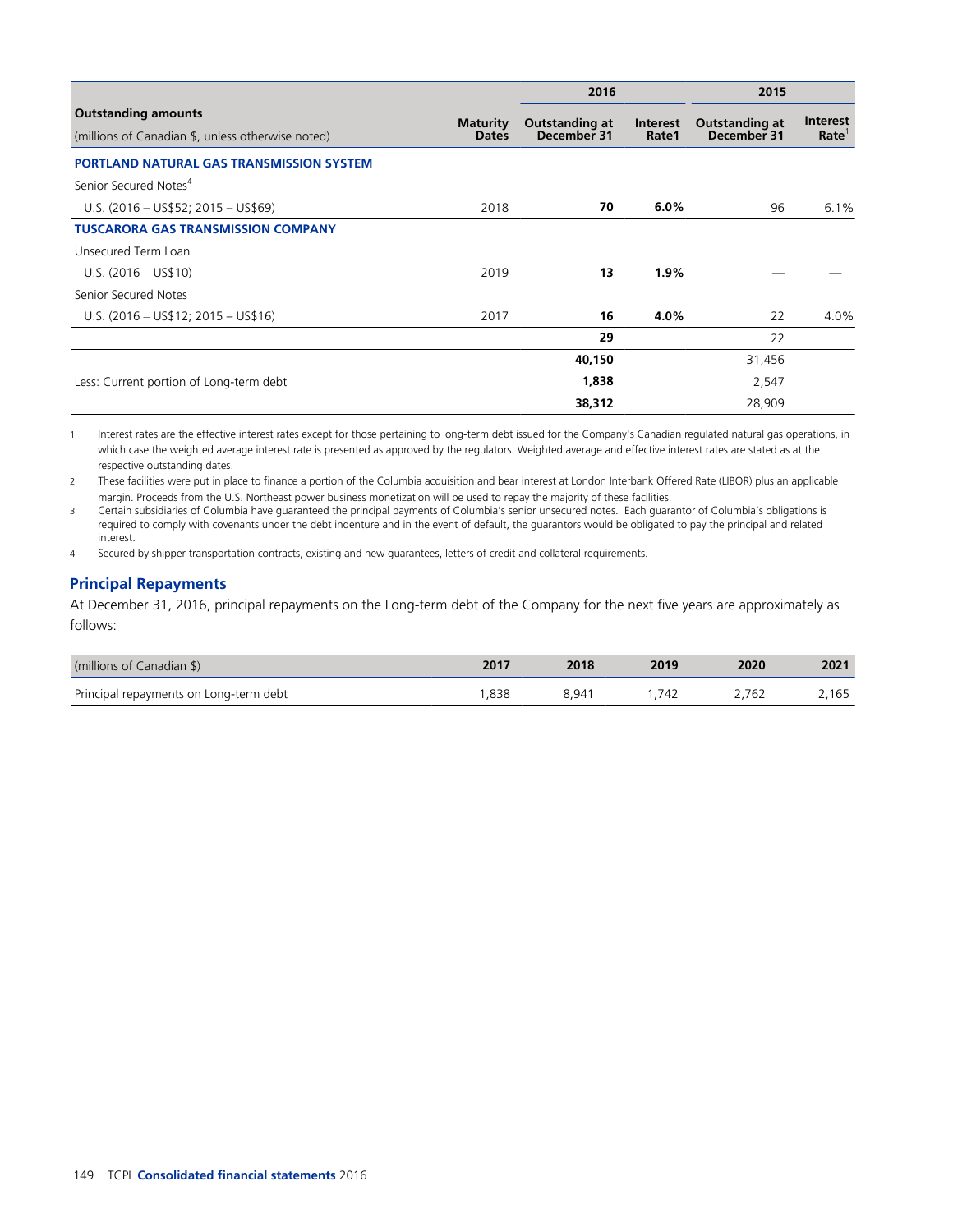### **Long-Term Debt Issued**

The Company issued Long-term debt over the three years ended December 31, 2016 as follows:

| (millions of Canadian \$, unless otherwise noted) |                   |                                          |                      |               |                      |
|---------------------------------------------------|-------------------|------------------------------------------|----------------------|---------------|----------------------|
| Company                                           | <b>Issue Date</b> | <b>Type</b>                              | <b>Maturity Date</b> | <b>Amount</b> | <b>Interest Rate</b> |
| <b>TRANSCANADA PIPELINES LIMITED</b>              |                   |                                          |                      |               |                      |
|                                                   | June 2016         | Acquisition Bridge Facility <sup>1</sup> | June 2018            | US 5,213      | Floating             |
|                                                   | June 2016         | Medium Term Notes                        | <b>July 2023</b>     | 300           | 3.69% $^{2}$         |
|                                                   | June 2016         | Medium Term Notes                        | June 2046            | 700           | 4.35%                |
|                                                   | January 2016      | Senior Unsecured Notes                   | January 2026         | <b>US 850</b> | 4.875%               |
|                                                   | January 2016      | Senior Unsecured Notes                   | January 2019         | <b>US 400</b> | 3.125%               |
|                                                   | November 2015     | Senior Unsecured Notes                   | November 2017        | US 1,000      | 1.625%               |
|                                                   | October 2015      | Medium Term Notes                        | November 2041        | 400           | 4.55%                |
|                                                   | <b>July 2015</b>  | Medium Term Notes                        | <b>July 2025</b>     | 750           | 3.30%                |
|                                                   | March 2015        | Senior Unsecured Notes                   | March 2045           | <b>US 750</b> | 4.60%                |
|                                                   | January 2015      | Senior Unsecured Notes                   | January 2018         | <b>US 500</b> | 1.875%               |
|                                                   | January 2015      | Senior Unsecured Notes                   | January 2018         | <b>US 250</b> | Floating             |
|                                                   | February 2014     | Senior Unsecured Notes                   | March 2034           | US 1,250      | 4.63%                |
| <b>TRANSCANADA PIPELINE USA LTD.</b>              |                   |                                          |                      |               |                      |
|                                                   | June 2016         | Acquisition Bridge Facility <sup>1</sup> | June 2018            | US 1,700      | Floating             |
| <b>ANR PIPELINE COMPANY</b>                       |                   |                                          |                      |               |                      |
|                                                   | June 2016         | Senior Unsecured Notes                   | June 2026            | <b>US 240</b> | 4.14%                |
| <b>TUSCARORA GAS TRANSMISSION COMPANY</b>         |                   |                                          |                      |               |                      |
|                                                   | April 2016        | Term Loan                                | April 2019           | <b>US 10</b>  | Floating             |
| <b>TC PIPELINES, LP</b>                           |                   |                                          |                      |               |                      |
|                                                   | September 2015    | Unsecured Term Loan                      | October 2018         | <b>US 170</b> | Floating             |
|                                                   | March 2015        | Senior Unsecured Notes                   | March 2025           | <b>US 350</b> | 4.375%               |
| <b>GAS TRANSMISSION NORTHWEST LLC</b>             |                   |                                          |                      |               |                      |
|                                                   | June 2015         | Unsecured Term Loan                      | June 2019            | <b>US 75</b>  | Floating             |

1 These facilities were put in place to finance a portion of the Columbia acquisition and bear interest at LIBOR plus an applicable margin. Proceeds from the monetization of the U.S. Northeast power business will be used to repay these facilities.

2 Reflects coupon rate on re-opening of a pre-existing medium term notes (MTN) issue. The MTN were issued at premium to par, resulting in a re-issuance yield of 2.69 per cent.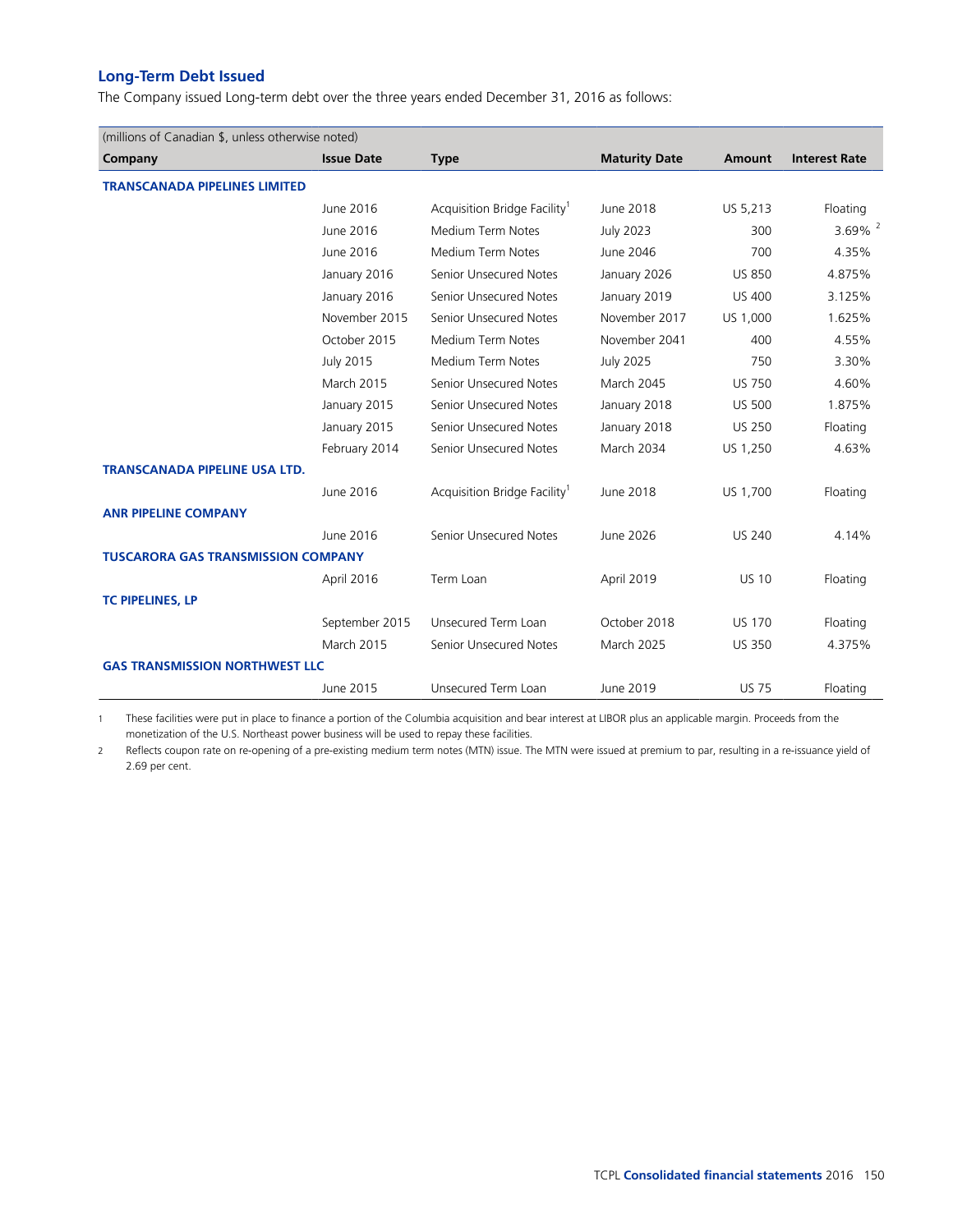#### **Long-Term Debt Retired/Repaid**

The Company retired/repaid Long-term debt over the three years ended December 31, 2016 as follows:

(millions of Canadian \$, unless otherwise noted)

| Company                               | Retirement/<br><b>Repayment Date</b> | <b>Type</b>                              | Amount        | <b>Interest Rate</b> |
|---------------------------------------|--------------------------------------|------------------------------------------|---------------|----------------------|
| <b>TRANSCANADA PIPELINES LIMITED</b>  |                                      |                                          |               |                      |
|                                       | November 2016                        | Acquisition Bridge Facility <sup>1</sup> | US 3,200      | Floating             |
|                                       | October 2016                         | Medium Term Notes                        | 400           | 4.65%                |
|                                       | June 2016                            | Senior Unsecured Notes                   | <b>US 84</b>  | 7.69%                |
|                                       | June 2016                            | Senior Unsecured Notes                   | <b>US 500</b> | Floating             |
|                                       | January 2016                         | Senior Unsecured Notes                   | <b>US 750</b> | 0.75%                |
|                                       | August 2015                          | Debentures                               | 150           | 11.90%               |
|                                       | June 2015                            | Senior Unsecured Notes                   | <b>US 500</b> | 3.40%                |
|                                       | <b>March 2015</b>                    | Senior Unsecured Notes                   | <b>US 500</b> | 0.875%               |
|                                       | January 2015                         | Senior Unsecured Notes                   | <b>US 300</b> | 4.875%               |
|                                       | June 2014                            | Debentures                               | 125           | 11.10%               |
|                                       | February 2014                        | Medium Term Notes                        | 300           | 5.05%                |
|                                       | January 2014                         | Medium Term Notes                        | 450           | 5.65%                |
| <b>NOVA GAS TRANSMISSION LTD.</b>     |                                      |                                          |               |                      |
|                                       | February 2016                        | Debentures                               | 225           | 12.20%               |
|                                       | June 2014                            | Debentures                               | 53            | 11.20%               |
| <b>GAS TRANSMISSION NORTHWEST LLC</b> |                                      |                                          |               |                      |
|                                       | June 2015                            | Senior Unsecured Notes                   | <b>US 75</b>  | 5.09%                |

1 Proceeds from the November 2016 common share issuance and TransCanada's repayment of the Company's discount note, were used to partially repay the Acquisition Bridge Facility. Refer to Note 20, Common Shares and Note 29, Related Party Transactions for further information.

#### **Interest Expense**

Interest expense over the three years ended December 31 was as follows:

| year ended December 31                                |       |       |       |
|-------------------------------------------------------|-------|-------|-------|
| (millions of Canadian \$)                             | 2016  | 2015  | 2014  |
| Interest on Long-term debt                            | 1,765 | 1,487 | 1,317 |
| Interest on Junior subordinated notes (Note 18)       | 180   | 116   | 70    |
| Interest on short-term debt                           | 56    | 44    | 52    |
| Capitalized interest                                  | (176) | (280) | (259) |
| Amortization and other financial charges <sup>1</sup> | 102   | 31    | 55    |
|                                                       | 1,927 | 1.398 | ,235  |

1 Amortization and other financial charges includes amortization of transaction costs and debt discounts calculated using the effective interest method and changes in the fair value of derivatives used to manage the Company's exposure to changes in interest rates.

The Company made interest payments of \$1,757 million in 2016 (2015 – \$1,295 million; 2014 – \$1,160 million) on long-term debt, junior subordinated notes and notes payable, net of interest capitalized.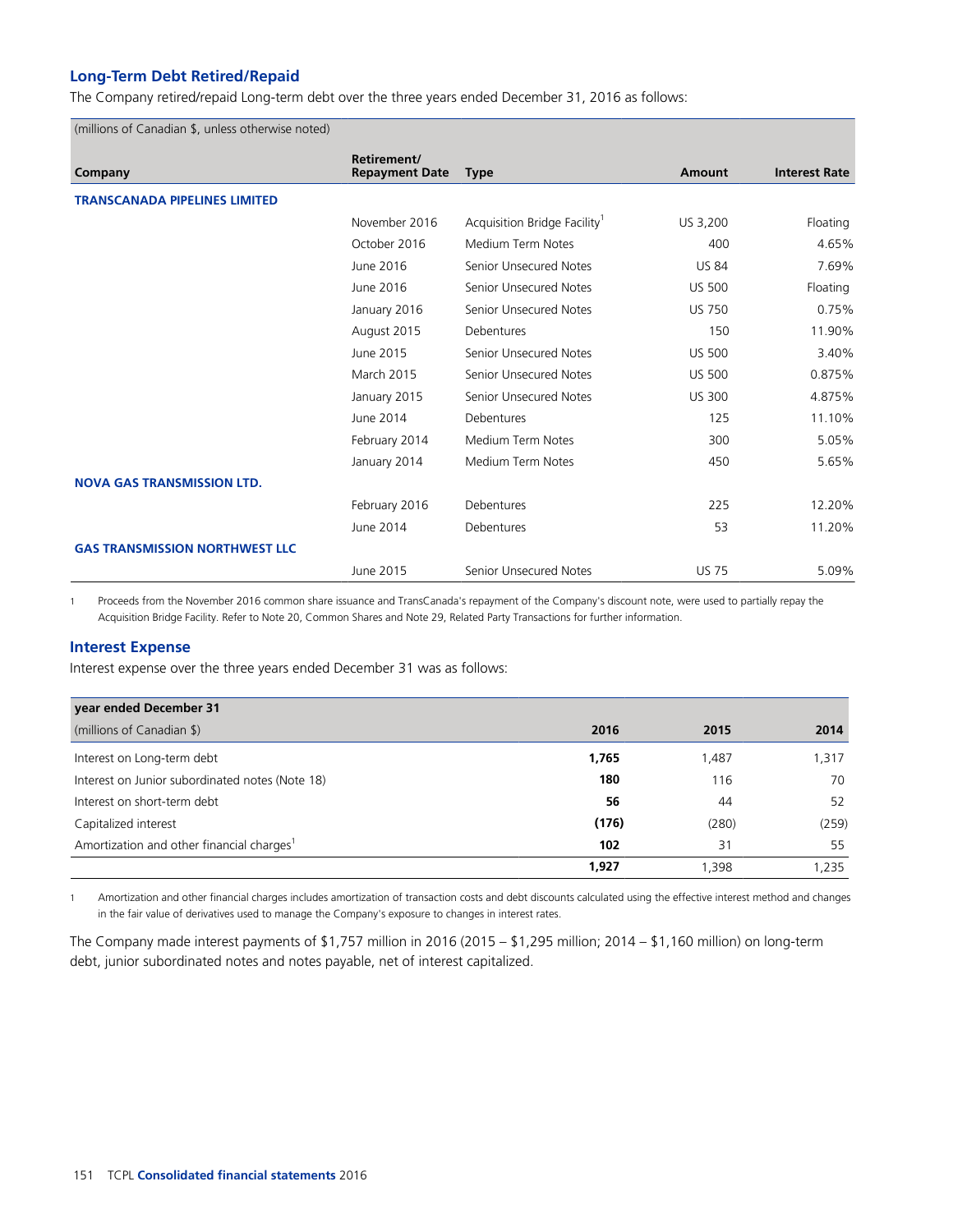## **18. JUNIOR SUBORDINATED NOTES**

|                                                   |                 | 2016           |                      | 2015           |                      |
|---------------------------------------------------|-----------------|----------------|----------------------|----------------|----------------------|
| <b>Outstanding loan amount</b>                    | <b>Maturity</b> | Outstanding at | <b>Effective</b>     | Outstanding at | <b>Effective</b>     |
| (millions of Canadian \$, unless otherwise noted) | Date            | December 31    | <b>Interest Rate</b> | December 31    | <b>Interest Rate</b> |
| <b>TRANSCANADA PIPELINES LIMITED</b>              |                 |                |                      |                |                      |
| U.S. (2016 and 2015 – US\$1,000) <sup>1</sup>     | 2067            | 1.342          | 6.4%                 | 1.382          | 6.4%                 |
| U.S. (2016 and 2015 – US\$742) <sup>1, 2</sup>    | 2075            | 996            | 5.5%                 | 1.027          | 5.3%                 |
| U.S. $(2016 - US$1,186)^{1,2}$                    | 2076            | 1.593          | 6.2%                 |                |                      |
|                                                   |                 | 3.931          |                      | 2.409          |                      |

1 The Junior subordinated notes are subordinated in right of payment to existing and future senior indebtedness or other obligations of TCPL.

2 The Junior subordinated notes were issued to TransCanada Trust (the Trust), a financing trust subsidiary wholly-owned by TCPL. While the obligations of the Trust are fully and unconditionally quaranteed by TCPL on a subordinated basis, the Trust is not consolidated in TransCanada's financial statements since TCPL does not have a variable interest in the Trust and the only substantive assets of the Trust are junior subordinated notes of TCPL.

In August 2016, TransCanada Trust (the Trust) issued US\$1.2 billion of Trust Notes – Series 2016-A (Trust Notes) to third party investors at a fixed interest rate of 5.875 per cent for the first ten years, converting to a floating rate thereafter. All of the issuance proceeds of the Trust were loaned to TCPL for US\$1.2 billion of junior subordinated notes of TCPL at an initial fixed rate of 6.125 per cent, including a 0.25 per cent administration charge. The rate will reset commencing August 2026 until August 2046 to the three month LIBOR plus 4.89 per cent per annum; from August 2046 to August 2076 the interest rate will reset to the three month LIBOR plus 5.64 per cent per annum. The junior subordinated notes are callable at TCPL's option at any time on or after August 15, 2026 at 100 per cent of the principal amount plus accrued and unpaid interest to the date of redemption.

In May 2015, the Trust issued US\$750 million Trust Notes – Series 2015-A (Trust Notes) to third party investors at a fixed interest rate of 5.625 per cent for the first ten years, converting to a floating rate thereafter. All of the issuance proceeds of the Trust were loaned to TCPL for US\$750 million of junior subordinated notes of TCPL at an initial fixed rate of 5.875 per cent, including a 0.25 per cent administration charge. The rate will reset commencing May 2025 until May 2045 to the three month LIBOR plus 3.778 per cent per annum; from May 2045 to May 2075 the interest rate will reset to the three month LIBOR plus 4.528 per cent per annum. The junior subordinated notes of TCPL are callable at TCPL's option at any time on or after May 20, 2025 at 100 per cent of the principal amount plus accrued and unpaid interest to the date of redemption.

Pursuant to the terms of the Trust Notes and related agreements, in certain circumstances (1) TCPL may issue deferral preferred shares to holders of the Trust Notes in lieu of interest; and (2) TransCanada and TCPL would be prohibited from declaring or paying dividends on or redeeming their outstanding preferred shares (or, if none are outstanding, their respective common shares) until all deferral preferred shares are redeemed by TCPL. The Trust Notes may also be automatically exchanged for preferred shares of TCPL upon certain kinds of bankruptcy and insolvency events. All of these preferred shares would rank equally with other outstanding first preferred shares of TCPL.

Junior subordinated notes of US\$1.0 billion mature in May 2067 and bear interest at a fixed rate of 6.35 per cent per annum until May 15, 2017, when interest will convert to a floating rate that is reset quarterly to the three month LIBOR plus 2.21 per cent. TCPL has the option to defer payment of interest for periods of up to ten years without giving rise to a default or permitting acceleration of payment under the terms of the junior subordinated notes, however, both TransCanada and TCPL would be prohibited from paying dividends during any such deferral period. The junior subordinated notes are callable at TCPL's option at any time on or after May 15, 2017 at 100 per cent of the principal amount plus accrued and unpaid interest to the date of redemption. The junior subordinated notes are callable earlier, in whole or in part, upon the occurrence of certain events and at the Company's option at an amount equal to the greater of 100 per cent of the principal amount plus accrued and unpaid interest to the date of redemption and an amount determined by a specified formula in accordance with their terms.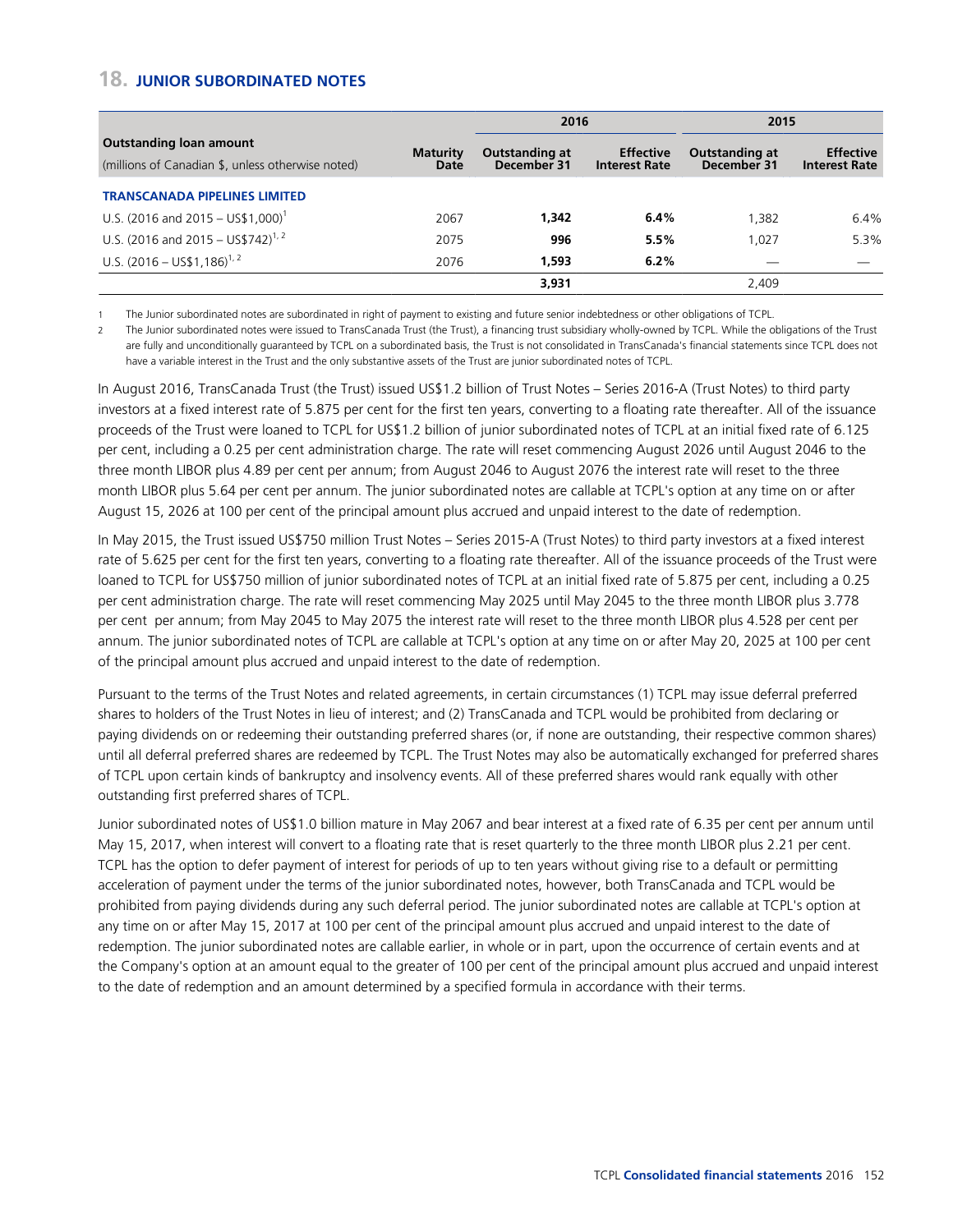## **19. NON-CONTROLLING INTERESTS**

The Company's Non-controlling interests included in the Consolidated balance sheet are as follows:

| at December 31                                                       |       |       |
|----------------------------------------------------------------------|-------|-------|
| (millions of Canadian \$)                                            | 2016  | 2015  |
| Non-controlling interest in TC PipeLines, LP                         | 1.596 | 1.590 |
| Non-controlling interest in Portland Natural Gas Transmission System | 130   | 127   |
|                                                                      | 1.726 | 1.717 |

The Company's Non-controlling interests included in the Consolidated statement of income are as follows:

| year ended December 31                                               |      |      |      |
|----------------------------------------------------------------------|------|------|------|
| (millions of Canadian \$)                                            | 2016 | 2015 | 2014 |
| Non-controlling interest in TC PipeLines, LP                         | 215  | (13) | 136  |
| Non-controlling interest in Portland Natural Gas Transmission System | 20   | 19   | 15   |
| Non-controlling interest in Columbia Pipeline Partners LP            | 17   |      |      |
|                                                                      | 252  |      | 151  |

During 2016, the non-controlling interest in TC PipeLines, LP increased from 72.0 per cent to 73.2 per cent due to periodic issuances of common units in TC PipeLines, LP to third parties under an at-the-market issuance program (ATM program). In 2015, the non-controlling interest in TC PipeLines, LP ranged between 71.7 per cent and 72.0 per cent and, in 2014, between 71.1 per cent and 71.7 per cent.

On July 1, 2016, TCPL acquired Columbia, which included a 53.5 per cent non-controlling interest in CPPL. On November 1, 2016, TCPL announced that it had entered into an agreement to acquire, for cash, all outstanding publicly held common units of CPPL. The transaction is expected to close in the first quarter of 2017 subject to receipt of CPPL unitholder approval and customary closing conditions.

At December 31, 2016, the entire \$1,073 million (US\$799 million) of TCPL's non-controlling interest in CPPL was recorded as Common units subject to rescission or redemption on the Consolidated balance sheet. The Company classified this non-controlling interest outside of equity because the potential rights of the units are not within the control of the Company.

The non-controlling interest in Portland Natural Gas Transmission System (PNGTS) as at December 31, 2016 represented the 38.3 per cent interest held by third parties (2015 and 2014 – 38.3 per cent). On January 1, 2016, TCPL sold 49.9 per cent of PNGTS to TC PipeLines, LP. Refer to Note 26, Other acquisitions and disposition for further information.

In 2016, TCPL received fees of \$4.5 million from TC PipeLines, LP (2015 – \$4 million and 2014 – \$3 million) and \$8 million from PNGTS (2015 – \$11 million; 2014 – \$8 million) for services provided.

At December 31, 2015, TC PipeLines, LP recorded an impairment charge of US\$199 million related to its equity investment in Great Lakes. The non-controlling interest's share of this charge was US\$143 million and was included in the Net income attributable to non-controlling interests in the Consolidated statement of income.

#### **Common Units of TC PipeLines, LP Subject to Rescission**

In connection with a late filing of an employee-related Form 8-K with the SEC, in March 2016, TC PipeLines, LP became ineligible to use the then effective shelf registration statement upon filing of its 2015 Annual Report. As a result, it was determined that the purchasers of the 1.6 million common units that were issued from March 8, 2016 to May 19, 2016 under the TC PipeLines, LP ATM program may have a rescission right for an amount equal to the purchase price paid for the units, plus statutory interest and less any distributions paid, upon the return of such units to TC PipeLines, LP. No unitholder has claimed or attempted to exercise any rescission rights to date and these rights expire one year from the date of purchase of the unit.

At December 31, 2016, \$106 million (US\$82 million) was recorded as Common units subject to rescission or redemption on the Consolidated balance sheet. The Company classified these 1.6 million common units outside equity because the potential rescission rights of the units are not within the control of the Company.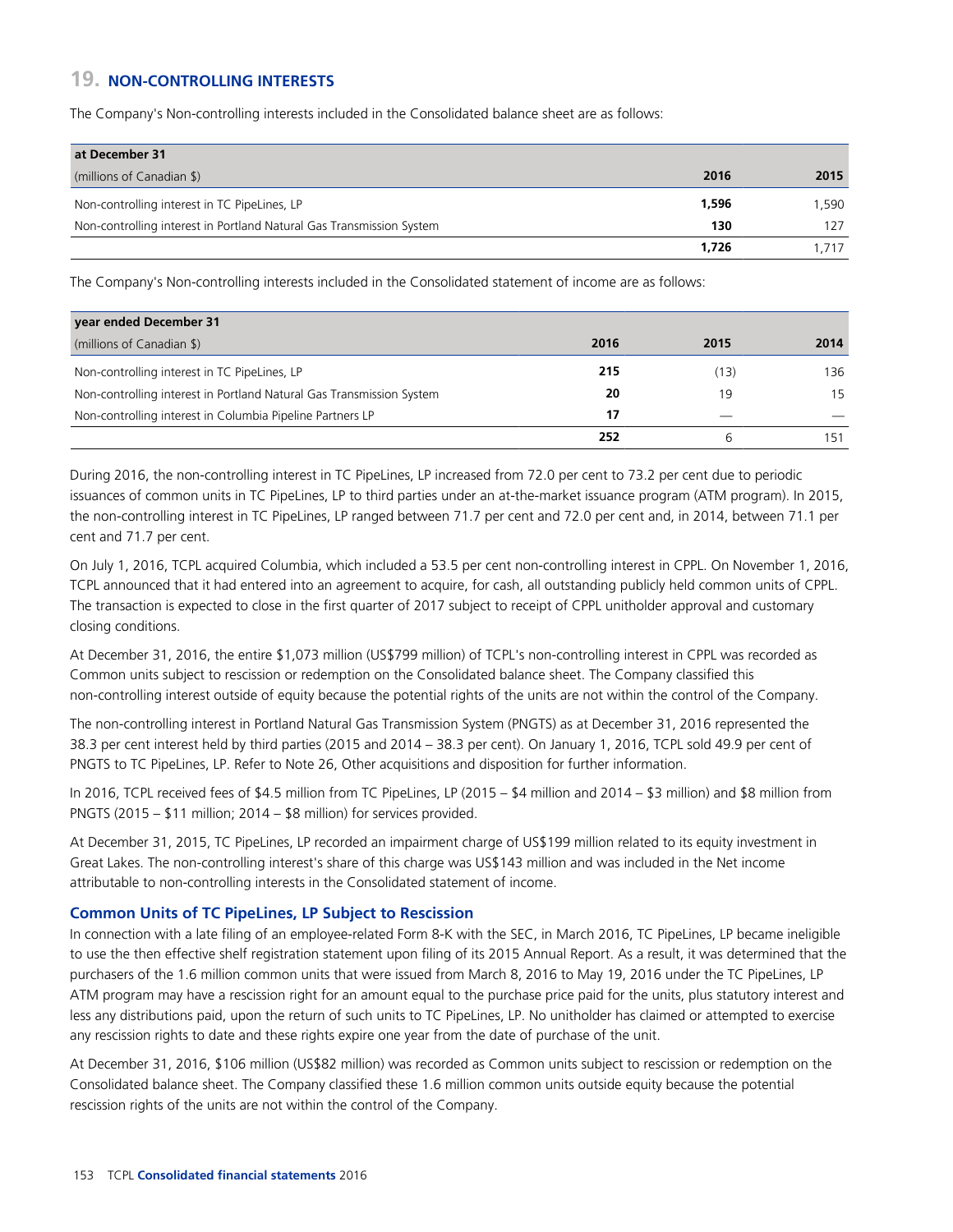## **20. COMMON SHARES**

|                                         | <b>Number of Shares</b> | <b>Amount</b>                |
|-----------------------------------------|-------------------------|------------------------------|
|                                         | (thousands)             | (millions of<br>Canadian \$) |
| Outstanding at January 1, 2014          | 757,114                 | 15,205                       |
| Issuance of common shares for cash      | 22,365                  | 1,115                        |
| Outstanding at December 31, 2014        | 779.479                 | 16,320                       |
| Outstanding at December 31, 2015        | 779,479                 | 16,320                       |
| Issuance of common shares for cash      | 79,656                  | 4,661                        |
| <b>Outstanding at December 31, 2016</b> | 859,135                 | 20,981                       |

#### **Common Shares Issued and Outstanding**

The Company is authorized to issue an unlimited number of common shares without par value.

On June 28, 2016, the Company issued 43.3 million common shares to TransCanada. The proceeds of approximately \$2.5 billion were used to finance the acquisition of Columbia.

In November 2016, the Company issued 33.6 million common shares to TransCanada. The proceeds of approximately \$2.0 billion were used to partially repay the Acquisition Bridge Facility.

In December 2016, the Company issued an additional 2.8 million common shares to TransCanada for proceeds of \$175 million.

#### **Restrictions on Dividends**

Certain terms of the Company's debt instruments can limit the amount of dividends the Company can pay on preferred and common shares. At December 31, 2016 these terms limit the Company from paying dividends in excess of \$9.7 billion (2015 – \$4.1 billion ; 2014 – \$8.7 billion). Under the agreements, TCPL can adjust this limit throughout the year if required, at its sole discretion, without incurring significant costs.

#### **Stock Option Plan**

Certain key employees, including officers, are granted stock options from TransCanada to purchase common shares at the market price on the grant date. Stock options vest equally over three years, beginning on the first anniversary of the grant date, and expire after seven years.

TransCanada used a binomial model for determining the fair value of options granted applying the following weighted average assumptions:

| year ended December 31      | 2016   | 2015   | 2014   |
|-----------------------------|--------|--------|--------|
| Weighted average fair value | \$5.67 | \$6.45 | \$5.54 |
| Expected life (years)       | 5.8    | 5.8    | 6.0    |
| Interest rate               | 0.7%   | 1.1%   | 1.8%   |
| Volatility <sup>1</sup>     | 21%    | 18%    | 17%    |
| Dividend yield              | 4.9%   | 3.7%   | 3.8%   |
| Forfeiture rate             | 5%     | 5%     | 5%     |

1 Volatility is derived based on the average of both the historical and implied volatility of the Company's common shares.

The amount expensed for stock options, with a corresponding increase in Additional paid-in capital, was \$15 million in 2016 (2015 – \$13 million; 2014 – \$7 million).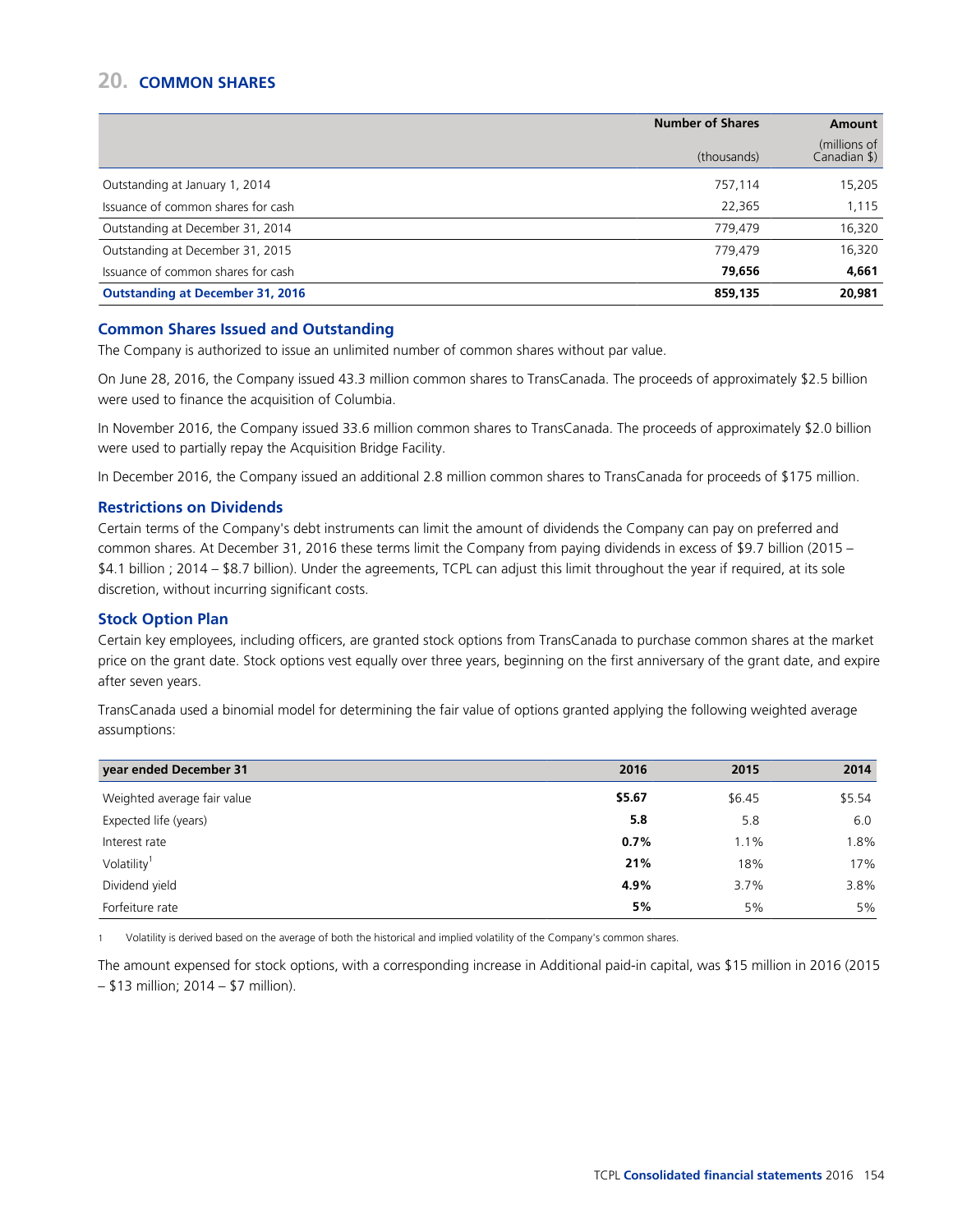The following table summarizes additional stock option information:

| year ended December 31                            |             |             |             |
|---------------------------------------------------|-------------|-------------|-------------|
| (millions of Canadian \$, unless otherwise noted) | 2016        | 2015        | 2014        |
| Total intrinsic value of options exercised        | 31          | 10          | 21          |
| Fair value of options that have vested            | 126         | 91          | 95          |
| Total options vested                              | 2.1 million | 2.0 million | 1.7 million |

As at December 31, 2016, the aggregate intrinsic value of the total options exercisable was \$86 million and the total intrinsic value of options outstanding was \$130 million.

## **21. PREFERRED SHARES**

In March 2014, TCPL redeemed all of the 4 million outstanding Series Y preferred shares at a redemption price of \$50 per share for a gross payment of \$200 million.

## **22. OTHER COMPREHENSIVE (LOSS)/INCOME AND ACCUMULATED OTHER COMPREHENSIVE LOSS**

Components of Other comprehensive (loss)/income, including the portion attributable to non-controlling interests and related tax effects, are as follows:

|        | <b>Income Tax</b> | Net of Tax |
|--------|-------------------|------------|
| Amount | (Expense)         | Amount     |
| 3      |                   | 3          |
| (14)   | 4                 | (10)       |
| 44     | (14)              | 30         |
| 71     | (29)              | 42         |
| (38)   | 12                | (26)       |
| 22     | (6)               | 16         |
| (117)  | 30                | (87)       |
| (29)   | (3)               | (32)       |
|        | <b>Before Tax</b> | Recovery/  |

| year ended December 31, 2015                                                                                                   | <b>Before Tax</b> | <b>Income Tax</b><br>Recovery/ | Net of Tax |
|--------------------------------------------------------------------------------------------------------------------------------|-------------------|--------------------------------|------------|
| (millions of Canadian \$)                                                                                                      | Amount            | (Expense)                      | Amount     |
| Foreign currency translation gains on net investment in foreign operations                                                     | 798               | 15                             | 813        |
| Change in fair value of net investment hedges                                                                                  | (505)             | 133                            | (372)      |
| Change in fair value of cash flow hedges                                                                                       | (92)              | 35                             | (57)       |
| Reclassification to net income of gains and losses on cash flow hedges                                                         | 144               | (56)                           | 88         |
| Unrealized actuarial gains and losses on pension and other post-retirement benefit<br>plans                                    | 74                | (23)                           | 51         |
| Reclassification to net income of actuarial loss and prior service costs on pension<br>and other post-retirement benefit plans | 41                | (9)                            | 32         |
| Other comprehensive income on equity investments                                                                               | 62                | (15)                           | 47         |
| <b>Other Comprehensive Income</b>                                                                                              | 522               | 80                             | 602        |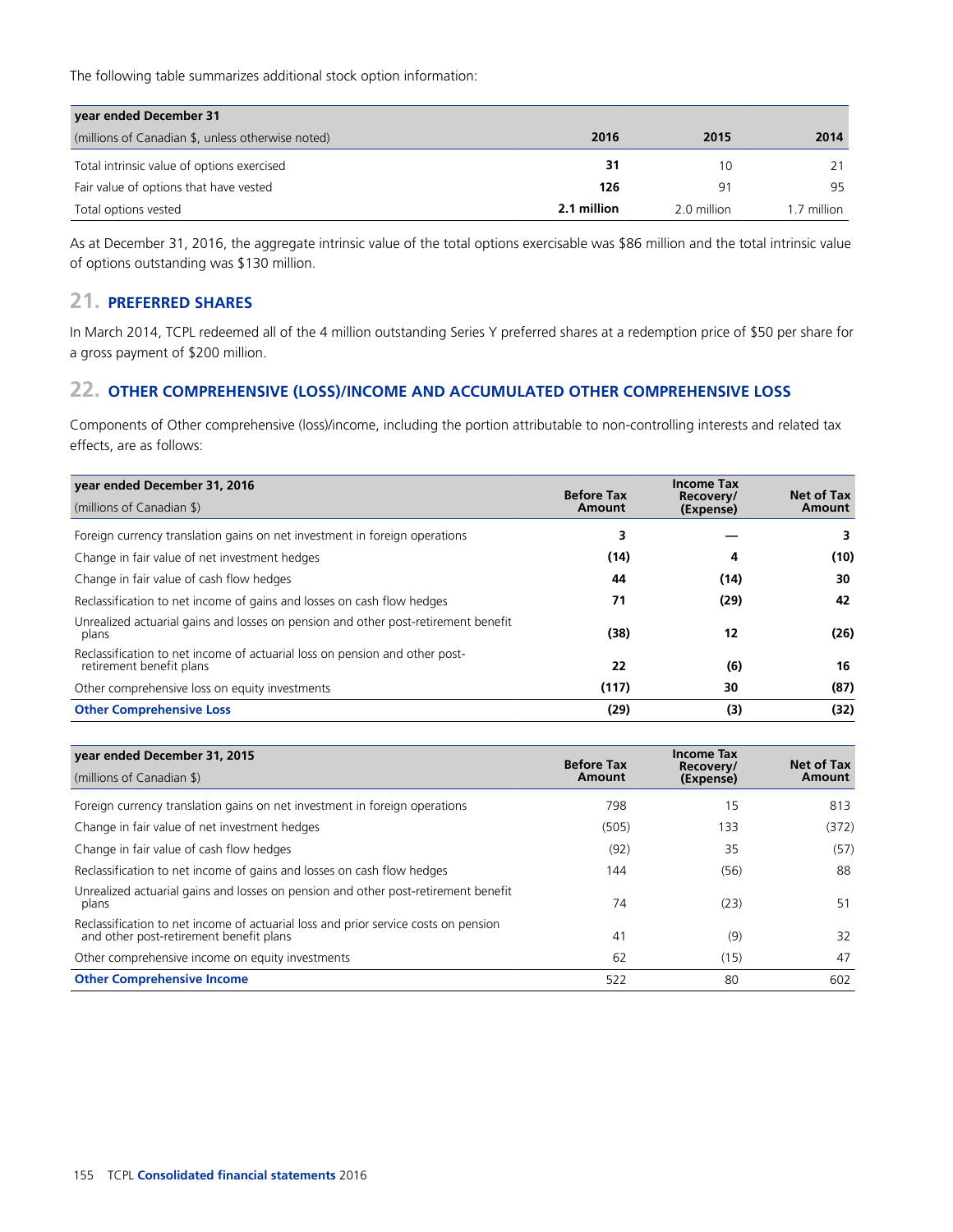| year ended December 31, 2014                                                                                                   | <b>Before Tax</b> | <b>Income Tax</b><br>Recovery/ | Net of Tax |
|--------------------------------------------------------------------------------------------------------------------------------|-------------------|--------------------------------|------------|
| (millions of Canadian \$)                                                                                                      | Amount            | (Expense)                      | Amount     |
| Foreign currency translation gains on net investment in foreign operations                                                     | 462               | 55                             | 517        |
| Change in fair value of net investment hedges                                                                                  | (373)             | 97                             | (276)      |
| Change in fair value of cash flow hedges                                                                                       | (118)             | 49                             | (69)       |
| Reclassification to net income of gains and losses on cash flow hedges                                                         | (95)              | 40                             | (55)       |
| Unrealized actuarial gains and losses on pension and other post-retirement benefit<br>plans                                    | (146)             | 44                             | (102)      |
| Reclassification to net income of actuarial loss and prior service costs on pension<br>and other post-retirement benefit plans | 25                | (7)                            | 18         |
| Other comprehensive loss on equity investments                                                                                 | (272)             | 68                             | (204)      |
| <b>Other Comprehensive Loss</b>                                                                                                | (517)             | 346                            | (171)      |

The changes in AOCI by component are as follows:

|                                                                                | Currency<br><b>Translation</b><br><b>Adjustments</b> | Cash<br><b>Flow</b><br><b>Hedges</b> | <b>Pension and</b><br><b>Other Post-</b><br><b>Retirement</b><br><b>Benefit Plan</b><br><b>Adjustments</b> | <b>Equity</b><br>Investments | Total <sup>'</sup> |
|--------------------------------------------------------------------------------|------------------------------------------------------|--------------------------------------|------------------------------------------------------------------------------------------------------------|------------------------------|--------------------|
| AOCI balance at January 1, 2014                                                | (629)                                                | (4)                                  | (197)                                                                                                      | (104)                        | (934)              |
| Other comprehensive income/(loss) before reclassifications <sup>2</sup>        | 111                                                  | (69)                                 | (102)                                                                                                      | (206)                        | (266)              |
| Amounts reclassified from accumulated other comprehensive<br>loss              |                                                      | (55)                                 | 18                                                                                                         | 2                            | (35)               |
| Net current period other comprehensive income/(loss)                           | 111                                                  | (124)                                | (84)                                                                                                       | (204)                        | (301)              |
| AOCI balance at December 31, 2014                                              | (518)                                                | (128)                                | (281)                                                                                                      | (308)                        | (1,235)            |
| Other comprehensive income/(loss) before reclassifications <sup>2</sup>        | 135                                                  | (57)                                 | 51                                                                                                         | 33                           | 162                |
| Amounts reclassified from accumulated other comprehensive<br>loss              |                                                      | 88                                   | 32                                                                                                         | 14                           | 134                |
| Net current period other comprehensive income                                  | 135                                                  | 31                                   | 83                                                                                                         | 47                           | 296                |
| AOCI balance at December 31, 2015                                              | (383)                                                | (97)                                 | (198)                                                                                                      | (261)                        | (939)              |
| Other comprehensive income/(loss) before reclassifications <sup>2</sup>        | 7                                                    | 27                                   | (26)                                                                                                       | (101)                        | (93)               |
| Amounts reclassified from accumulated other comprehensive<br>loss <sup>3</sup> |                                                      | 42                                   | 16                                                                                                         | 14                           | 72                 |
| Net current period other comprehensive income/(loss)                           | 7                                                    | 69                                   | (10)                                                                                                       | (87)                         | (21)               |
| AOCI balance at December 31, 2016                                              | (376)                                                | (28)                                 | (208)                                                                                                      | (348)                        | (960)              |

1 All amounts are net of tax. Amounts in parentheses indicate losses recorded to OCI.

2 Other comprehensive (loss)/income before reclassifications on currency translation adjustments and cash flow hedges is net of non-controlling interest losses of \$14 million (2015 – \$306 million gains; 2014 – \$130 million gains) and gains of \$3 million (2015 and 2014 - nil), respectively in 2016.

3 Losses related to cash flow hedges reported in AOCI and expected to be reclassified to Net income in the next 12 months are estimated to be \$5 million (\$3 million, net of tax) at December 31, 2016. These estimates assume constant commodity prices, interest rates and foreign exchange rates over time, however, the amounts reclassified will vary based on the actual value of these factors at the date of settlement.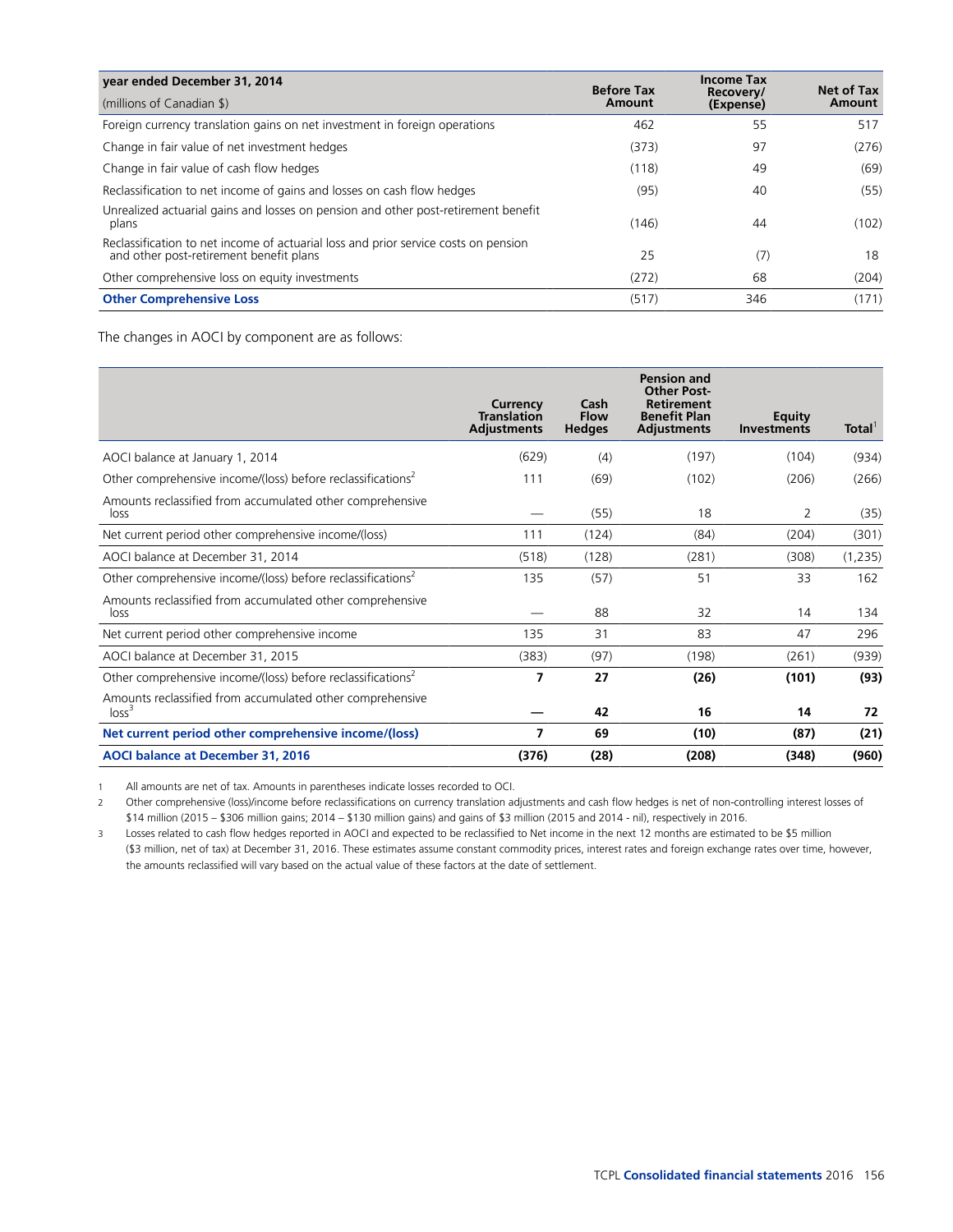Details about reclassifications out of AOCI into the Consolidated statement of income are as follows:

|                                                            |      | <b>Amounts Reclassified From</b><br><b>Accumulated Other</b><br>Comprehensive Loss <sup>1</sup> | <b>Affected Line Item</b> |                                            |
|------------------------------------------------------------|------|-------------------------------------------------------------------------------------------------|---------------------------|--------------------------------------------|
| year ended December 31                                     |      |                                                                                                 |                           | in the Consolidated<br><b>Statement of</b> |
| (millions of Canadian \$)                                  | 2016 | 2015                                                                                            | 2014                      | Income                                     |
| Cash flow hedges                                           |      |                                                                                                 |                           |                                            |
| Commodities                                                | (57) | (128)                                                                                           | 111                       | Revenues (Energy)                          |
| Interest                                                   | (14) | (16)                                                                                            | (16)                      | Interest expense                           |
|                                                            | (71) | (144)                                                                                           | 95                        | Total before tax                           |
|                                                            | 29   | 56                                                                                              | (40)                      | Income tax expense/(recovery)              |
|                                                            | (42) | (88)                                                                                            | 55                        | Net of tax                                 |
| Pension and other post-retirement benefit plan adjustments |      |                                                                                                 |                           |                                            |
| Amortization of actuarial loss and past service cost       | (22) | (41)                                                                                            | (25)                      | Plant operating costs and other            |
|                                                            | 6    | 9                                                                                               | 7                         | Income tax expense                         |
|                                                            | (16) | (32)                                                                                            | (18)                      | Net of tax                                 |
| Equity investments                                         |      |                                                                                                 |                           |                                            |
| Equity income                                              | (19) | (19)                                                                                            | (2)                       | Income from equity investments             |
|                                                            | 5    | 5                                                                                               |                           | Income tax expense                         |
|                                                            | (14) | (14)                                                                                            | (2)                       | Net of tax                                 |

All amounts in parentheses indicate expenses to the Consolidated statement of income.

2 These AOCI components are included in the computation of net benefit cost. Refer to Note 23, Employee post-retirement benefits for further information.

## **23. EMPLOYEE POST-RETIREMENT BENEFITS**

The Company sponsors DB Plans for its employees. Pension benefits provided under the DB Plans are based on years of service and highest average earnings over three consecutive years of employment. Upon commencement of retirement, pension benefits in the Canadian DB Plan increase annually by a portion of the increase in the Consumer Price Index. Net actuarial gains or losses are amortized out of AOCI over the expected average remaining service life of employees, which is approximately nine years at December 31, 2016 (2015 and 2014 – nine years).

The Company also provides its employees with a savings plan in Canada, DC Plans consisting of 401(k) Plans in the U.S., and postemployment benefits other than pensions, including termination benefits and life insurance and medical benefits beyond those provided by government-sponsored plans. Net actuarial gains or losses are amortized out of AOCI over the expected average remaining life expectancy of former employees, which was approximately 12 years at December 31, 2016 (2015 – 12 years; 2014 – 12 years). In 2016, the Company expensed \$52 million (2015 – \$41 million; 2014 – \$37 million) for the savings and DC Plans.

Total cash contributions by the Company for employee post-retirement benefits were as follows:

| year ended December 31              |      |      |      |
|-------------------------------------|------|------|------|
| (millions of Canadian \$)           | 2016 | 2015 | 2014 |
| DB Plans                            | 111  | 96   | 73   |
| Other post-retirement benefit plans | 8    | ь    | 6    |
| Savings and DC Plans                | 52   | 41   | 37   |
|                                     | 171  | 143  | 16   |

Current Canadian pension legislation allows for partial funding of solvency requirements over a number of years through letters of credit in lieu of cash contributions, up to certain limits. As such, in addition to the cash contributions noted above, the Company provided a \$20 million letter of credit to the Canadian DB Plan in 2016 (2015 – \$33 million; 2014 – \$47 million), resulting in a total of \$233 million provided to the Canadian DB Plan under letters of credit at December 31, 2016.

The most recent actuarial valuation of the pension plans for funding purposes was as at January 1, 2016 and the next required valuation will be as at January 1, 2017.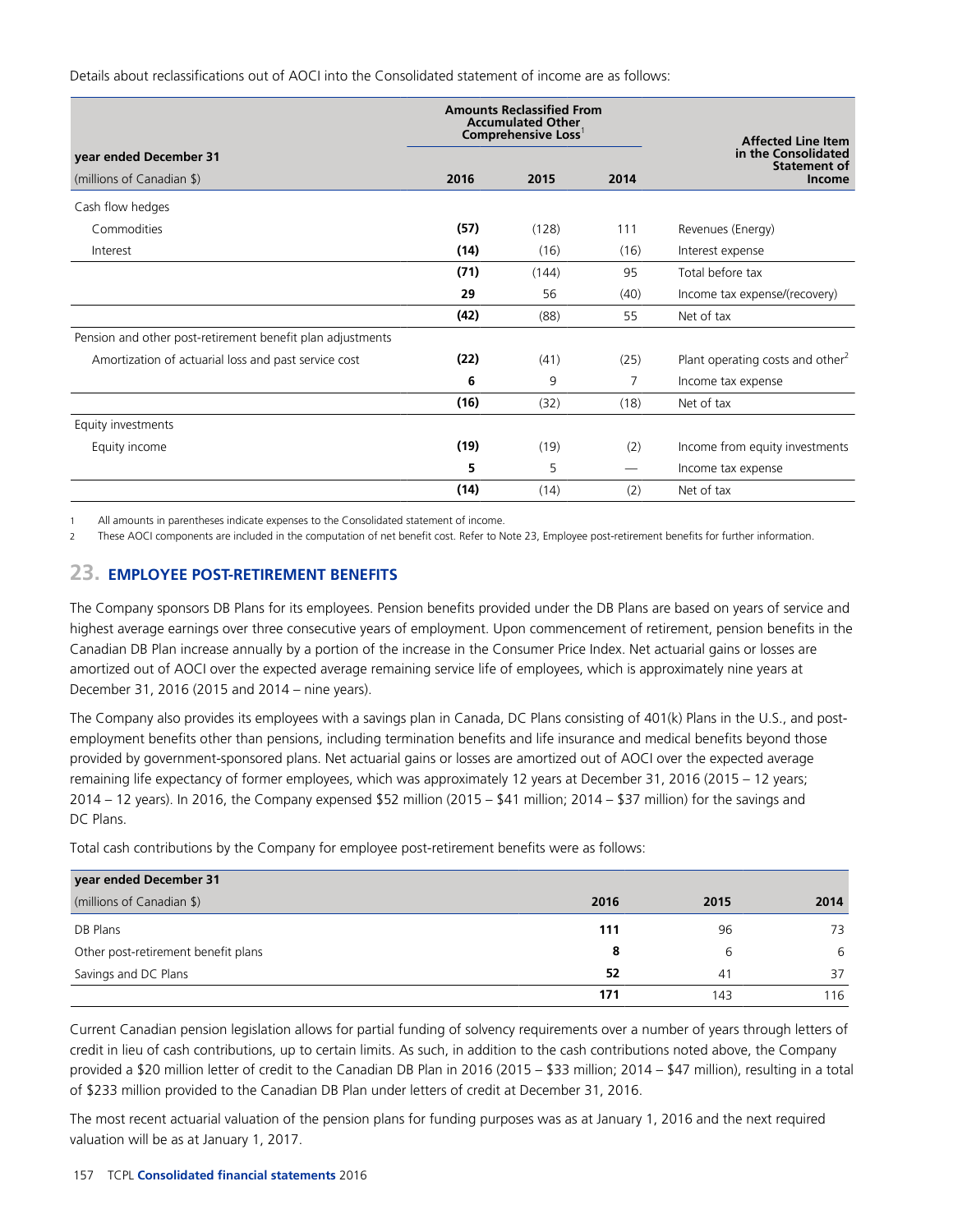The Company's funded status at December 31 is comprised of the following:

| at December 31                                | <b>Pension</b><br><b>Benefit Plans</b> |       | <b>Other Post-Retirement</b><br><b>Benefit Plans</b> |       |  |
|-----------------------------------------------|----------------------------------------|-------|------------------------------------------------------|-------|--|
| (millions of Canadian \$)                     | 2016                                   | 2015  | 2016                                                 | 2015  |  |
| <b>Change in Benefit Obligation</b>           |                                        |       |                                                      |       |  |
| Benefit obligation - beginning of year        | 2,780                                  | 2,658 | 225                                                  | 216   |  |
| Service cost                                  | 107                                    | 108   | 3                                                    | 3     |  |
| Interest cost                                 | 127                                    | 115   | 13                                                   | 10    |  |
| Employee contributions                        | 4                                      | 4     | $\overline{2}$                                       |       |  |
| Benefits paid                                 | (204)                                  | (129) | (16)                                                 | (7)   |  |
| Actuarial loss/(gain)                         | 111                                    | (57)  | (8)                                                  | (11)  |  |
| Acquisition of Columbia                       | 527                                    |       | 151                                                  |       |  |
| Settlement loss                               | 2                                      |       |                                                      |       |  |
| Foreign exchange rate changes                 | 2                                      | 81    | $\overline{2}$                                       | 14    |  |
| Benefit obligation – end of year              | 3,456                                  | 2,780 | 372                                                  | 225   |  |
| <b>Change in Plan Assets</b>                  |                                        |       |                                                      |       |  |
| Plan assets at fair value – beginning of year | 2,591                                  | 2,398 | 45                                                   | 39    |  |
| Actual return on plan assets                  | 227                                    | 160   | 14                                                   | (1)   |  |
| Employer contributions <sup>2</sup>           | 111                                    | 96    | 8                                                    | 6     |  |
| Employee contributions                        | 4                                      | 4     | 2                                                    |       |  |
| Benefits paid                                 | (204)                                  | (129) | (16)                                                 | (7)   |  |
| Acquisition of Columbia                       | 475                                    |       | 294                                                  |       |  |
| Foreign exchange rate changes                 | 4                                      | 62    | 7                                                    | 8     |  |
| Plan assets at fair value – end of year       | 3,208                                  | 2,591 | 354                                                  | 45    |  |
| <b>Funded Status - Plan Deficit</b>           | (248)                                  | (189) | (18)                                                 | (180) |  |

1 The benefit obligation for the Company's pension benefit plans represents the projected benefit obligation. The benefit obligation for the Company's other postretirement benefit plans represents the accumulated post-retirement benefit obligation.

2 Excludes \$233 million in letters of credit provided to the Canadian DB Plans for funding purposes (2015 – \$214 million).

The amounts recognized in the Company's Consolidated balance sheet for its DB Plans and other post-retirement benefits plans are as follows:

| at December 31                        | <b>Pension</b><br><b>Benefit Plans</b> |       | <b>Other Post-Retirement</b><br><b>Benefit Plans</b> |       |  |
|---------------------------------------|----------------------------------------|-------|------------------------------------------------------|-------|--|
| (millions of Canadian \$)             | 2016                                   | 2015  | 2016                                                 | 2015  |  |
| Intangible and other assets (Note 12) |                                        |       | 189                                                  | 18    |  |
| Accounts payable and other            |                                        |       | (7)                                                  | (7)   |  |
| Other long-term liabilities (Note 15) | (248)                                  | (189) | (200)                                                | (191) |  |
|                                       | (248)                                  | (189) | (18)                                                 | (180) |  |

Included in the above benefit obligation and fair value of plan assets were the following amounts for plans that are not fully funded:

| at December 31                            | Pension<br><b>Benefit Plans</b> |         | <b>Other Post-Retirement</b><br><b>Benefit Plans</b> |       |  |
|-------------------------------------------|---------------------------------|---------|------------------------------------------------------|-------|--|
| (millions of Canadian \$)                 | 2016                            | 2015    | 2016                                                 | 2015  |  |
| Projected benefit obligation <sup>1</sup> | (3, 456)                        | (2,780) | (207)                                                | (198) |  |
| Plan assets at fair value                 | 3.208                           | 2.591   |                                                      |       |  |
| <b>Funded Status - Plan Deficit</b>       | (248)                           | (189)   | (207)                                                | (198) |  |

1 The projected benefit obligation for the pension benefit plan differs from the accumulated benefit obligation in that it includes an assumption with respect to future compensation levels.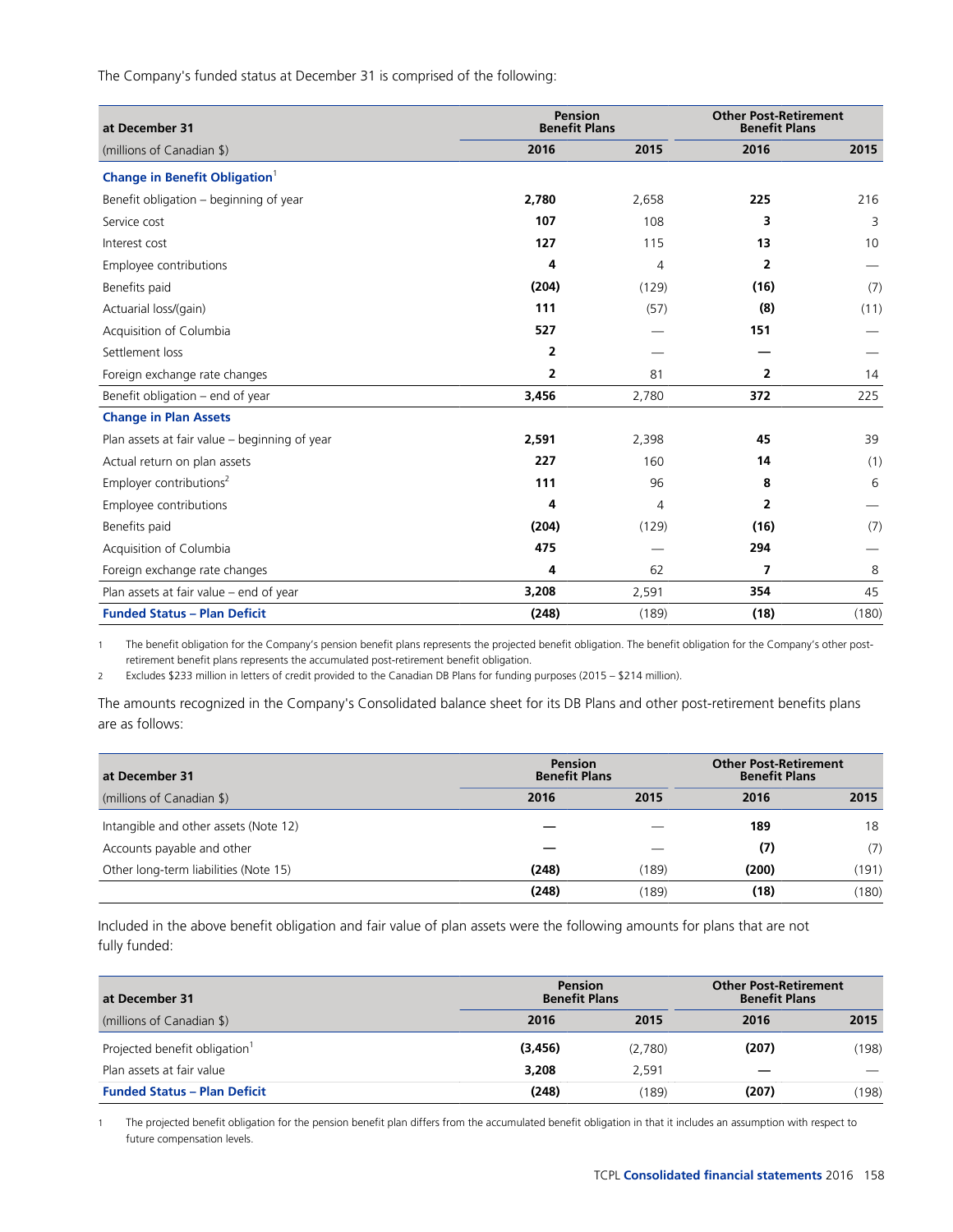The funded status based on the accumulated benefit obligation for all DB Plans is as follows:

| at December 31                                |         |         |
|-----------------------------------------------|---------|---------|
| (millions of Canadian \$)                     | 2016    | 2015    |
| Accumulated benefit obligation                | (3,202) | (2,600) |
| Plan assets at fair value                     | 3,208   | 2,591   |
| <b>Funded Status - Plan Surplus/(Deficit)</b> |         | (9)     |

Included in the above accumulated benefit obligation and fair value of plan assets are the following amounts in respect of plans that are not fully funded.

| at December 31                      |       |       |
|-------------------------------------|-------|-------|
| (millions of Canadian \$)           | 2016  | 2015  |
| Accumulated benefit obligation      | (990) | (807) |
| Plan assets at fair value           | 868   | 680   |
| <b>Funded Status - Plan Deficit</b> | (122) | (127) |

The Company pension plans' weighted average asset allocations and target allocations by asset category were as follows:

|                   |      | Percentage of<br><b>Plan Assets</b> |            |  |  |
|-------------------|------|-------------------------------------|------------|--|--|
| at December 31    | 2016 | 2015                                | 2016       |  |  |
| Debt securities   | 31%  | 34%                                 | 25% to 40% |  |  |
| Equity securities | 63%  | 66%                                 | 45% to 75% |  |  |
| Alternatives      | 6%   |                                     | 5% to 15%  |  |  |
|                   | 100% | 100%                                |            |  |  |

Debt and equity securities include the Company's debt and common shares as follows:

| at December 31            |      |      | Percentage of<br><b>Plan Assets</b> |         |
|---------------------------|------|------|-------------------------------------|---------|
| (millions of Canadian \$) | 2016 | 2015 | 2016                                | 2015    |
| Debt securities           | a    |      | 0.2%                                | $0.1\%$ |
| Equity securities         | 4    | 4    | 0.1%                                | 0.1%    |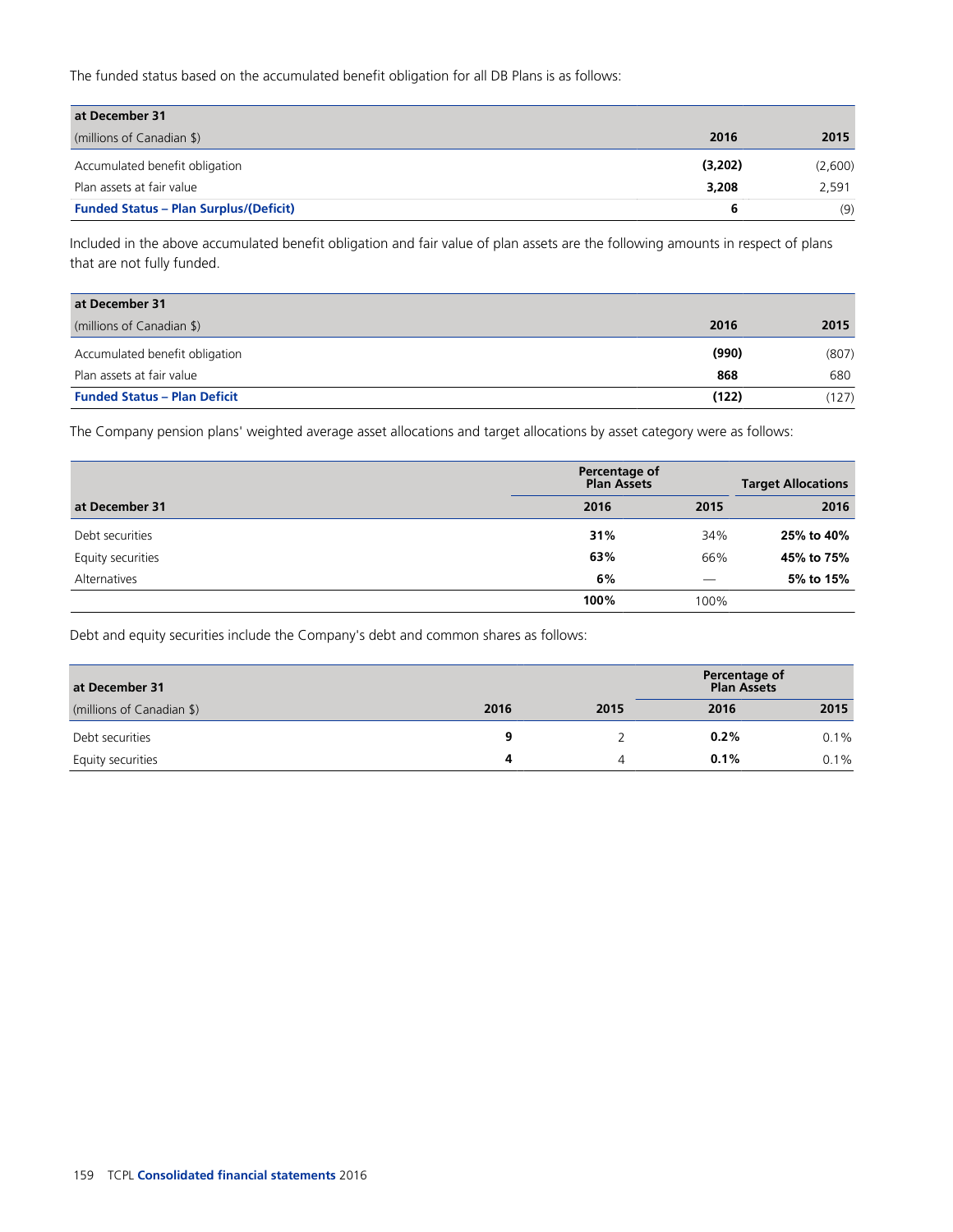Pension plan assets are managed on a going concern basis, subject to legislative restrictions, and are diversified across asset classes to maximize returns at an acceptable level of risk. Asset mix strategies consider plan demographics and may include traditional equity and debt securities, as well as alternative assets such as infrastructure, private equity, real estate and derivatives to diversify risk. Derivatives are not used for speculative purposes and the use of leveraged derivatives is prohibited.

All investments are measured at fair value using market prices. Where the fair value cannot be readily determined by reference to generally available price quotations, the fair value is determined by considering the discounted cash flows on a risk-adjusted basis and by comparison to similar assets which are publicly traded. In Level I, the fair value of assets is determined by reference to quoted prices in active markets for identical assets that the Company has the ability to access at the measurement date. In Level II, the fair value of assets is determined using valuation techniques, such as option pricing models and extrapolation using significant inputs, which are observable directly or indirectly. In Level III, the fair value of assets is determined using a market approach based on inputs that are unobservable and significant to the overall fair value measurement.

The following table presents plan assets for DB Plans and other post-retirement benefits measured at fair value, which have been categorized into the three categories based on a fair value hierarchy. For further information on the fair value hierarchy, refer to Note 24, Risk management and financial instruments.

| at December 31            | <b>Quoted Prices in</b><br><b>Active Markets</b><br>(Level I) |                          | <b>Significant Other</b><br><b>Observable</b><br><b>Inputs</b><br>(Level II) |                | Significant<br>Unobservable<br><b>Inputs</b><br>(Level III) |                          | <b>Total</b> |       | Percentage of<br><b>Total Portfolio</b> |                |
|---------------------------|---------------------------------------------------------------|--------------------------|------------------------------------------------------------------------------|----------------|-------------------------------------------------------------|--------------------------|--------------|-------|-----------------------------------------|----------------|
| (millions of Canadian \$) | 2016                                                          | 2015                     | 2016                                                                         | 2015           | 2016                                                        | 2015                     | 2016         | 2015  | 2016                                    | 2015           |
| <b>Asset Category</b>     |                                                               |                          |                                                                              |                |                                                             |                          |              |       |                                         |                |
| Cash and Cash Equivalents | 22                                                            | 44                       | 12                                                                           | $\overline{2}$ |                                                             |                          | 34           | 46    | 1                                       | $\overline{2}$ |
| Equity Securities:        |                                                               |                          |                                                                              |                |                                                             |                          |              |       |                                         |                |
| Canadian                  | 388                                                           | 317                      | 143                                                                          | 147            |                                                             |                          | 531          | 464   | 15                                      | 17             |
| U.S.                      | 504                                                           | 589                      | 476                                                                          | 40             |                                                             |                          | 980          | 629   | 27                                      | 24             |
| International             | 39                                                            | 38                       | 327                                                                          | 300            |                                                             |                          | 366          | 338   | 10                                      | 13             |
| Global                    |                                                               | $\overline{\phantom{0}}$ | 235                                                                          | 154            |                                                             |                          | 235          | 154   | $\overline{ }$                          | 6              |
| Emerging                  | 7                                                             | $\overline{7}$           | 137                                                                          | 143            |                                                             |                          | 144          | 150   | 4                                       | 6              |
| Fixed Income Securities:  |                                                               |                          |                                                                              |                |                                                             |                          |              |       |                                         |                |
| Canadian Bonds:           |                                                               |                          |                                                                              |                |                                                             |                          |              |       |                                         |                |
| Federal                   |                                                               |                          | 192                                                                          | 206            |                                                             |                          | 192          | 206   | 5                                       | 8              |
| Provincial                |                                                               |                          | 179                                                                          | 202            |                                                             |                          | 179          | 202   | 5                                       | 8              |
| Municipal                 |                                                               |                          | 8                                                                            | $\overline{7}$ |                                                             |                          | 8            | 7     |                                         |                |
| Corporate                 |                                                               |                          | 126                                                                          | 113            |                                                             | $\overline{\phantom{0}}$ | 126          | 113   | 4                                       | $\overline{4}$ |
| U.S. Bonds:               |                                                               |                          |                                                                              |                |                                                             |                          |              |       |                                         |                |
| Federal                   |                                                               |                          | 82                                                                           |                |                                                             |                          | 82           |       | $\mathbf 2$                             |                |
| State                     |                                                               |                          | 41                                                                           | 50             |                                                             |                          | 41           | 50    | 1                                       | 2              |
| Municipal                 |                                                               |                          | 39                                                                           |                |                                                             |                          | 39           |       | 1                                       |                |
| Corporate                 |                                                               |                          | 188                                                                          | 57             |                                                             |                          | 188          | 57    | 5                                       | $\overline{2}$ |
| International:            |                                                               |                          |                                                                              |                |                                                             |                          |              |       |                                         |                |
| Government                |                                                               |                          | 6                                                                            |                |                                                             |                          | 6            |       |                                         |                |
| Corporate                 |                                                               |                          | 21                                                                           | 25             |                                                             | $\overline{\phantom{0}}$ | 21           | 25    | 1                                       | $\mathbf{1}$   |
| Mortgage backed           |                                                               |                          | 62                                                                           | 58             |                                                             | $\overline{\phantom{0}}$ | 62           | 58    | $\mathbf{2}$                            | $\overline{2}$ |
| Other Investments:        |                                                               |                          |                                                                              |                |                                                             |                          |              |       |                                         |                |
| Real Estate               |                                                               |                          |                                                                              |                | 133                                                         |                          | 133          |       | 4                                       |                |
| Infrastructure            |                                                               |                          |                                                                              |                | 58                                                          |                          | 58           |       | $\mathbf 2$                             |                |
| Private equity funds      |                                                               |                          |                                                                              |                | 8                                                           | 14                       | 8            | 14    |                                         |                |
| Funds held on deposit     | 129                                                           | 123                      |                                                                              |                |                                                             |                          | 129          | 123   | 4                                       | 5              |
|                           | 1,089                                                         | 1.118                    | 2,274                                                                        | 1,504          | 199                                                         | 14                       | 3.562        | 2.636 | 100                                     | 100            |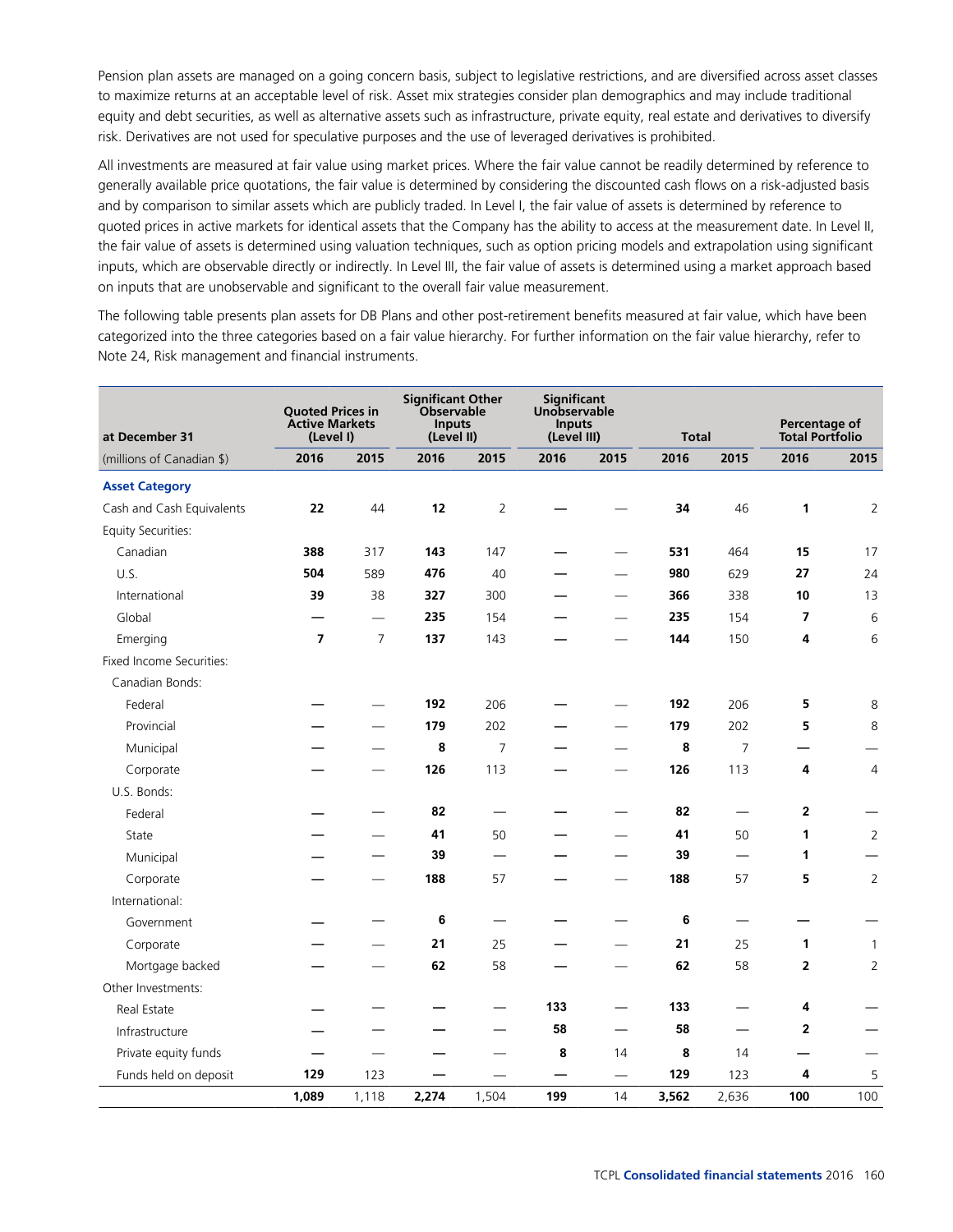The following table presents the net change in the Level III fair value category:

| (millions of Canadian \$, pre-tax)  | Private<br><b>Equity Funds</b> |
|-------------------------------------|--------------------------------|
| Balance at December 31, 2014        | 13                             |
| Purchases and sales                 | (1)                            |
| Realized and unrealized gains       | 2                              |
| Balance at December 31, 2015        | 14                             |
| Purchases and sales                 | 183                            |
| Realized and unrealized gains       | $\overline{2}$                 |
| <b>Balance at December 31, 2016</b> | 199                            |

The Company's expected funding contributions in 2017 are approximately \$100 million for the DB Plans, approximately \$7 million for the other post-retirement benefit plans and approximately \$51 million for the savings plan and DC Plans. The Company expects to provide an additional estimated \$20 million letter of credit to the Canadian DB Plan for the funding of solvency requirements.

The following are estimated future benefit payments, which reflect expected future service:

| (millions of Canadian \$) | Pension<br><b>Benefits</b> | <b>Other Post-</b><br>Retirement<br><b>Benefits</b> |
|---------------------------|----------------------------|-----------------------------------------------------|
| 2017                      | 178                        | 19                                                  |
| 2018                      | 183                        | 19                                                  |
| 2019                      | 189                        | 20                                                  |
| 2020                      | 196                        | 20                                                  |
| 2021                      | 200                        | 20                                                  |
| 2022 to 2026              | 1,067                      | 97                                                  |

The rate used to discount pension and other post-retirement benefit plan obligations was developed based on a yield curve of corporate AA bond yields at December 31, 2016. This yield curve is used to develop spot rates that vary based on the duration of the obligations. The estimated future cash flows for the pension and other post-retirement obligations were matched to the corresponding rates on the spot rate curve to derive a weighted average discount rate.

The significant weighted average actuarial assumptions adopted in measuring the Company's benefit obligations were as follows:

|                               | <b>Pension</b><br><b>Benefit Plans</b> | <b>Other Post-Retirement</b><br><b>Benefit Plans</b> |                          |       |
|-------------------------------|----------------------------------------|------------------------------------------------------|--------------------------|-------|
| at December 31                | 2016                                   | 2015                                                 | 2016                     | 2015  |
| Discount rate                 | 4.00%                                  | 4.20%                                                | 4.15%                    | 4.40% |
| Rate of compensation increase | 1.20%                                  | $0.50\%$                                             | $\overline{\phantom{a}}$ |       |

The significant weighted average actuarial assumptions adopted in measuring the Company's net benefit plan costs were as follows:

|                                                  | <b>Pension</b><br><b>Benefit Plans</b> |       |       |                          | <b>Other Post-Retirement</b><br><b>Benefit Plans</b> |       |
|--------------------------------------------------|----------------------------------------|-------|-------|--------------------------|------------------------------------------------------|-------|
| year ended December 31                           | 2016                                   | 2015  | 2014  | 2016                     | 2015                                                 | 2014  |
| Discount rate                                    | 4.20%                                  | 4.15% | 4.95% | 4.30%                    | 4.20%                                                | 5.00% |
| Expected long-term rate of return on plan assets | 6.70%                                  | 6.95% | 6.90% | 5.95%                    | 4.60%                                                | 4.60% |
| Rate of compensation increase                    | $0.80\%$                               | 3.15% | 3.15% | $\overline{\phantom{a}}$ |                                                      |       |

The overall expected long-term rate of return on plan assets is based on historical and projected rates of return for the portfolio in aggregate and for each asset class in the portfolio. Assumed projected rates of return are selected after analyzing historical experience and estimating future levels and volatility of returns. Asset class benchmark returns, asset mix and anticipated benefit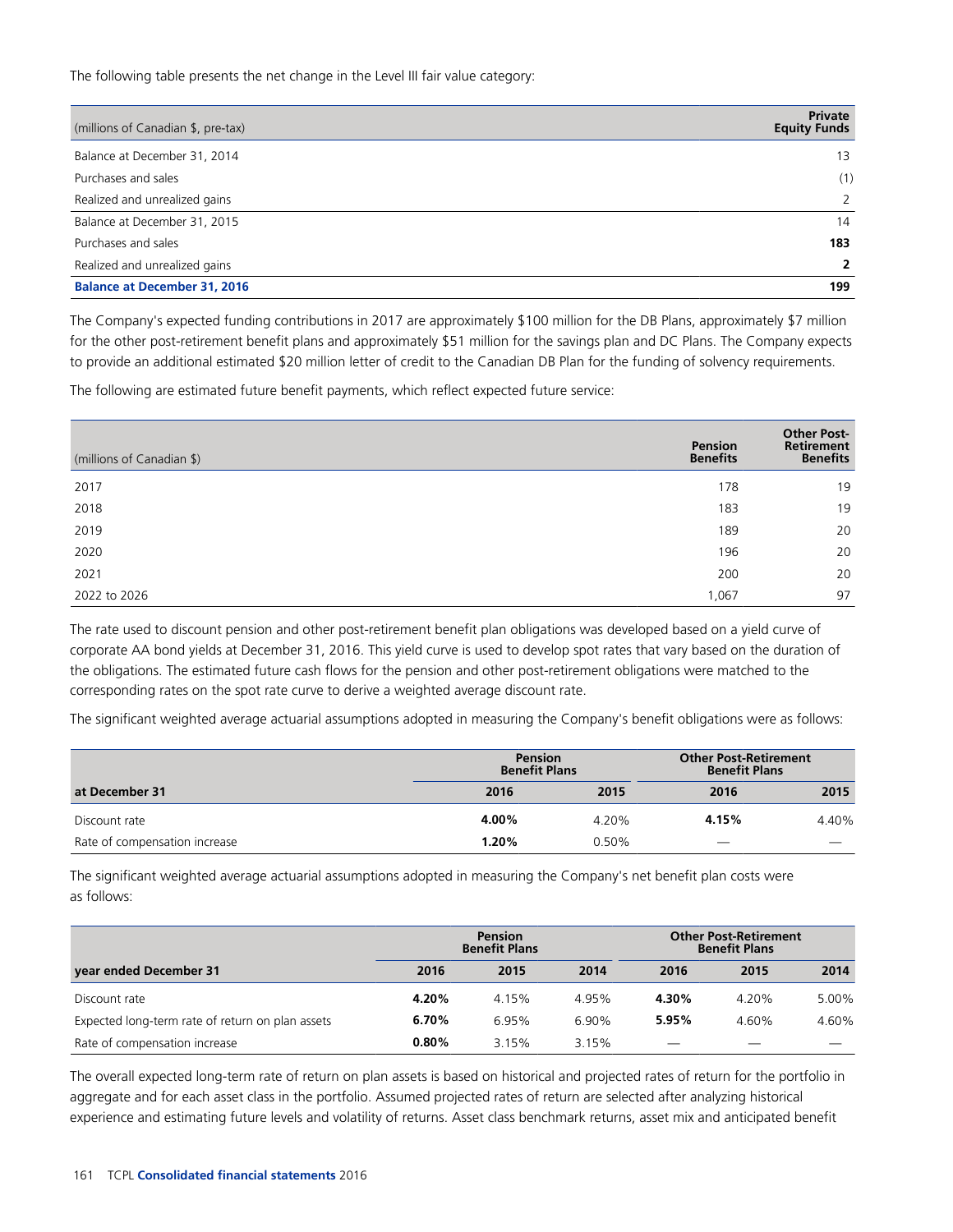payments from plan assets are also considered in determining the overall expected rate of return. The discount rate is based on market interest rates of high-quality bonds that match the timing and benefits expected to be paid under each plan.

An eight per cent weighted average annual rate of increase in the per capita cost of covered health care benefits was assumed for 2017 measurement purposes. The rate was assumed to decrease gradually to five per cent by 2024 and remain at this level thereafter. A one per cent change in assumed health care cost trend rates would have the following effects:

| (millions of Canadian \$)                               | Increase | <b>Decrease</b> |
|---------------------------------------------------------|----------|-----------------|
| Effect on total of service and interest cost components |          |                 |
| Effect on post-retirement benefit obligation            |          | (13)            |

The Company's net benefit cost recognized is as follows:

| at December 31                                                           | <b>Pension</b><br><b>Benefit Plans</b> |                |                | <b>Other Post-Retirement</b><br><b>Benefit Plans</b> |      |                |
|--------------------------------------------------------------------------|----------------------------------------|----------------|----------------|------------------------------------------------------|------|----------------|
| (millions of Canadian \$)                                                | 2016                                   | 2015           | 2014           | 2016                                                 | 2015 | 2014           |
| Service cost                                                             | 107                                    | 108            | 85             | 3                                                    | 3    | 2              |
| Interest cost                                                            | 127                                    | 115            | 113            | 13                                                   | 10   | 10             |
| Expected return on plan assets                                           | (175)                                  | (155)          | (139)          | (11)                                                 | (2)  | (2)            |
| Amortization of actuarial loss                                           | 20                                     | 35             | 21             | 2                                                    | 3    | $\overline{2}$ |
| Amortization of past service cost                                        |                                        | $\overline{2}$ | $\overline{2}$ |                                                      |      |                |
| Amortization of regulatory asset                                         | 27                                     | 23             | 18             |                                                      |      |                |
| Amortization of transitional obligation related to<br>regulated business |                                        |                |                | 2                                                    | 2    | 2              |
| <b>Net Benefit Cost Recognized</b>                                       | 106                                    | 128            | 100            | 10                                                   | 18   | 15             |

Pre-tax amounts recognized in AOCI were as follows:

| 2016                                        |                                   |                                                            | 2015                              | 2014                                                |                                   |                                                            |
|---------------------------------------------|-----------------------------------|------------------------------------------------------------|-----------------------------------|-----------------------------------------------------|-----------------------------------|------------------------------------------------------------|
| at December 31<br>(millions of Canadian \$) | <b>Pension</b><br><b>Benefits</b> | <b>Other Post-</b><br><b>Retirement</b><br><b>Benefits</b> | <b>Pension</b><br><b>Benefits</b> | <b>Other Post-</b><br>Retirement<br><b>Benefits</b> | <b>Pension</b><br><b>Benefits</b> | <b>Other Post-</b><br><b>Retirement</b><br><b>Benefits</b> |
| Net loss                                    | 268                               | 23                                                         | 247                               | 28                                                  | 348                               | 39                                                         |
| Prior service cost                          |                                   |                                                            |                                   |                                                     |                                   |                                                            |
|                                             | 268                               | 23                                                         | 247                               | 28                                                  | 350                               | 40                                                         |

The estimated net loss for the DB Plans and for the other post-retirement benefit plans that will be amortized from AOCI into net periodic benefit cost in 2017 is \$20 million and \$2 million, respectively.

Pre-tax amounts recognized in OCI were as follows:

| 2016                                                    |                 |                                  | 2015            |                                  | 2014            |                                  |
|---------------------------------------------------------|-----------------|----------------------------------|-----------------|----------------------------------|-----------------|----------------------------------|
| at December 31                                          | <b>Pension</b>  | <b>Other Post-</b><br>Retirement | <b>Pension</b>  | <b>Other Post-</b><br>Retirement | <b>Pension</b>  | <b>Other Post-</b><br>Retirement |
| (millions of Canadian \$)                               | <b>Benefits</b> | <b>Benefits</b>                  | <b>Benefits</b> | <b>Benefits</b>                  | <b>Benefits</b> | <b>Benefits</b>                  |
| Amortization of net loss from<br>AOCI to OCI            | (20)            | (2)                              | (34)            | (4)                              | (21)            | (2)                              |
| Amortization of prior service<br>costs from AOCI to OCI |                 |                                  | (2)             | (1)                              | (2)             |                                  |
| Funded status adjustment                                | 43              | (5)                              | (67)            | (7)                              | 137             | 9                                |
|                                                         | 23              | (7)                              | (103)           | (12)                             | 114             |                                  |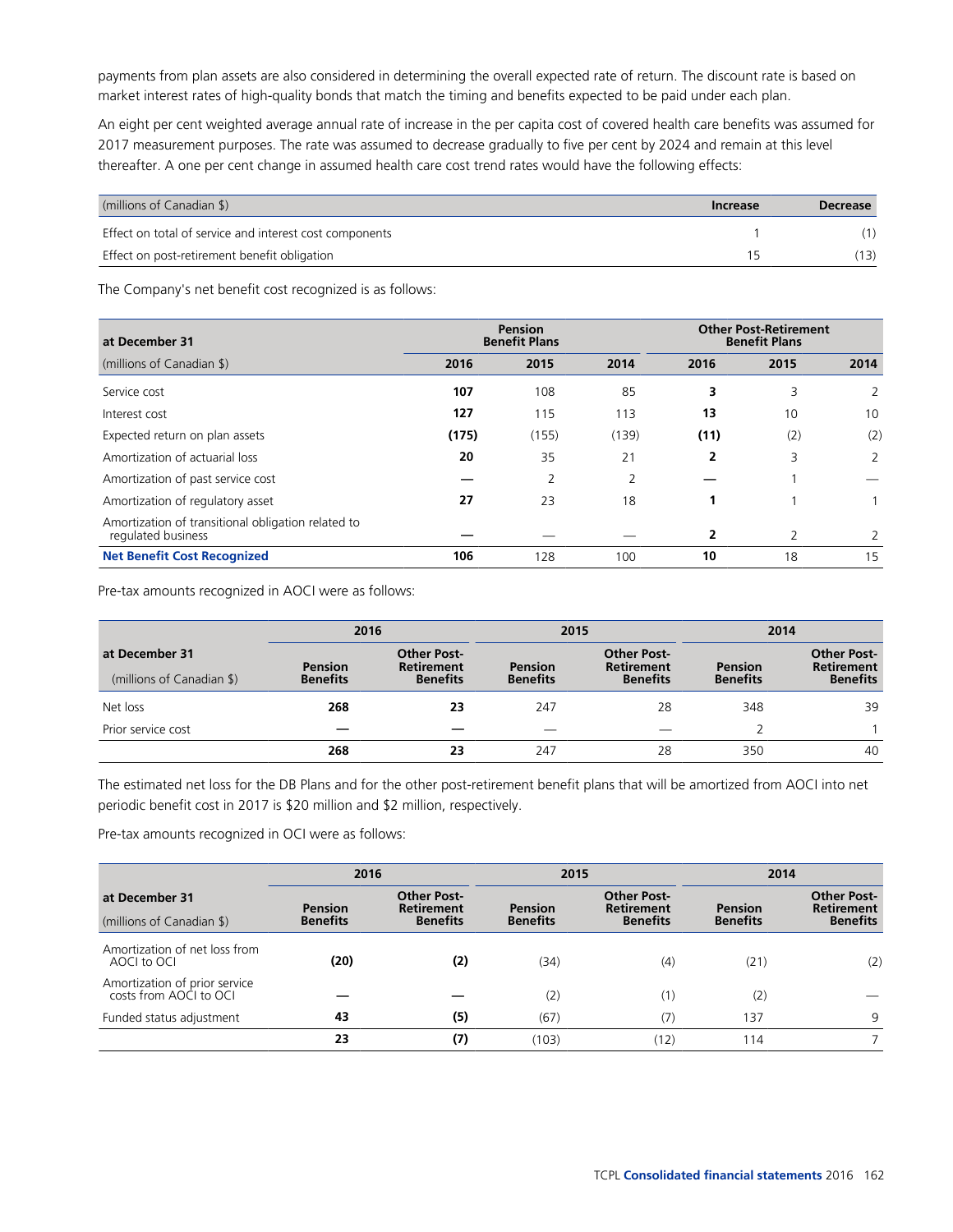## **24. RISK MANAGEMENT AND FINANCIAL INSTRUMENTS**

#### **Risk Management Overview**

TCPL has exposure to market risk and counterparty credit risk, and has strategies, policies and limits in place to manage the impact of these risks on earnings and cash flow.

Risk management strategies, policies and limits are designed to ensure TCPL's risks and related exposures are in line with the Company's business objectives and risk tolerance. Market risk and counterparty credit risk are managed within limits ultimately established by the Company's Board of Directors, implemented by senior management and monitored by the Company's risk management and internal audit groups. The Board of Directors' Audit Committee oversees how management monitors compliance with market risk and counterparty credit risk management policies and procedures, and oversees management's review of the adequacy of the risk management framework.

#### **Market Risk**

The Company constructs and invests in energy infrastructure projects, purchases and sells commodities, issues short-term and longterm debt, including amounts in foreign currencies, and invests in foreign operations. Certain of these activities expose the Company to market risk from changes in commodity prices, foreign exchange rates and interest rates, which may affect the Company's earnings and the value of the financial instruments it holds. The Company assesses contracts used to manage market risk to determine whether all, or a portion, meets the definition of a derivative.

Derivative contracts the Company uses to assist in managing the exposure to market risk may consist of the following:

- Forwards and futures contracts contractual agreements to purchase or sell a specific financial instrument or commodity at a specified price and date in the future. TCPL enters into foreign exchange and commodity forwards and futures to manage the impact of changes in interest rates, foreign exchange rates and commodity prices
- Swaps contractual agreements between two parties to exchange streams of payments over time according to specified terms. The Company enters into interest rate, cross-currency and commodity swaps to manage the impact of changes in interest rates, foreign exchange rates and commodity prices
- Options contractual agreements that convey the right, but not the obligation of the purchaser to buy or sell a specific amount of a financial instrument or commodity at a fixed price, either at a fixed date or at any time within a specified period. The Company enters into option agreements to manage the impact of changes in interest rates, foreign exchange rates and commodity prices.

#### **Commodity price risk**

The Company is exposed to commodity price movements as part of its normal business operations. A number of strategies are used to manage these exposures, including the following:

- Subject to its overall risk management strategy, the Company commits a portion of its expected power supply to fixed-price medium-term or long-term sales contracts, while reserving an amount of unsold supply to manage operational and price risks in its asset portfolio
- The Company purchases a portion of the natural gas required for its power plants or enters into contracts that base the sale price of electricity on the cost of natural gas, effectively locking in a margin
- The Company's power sales commitments are fulfilled through power generation or through purchased contracts, thereby reducing the Company's exposure to fluctuating commodity prices
- The Company enters into offsetting or back-to-back positions using derivative instruments to manage price risk exposure in power and natural gas commodities created by certain fixed and variable pricing arrangements for different pricing indices and delivery points.

#### **Natural gas storage commodity price risk**

TCPL manages its exposure to seasonal natural gas price spreads in its non-regulated Natural Gas Storage business by economically hedging storage capacity with a portfolio of third-party storage capacity contracts and proprietary natural gas purchases and sales. TCPL simultaneously enters into a forward purchase of natural gas for injection into storage and an offsetting forward sale of natural gas for withdrawal at a later period, thereby locking in future positive margins and effectively eliminating exposure to natural gas price movements. Unrealized gains and losses on fair value adjustments recorded each period on these forward contracts are not necessarily representative of the amounts that will be realized on settlement.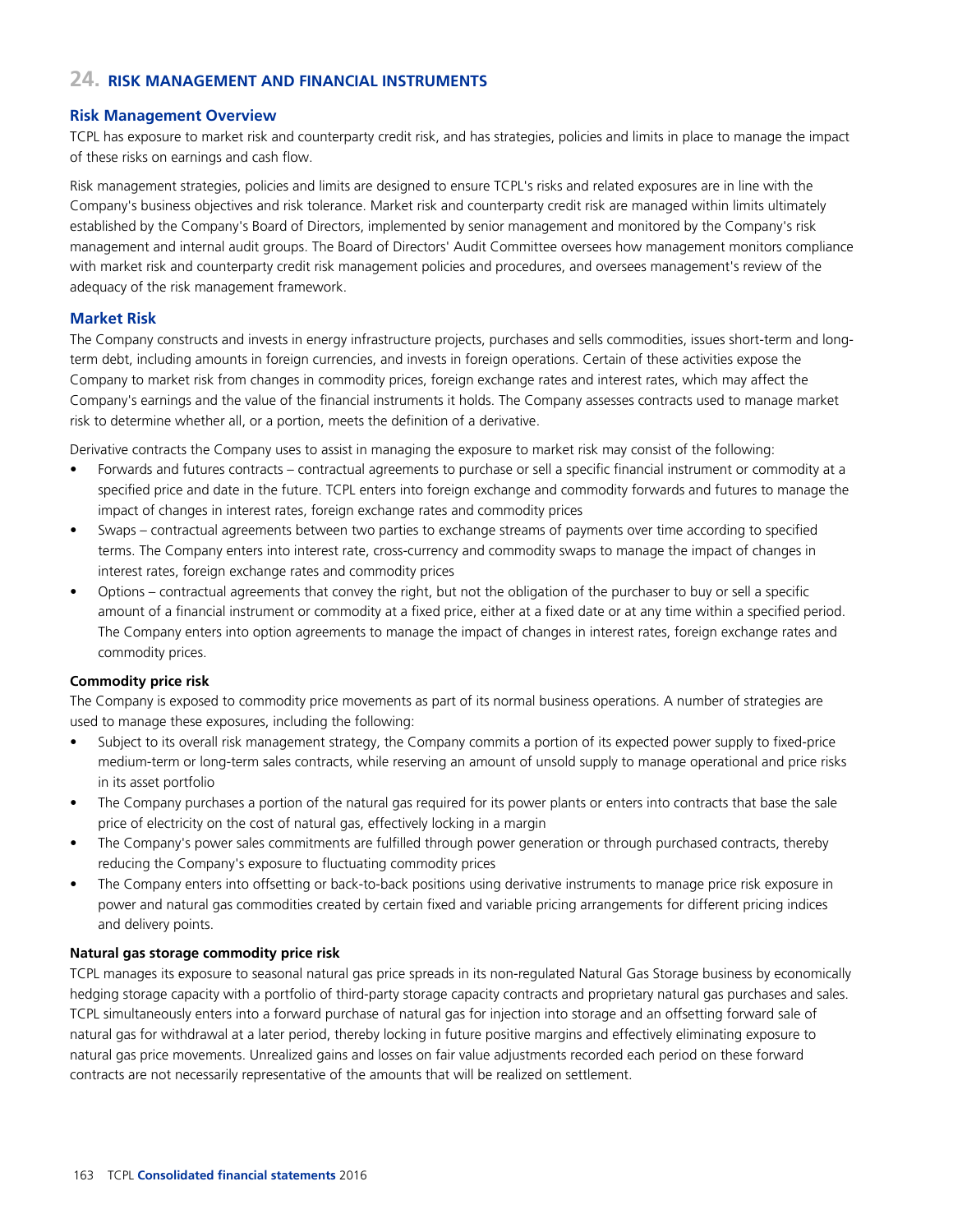#### **Liquids marketing commodity price risk**

The liquids marketing business began operations in 2016. TCPL enters into short-term or long-term pipeline and storage terminal capacity contracts, primarily on the Company's assets, increasing the utilization of those assets and earning the market value of the capacity. Derivative instruments are used to fix a portion of the variable price exposures that arise from physical liquids transactions.

#### **Foreign exchange and interest rate risk**

Foreign exchange and interest rate risk is created by fluctuations in the fair value or cash flow of financial instruments due to changes in foreign exchange rates and interest rates. TCPL generates revenues and incurs expenses that are denominated in currencies other than Canadian dollars. As a result, our earnings and cash flows are expected to fluctuate.

A portion of TCPL's earnings from its U.S. Natural Gas Pipelines, Mexico Natural Gas Pipelines, Liquids Pipelines and Energy segments are generated in U.S. dollars and, therefore, fluctuations in the value of the Canadian dollar relative to the U.S. dollar can affect TCPL's net income. As the Company's U.S. dollar-denominated operations continue to grow, exposure to changes in currency rates increases. This foreign exchange impact is partially offset by interest expense on U.S. dollar-denominated debt and by using foreign exchange derivatives.

The Company uses foreign currency and interest rate derivatives to manage the foreign exchange and interest rate risks related to other U.S. dollar-denominated transactions including those that may arise on some of the Company's regulated assets. The realized gains and losses on these derivatives are deferred as regulatory assets and liabilities until they are recovered from or paid to the shippers.

TCPL has floating interest rate debt which subjects it to interest rate cash flow risk. The Company uses a combination of interest rate swaps and options to manage its exposure to this risk.

#### **Net investment in foreign operations**

The Company hedges its net investment in foreign operations (on an after-tax basis) with U.S. dollar-denominated debt, crosscurrency interest rate swaps and foreign exchange forward contracts and foreign exchange options.

#### **U.S. Dollar-Denominated Debt Designated as a Net Investment Hedge**

The notional amounts and fair value of U.S. dollar-denominated debt designated as a net investment hedge were as follows:

| at December 31                                    |                    |                    |
|---------------------------------------------------|--------------------|--------------------|
| (millions of Canadian \$, unless otherwise noted) | 2016               | 2015               |
| Notional amount                                   | 26,600 (US 19,800) | 23,100 (US 16,700) |
| Fair value                                        | 29,400 (US 21,900) | 23,800 (US 17,200) |

#### **Derivatives Designated as a Net Investment Hedge**

The fair values and notional or principal amounts for the derivatives designated as a net investment hedge were as follows:

|                                                                             |                    | 2016                            | 2015               |                                 |  |
|-----------------------------------------------------------------------------|--------------------|---------------------------------|--------------------|---------------------------------|--|
| at December 31                                                              | Fair               | <b>Notional or</b><br>Principal | Fair               | <b>Notional or</b><br>Principal |  |
| (millions of Canadian \$, unless otherwise noted)                           | Value <sup>1</sup> | <b>Amount</b>                   | Value <sup>1</sup> | Amount                          |  |
| U.S. dollar cross-currency interest rate swaps (maturing 2017 to 2019) $^2$ | (425)              | <b>US 2.350</b>                 | (730)              | US 3.150                        |  |
| U.S. dollar foreign exchange forward contracts (maturing 2017)              | (7)                | <b>US 150</b>                   | 50                 | US 1,800                        |  |
|                                                                             | (432)              | <b>US 2,500</b>                 | (680)              | US 4.950                        |  |

1 Fair values equal carrying values.

2 In 2016, net realized gains of \$6 million (2015 – gains of \$8 million) related to the interest component of cross-currency swap settlements are included in Interest expense.

#### **Counterparty Credit Risk**

Counterparty credit risk represents the financial loss the Company would experience if a counterparty to a financial instrument failed to meet its obligations in accordance with the terms and conditions of the related contract or agreement with the Company.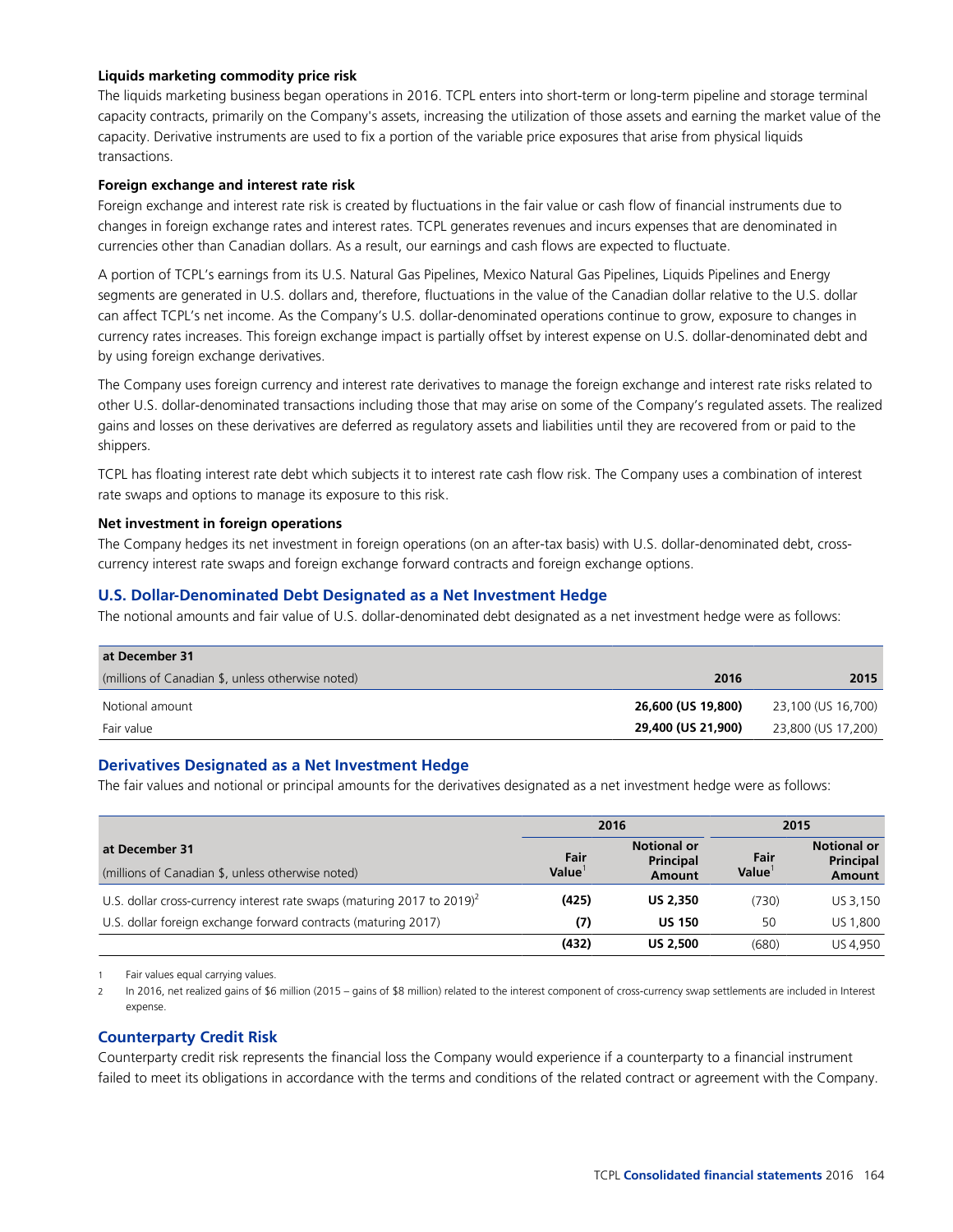The Company manages its exposure to this potential loss by using recognized credit management techniques, including:

- Dealing with creditworthy counterparties a significant amount of the Company's credit exposure is with investment grade counterparties or, if not, is generally partially supported by financial assurances from investment grade parties
- Setting limits on the amount TCPL can transact with any one counterparty the Company monitors and manages the concentration of risk exposure with any one counterparty, and reduces the exposure when necessary and when it is allowed under the terms of the contracts
- Using contract netting arrangements and obtaining financial assurances such as guarantees, letters of credit or cash when deemed necessary.

There is no guarantee that these techniques will protect the Company from material losses.

TCPL's maximum counterparty credit exposure with respect to financial instruments at December 31, 2016, without taking into account security held, consisted of cash and cash equivalents, accounts receivable, available for sale assets recorded at fair value, the fair value of derivative assets, notes, loans and advances receivable. The Company regularly reviews its accounts receivable and records an allowance for doubtful accounts as necessary using the specific identification method. At December 31, 2016, there were no significant amounts past due or impaired, and there were no significant credit losses during the year.

The Company had a credit risk concentration due from a counterparty of \$200 million (US\$149 million) and \$248 million (US\$179 million) at December 31, 2016 and 2015, respectively. This amount is expected to be fully collectible and is secured by a guarantee from the counterparty's investment grade parent company.

TCPL has significant credit and performance exposures to financial institutions as they hold cash deposits and provide committed credit lines and letters of credit that help manage the Company's exposure to counterparties and provide liquidity in commodity, foreign exchange and interest rate derivative markets.

For TCPL's Canadian regulated gas pipeline assets, counterparty credit risk is managed through application of tariff provisions as approved by the NEB.

#### **Fair Value of Non-Derivative Financial Instruments**

The fair value of the Company's notes receivable is calculated by discounting future payments of interest and principal using forward interest rates. The fair value of long-term debt and junior subordinated notes is estimated using an income approach based on quoted market prices for the same or similar debt instruments from external data service providers.

Available for sale assets are recorded at fair value which is calculated using quoted market prices where available. Certain nonderivative financial instruments included in cash and cash equivalents, accounts receivable, due from affiliates, intangible and other assets, notes payable, accounts payable and other, due to affiliates, accrued interest and other long-term liabilities have carrying amounts that approximate their fair value due to the nature of the item or the short time to maturity and would also be classified in Level II of the fair value hierarchy.

Credit risk has been taken into consideration when calculating the fair value of non-derivative instruments.

#### **Balance Sheet Presentation of Non-Derivative Financial Instruments**

The following table details the fair value of the non-derivative financial instruments, excluding those where carrying amounts approximate fair value, and would be classified in Level II of the fair value hierarchy:

|                                                     | 2016      |           |           |           |  |
|-----------------------------------------------------|-----------|-----------|-----------|-----------|--|
| at December 31                                      | Carrying  | Fair      | Carrying  | Fair      |  |
| (millions of Canadian \$)                           | Amount    | Value     | Amount    | Value     |  |
| Notes receivable <sup>1</sup>                       | 165       | 211       | 214       | 265       |  |
| Current and Long-term debt <sup>2,3</sup> (Note 17) | (40, 150) | (45, 047) | (31, 456) | (34, 309) |  |
| Junior subordinated notes (Note 18)                 | (3,931)   | (3,825)   | (2,409)   | (2,011)   |  |
|                                                     | (43, 916) | (48, 661) | (33, 651) | (36, 055) |  |

1 Notes receivable are included in Assets held for sale on the Consolidated balance sheet at December 31, 2016 and in Other current assets and Intangible and other assets on the Consolidated balance sheet at December 31, 2015. The fair value is calculated based on the original contract terms.

2 Long-term debt is recorded at amortized cost, except for US\$850 million (2015 – US\$850 million) that is attributed to hedged risk and recorded at fair value. 3 Consolidated net income in 2016 included unrealized gains of \$2 million (2015 – gains of \$2 million) for fair value adjustments attributable to the hedged interest rate risk associated with interest rate swap fair value hedging relationships on US\$850 million of Long-term debt at December 31, 2016 (2015 – US\$850 million). There were no other unrealized gains or losses from fair value adjustments to the non-derivative financial instruments.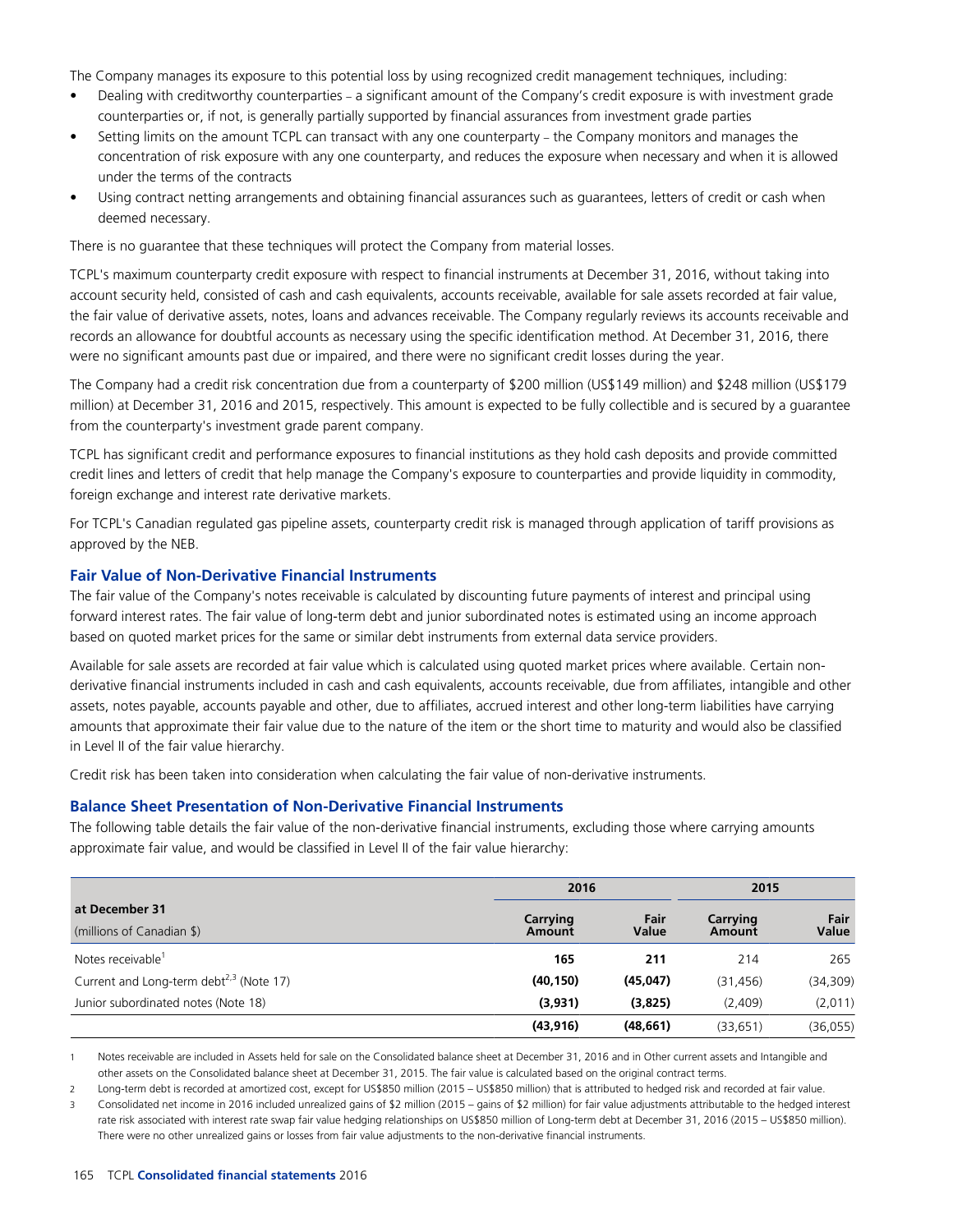#### **Available for Sale Assets Summary**

The following tables summarize additional information about the Company's restricted investments that are classified as available for sale assets:

|                                                      | 2016                                               |                                                            | 2015                                               |                                                            |  |
|------------------------------------------------------|----------------------------------------------------|------------------------------------------------------------|----------------------------------------------------|------------------------------------------------------------|--|
| (millions of Canadian \$)                            | <b>LMCI Restricted</b><br>Investments <sup>2</sup> | <b>Other Restricted</b><br><b>Investments</b> <sup>3</sup> | <b>LMCI Restricted</b><br>Investments <sup>2</sup> | <b>Other Restricted</b><br><b>Investments</b> <sup>3</sup> |  |
| Fair values <sup>1</sup>                             |                                                    |                                                            |                                                    |                                                            |  |
| Fixed income securities (maturing within 1 year)     |                                                    | 19                                                         |                                                    | 26                                                         |  |
| Fixed income securities (maturing within 1-5 years)  |                                                    | 117                                                        |                                                    | 64                                                         |  |
| Fixed income securities (maturing within 5-10 years) | 9                                                  |                                                            |                                                    |                                                            |  |
| Fixed income securities (maturing after 10 years)    | 513                                                |                                                            | 261                                                |                                                            |  |
| <b>Total fair value at December 31</b>               | 522                                                | 136                                                        | 261                                                | 90                                                         |  |
| Net unrealized losses for the year ended December 31 | (28)                                               | (1)                                                        |                                                    |                                                            |  |

1 Available for sale assets are recorded at fair value and included in Other current assets and Restricted investments on the Consolidated balance sheet.

2 Gains and losses arising from changes in the fair value of LMCI restricted investments impact the subsequent amounts to be collected through tolls to cover future pipeline abandonment costs. As a result, the Company records these gains and losses as regulatory assets or liabilities.

3 Other restricted investments have been set aside to fund insurance claim losses to be paid by the Company's wholly-owned captive insurance subsidiary. Unrealized gains and losses on other restricted investments are included in OCI.

#### **Fair Value of Derivative Instruments**

The fair value of foreign exchange and interest rate derivatives has been calculated using the income approach which uses yearend market rates and applies a discounted cash flow valuation model. The fair value of commodity derivatives has been calculated using quoted market prices where available. In the absence of quoted market prices, third-party broker quotes or other valuation techniques have been used. The fair value of options has been calculated using the Black-Scholes pricing model. Credit risk has been taken into consideration when calculating the fair value of derivative instruments.

In some cases, even though the derivatives are considered to be effective economic hedges, they do not meet the specific criteria for hedge accounting treatment or are not designated as a hedge and are accounted for at fair value with changes in fair value recorded in net income in the period of change. This may expose the Company to increased variability in reported earnings because the fair value of the derivative instruments can fluctuate significantly from period to period.

The recognition of gains and losses on derivatives for Canadian natural gas regulated pipeline exposures is determined through the regulatory process. Gains and losses arising from changes in the fair value of derivatives accounted for as part of RRA, including those that qualify for hedge accounting treatment, can be recovered or refunded through the tolls charged by the Company. As a result, these gains and losses are deferred as regulatory assets or regulatory liabilities and are refunded to or collected from the ratepayers in subsequent years when the derivative settles.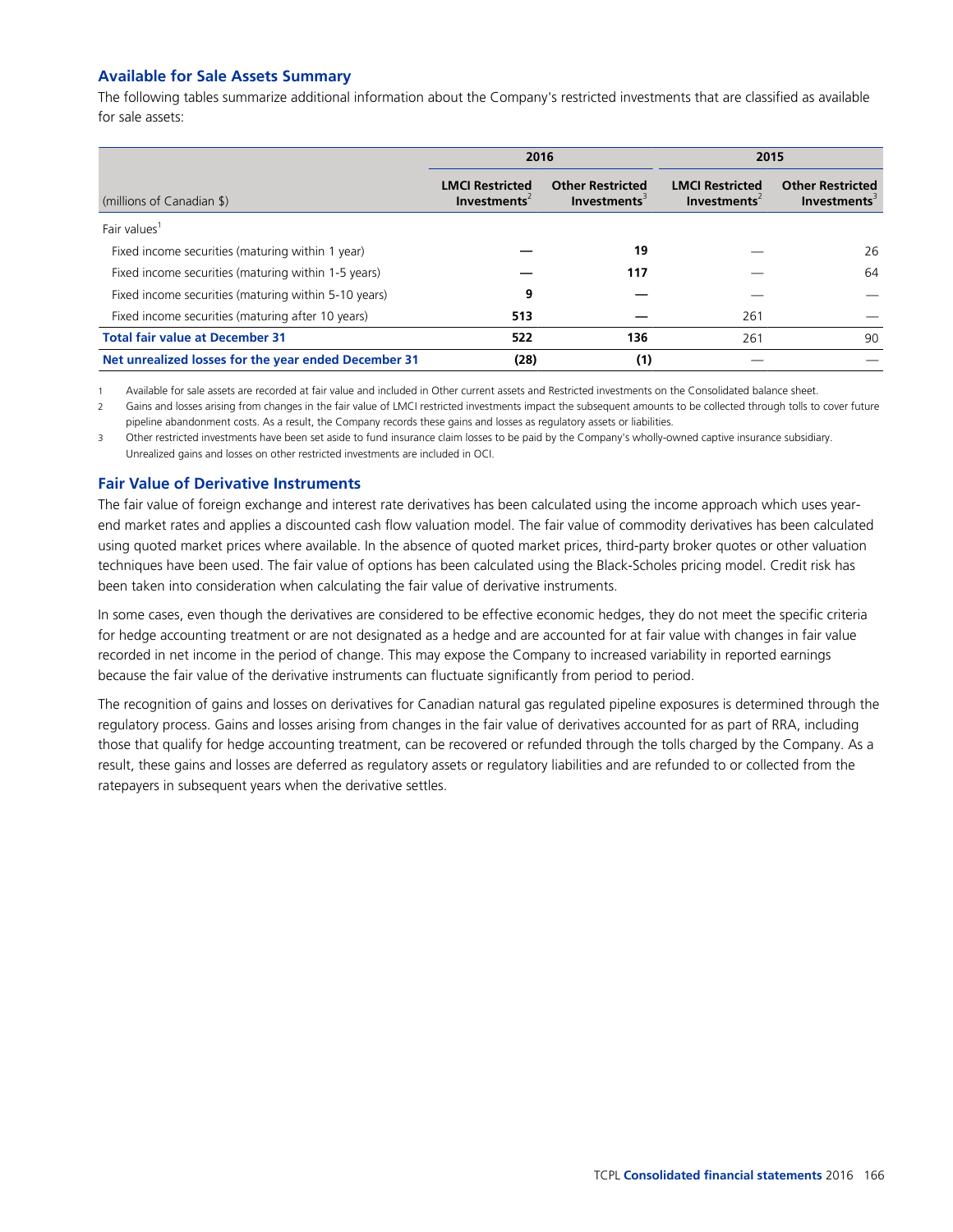### **Balance Sheet Presentation of Derivative Instruments**

The balance sheet classification of the fair value of the derivative instruments as at December 31, 2016 is as follows:

| at December 31, 2016                  |                                   |                                    | <b>Net</b>                  |                                   | <b>Total Fair</b><br>Value of           |
|---------------------------------------|-----------------------------------|------------------------------------|-----------------------------|-----------------------------------|-----------------------------------------|
| (millions of Canadian \$)             | <b>Cash Flow</b><br><b>Hedges</b> | <b>Fair Value</b><br><b>Hedges</b> | Investment<br><b>Hedges</b> | <b>Held for</b><br><b>Trading</b> | <b>Derivative</b><br><b>Instruments</b> |
| Other current assets (Note 7)         |                                   |                                    |                             |                                   |                                         |
| Commodities <sup>2</sup>              | 6                                 |                                    |                             | 351                               | 357                                     |
| Foreign exchange                      |                                   |                                    | 6                           | 10                                | 16                                      |
| Interest rate                         | 1                                 | 1                                  |                             | 1                                 | 3                                       |
|                                       | $\overline{7}$                    | 1                                  | 6                           | 362                               | 376                                     |
| Intangible and other assets (Note 12) |                                   |                                    |                             |                                   |                                         |
| Commodities <sup>2</sup>              | 4                                 |                                    |                             | 118                               | 122                                     |
| Foreign exchange                      |                                   |                                    | 10                          |                                   | 10                                      |
| Interest rate                         | 1                                 |                                    |                             |                                   | $\mathbf{1}$                            |
|                                       | 5                                 |                                    | 10                          | 118                               | 133                                     |
| <b>Total Derivative Assets</b>        | 12                                | 1                                  | 16                          | 480                               | 509                                     |
| Accounts payable and other (Note 14)  |                                   |                                    |                             |                                   |                                         |
| Commodities <sup>2</sup>              |                                   |                                    |                             | (330)                             | (330)                                   |
| Foreign exchange                      |                                   |                                    | (237)                       | (38)                              | (275)                                   |
| Interest rate                         | (1)                               | (1)                                |                             |                                   | (2)                                     |
|                                       | (1)                               | (1)                                | (237)                       | (368)                             | (607)                                   |
| Other long-term liabilities (Note 15) |                                   |                                    |                             |                                   |                                         |
| Commodities <sup>2</sup>              |                                   |                                    |                             | (118)                             | (118)                                   |
| Foreign exchange                      |                                   |                                    | (211)                       |                                   | (211)                                   |
| Interest rate                         |                                   | (1)                                |                             |                                   | (1)                                     |
|                                       |                                   | (1)                                | (211)                       | (118)                             | (330)                                   |
| <b>Total Derivative Liabilities</b>   | (1)                               | (2)                                | (448)                       | (486)                             | (937)                                   |

1 Fair value equals carrying value.

2 Includes purchases and sales of power, natural gas and liquids.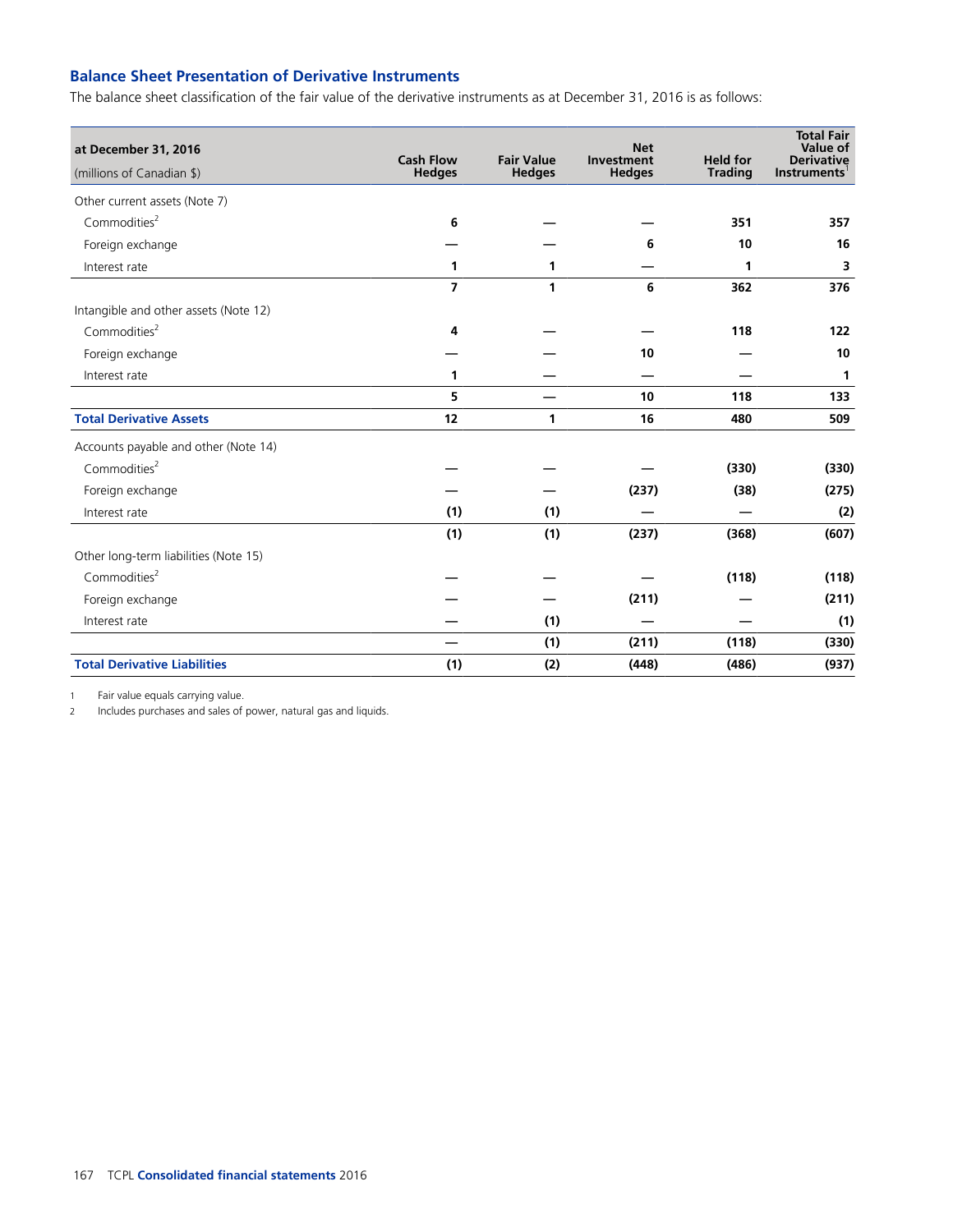The balance sheet classification of the fair value of the derivative instruments as at December 31, 2015 is as follows:

| at December 31, 2015                  | <b>Cash Flow</b> | <b>Fair Value</b> | <b>Net</b><br>Investment | <b>Held for</b> | <b>Total Fair</b><br>Value of<br><b>Derivative</b> |
|---------------------------------------|------------------|-------------------|--------------------------|-----------------|----------------------------------------------------|
| (millions of Canadian \$)             | <b>Hedges</b>    | <b>Hedges</b>     | <b>Hedges</b>            | <b>Trading</b>  | Instruments                                        |
| Other current assets (Note 7)         |                  |                   |                          |                 |                                                    |
| Commodities <sup>2</sup>              | 46               |                   |                          | 326             | 372                                                |
| Foreign exchange                      |                  |                   | 65                       | $\overline{2}$  | 67                                                 |
| Interest rate                         |                  | 1                 |                          | 2               | 3                                                  |
|                                       | 46               | $\mathbf{1}$      | 65                       | 330             | 442                                                |
| Intangible and other assets (Note 12) |                  |                   |                          |                 |                                                    |
| Commodities <sup>2</sup>              | 11               |                   |                          | 126             | 137                                                |
| Foreign exchange                      |                  |                   | 29                       |                 | 29                                                 |
| Interest rate                         |                  | 2                 |                          |                 | $\overline{2}$                                     |
|                                       | 11               | $\overline{2}$    | 29                       | 126             | 168                                                |
| <b>Total Derivative Assets</b>        | 57               | 3                 | 94                       | 456             | 610                                                |
| Accounts payable and other (Note 14)  |                  |                   |                          |                 |                                                    |
| Commodities <sup>2</sup>              | (112)            |                   |                          | (443)           | (555)                                              |
| Foreign exchange                      |                  |                   | (313)                    | (54)            | (367)                                              |
| Interest rate                         | (1)              | (1)               |                          | (2)             | (4)                                                |
|                                       | (113)            | (1)               | (313)                    | (499)           | (926)                                              |
| Other long-term liabilities (Note 15) |                  |                   |                          |                 |                                                    |
| Commodities <sup>2</sup>              | (31)             |                   |                          | (131)           | (162)                                              |
| Foreign exchange                      |                  |                   | (461)                    |                 | (461)                                              |
| Interest rate                         | (1)              | (1)               |                          |                 | (2)                                                |
|                                       | (32)             | (1)               | (461)                    | (131)           | (625)                                              |
| <b>Total Derivative Liabilities</b>   | (145)            | (2)               | (774)                    | (630)           | (1, 551)                                           |

1 Fair value equals carrying value.

2 Includes purchases and sales of power and natural gas.

The majority of derivative instruments held for trading have been entered into for risk management purposes and all are subject to the Company's risk management strategies, policies and limits. These include derivatives that have not been designated as hedges or do not qualify for hedge accounting treatment but have been entered into as economic hedges to manage the Company's exposures to market risk.

#### **Notional and Maturity Summary**

The maturity and notional principal or quantity outstanding related to the Company's derivative instruments excluding hedges of the net investment in foreign operations is as follows:

| at December 31, 2016   | Power     | <b>Natural Gas</b> | Liquids | Foreign<br><b>Exchange</b> | <b>Interest</b> |
|------------------------|-----------|--------------------|---------|----------------------------|-----------------|
| Purchases <sup>1</sup> | 86,887    | 182                |         |                            |                 |
| <b>Sales</b>           | 58,561    | 147                | 6       | $\overline{\phantom{0}}$   |                 |
| Millions of dollars    | _         |                    |         | <b>US 2,394</b>            | <b>US 1,550</b> |
| Maturity dates         | 2017-2021 | 2017-2020          | 2017    | 2017                       | 2017-2019       |

1 Volumes for power, natural gas and liquids derivatives are in GWh, Bcf and MMBbls respectively.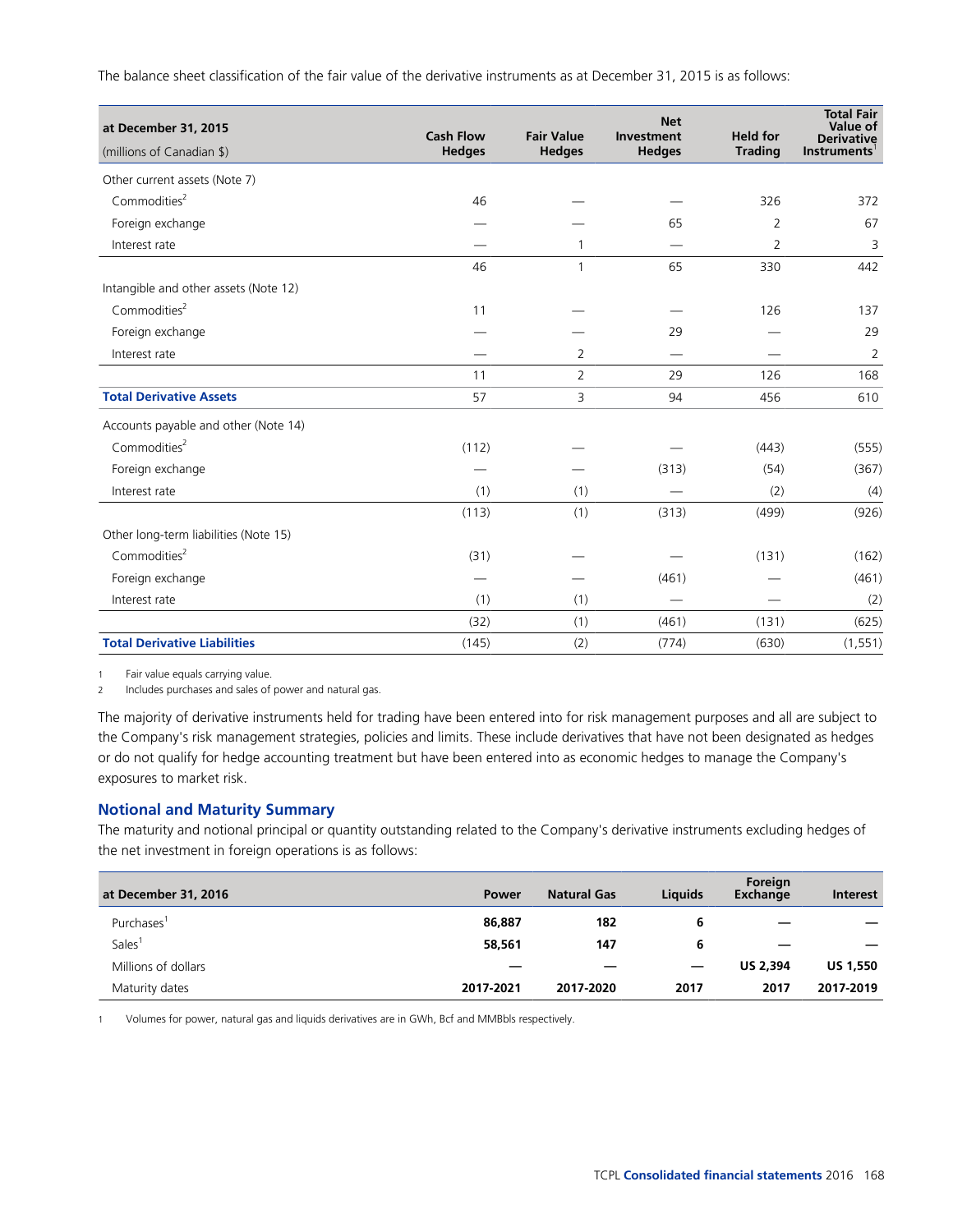| at December 31, 2015   | <b>Power</b> | <b>Natural Gas</b>       | Foreign<br>Exchange | <b>Interest</b> |
|------------------------|--------------|--------------------------|---------------------|-----------------|
| Purchases <sup>1</sup> | 70,331       | 133                      |                     |                 |
| Sales <sup>1</sup>     | 54,382       | 70                       |                     |                 |
| Millions of dollars    |              | $\overline{\phantom{a}}$ | US 1.476            | US 1,100        |
| Maturity dates         | 2016-2020    | 2016-2020                | 2016                | 2016-2019       |

1 Volumes for power and natural gas derivatives are in GWh and Bcf, respectively.

#### **Unrealized and Realized Gains/(Losses) of Derivative Instruments**

The following summary does not include hedges of the net investment in foreign operations.

| year ended December 31                               |       |       |
|------------------------------------------------------|-------|-------|
| (millions of Canadian \$)                            | 2016  | 2015  |
| Derivative instruments held for trading <sup>1</sup> |       |       |
| Amount of unrealized gains/(losses) in the year      |       |       |
| Commodities <sup>2</sup>                             | 123   | (37)  |
| Foreign exchange                                     | 25    | (21)  |
| Amount of realized (losses)/gains in the year        |       |       |
| Commodities                                          | (204) | (151) |
| Foreign exchange                                     | 62    | (112) |
| Derivative instruments in hedging relationships      |       |       |
| Amount of realized (losses)/gains in the year        |       |       |
| Commodities                                          | (167) | (179) |
| Foreign exchange                                     | (101) |       |
| Interest rate                                        | 4     | 8     |

1 Realized and unrealized gains and losses on held for trading derivative instruments used to purchase and sell commodities are included net in Revenues. Realized and unrealized gains and losses on interest rate and foreign exchange derivative instruments held for trading are included net in Interest expense and Interest income and other, respectively.

2 Following the March 17, 2016 announcement of the Company's intention to sell the U.S. Northeast power assets, losses of \$49 million and gains of \$7 million (2015 - nil) were recorded in net income in 2016 relating to discontinued cash flow hedges where it was probable that the anticipated underlying transaction would not occur as a result of a future sale.

#### **Derivatives in cash flow hedging relationships**

The components of OCI (Note 22) related to derivatives in cash flow hedging relationships including the portion attributable to non-controlling interests are as follows:

| year ended December 31                                                                                       |      |      |
|--------------------------------------------------------------------------------------------------------------|------|------|
| (millions of Canadian \$, pre-tax)                                                                           | 2016 | 2015 |
| Change in fair value of derivative instruments recognized in OCI (effective portion) <sup>1</sup>            |      |      |
| Commodities <sup>2</sup>                                                                                     | 39   | (92) |
| Interest rate <sup>3</sup>                                                                                   | 5    |      |
|                                                                                                              | 44   | (92) |
| Reclassification of gains on derivative instruments from AOCI to Net income (effective portion) <sup>1</sup> |      |      |
| Commodities <sup>2</sup>                                                                                     | 57   | 128  |
| Interest rate <sup>3</sup>                                                                                   | 14   | 16   |
|                                                                                                              | 71   | 144  |
| Losses on derivative instruments recognized in Net income (ineffective portion)                              |      |      |
| Commodities <sup>2</sup>                                                                                     |      |      |

1 No amounts have been excluded from the assessment of hedge effectiveness. Amounts in parentheses indicate losses recorded to OCI.

2 Reported within Revenues on the Consolidated statement of income.

3 Reported within Interest expense on the Consolidated statement of income.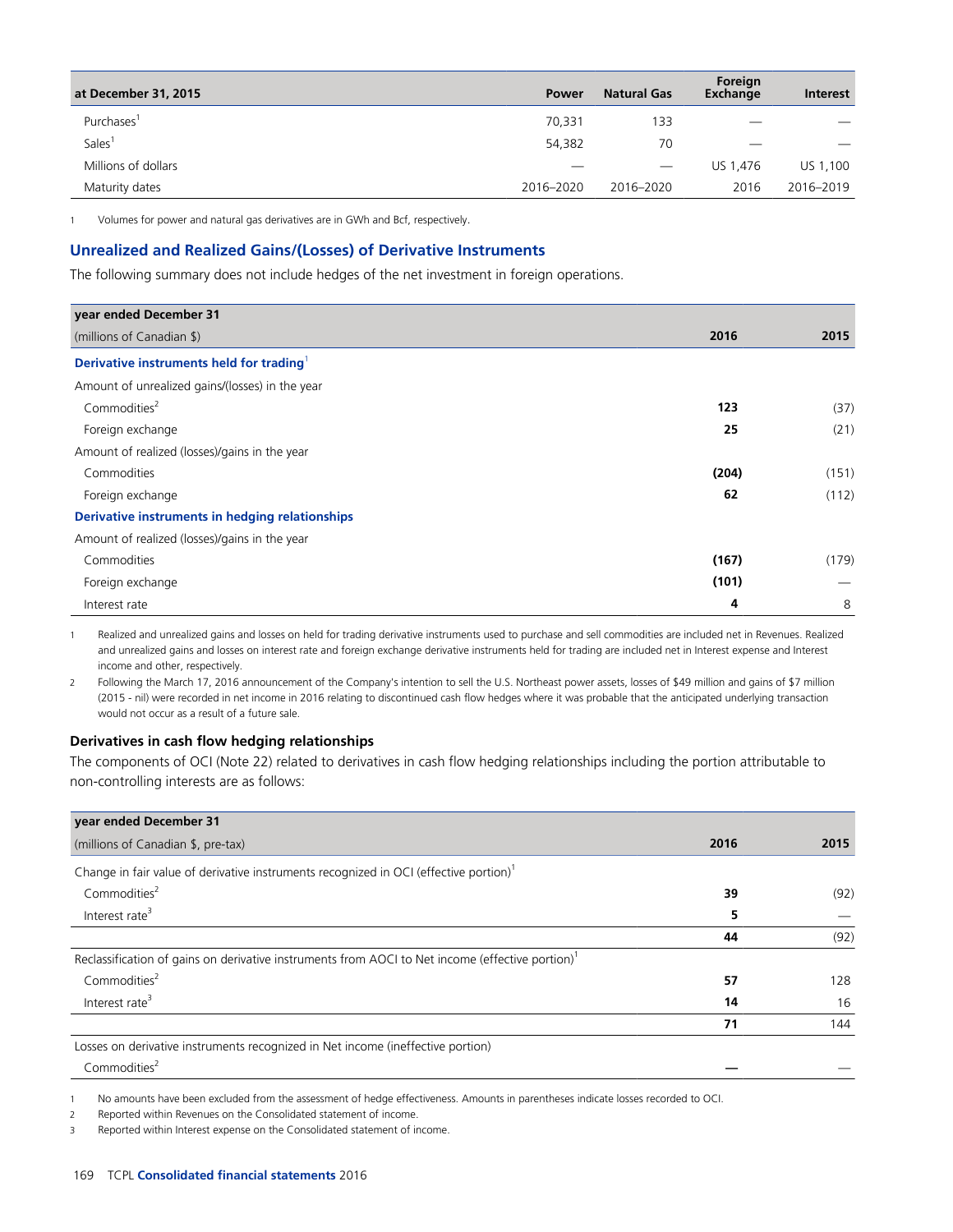#### **Offsetting of derivative instruments**

The Company enters into derivative contracts with the right to offset in the normal course of business as well as in the event of default. TCPL has no master netting agreements, however, similar contracts are entered into containing rights to offset. The Company has elected to present the fair value of derivative instruments with the right to offset on a gross basis in the Consolidated balance sheet. The following table shows the impact on the presentation of the fair value of derivative instrument assets and liabilities had the Company elected to present these contracts on a net basis:

| at December 31, 2016          | <b>Gross Derivative</b><br><b>Instruments</b> |                                                     |                    |
|-------------------------------|-----------------------------------------------|-----------------------------------------------------|--------------------|
| (millions of Canadian \$)     | Presented on the                              | <b>Amounts Available</b><br>for Offset <sup>1</sup> | <b>Net Amounts</b> |
|                               | <b>Balance Sheet</b>                          |                                                     |                    |
| <b>Derivative - Asset</b>     |                                               |                                                     |                    |
| Commodities                   | 479                                           | (362)                                               | 117                |
| Foreign exchange              | 26                                            | (26)                                                |                    |
| Interest rate                 | 4                                             | (1)                                                 | 3                  |
|                               | 509                                           | (389)                                               | 120                |
| <b>Derivative - Liability</b> |                                               |                                                     |                    |
| Commodities                   | (448)                                         | 362                                                 | (86)               |
| Foreign exchange              | (486)                                         | 26                                                  | (460)              |
| Interest rate                 | (3)                                           |                                                     | (2)                |
|                               | (937)                                         | 389                                                 | (548)              |

Amounts available for offset do not include cash collateral pledged or received.

The following table shows the impact on the presentation of the fair value of derivative instrument assets and liabilities had the Company elected to present these contracts on a net basis as at December 31, 2015:

| at December 31, 2015          | <b>Gross Derivative</b><br><b>Instruments</b>   |                                                     |                    |
|-------------------------------|-------------------------------------------------|-----------------------------------------------------|--------------------|
| (millions of Canadian \$)     | <b>Presented on the</b><br><b>Balance Sheet</b> | <b>Amounts Available</b><br>for Offset <sup>1</sup> | <b>Net Amounts</b> |
| <b>Derivative - Asset</b>     |                                                 |                                                     |                    |
| Commodities                   | 509                                             | (418)                                               | 91                 |
| Foreign exchange              | 96                                              | (93)                                                | 3                  |
| Interest rate                 | 5                                               | (1)                                                 | $\overline{4}$     |
|                               | 610                                             | (512)                                               | 98                 |
| <b>Derivative - Liability</b> |                                                 |                                                     |                    |
| Commodities                   | (717)                                           | 418                                                 | (299)              |
| Foreign exchange              | (828)                                           | 93                                                  | (735)              |
| Interest rate                 | (6)                                             |                                                     | (5)                |
|                               | (1, 551)                                        | 512                                                 | (1,039)            |

1 Amounts available for offset do not include cash collateral pledged or received.

With respect to the derivative instruments presented above as at December 31, 2016, the Company had provided cash collateral of \$305 million (2015 – \$482 million) and letters of credit of \$27 million (2015 – \$41 million) to its counterparties. The Company held nil (2015 – nil) in cash collateral and \$3 million (2015 – \$2 million) in letters of credit from counterparties on asset exposures at December 31, 2016.

#### **Credit Risk Related Contingent Features of Derivative Instruments**

Derivative contracts entered into to manage market risk often contain financial assurance provisions that allow parties to the contracts to manage credit risk. These provisions may require collateral to be provided if a credit-risk-related contingent event occurs, such as a downgrade in the Company's credit rating to non-investment grade.

Based on contracts in place and market prices at December 31, 2016, the aggregate fair value of all derivative instruments with credit-risk-related contingent features that were in a net liability position was \$19 million (2015 – \$32 million), for which the Company has provided collateral in the normal course of business of nil (2015 – nil). If the credit-risk-related contingent features in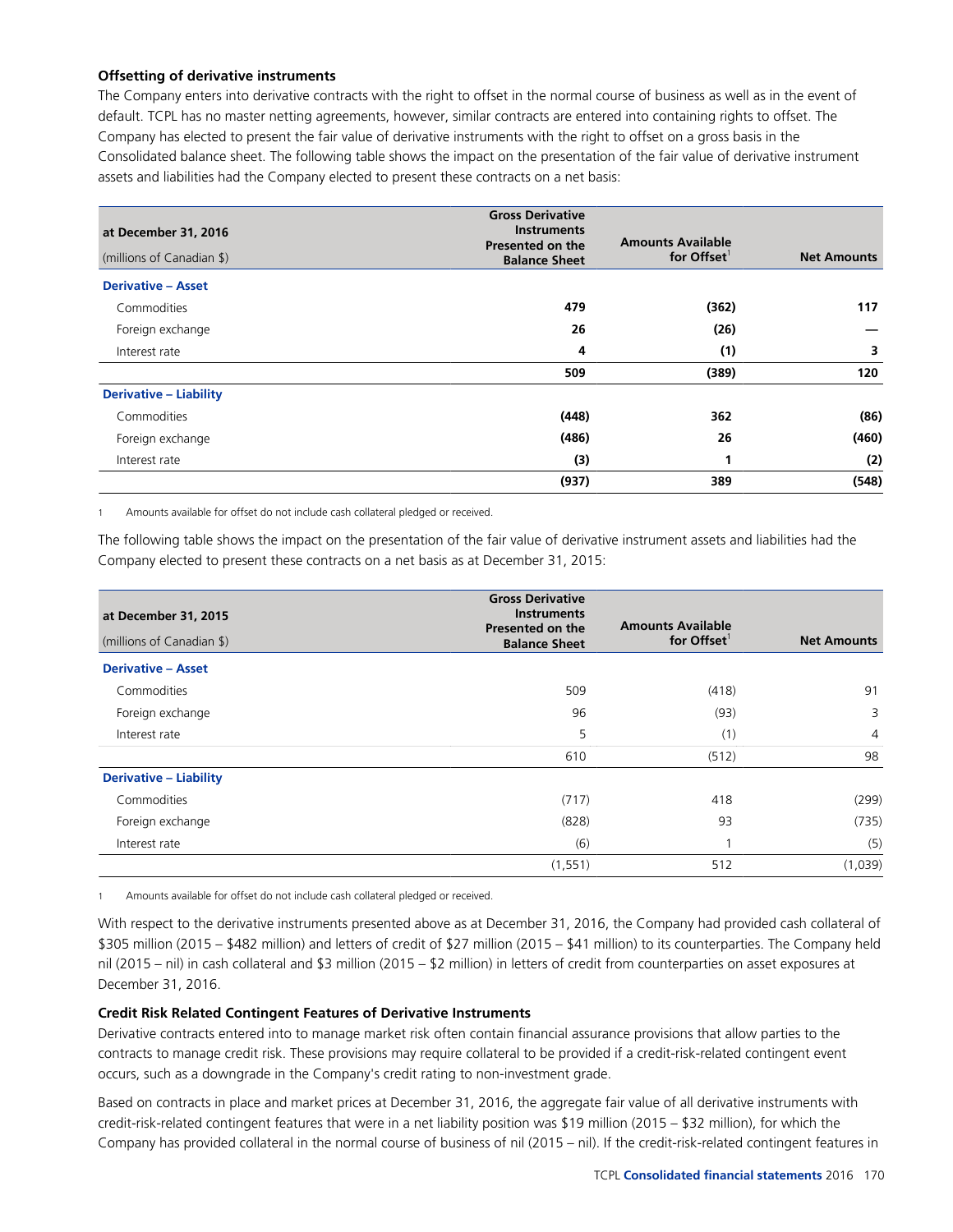these agreements were triggered on December 31, 2016, the Company would have been required to provide additional collateral of \$19 million (2015 – \$32 million) to its counterparties. Collateral may also need to be provided should the fair value of derivative instruments exceed pre-defined contractual exposure limit thresholds.

The Company has sufficient liquidity in the form of cash and undrawn committed revolving bank lines to meet these contingent obligations should they arise.

### **Fair Value Hierarchy**

The Company's financial assets and liabilities recorded at fair value have been categorized into three categories based on a fair value hierarchy.

| Levels    | How fair value has been determined                                                                                                                                                                                                                                                                                                                                                                                                                                                                                                                                                 |
|-----------|------------------------------------------------------------------------------------------------------------------------------------------------------------------------------------------------------------------------------------------------------------------------------------------------------------------------------------------------------------------------------------------------------------------------------------------------------------------------------------------------------------------------------------------------------------------------------------|
| Level I   | Quoted prices in active markets for identical assets and liabilities that the Company has the ability to access at<br>the measurement date.                                                                                                                                                                                                                                                                                                                                                                                                                                        |
| Level II  | Valuation based on the extrapolation of inputs, other than quoted prices included within Level I, for which all<br>significant inputs are observable directly or indirectly.                                                                                                                                                                                                                                                                                                                                                                                                       |
|           | Inputs include published exchange rates, interest rates, interest rate swap curves, yield curves and broker quotes<br>from external data service providers.                                                                                                                                                                                                                                                                                                                                                                                                                        |
|           | This category includes interest rate and foreign exchange derivative assets and liabilities where fair value is<br>determined using the income approach and commodity derivatives where fair value is determined using the<br>market approach.                                                                                                                                                                                                                                                                                                                                     |
|           | Transfers between Level I and Level II would occur when there is a change in market circumstances.                                                                                                                                                                                                                                                                                                                                                                                                                                                                                 |
| Level III | Valuation of assets and liabilities are measured using a market approach based on extrapolation of inputs that<br>are unobservable or where observable data does not support a significant portion of the derivative's fair value.<br>This category mainly includes long-dated commodity transactions in certain markets where liquidity is low and<br>the Company uses the most observable inputs available or, if not available, long-term broker quotes to estimate<br>the fair value for these transactions. Valuation of options is based on the Black-Scholes pricing model. |
|           | Assets and liabilities measured at fair value can fluctuate between Level II and Level III depending on the<br>proportion of the value of the contract that extends beyond the time frame for which significant inputs are<br>considered to be observable. As contracts near maturity and observable market data becomes available, they are<br>transferred out of Level III and into Level II.                                                                                                                                                                                    |

The fair value of the Company's derivative assets and liabilities measured on a recurring basis, including both current and noncurrent portions for 2016, are categorized as follows:

| at December 31, 2016               | <b>Quoted Prices in</b><br><b>Active Markets</b> | Significant<br>Other<br>Observable | Significant<br>Unobservable<br><b>Inputs</b> |              |
|------------------------------------|--------------------------------------------------|------------------------------------|----------------------------------------------|--------------|
| (millions of Canadian \$)          | $(Level I)^T$                                    | Inputs (Level II) $^1$             | $(Level III)^{T}$                            | <b>Total</b> |
| Derivative Instrument Assets:      |                                                  |                                    |                                              |              |
| Commodities                        | 134                                              | 326                                | 19                                           | 479          |
| Foreign exchange                   |                                                  | 26                                 |                                              | 26           |
| Interest rate                      |                                                  | 4                                  |                                              | 4            |
| Derivative Instrument Liabilities: |                                                  |                                    |                                              |              |
| Commodities                        | (102)                                            | (343)                              | (3)                                          | (448)        |
| Foreign exchange                   |                                                  | (486)                              |                                              | (486)        |
| Interest rate                      |                                                  | (3)                                |                                              | (3)          |
|                                    | 32                                               | (476)                              | 16                                           | (428)        |

1 There were no transfers from Level I to Level II or from Level II to Level III for the year ended December 31, 2016.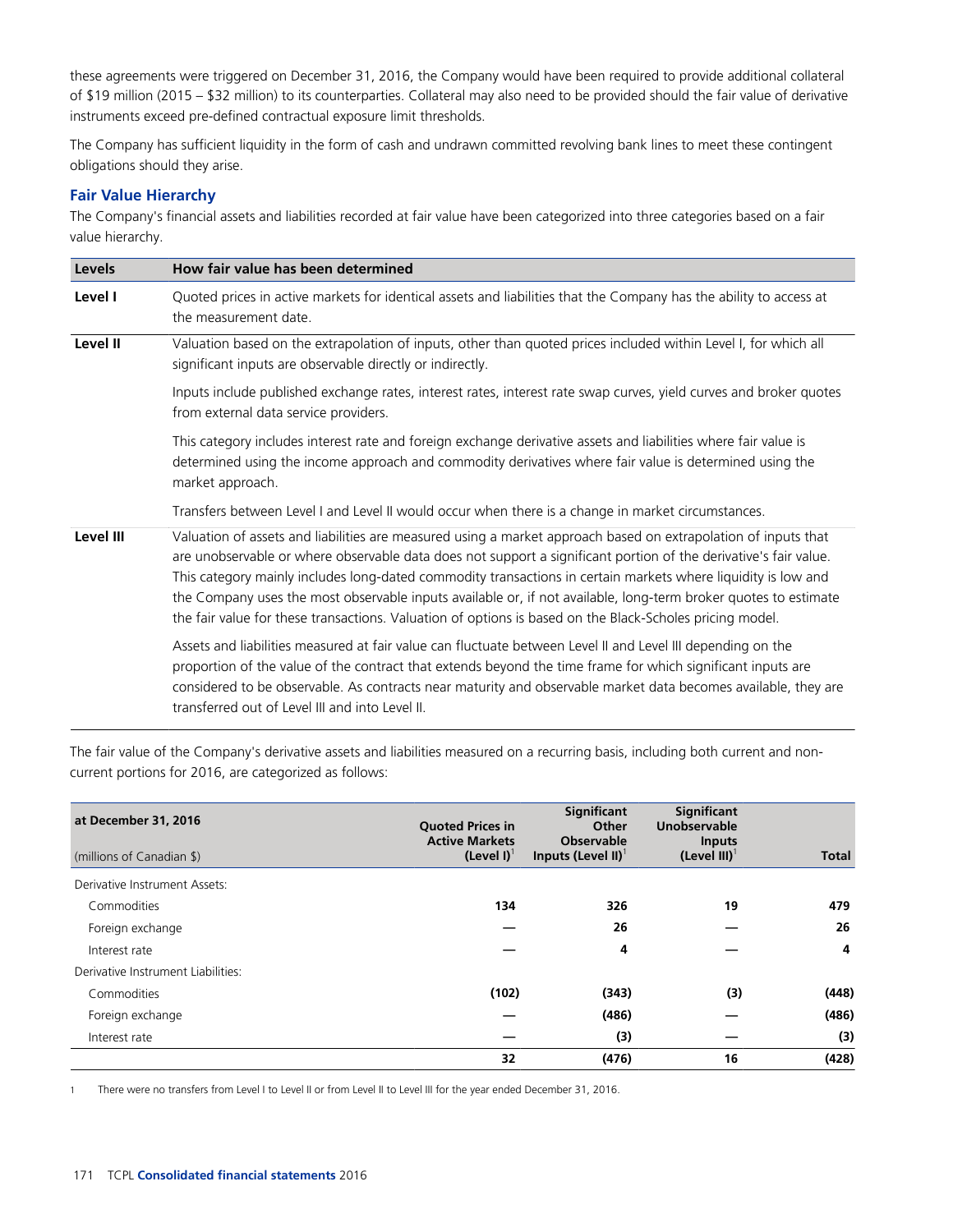The fair value of the Company's derivative assets and liabilities measured on a recurring basis, including both current and noncurrent portions for 2015, are categorized as follows:

| at December 31, 2015               | <b>Quoted Prices in</b><br><b>Active Markets</b> | Significant<br>Other<br>Observable | Significant<br>Unobservable<br><b>Inputs</b> |              |
|------------------------------------|--------------------------------------------------|------------------------------------|----------------------------------------------|--------------|
| (millions of Canadian \$)          | $(Level I)^T$                                    | Inputs (Level II) $^1$             | (Level III) $^1$                             | <b>Total</b> |
| Derivative Instrument Assets:      |                                                  |                                    |                                              |              |
| Commodities                        | 34                                               | 462                                | 13                                           | 509          |
| Foreign exchange                   |                                                  | 96                                 |                                              | 96           |
| Interest rate                      |                                                  | 5                                  |                                              | 5            |
| Derivative Instrument Liabilities: |                                                  |                                    |                                              |              |
| Commodities                        | (102)                                            | (611)                              | (4)                                          | (717)        |
| Foreign exchange                   |                                                  | (828)                              |                                              | (828)        |
| Interest rate                      |                                                  | (6)                                |                                              | (6)          |
|                                    | (68)                                             | (882)                              | 9                                            | (941)        |

1 There were no transfers from Level I to Level II or from Level II to Level III for the year ended December 31, 2015.

The following table presents the net change in fair value of derivative assets and liabilities classified as Level III of the fair value hierarchy:

| (millions of Canadian \$, pre-tax)  | 2016 | 2015           |
|-------------------------------------|------|----------------|
| Balance at beginning of year        | 9    | $\overline{4}$ |
| Total gains included in Net income  | 13   | 3              |
| Sales                               | (3)  | (2)            |
| Settlements                         | (2)  | (1)            |
| Transfers out of Level III          | (1)  | 5.             |
| Balance at end of year <sup>1</sup> | 16   | 9              |

1 Revenues include unrealized gains attributed to derivatives in the Level III category that were still held at December 31, 2016 of \$7 million (2015 – \$7 million).

A 10 per cent increase or decrease in commodity prices, with all other variables held constant, would result in a \$2 million decrease or increase, respectively, in the fair value of outstanding derivative instruments included in Level III as at December 31, 2016.

## **25. CHANGES IN OPERATING WORKING CAPITAL**

| year ended December 31                                  |       |       |       |
|---------------------------------------------------------|-------|-------|-------|
| (millions of Canadian \$)                               | 2016  | 2015  | 2014  |
| Increase in Accounts receivable                         | (487) | (19)  | (205) |
| Increase in Inventories                                 | (87)  | (3)   | (27)  |
| Increase in Assets held for sale                        | (13)  |       |       |
| Decrease/(increase) in Other current assets             | 328   | (273) | (386) |
| Increase/(decrease) in Accounts payable and other       | 432   | (103) | 393   |
| Increase in Accrued interest                            | 62    | 91    | 36    |
| Increase in Liabilities related to assets held for sale | 16    |       |       |
| Decrease/(increase) in Operating Working Capital        | 251   | (307) | (189) |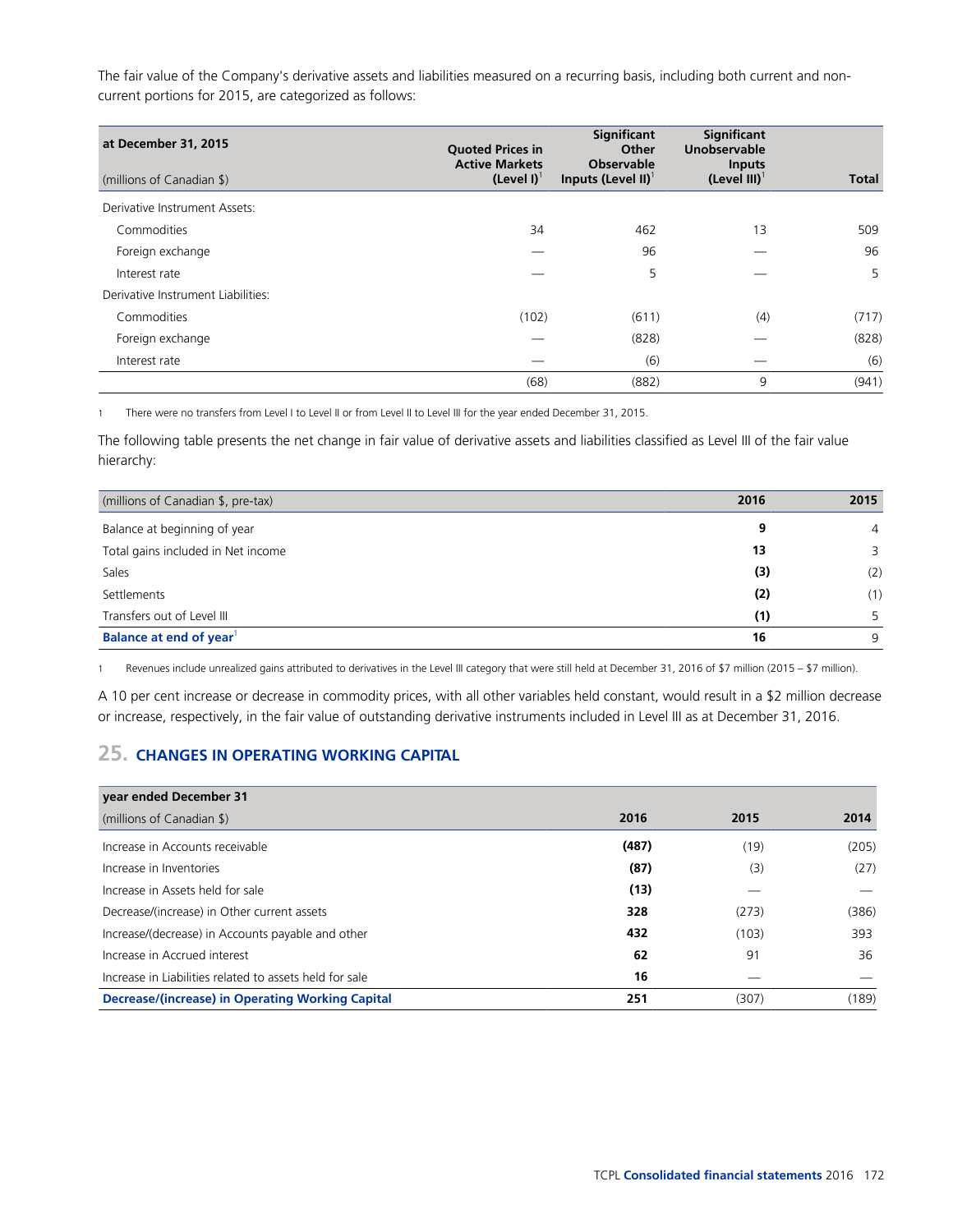## **26. OTHER ACQUISITIONS AND DISPOSITIONS**

#### **U.S. Natural Gas Pipelines**

#### **Portland Natural Gas Transmission System**

On January 1, 2016, TCPL completed the sale of a 49.9 per cent interest in PNGTS to TC PipeLines, LP for an aggregate purchase price of US\$223 million. Proceeds were comprised of US\$188 million in cash and the assumption of US\$35 million of a proportional share of PNGTS debt.

#### **TC Offshore LLC**

On March 1, 2016, the Company closed the sale of TC Offshore LLC. This resulted in an additional loss on disposal of \$4 million pre-tax which is included in (Loss)/gain on sale of assets held for sale/sold in the Consolidated statement of income.

#### **Iroquois Gas Transmission System LP**

On March 31, 2016, TCPL acquired a 4.87 per cent interest in Iroquois for an aggregate purchase price of US\$54 million, increasing TCPL's interest in Iroquois to 49.35 per cent. On May 1, 2016, the Company acquired an additional 0.65 per cent interest for an aggregate purchase price of US\$7 million, further increasing TCPL's interest in Iroquois to 50 per cent.

#### **Gas Transmission Northwest LLC**

In April 2015, TCPL completed the sale of its remaining 30 per cent interest in GTN to TC PipeLines, LP for an aggregate purchase price of US\$457 million. Proceeds were comprised of US\$264 million in cash, the assumption of US\$98 million of a proportional share of GTN debt and US\$95 million of new Class B units of TC PipeLines, LP.

#### **Bison Pipeline LLC**

In October 2014, TCPL completed the sale of its remaining 30 per cent interest in Bison to TC PipeLines, LP for an aggregate purchase price of US\$215 million.

#### **Mexico Natural Gas Pipelines**

#### **Gas Pacifico/INNERGY**

In November 2014, TCPL sold its 30 per cent equity investments in Gas Pacifico and INNERGY for aggregate gross proceeds of \$9 million and recognized a gain of \$9 million (\$8 million after tax).

#### **Energy**

#### **Ironwood**

On February 1, 2016, TCPL acquired the Ironwood natural gas fired, combined cycle power plant in Lebanon, Pennsylvania, with a capacity of 778 MW, for US\$653 million in cash after post-acquisition adjustments. The Ironwood power plant delivers energy into the PJM power market. The evaluation of assigned fair value of acquired assets and liabilities did not result in the recognition of goodwill. The Company began consolidating Ironwood as of the date of acquisition which has not had a material impact on the Revenues and Net income of the Company. In addition, the pro forma incremental impact on the Company's Revenues and Net income for each of the periods presented is not material. At December 31, 2016, Ironwood is classified as an asset held for sale. Refer to Note 6, Assets held for sale for further information.

#### **Bruce Power**

In December 2015, TCPL exercised its option to acquire an additional 14.89 per cent ownership interest in Bruce B from the Ontario Municipal Employees Retirement System for \$236 million, increasing its ownership interest to 46.5 per cent. The difference between the purchase price and the underlying carrying value of Bruce B is primarily related to the estimated fair value of the amended agreement with Ontario's Independent Electricity System Operator to extend the operating life of the Bruce Power facility to 2064. In December 2015, Bruce B and Bruce A merged to form a single limited partnership, Bruce Power. This merger was accounted for as a transaction between entities under common control whereby the assets and liabilities of Bruce A and Bruce B were combined at their carrying values. Upon completion of the merger, TCPL applied equity accounting to its resulting 48.5 per cent ownership interest in Bruce Power. Prior to the acquisition, TCPL applied equity accounting to its 48.9 per cent ownership interest in Bruce A and 31.6 per cent ownership interest in Bruce B.

#### **Ontario Solar**

As part of a purchase agreement with Canadian Solar Solutions Inc. signed in 2011, TCPL completed the acquisition of four Ontario solar facilities for \$241 million in 2014. All power produced by the solar facilities is sold under 20-year PPAs with the Ontario Power Authority.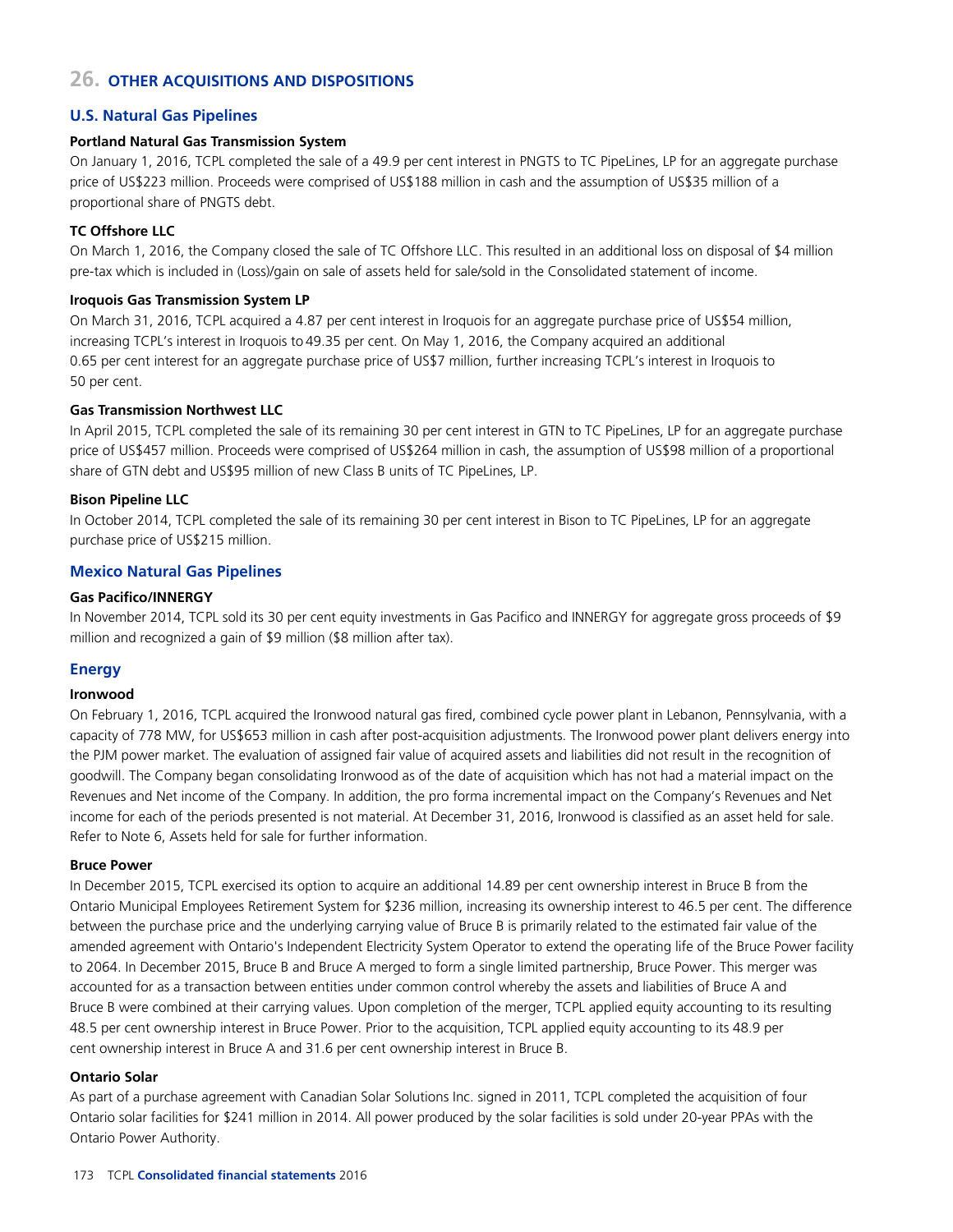#### **Cancarb**

In April 2014, TCPL sold Cancarb Limited and its related power generation for aggregate gross proceeds of \$190 million and recognized a gain of \$108 million (\$99 million after-tax).

## **27. COMMITMENTS, CONTINGENCIES AND GUARANTEES**

#### **Commitments**

#### **Operating leases**

Future annual payments under the Company's operating leases for various premises, services and equipment, net of sublease receipts, are approximately as follows:

| year ended December 31<br>(millions of Canadian \$) | <b>Minimum</b><br>Lease<br><b>Payments</b> | <b>Amounts</b><br><b>Recoverable</b><br>under<br><b>Subleases</b> | <b>Net</b><br><b>Payments</b> |
|-----------------------------------------------------|--------------------------------------------|-------------------------------------------------------------------|-------------------------------|
| 2017                                                | 129                                        | 5                                                                 | 124                           |
| 2018                                                | 122                                        | 4                                                                 | 118                           |
| 2019                                                | 106                                        | C.                                                                | 104                           |
| 2020                                                | 69                                         | C.                                                                | 67                            |
| 2021                                                | 69                                         |                                                                   | 68                            |
| 2022 and thereafter                                 | 621                                        | 3                                                                 | 618                           |
|                                                     | 1,116                                      | 17                                                                | 1,099                         |

The operating lease agreements for premises, services and equipment expire at various dates through 2052, with an option to renew certain lease agreements for periods of one year to 25 years. Net rental expense on operating leases in 2016 was \$145 million (2015 – \$131 million; 2014 – \$114 million).

TCPL's commitments at December 31, 2016 include future payments related to our U.S. Northeast power business. At the close of the sale of Ravenswood, TCPL's commitments are expected to decrease by \$54 million in 2017 and 2018, \$35 million in 2019 and \$106 million in 2022 and beyond.

TCPL and its affiliates have long-term natural gas transportation and natural gas purchase arrangements as well as other purchase obligations, all of which are transacted at market prices and in the normal course of business.

#### **Other commitments**

Capital expenditure commitments include obligations related to the construction of growth projects and are based on the projects proceeding as planned. Changes to these projects, including cancellation, would reduce or possibly eliminate these commitments as a result of cost mitigation efforts.

At December 31, 2016, TCPL was committed to Canadian Natural Gas Pipelines capital expenditures totaling approximately \$0.8 billion (2015 – \$0.5 billion), primarily related to construction costs associated with the NGTL System natural gas pipeline projects.

At December 31, 2016, TCPL was committed to U.S. Natural Gas Pipelines capital expenditures totaling approximately \$0.1 billion (2015 – \$0.2 billion), primarily related to construction costs associated with the ANR natural gas pipeline projects.

At December 31, 2016, TCPL was committed to Mexico Natural Gas Pipelines capital expenditures totaling approximately \$2.1 billion (2015 – \$0.2 billion), primarily related to construction on the Sur de Texas, Tula and Villa de Reyes Mexico gas pipeline projects.

At December 31, 2016, the Company was committed to Liquids Pipelines capital expenditures totaling approximately \$0.2 billion (2015 – \$0.8 billion), primarily related to construction costs of Northern Courier.

At December 31, 2016, the Company was committed to Energy capital expenditures totaling approximately \$0.5 billion (2015 – \$0.6 billion), primarily related to construction costs of the Napanee Generating Station.

At December 31, 2016, the Company was committed to Corporate expenditures totaling approximately \$0.2 billion (2015 – \$0.1 billion), primarily related to an information technology services agreement.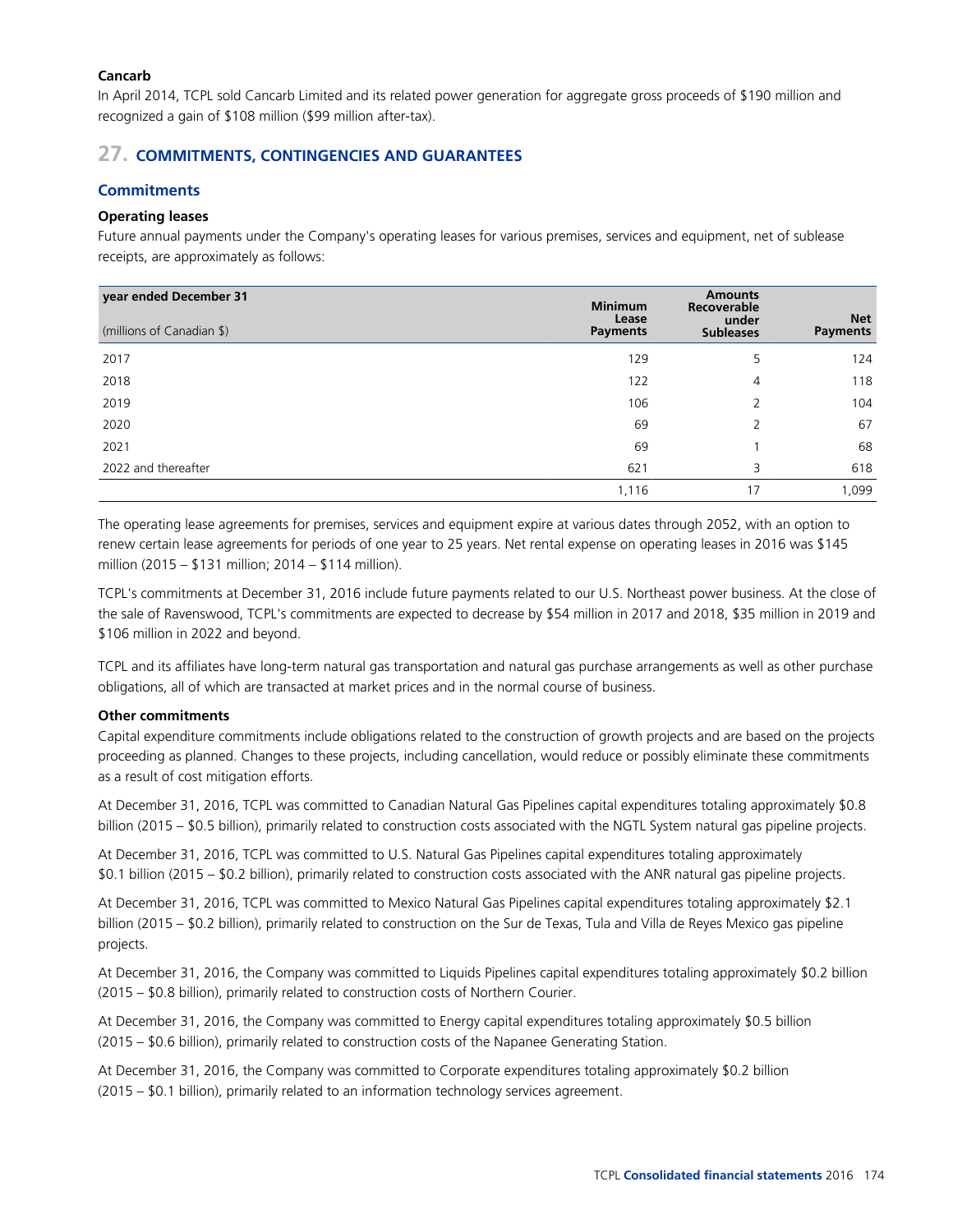### **Contingencies**

TCPL is subject to laws and regulations governing environmental quality and pollution control. As at December 31, 2016, the Company had accrued approximately \$39 million (2015 – \$32 million; 2014 – \$31 million) related to operating facilities, which represents the present value of the estimated future amount it expects to expend to remediate the sites. However, additional liabilities may be incurred as assessments occur and remediation efforts continue.

TCPL and its subsidiaries are subject to various legal proceedings, arbitrations and actions arising in the normal course of business. The amounts involved in such proceedings are not reasonably estimable as the final outcome of such legal proceedings cannot be predicted with certainty. It is the opinion of management that the ultimate resolution of such proceedings and actions, other than the Keystone XL legal proceeding described below, will not have a material impact on the Company's consolidated financial position or results of operations.

In June 2016, TCPL filed a Request for Arbitration in a dispute against the U.S. Government pursuant to the Convention on Settlement of Investment Disputes between States and Nationals of Other States, the Rules of Procedure for the Institution of Conciliation and Arbitration Proceedings and Chapter 11 of the North American Free Trade Agreement (NAFTA). The claim arises out of the November 6, 2015 denial of our application for a Presidential Permit to construct Keystone XL. TCPL has requested an award of damages arising from the U.S. Government's breaches of its NAFTA obligations in an amount of more than US\$15 billion together with applicable interest and the costs of arbitration. This arbitration is in a preliminary stage and the likelihood of success and resulting impact on the Company's financial position or results of operations is unknown at this time.

#### **Guarantees**

TCPL and its joint venture partner on Bruce Power, BPC Generation Infrastructure Trust, have each severally guaranteed a contingent financial obligation of Bruce Power related to a lease agreement. The Bruce Power guarantee has a term to 2018.

The Company and its partners in certain jointly owned entities, including Sur de Texas, have either (i) jointly and severally, (ii) jointly or (iii) severally guaranteed the financial performance of these entities. Such agreements include guarantees and letters of credit which are primarily related to delivery of natural gas, construction services including purchase agreements and the payment of liabilities. For certain of these entities, any payments made by TCPL under these guarantees in excess of its ownership interest are to be reimbursed by its partners.

The carrying value of these guarantees has been included in Other long-term liabilities. Information regarding the Company's guarantees is as follows:

|                              |                 | 2016             |                       | 2015             |                       |
|------------------------------|-----------------|------------------|-----------------------|------------------|-----------------------|
| year ended December 31       |                 | <b>Potential</b> |                       | <b>Potential</b> |                       |
| (millions of Canadian \$)    | Term            | Exposure         | <b>Carrying Value</b> | <b>Exposure</b>  | <b>Carrying Value</b> |
| Sur de Texas                 | Ranging to 2040 | 805              | 53                    |                  |                       |
| <b>Bruce Power</b>           | Ranging to 2018 | 88               |                       | 88               | $\overline{2}$        |
| Other jointly owned entities | Ranging to 2040 | 87               | 28                    | 139              | 24                    |
|                              |                 | 980              | 82                    | 227              | 26                    |

1 TCPL's share of the potential estimated current or contingent exposure.

## **28. CORPORATE RESTRUCTURING COSTS**

In mid-2015, the Company commenced a business restructuring and transformation initiative to reduce overall costs and maximize the effectiveness and efficiency of our existing operations.

Restructuring costs consist primarily of severance and expected future losses under lease commitments. In 2015, the Company incurred \$122 million before tax of restructuring costs and recorded a provision of \$87 million before tax related to planned severance costs in 2016 and 2017 and expected future losses under lease commitments.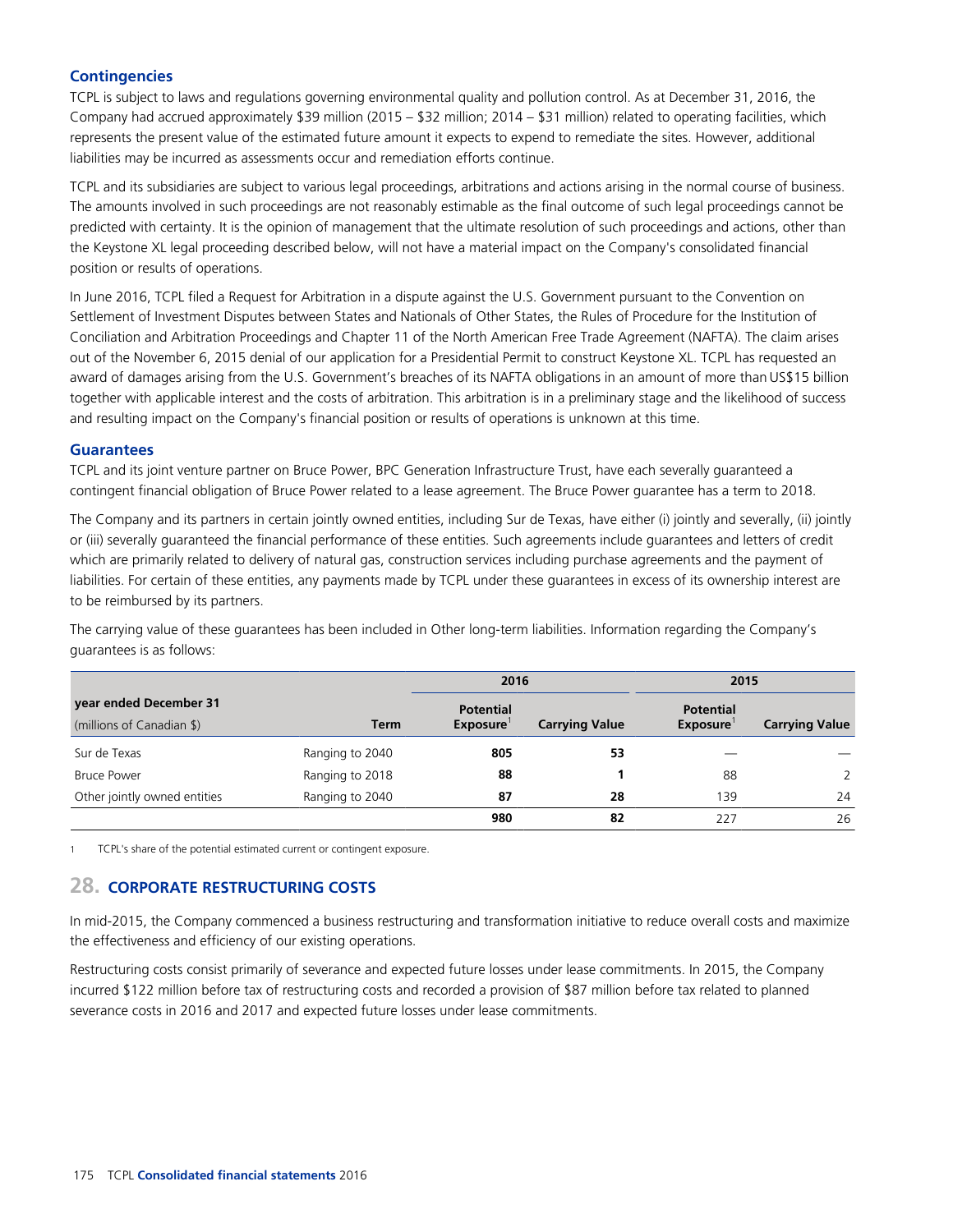In 2016, an additional provision of \$44 million before tax was recorded related to changes to the expected future losses under lease commitments. Approximately \$157 million and \$22 million was recorded in Plant operating costs and other in the Consolidated statement of income for the years ended December 31, 2015 and 2016, respectively. In 2015, \$58 million was recorded in Revenues in the Consolidated statement of income related to costs that were recoverable through regulatory and tolling structures. In addition, \$44 million and \$22 million was recorded as a Regulatory asset on the Consolidated balance sheet at December 31, 2015 and 2016, respectively, as these amounts are expected to be recovered through regulatory and tolling structures in future periods, and \$8 million was capitalized in 2015 to projects impacted by the corporate restructuring.

Changes in the restructuring liability were as follows:

| (millions of Canadian \$)                              | <b>Employee</b><br><b>Severance</b> | Lease<br><b>Commitments</b> | <b>Total</b> |
|--------------------------------------------------------|-------------------------------------|-----------------------------|--------------|
| Restructuring liability as at December 31, 2015        | 60                                  |                             | 87           |
| Restructuring charges                                  |                                     | 44                          | 44           |
| Cash payments                                          | (24)                                | (8)                         | (32)         |
| <b>Restructuring Liability as at December 31, 2016</b> | 36                                  | 63                          | 99           |

## **29. RELATED PARTY TRANSACTIONS**

The following amounts are included in Due from affiliates:

|                              |                      | 2016                       |                                          | 2015                       |                                          |
|------------------------------|----------------------|----------------------------|------------------------------------------|----------------------------|------------------------------------------|
| (millions of Canadian \$)    | <b>Maturity Date</b> | Outstanding<br>December 31 | <b>Effective</b><br><b>Interest Rate</b> | Outstanding<br>December 31 | <b>Effective</b><br><b>Interest Rate</b> |
| Discount Notes <sup>1</sup>  | November 2016        |                            | $0.9\%$                                  | 2.376                      | 0.9%                                     |
| Credit Facility <sup>2</sup> | Demand               | _                          |                                          | 100                        | 2.7%                                     |
|                              |                      |                            |                                          | 2,476                      |                                          |

1 In November 2016, discount notes were repaid in full by TransCanada. Proceeds from the repayment were used to partially repay the Acquisition Bridge Facility. 2 TCPL has an unsecured \$3.0 billion credit facility issued to TransCanada. This facility is repayable on demand and bears interest at the prime rate per annum.

In 2016, Interest income and other included \$19 million as a result of inter-affiliate lending to TransCanada (2015 - \$29 million; 2014 - \$37 million).

At December 31, 2016, Accounts receivable included nil due from TransCanada (December 31, 2015 - \$13 million).

The following amounts are included in Due to affiliates:

| (millions of Canadian \$)    |                      | 2016                       |                                          | 2015                       |                                          |
|------------------------------|----------------------|----------------------------|------------------------------------------|----------------------------|------------------------------------------|
|                              | <b>Maturity Date</b> | Outstanding<br>December 31 | <b>Effective</b><br><b>Interest Rate</b> | Outstanding<br>December 31 | <b>Effective</b><br><b>Interest Rate</b> |
| Credit Facility <sup>1</sup> | December 2016        |                            |                                          | 311                        | 3.5%                                     |
| Credit Facility <sup>2</sup> | Demand               | 2.358                      | 2.7%                                     | $\overline{\phantom{a}}$   |                                          |
|                              |                      | 2,358                      |                                          | 31'                        |                                          |

TransCanada has an unsecured \$3.5 billion credit facility with a subsidiary of TCPL. Interest on this facility is charged at the prime rate per annum.

2 TransCanada has an unsecured \$3.0 billion credit facility with TCPL. Interest on this facility is charged at prime rate per annum. This credit facility includes \$1.8 billion due to TransCanada related to the acquisition of Columbia. Refer to Note 5, Acquisition of Columbia for more information.

In 2016, Interest expense included \$38 million of interest charges as a result of inter-affiliate borrowing (2015 - \$28 million; 2014 - \$37 million).

At December 31, 2016, Accounts payable and other included \$19 million due to TransCanada (December 31, 2015 - \$12 million).

The Company made interest payments of \$36 million to TransCanada in 2016 (2015 - \$29 million; 2014 - \$37 million).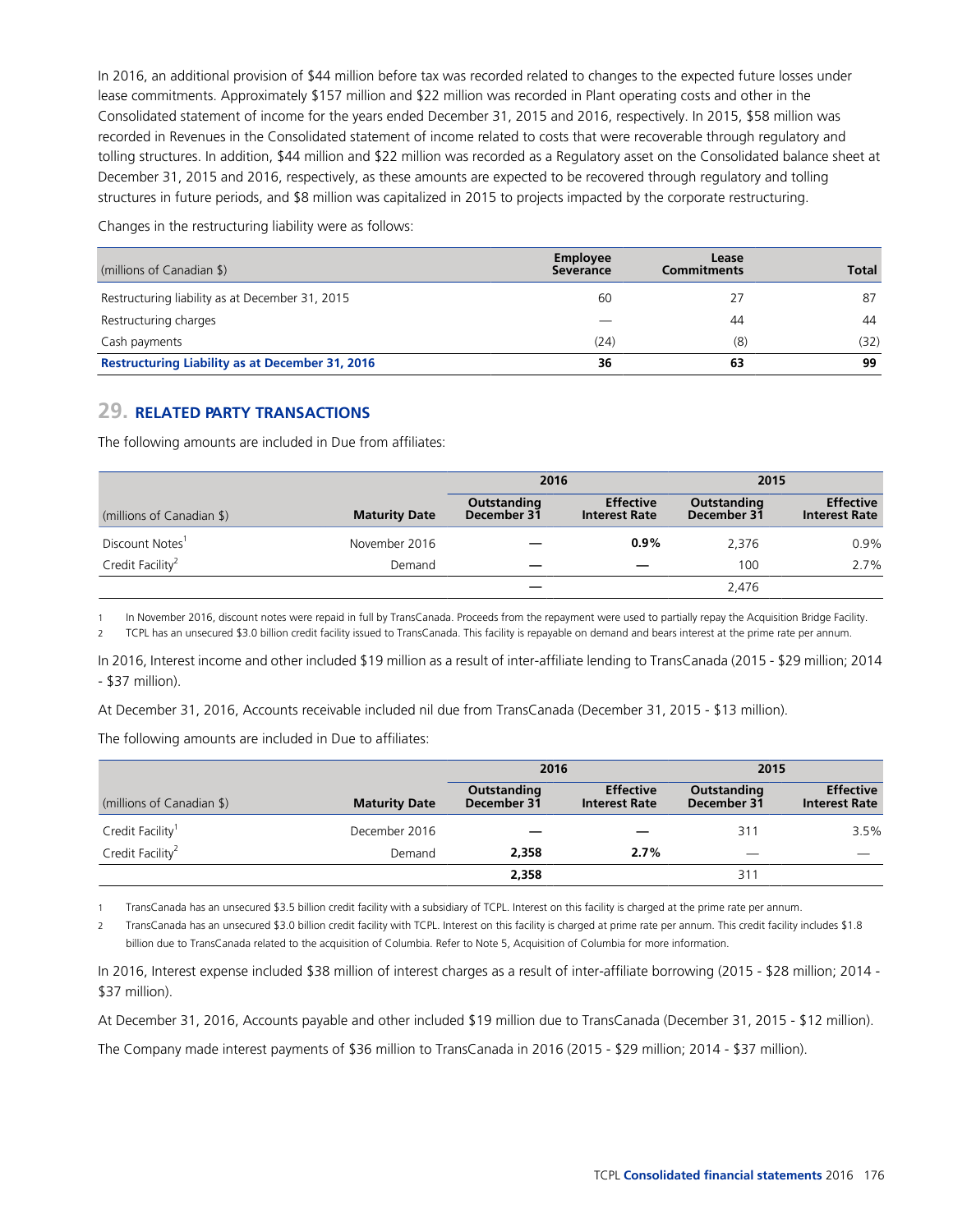## **30. VARIABLE INTEREST ENTITIES**

As a result of the implementation of the new FASB guidance on consolidation, a number of entities controlled by TCPL are now considered to be VIEs. A VIE is a legal entity that does not have sufficient equity at risk to finance its activities without additional subordinated financial support or is structured such that equity investors lack the ability to make significant decisions relating to the entity's operations through voting rights or do not substantively participate in the gains and losses of the entity.

In the normal course of business, the Company consolidates VIEs in which it has a variable interest and for which it is considered to be the primary beneficiary. VIEs in which the Company has a variable interest but is not the primary beneficiary are accounted for as equity investments.

#### **Consolidated VIEs**

The Company's consolidated VIEs consist of legal entities where the Company is the primary beneficiary. As the primary beneficiary, the Company has the power, through voting or similar rights, to direct the activities of the VIE that most significantly impact economic performance including purchasing or selling significant assets; maintenance and operations of assets; incurring additional indebtedness; or determining the strategic operating direction of the entity. In addition, the Company has the obligation to absorb losses or the right to receive benefits from the consolidated VIE that could potentially be significant to the VIE.

A significant portion of the Company's assets are held through VIEs in which the Company holds a 100 per cent voting interest, the VIE meets the definition of a business and the VIE's assets can be used for general corporate purposes. The assets and liabilities of the consolidated VIEs whose assets cannot be used for purposes other than the settlement of the VIE's obligations are as follows:

| at December 31                         |       |                |
|----------------------------------------|-------|----------------|
| (millions of Canadian \$)              | 2016  | 2015           |
| <b>ASSETS</b>                          |       |                |
| <b>Current Assets</b>                  |       |                |
| Cash and cash equivalents              | 77    | 54             |
| Accounts receivable                    | 71    | 55             |
| Inventories                            | 25    | 25             |
| Other                                  | 10    | 6              |
|                                        | 183   | 140            |
| <b>Plant, Property and Equipment</b>   | 3,685 | 3,704          |
| <b>Equity Investments</b>              | 606   | 664            |
| Goodwill                               | 525   | 541            |
| <b>Intangible and Other Assets</b>     | 1     |                |
|                                        | 5,000 | 5,049          |
| <b>LIABILITIES</b>                     |       |                |
| <b>Current Liabilities</b>             |       |                |
| Accounts payable and other             | 80    | 74             |
| Accrued interest                       | 21    | 21             |
| Current portion of long-term debt      | 76    | 45             |
|                                        | 177   | 140            |
| <b>Regulatory Liabilities</b>          | 34    | 33             |
| <b>Other Long-Term Liabilities</b>     | 4     | $\overline{4}$ |
| <b>Deferred Income Tax Liabilities</b> | 7     |                |
| <b>Long-Term Debt</b>                  | 2,827 | 2,998          |
|                                        | 3,049 | 3,175          |